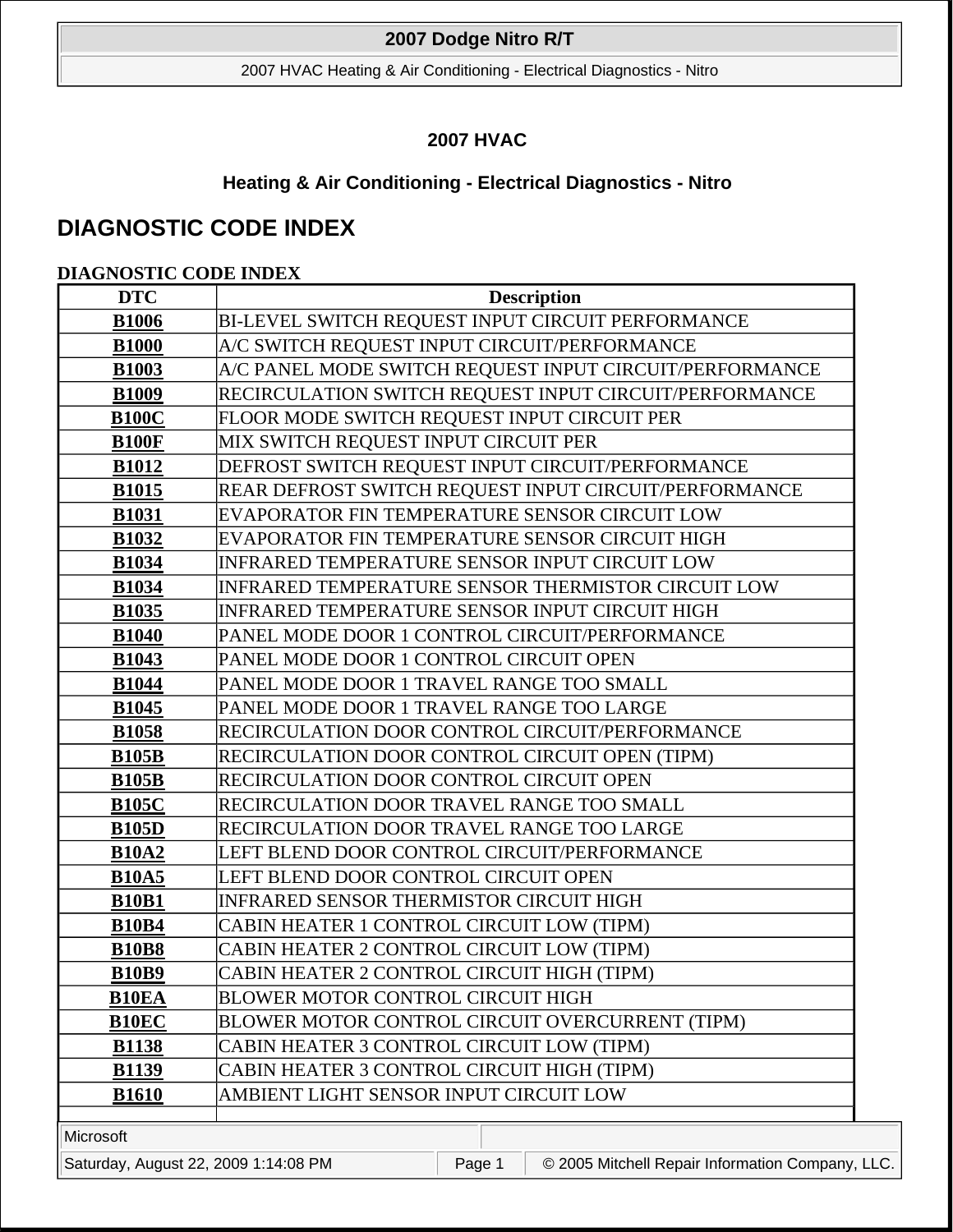2007 HVAC Heating & Air Conditioning - Electrical Diagnostics - Nitro

| <b>B1610</b> | AMBIENT LIGHT SENSOR INPUT CIRCUIT PERFORMANCE         |  |  |
|--------------|--------------------------------------------------------|--|--|
| <b>B1611</b> | AMBIENT LIGHT SENSOR INPUT CIRCUIT HIGH                |  |  |
| <b>B210A</b> | <b>SYSTEM VOLTAGE LOW</b>                              |  |  |
| <b>B210B</b> | <b>SYSTEM VOLTAGE HIGH</b>                             |  |  |
| <b>B2214</b> | (HVAC) CLIMATE CONTROL INTERNAL                        |  |  |
| <b>B222A</b> | <b>VEHICLE LINE MISMATCH</b>                           |  |  |
| U0010        | <b>CAN INTERIOR BUS</b>                                |  |  |
| U0141        | LOST COMM W/INTEGRATED POWER MODULE/FRONT CONTROL      |  |  |
|              | MODULE/TIPM                                            |  |  |
| U0151        | LOST COMMUNICATION WITH OCCUPANT RESTRAINT CONTROLLER  |  |  |
|              | (ORC)                                                  |  |  |
| U0154        | LOST COMMUNICATION WITH OCCUPANT CLASSIFICATION MODULE |  |  |
| U0155        | LOST COMMUNICATION WITH CLUSTER/CCN                    |  |  |
| U0159        | LOST COMMUNICATION WITH PARKING ASSIST CONTROL MODULE  |  |  |
| U0167        | LOST COMMUNICATION WITH INTRUSION TRANSCEIVER CONTROL  |  |  |
|              | MODULE                                                 |  |  |
| U0168        | LOST COM WITH VEHICLE SECURITY CONTROL MODULE          |  |  |
|              | (SKREEM/WCM)                                           |  |  |
| U0169        | LOST COMMUNICATION WITH SUNROOF CONTROL MODULE         |  |  |
| <b>U0181</b> | LOST COMMUNICATION WITH HEADLAMP LEVELING TRANSLATOR   |  |  |
| <b>U0184</b> | LOST COMMUNICATION WITH RADIO                          |  |  |
| U0186        | LOST COMMUNICATION WITH AUDIO AMPLIFIER                |  |  |
| <b>U0187</b> | LOST COMMUNICATION WITH DVD PLAYER                     |  |  |
| U0196        | LOST COMMUNICATION WITH VEHICLE ENTERTAINMENT CONTROL  |  |  |
|              | MODULE                                                 |  |  |
| <b>U0197</b> | LOST COMMUNICATION WITH HANDS FREE PHONE MODULE        |  |  |
| <b>U0200</b> | LOST COMMUNICATION WITH PASSENGER DOOR MODULE          |  |  |
| U0201        | LOST COMMUNICATION WITH LEFT REAR DOOR MODULE          |  |  |
| U0202        | LOST COMMUNICATION WITH RIGHT REAR DOOR MODULE         |  |  |
| <b>U0203</b> | LOST COMMUNICATION WITH DOOR MODULE FRONT LEFT         |  |  |
| U0203        | LOST COMMUNICATION WITH DOOR MODULE FRONT RIGHT        |  |  |
| <b>U0209</b> | LOST COMMUNICATION WITH MEMORY SEAT CONTROL MODULE     |  |  |

# **HVAC - ELECTRICAL DIAGNOSTICS**

**DIAGNOSIS AND TESTING** 

**HEATING AND AIR CONDITIONING SYSTEM** 

**ON-BOARD DIAGNOSTICS** 

**CAUTION: Do not exchange A/C Heater Controls from vehicle to vehicle. Software**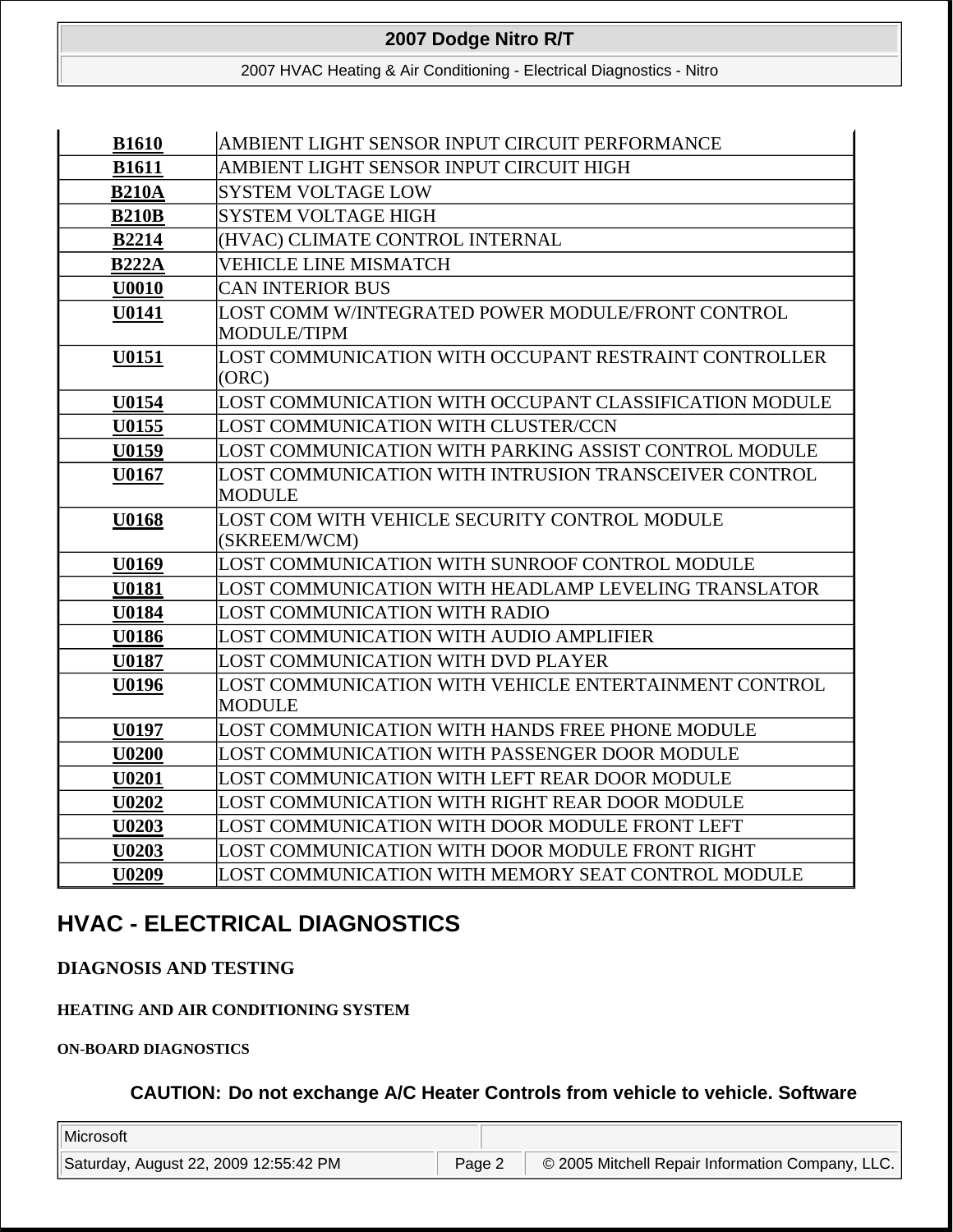#### 2007 HVAC Heating & Air Conditioning - Electrical Diagnostics - Nitro

# **versions differ between models and model years. Installing an A/C Heater Control with software that is incompatible for a given vehicle can result in either improper or failed HVAC system operation.**

# **NOTE: Always inspect the IOD fuse prior to diagnosing any heating-A/C system concerns. Make sure the fuse is functional and fully seated into the terminals of the totally integrated power module (TIPM) located in the engine compartment.**

The A/C-heater control communicates on the controller area network (CAN) IHS bus and is fully addressable with a scan tool.

The A/C-heater control's primary means of fault detection is through active and stored diagnostic trouble codes (DTCs). Active DTCs are those which currently exist in the system. The condition causing the fault must be repaired in order to clear this type of DTC. Stored DTCs are those which occurred in the system since the A/Cheater control received the last clear diagnostic info message. All DTCs must be read with a scan tool .

The A/C-heater control's secondary means of fault detection is through system tests. These tests include the HVAC System Test, the A/C Cooldown Test, the Actuator Calibration Function, and for MTC Systems, the Actuator DTC Detection Test. Refer to **SYSTEM TESTS** for a detailed description of each test.

### **SYSTEM TESTS**

#### **HVAC System Test**

The HVAC System Test , provides a starting point in the diagnostic process by identifying the appropriate system test to perform when diagnosing a given condition or DTC. It also provides a means for testing the entire HVAC system by utilizing the A/C-heater control's On-Board System Tests. The On-Board System Tests can also assist in diagnosing stored DTCs.

#### **A/C Cooldown Test**

The A/C Cooldown Test:

Is actuated with a scan tool.

Tests A/C system performance based on evaporator temperature sensor input.

Will fail if evaporator starting temperature is below 18<sup>o</sup>C (65<sup>o</sup>F) when initiating the test.

Will pass if the evaporator temperature drops  $11^{\circ}C(20^{\circ}F)$ .

Indicates test outcome by displaying one or more test status messages on the scan tool. These messages will clear after paging back out of this test function. Therefore, is it important to note all of the messages before doing so.

Will cause the A/C status indicator to flash while the test is running.

#### **Actuator Calibration Function**

The Actuator Calibration function: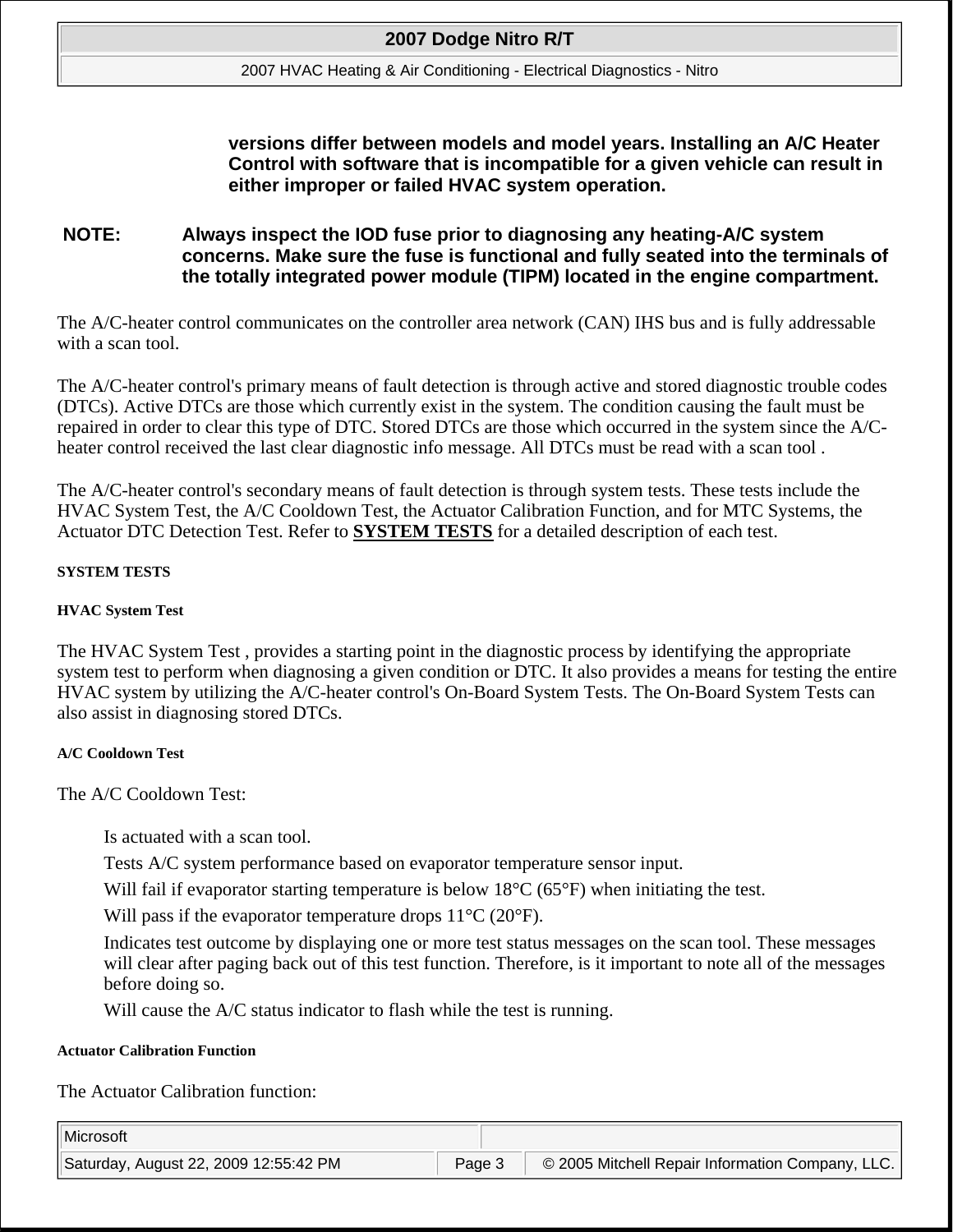### 2007 HVAC Heating & Air Conditioning - Electrical Diagnostics - Nitro

Is actuated with a scan tool.

Homes and repositions door actuators.

Monitors for door span faults. Door span faults (XXX Door Travel Range Too Large or XXX Door Travel Range Too Small) will only display after calibration.

Will cause the electric backlight (EBL) status indicator to flash while the test is running.

### **Actuator DTC Detection Test**

The Actuator DTC Detection Test:

Is actuated with a scan tool.

Supplements the continuous diagnostics on the actuator drive system.

Monitors for shorted actuator circuits allowing service to easily diagnose and troubleshoot up to three simultaneous shorts. Shorted actuator circuit faults (XXX Control Circuit High or XXX Control Circuit Low) will only display after running the Actuator DTC Detection Test.

After repairing each DTC, cycle the ignition switch, and then rerun the Actuator DTC Detection test to ensure that no new DTCs exist. If multiple DTCs are present, beginning with the common circuits, diagnose and repair all short high faults and then short low faults. When the test returns passed, proceed with troubleshooting by clearing faults and running the Actuator Calibration function as a final check of proper system operation.

# **B1006-BI-LEVEL SWITCH REQUEST INPUT CIRCUIT PERFORMANCE**

For complete wiring diagrams refer to **SYSTEM WIRING DIAGRAMS** article.

## **Theory of Operation**

The Bi-Level mode switch input changes when the switch is pushed down. An active DTC indicates that the switch is stuck in a pushed position. A stored DTC indicates that the switch was stuck in a pushed position for more than two minutes, but has since returned to its normal state.

## **When Monitored:**

With the ignition on.

# **Set Condition:**

If the Bi-Level mode switch is stuck in a pushed position for more than two minutes. This DTC has a maturing time of two minutes and a de-maturing time of two seconds. If the DTC's status changes from active to stored it will stay in memory for 100 ignition cycles.

| <b>Possible Causes</b>                      |
|---------------------------------------------|
| IOBJECT HOLDING SWITCH IN A PUSHED POSITION |
| <b>A/C HEATER CONTROL</b>                   |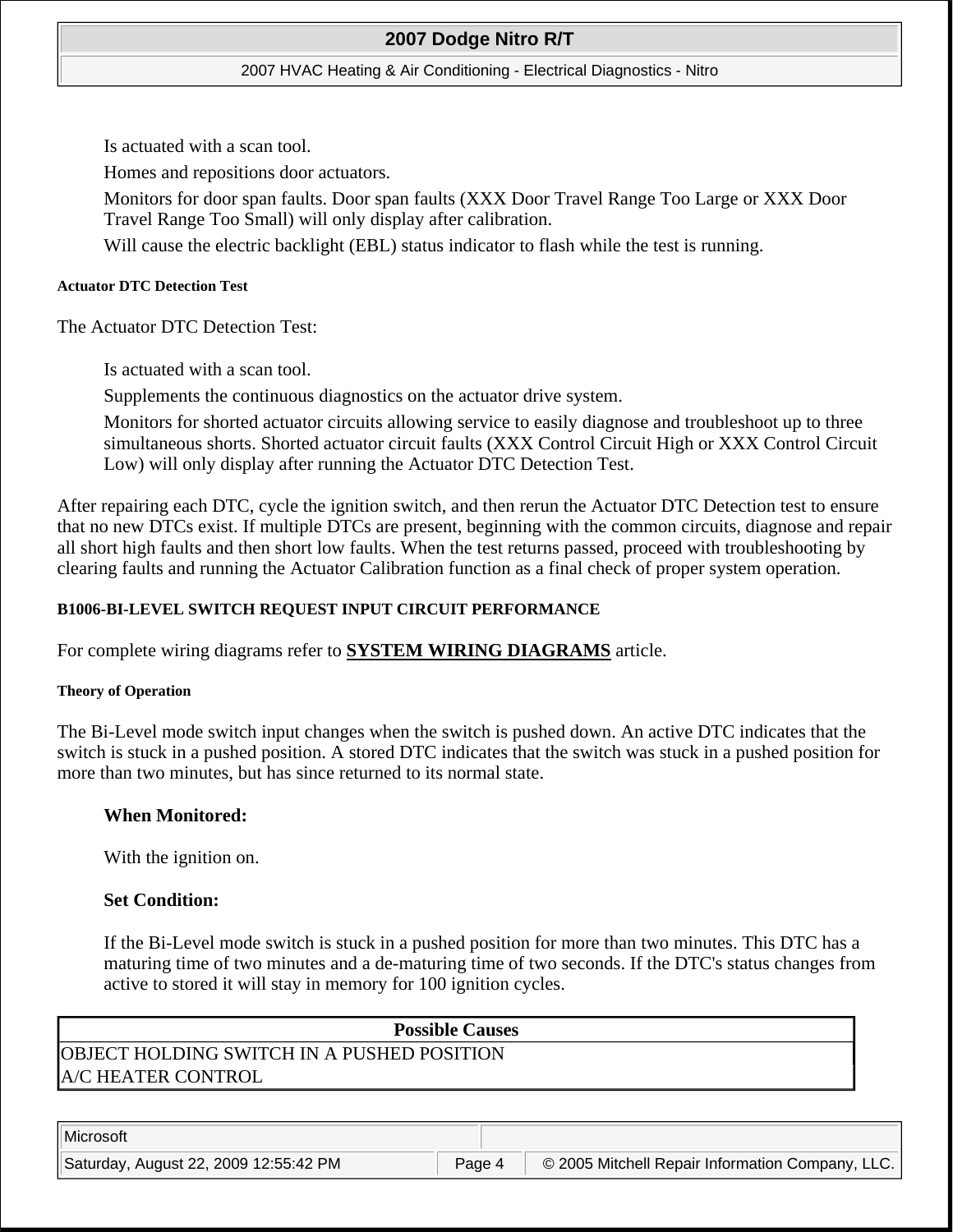#### 2007 HVAC Heating & Air Conditioning - Electrical Diagnostics - Nitro

#### **Diagnostic Test**

### **1) VERIFY THE DTC IS STILL ACTIVE**

Inspect the A/C Heater Control for an object holding the switch in a pushed position. If present, remove the object.

Turn the ignition on.

With the scan tool, erase HVAC DTCs.

Turn the ignition off, wait 10 seconds, and then turn the ignition on. Wait 2 minutes before proceeding.

With the scan tool, read HVAC DTCs.

#### **Does the scan tool display this DTC?**

**Yes**

Replace the A/C Heater Control in accordance with the service information. Perform **BODY VERIFICATION TEST - VER 1** .

#### **No**

The condition that caused this symptom is currently not present. Check for an intermittent condition by inspecting the related wiring harness for chafed, pierced, pinched, and partially broken wires. Also, inspect the related connectors for broken, bent, pushed out, spread, corroded, or contaminated terminals. Repair as necessary.

### Perform **BODY VERIFICATION TEST - VER 1** .

#### **B1000-A/C SWITCH REQUEST INPUT CIRCUIT/PERFORMANCE**

For complete wiring diagrams refer to **SYSTEM WIRING DIAGRAMS** article.

The switch input changes when the switch is pushed down. A stored DTC indicates that the A/C request switch was stuck in a pushed position for more than 10 minutes, but has since returned to its normal state. An active DTC indicates that the A/C request switch is stuck in a pushed position. When active, this DTC will prevent proper A/C request switch and status indicator function.

#### **When Monitored:**

With the ignition on.

#### **Set Condition:**

If the A/C request switch is detected in a pushed position for more than 10 minutes.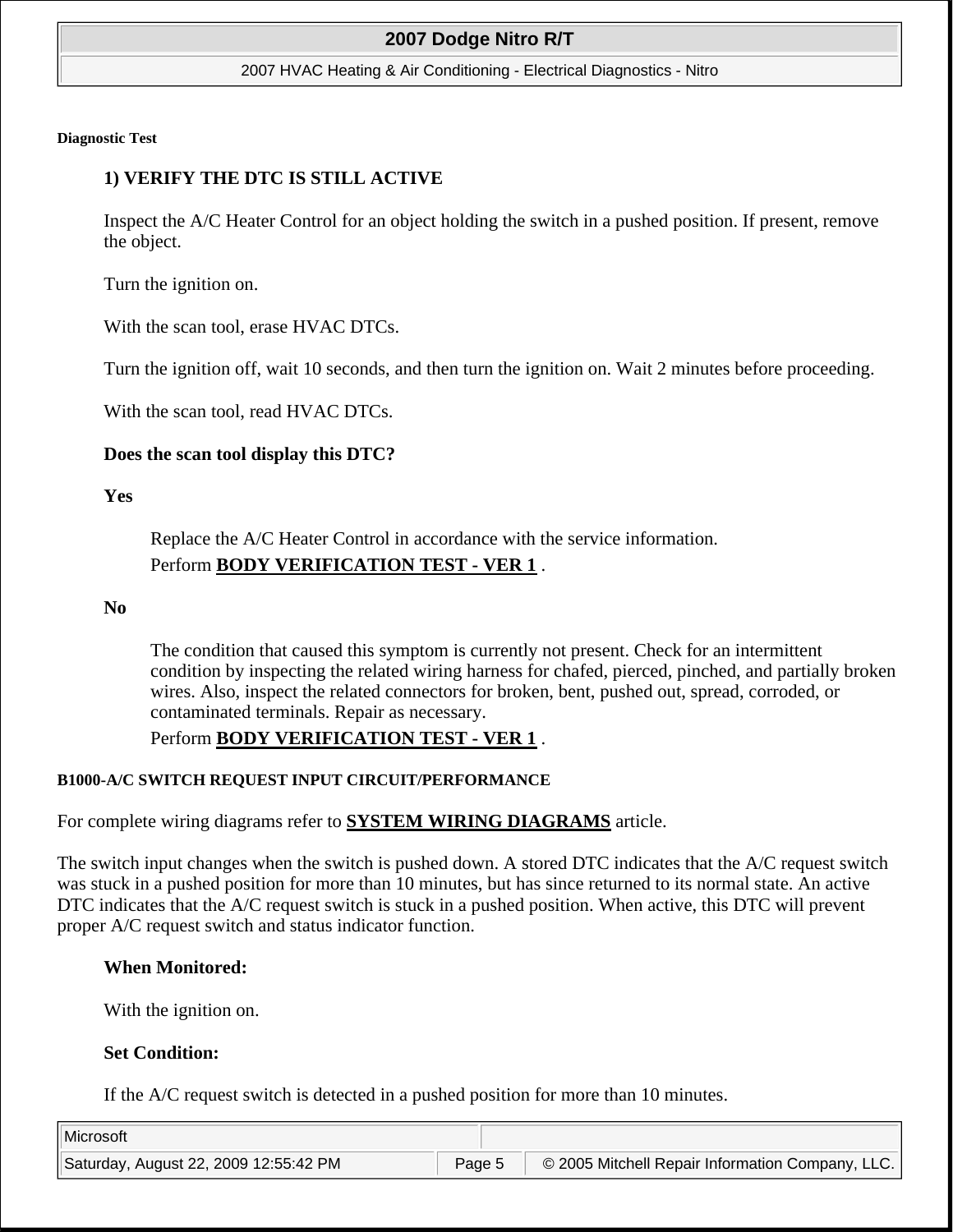2007 HVAC Heating & Air Conditioning - Electrical Diagnostics - Nitro

**Possible Causes** 

# OBJECT HOLDING A/C MODE SWITCH IN A PUSHED POSITION SUBSTANCE CAUSING A/C MODE SWITCH TO GET STUCK IN A PUSHED POSITION A/C HEATER CONTROL

#### **Diagnostic Test**

# **1) VERIFY THE DTC IS STILL ACTIVE**

Turn the ignition on.

With the scan tool, erase HVAC DTCs.

Turn the ignition off, wait 10 seconds, and then turn the ignition on. Wait 10 minutes before proceeding.

With the scan tool, read HVAC DTCs.

### **Does the scan tool display this DTC?**

**Yes**

Go to 2).

### **No**

The condition that caused this symptom is currently not present. Check for an intermittent condition by inspecting the related wiring harness for chafed, pierced, pinched, and partially broken wires. Also, inspect the related connectors for broken, bent, pushed out, spread, corroded, or contaminated terminals. Repair as necessary.

# Perform **BODY VERIFICATION TEST - VER 1** .

# **2) CHECK FOR NORMAL A/C REQUEST SWITCH & STATUS INDICATOR FUNCTION**

Set the Blower control to any position except Off.

Set the Mode control to any position except Auto.

Press the A/C request switch on and off several times while observing the A/C status indicator.

## **Does the A/C status indicator turn on and off?**

## **Yes**

Go to 4).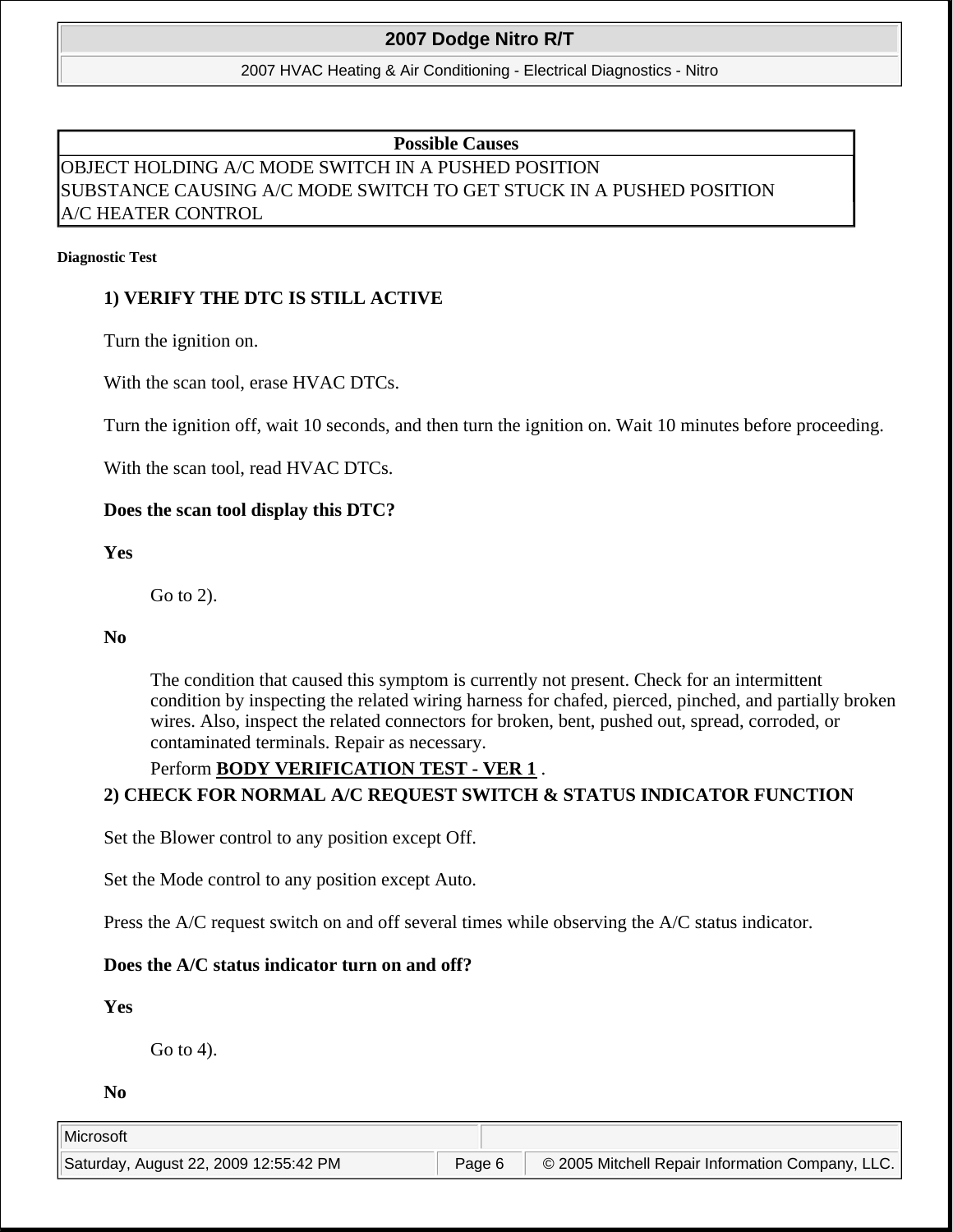#### 2007 HVAC Heating & Air Conditioning - Electrical Diagnostics - Nitro

Go to 3).

# **3) INSPECT FOR OBJECT OR SUBSTANCE CAUSING THE A/C REQUEST SWITCH TO STAY OR STICK IN A PUSHED POSITION**

Inspect the A/C Heater Control for anything that would cause the A/C request switch to stay or stick in a pushed position.

## **Is anything present that would cause the A/C request switch to stay or stick in a pushed position?**

**Yes**

Repair as necessary. Perform **BODY VERIFICATION TEST - VER 1** .

**No**

Go to 4).

# **4) INSPECT THE A/C HEATER CONTROL FOR DAMAGE**

Inspect the A/C Heater Control for damage.

## **Is the A/C Heater Control damaged?**

**Yes**

Replace the A/C Heater Control in accordance with the service information. Perform **BODY VERIFICATION TEST - VER 1** .

**No**

# Perform **BODY VERIFICATION TEST - VER 1** .

## **B1003-A/C PANEL MODE SWITCH REQUEST INPUT CIRCUIT/PERFORMANCE**

For complete wiring diagrams refer to **SYSTEM WIRING DIAGRAMS** article.

The switch input changes when the switch is pushed down. A stored DTC indicates that the panel mode switch was stuck in a pushed position for more than 10 minutes, but has since returned to its normal state. An active DTC indicates that the panel mode switch is stuck in a pushed position. An active DTC will prevent proper A/C mode switch and status indicator function.

## **When Monitored:**

With the ignition on.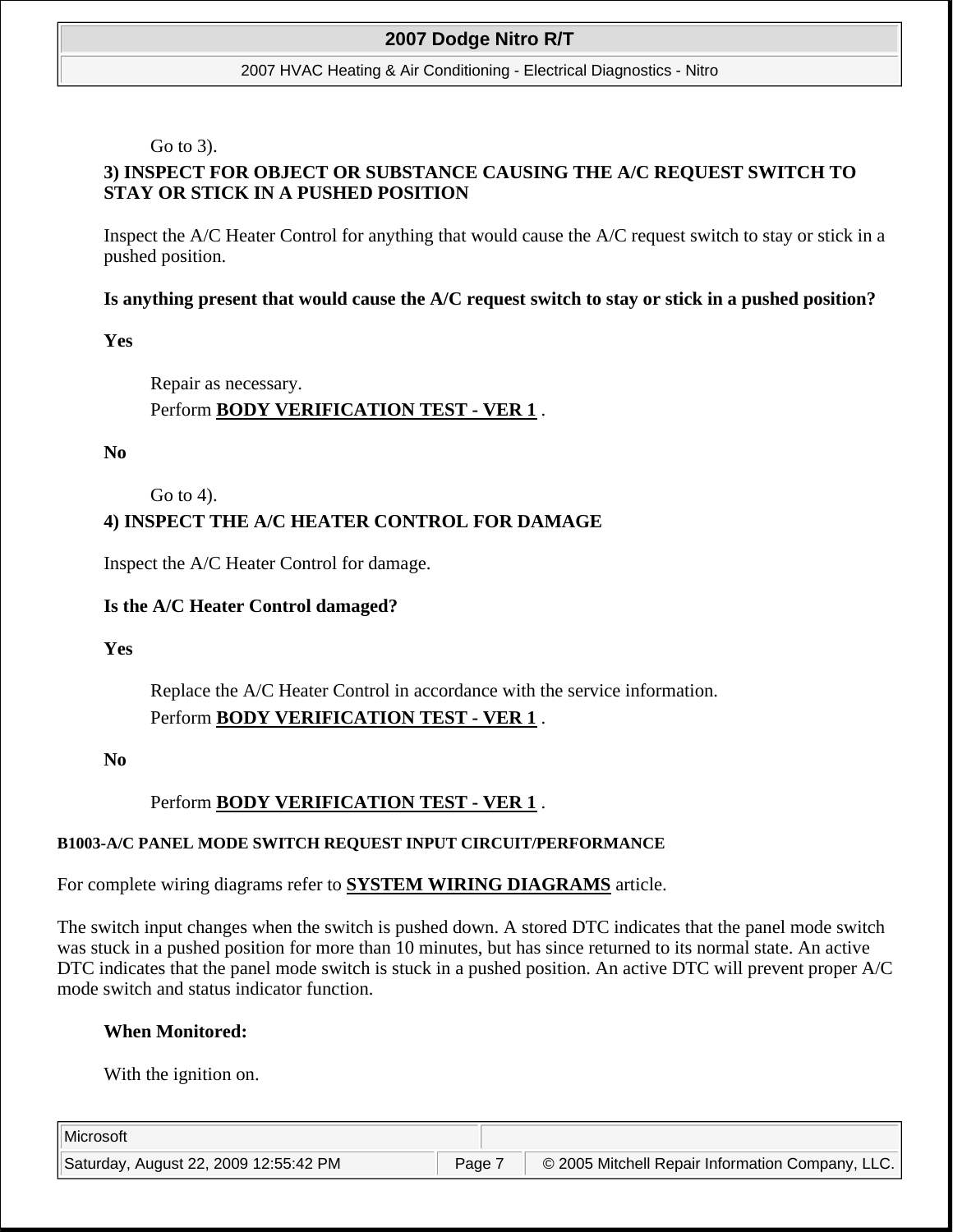#### 2007 HVAC Heating & Air Conditioning - Electrical Diagnostics - Nitro

### **Set Condition:**

If the panel mode switch is detected in a pushed position for more than 10 minutes.

# **Possible Causes**  OBJECT HOLDING PANEL MODE SWITCH IN A PUSHED POSITION SUBSTANCE CAUSING PANEL MODE SWITCH TO GET STUCK IN A PUSHED POSITION A/C HEATER CONTROL

#### **Diagnostic Test**

# **1) VERIFY THE DTC IS STILL ACTIVE**

Turn the ignition on.

With the scan tool, erase HVAC DTCs.

Turn the ignition off, wait 10 seconds, and then turn the ignition on. Wait 10 minutes before proceeding.

With the scan tool, read HVAC DTCs.

## **Does the scan tool display this DTC?**

**Yes**

Go to 2).

### **No**

The condition that caused this symptom is currently not present. Check for an intermittent condition by inspecting the related wiring harness for chafed, pierced, pinched, and partially broken wires. Also, inspect the related connectors for broken, bent, pushed out, spread, corroded, or contaminated terminals. Repair as necessary.

# Perform **BODY VERIFICATION TEST - VER 1** . **2) CHECK FOR NORMAL PANEL MODE SWITCH & STATUS INDICATOR FUNCTION**

Set the Blower control to any position except Off.

Set the Mode control to any position except Auto.

Press the Panel mode switch on and off several times while observing the Panel mode status indicator.

## **Does the Panel mode status indicator turn on and off?**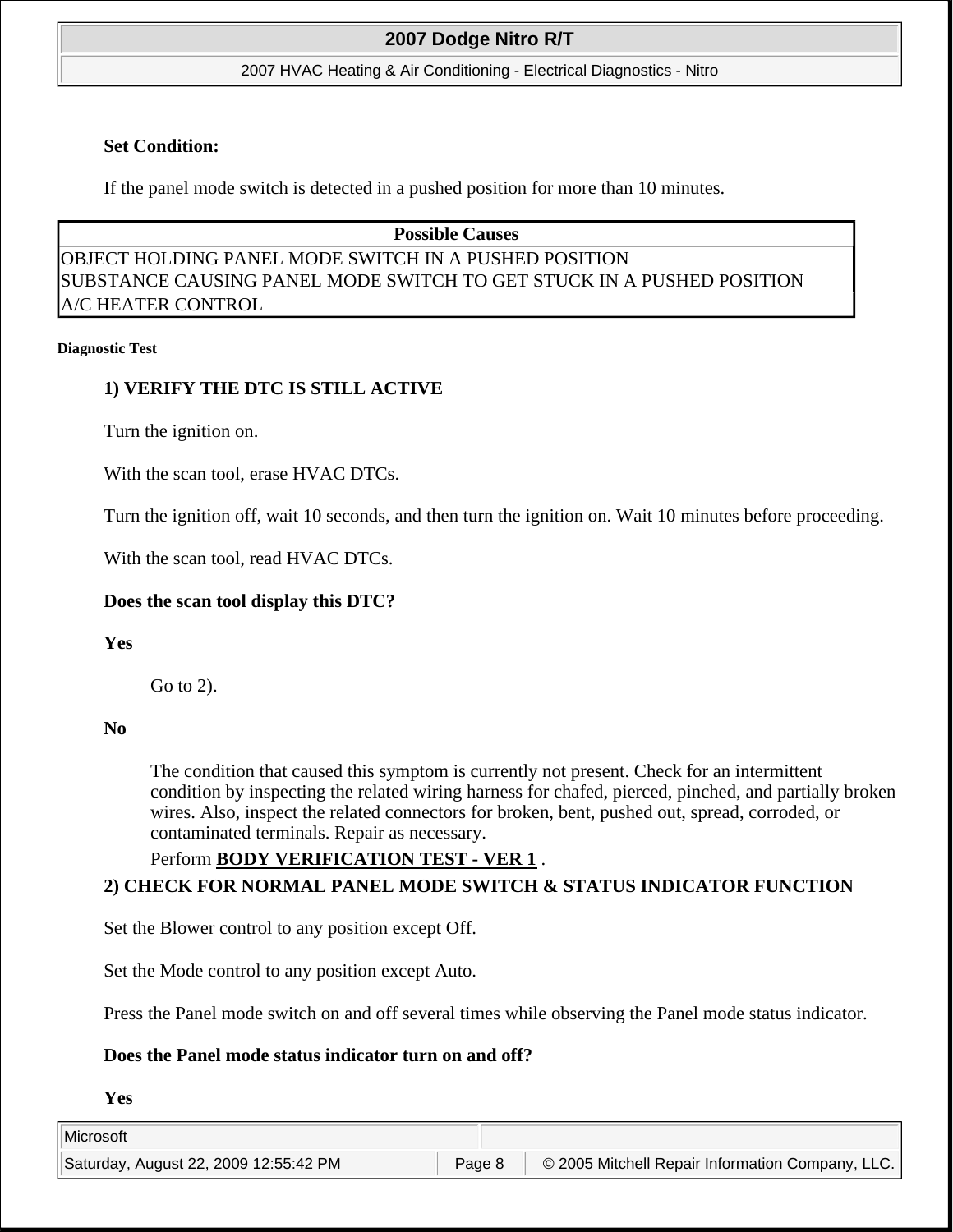#### 2007 HVAC Heating & Air Conditioning - Electrical Diagnostics - Nitro

Go to 4).

**No** 

Go to 3).

# **3) INSPECT FOR OBJECT OR SUBSTANCE CAUSING THE PANEL MODE SWITCH TO STAY OR STICK IN A PUSHED POSITION**

Inspect the A/C Heater Control for anything that would cause the Panel mode switch to stay or stick in a pushed position.

### **Is anything present that would cause the Panel mode switch to stay or stick in a pushed position?**

**Yes**

Repair as necessary. Perform **BODY VERIFICATION TEST - VER 1** .

**No**

Go to 4).

## **4) INSPECT THE A/C HEATER CONTROL FOR DAMAGE**

Inspect the A/C Heater Control for damage.

### **Is the A/C Heater Control damaged?**

**Yes**

Replace the A/C Heater Control in accordance with the service information. Perform **BODY VERIFICATION TEST - VER 1** .

**No**

# Perform **BODY VERIFICATION TEST - VER 1** .

## **B1009-RECIRCULATION SWITCH REQUEST INPUT CIRCUIT/PERFORMANCE**

For complete wiring diagrams refer to **SYSTEM WIRING DIAGRAMS** article.

The switch input changes when the switch is pushed down. A stored DTC indicates that the recirculation switch was stuck in a pushed position for more than 10 minutes, but has since returned to its normal state. An active DTC indicates that the recirculation switch is stuck in a pushed position.

## **When Monitored:**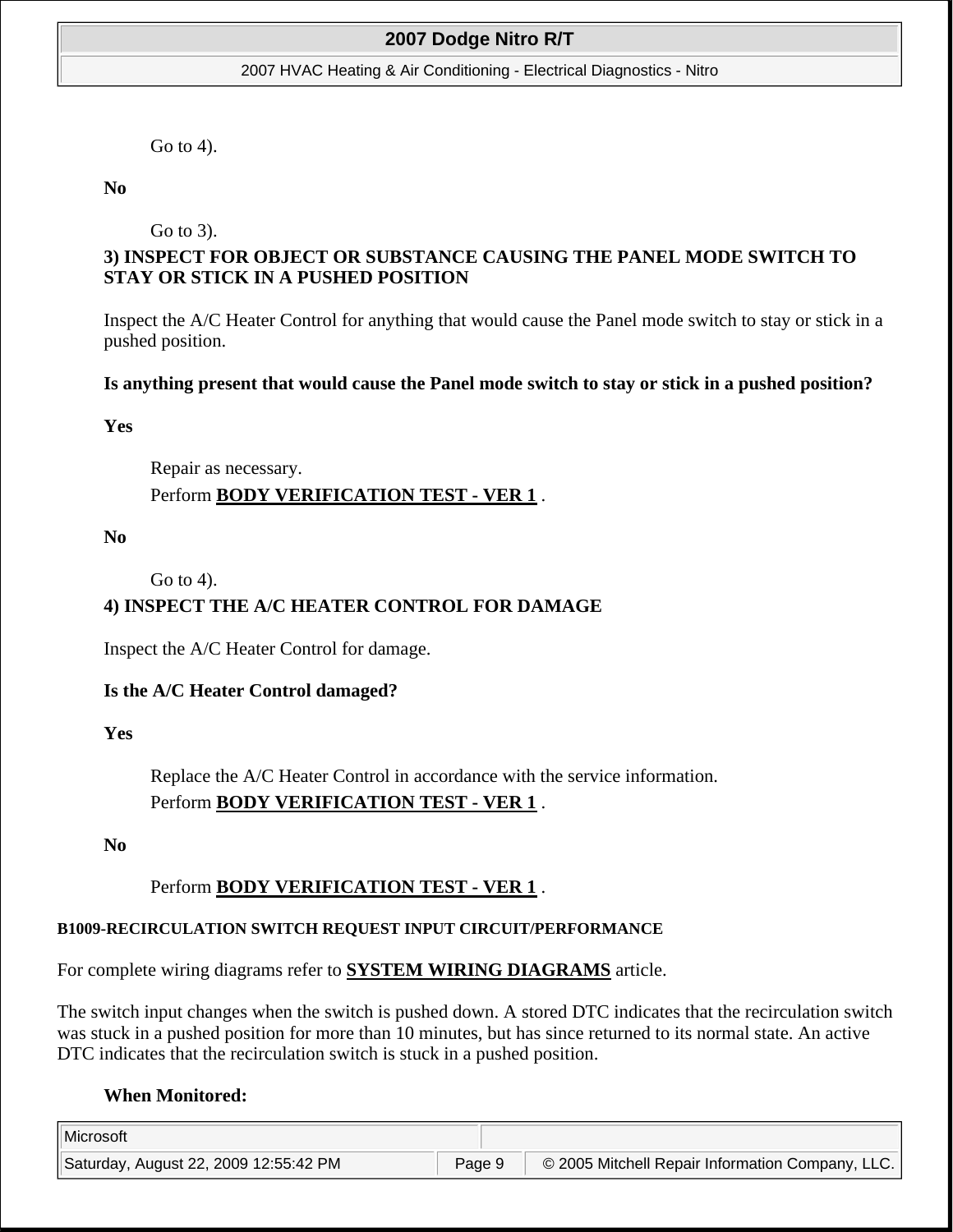#### 2007 HVAC Heating & Air Conditioning - Electrical Diagnostics - Nitro

With the ignition on.

## **Set Condition:**

If the recirculation switch is detected in a pushed position for more than 10 minutes.

# **Possible Causes**  OBJECT HOLDING RECIRCULATION SWITCH IN A PUSHED POSITION SUBSTANCE CAUSING RECIRCULATION SWITCH TO GET STUCK IN A PUSHED POSITION A/C HEATER CONTROL

#### **Diagnostic Test**

# **1) VERIFY THE DTC IS STILL ACTIVE**

Turn the ignition on.

With the scan tool, erase HVAC DTCs.

Turn the ignition off, wait 10 seconds, and then turn the ignition on. Wait 10 minutes before proceeding.

With the scan tool, read HVAC DTCs.

## **Does the scan tool display this DTC?**

**Yes**

Go to 2).

### **No**

The condition that caused this symptom is currently not present. Check for an intermittent condition by inspecting the related wiring harness for chafed, pierced, pinched, and partially broken wires. Also, inspect the related connectors for broken, bent, pushed out, spread, corroded, or contaminated terminals. Repair as necessary.

# Perform **BODY VERIFICATION TEST - VER 1** .

# **2) CHECK FOR NORMAL RECIRCULATION SWITCH & STATUS INDICATOR FUNCTION**

Set the Blower control to any position except Off.

Set the Mode control to any position except Auto.

Press the Recirculation switch on and off several times while observing the Recirculation status indicator.

## **Does the Recirculation status indicator turn on and off?**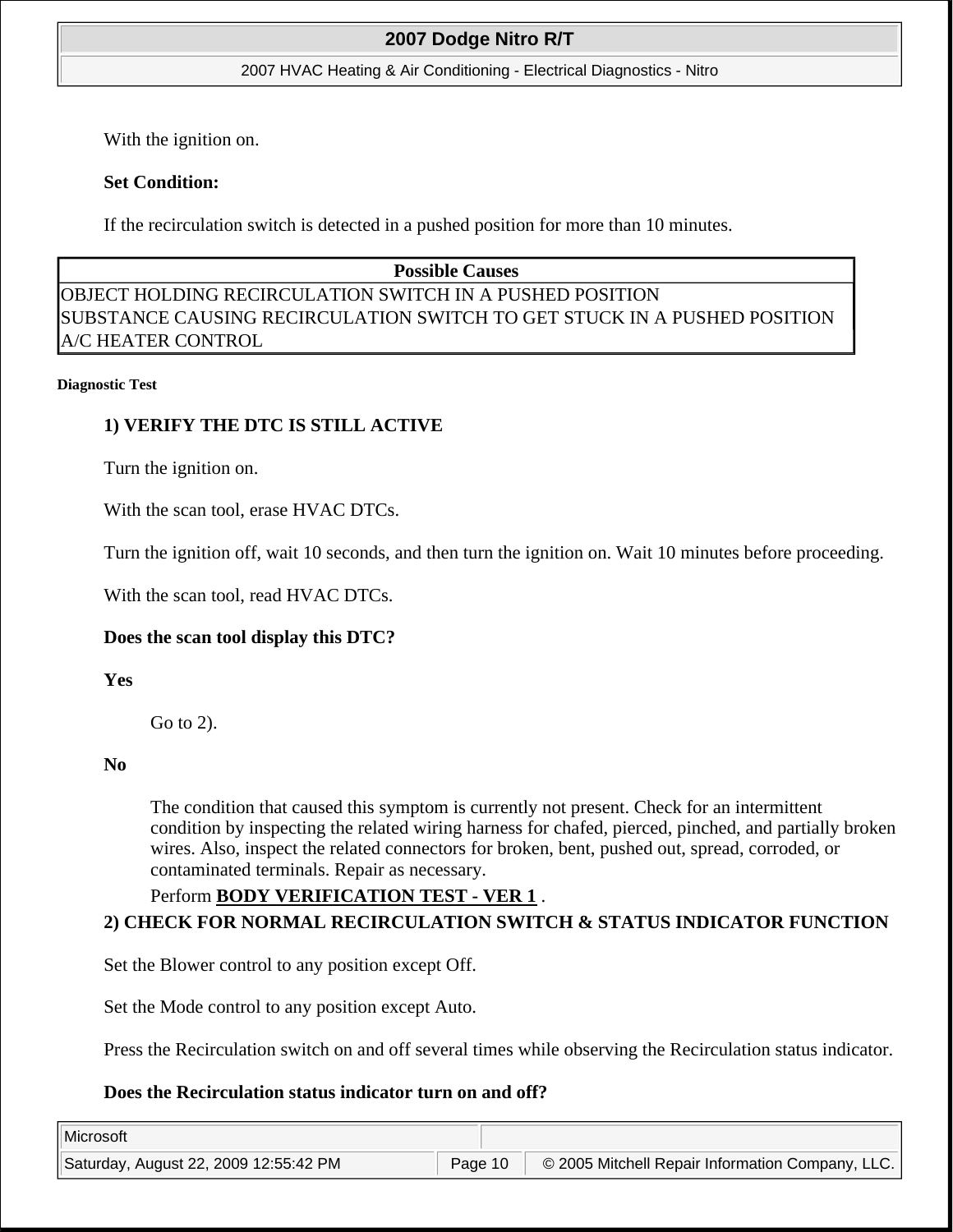#### 2007 HVAC Heating & Air Conditioning - Electrical Diagnostics - Nitro

### **Yes**

Go to 4).

### **No**

Go to 3).

# **3) INSPECT FOR OBJECT OR SUBSTANCE CAUSING THE RECIRCULATION SWITCH TO STAY OR STICK IN A PUSHED POSITION**

Inspect the A/C Heater Control for anything that would cause the Recirculation switch to stay or stick in a pushed position.

### **Is anything present that would cause the Recirculation switch to stay or stick in a pushed position?**

### **Yes**

Repair as necessary. Perform **BODY VERIFICATION TEST - VER 1** .

### **No**

Go to 4).

# **4) INSPECT THE A/C HEATER CONTROL FOR DAMAGE**

Inspect the A/C Heater Control for damage.

## **Is the A/C Heater Control damaged?**

**Yes**

Replace the A/C Heater Control in accordance with the service information. Perform **BODY VERIFICATION TEST - VER 1** .

**No**

# Perform **BODY VERIFICATION TEST - VER 1** .

## **B100C-FLOOR MODE SWITCH REQUEST INPUT CIRCUIT PER**

For complete wiring diagrams refer to **SYSTEM WIRING DIAGRAMS** article.

The Floor mode switch input changes when the switch is pushed down. An active DTC indicates that the switch is stuck in a pushed position. A stored DTC indicates that the switch was stuck in a pushed position for more than two minutes, but has since returned to its normal state.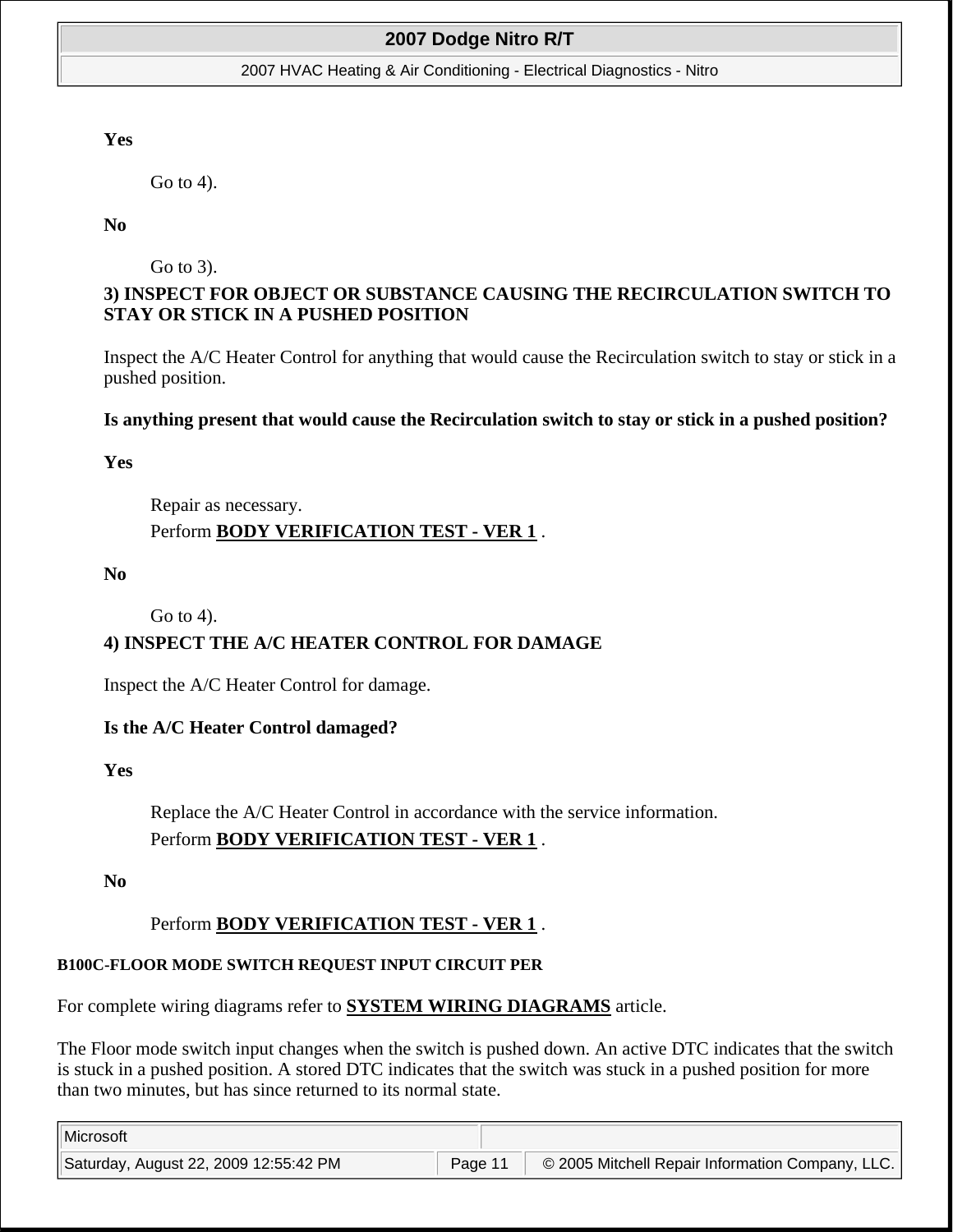#### 2007 HVAC Heating & Air Conditioning - Electrical Diagnostics - Nitro

### **When Monitored:**

With the ignition on.

## **Set Condition:**

If the Floor mode switch is stuck in a pushed position for more than two minutes. This DTC has a maturing time of two minutes and a de-maturing time of two seconds. If the DTC's status changes from active to stored it will stay in memory for 100 ignition cycles.

**Possible Causes**  OBJECT HOLDING SWITCH IN A PUSHED POSITION A/C HEATER CONTROL

#### **Diagnostic Test**

# **1) VERIFY THE DTC IS STILL ACTIVE**

Inspect the A/C Heater Control for an object holding the switch in a pushed position. If present, remove the object.

Turn the ignition on.

With the scan tool, erase HVAC DTCs.

Turn the ignition off, wait 10 seconds, and then turn the ignition on. Wait 2 minutes before proceeding.

With the scan tool, read HVAC DTCs.

## **Does the scan tool display this DTC?**

**Yes**

Replace the A/C Heater Control in accordance with the service information. Perform **BODY VERIFICATION TEST - VER 1** .

**No**

The condition that caused this symptom is currently not present. Check for an intermittent condition by inspecting the related wiring harness for chafed, pierced, pinched, and partially broken wires. Also, inspect the related connectors for broken, bent, pushed out, spread, corroded, or contaminated terminals. Repair as necessary.

Perform **BODY VERIFICATION TEST - VER 1** .

### **B100F-MIX SWITCH REQUEST INPUT CIRCUIT PER**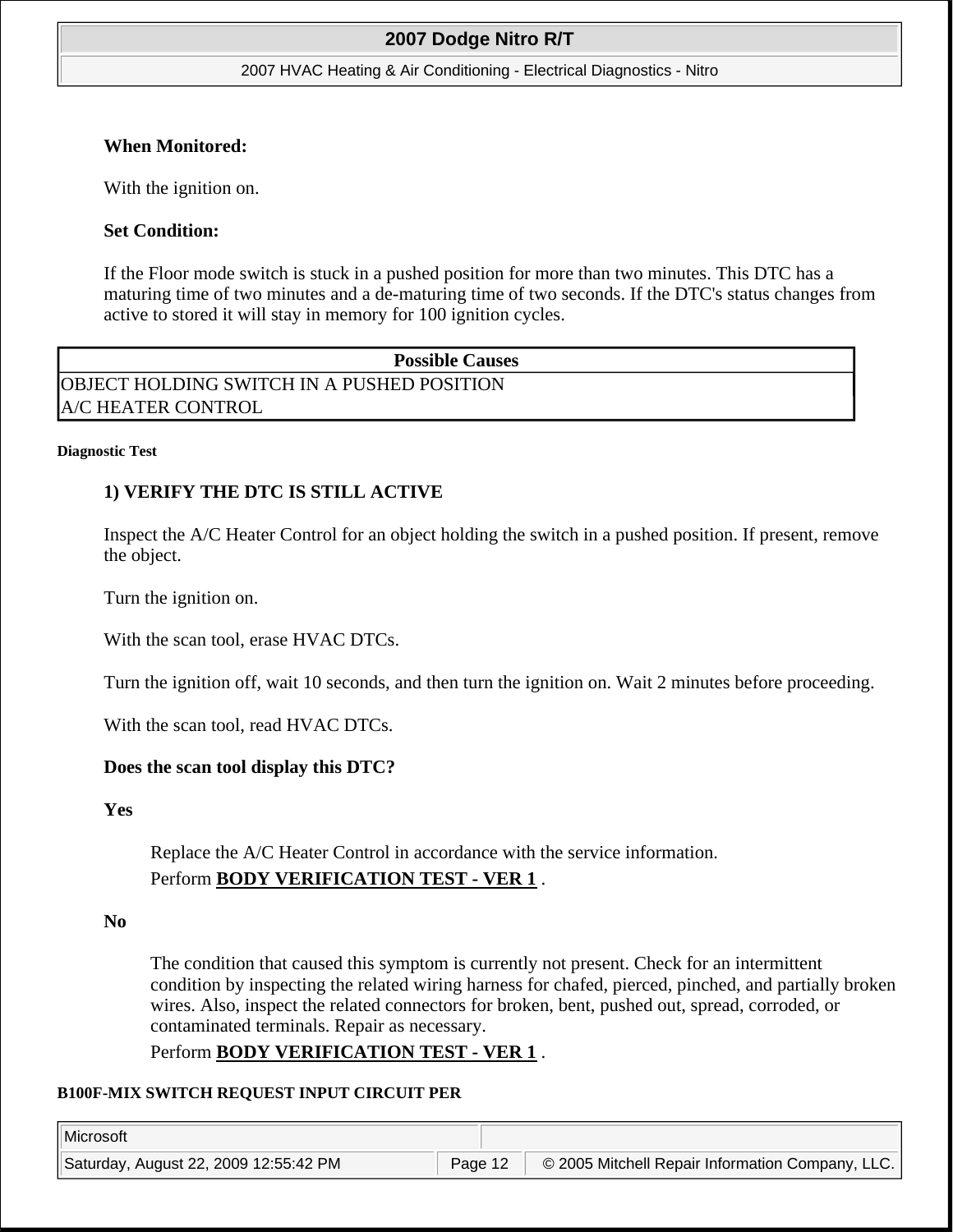#### 2007 HVAC Heating & Air Conditioning - Electrical Diagnostics - Nitro

For complete wiring diagrams refer to **SYSTEM WIRING DIAGRAMS** article.

The mix switch input changes when the switch is pushed down. An active DTC indicates that the switch is stuck in a pushed position. A stored DTC indicates that the switch was stuck in a pushed position for more than two minutes, but has since returned to its normal state.

### **When Monitored:**

With the ignition on.

#### **Set Condition:**

If the mix switch is stuck in a pushed position for more than two minutes. This DTC has a maturing time of two minutes and a de-maturing time of two seconds. If the DTC's status changes from active to stored it will stay in memory for 100 ignition cycles.

#### **Possible Causes**

OBJECT HOLDING SWITCH IN A PUSHED POSITION A/C HEATER CONTROL

#### **Diagnostic Test**

### **1) VERIFY THE DTC IS STILL ACTIVE**

Inspect the A/C Heater Control for an object holding the switch in a pushed position. If present, remove the object.

Turn the ignition on.

With the scan tool, erase HVAC DTCs.

Turn the ignition off, wait 10 seconds, and then turn the ignition on. Wait 2 minutes before proceeding.

With the scan tool, read HVAC DTCs.

### **Does the scan tool display this DTC?**

**Yes**

Replace the A/C Heater Control in accordance with the service information. Perform **BODY VERIFICATION TEST - VER 1** .

**No**

The condition that caused this symptom is currently not present. Check for an intermittent condition by inspecting the related wiring harness for chafed, pierced, pinched, and partially broken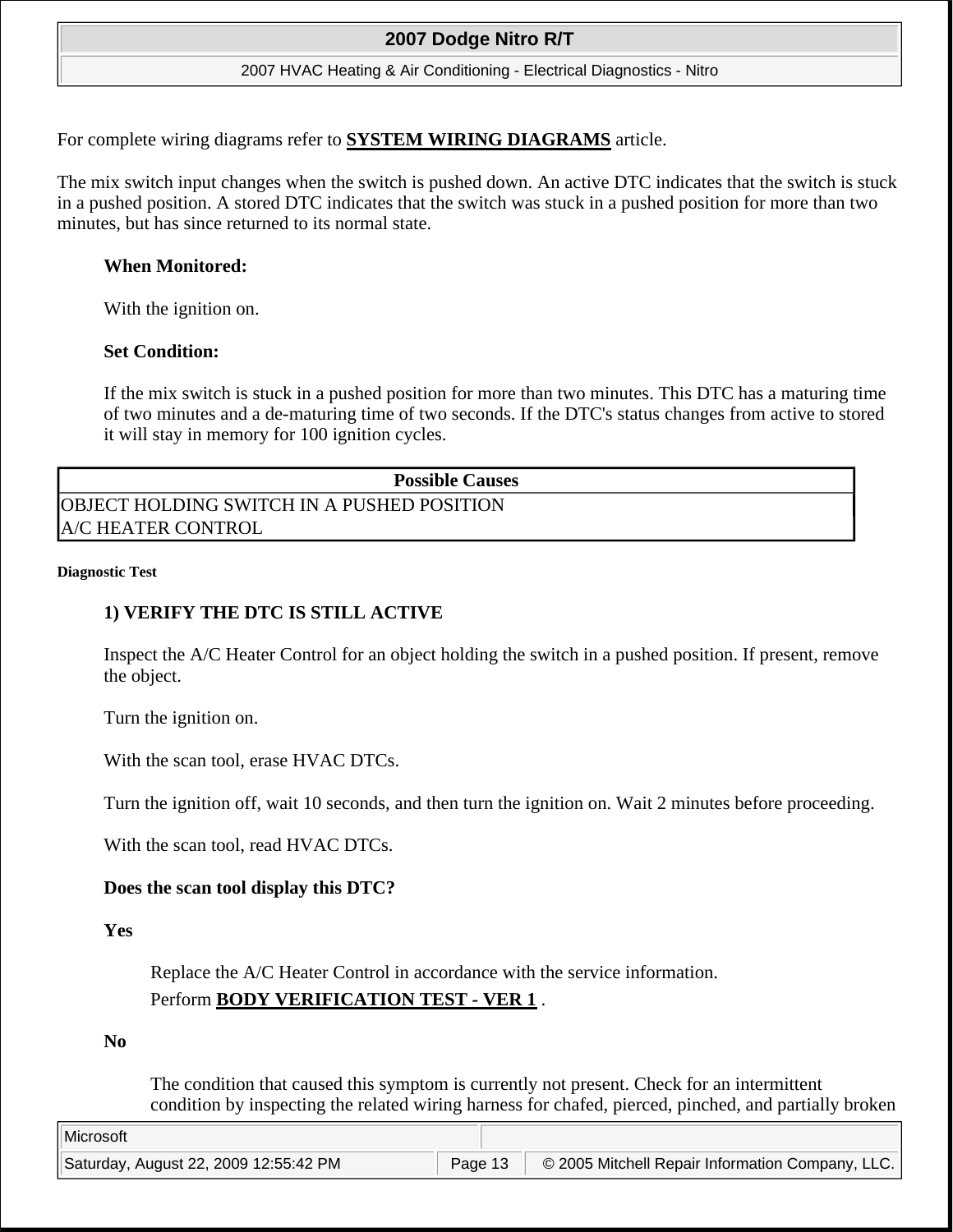#### 2007 HVAC Heating & Air Conditioning - Electrical Diagnostics - Nitro

wires. Also, inspect the related connectors for broken, bent, pushed out, spread, corroded, or contaminated terminals. Repair as necessary.

## Perform **BODY VERIFICATION TEST - VER 1** .

### **B1012-DEFROST SWITCH REQUEST INPUT CIRCUIT/PERFORMANCE**

For complete wiring diagrams refer to **SYSTEM WIRING DIAGRAMS** article.

The switch input changes when the switch is pushed down. A stored DTC indicates that the defrost switch was stuck in a pushed position for more than 10 minutes, but has since returned to its normal state. An active DTC indicates that the defrost switch is stuck in a pushed position.

#### **When Monitored:**

With the ignition on.

#### **Set Condition:**

If the defrost switch is detected in a pushed position for more than 10 minutes.

# **Possible Causes**  OBJECT HOLDING DEFROST SWITCH IN A PUSHED POSITION SUBSTANCE CAUSING DEFROST SWITCH TO GET STUCK IN A PUSHED POSITION A/C HEATER CONTROL

#### **Diagnostic Test**

## **1) VERIFY THE DTC IS STILL ACTIVE**

Turn the ignition on.

With the scan tool, erase HVAC DTCs.

Turn the ignition off, wait 10 seconds, and then turn the ignition on. Wait 10 minutes before proceeding.

With the scan tool, read HVAC DTCs.

### **Does the scan tool display this DTC?**

## **Yes**

Go to 2).

**No**

The condition that caused this symptom is currently not present. Check for an intermittent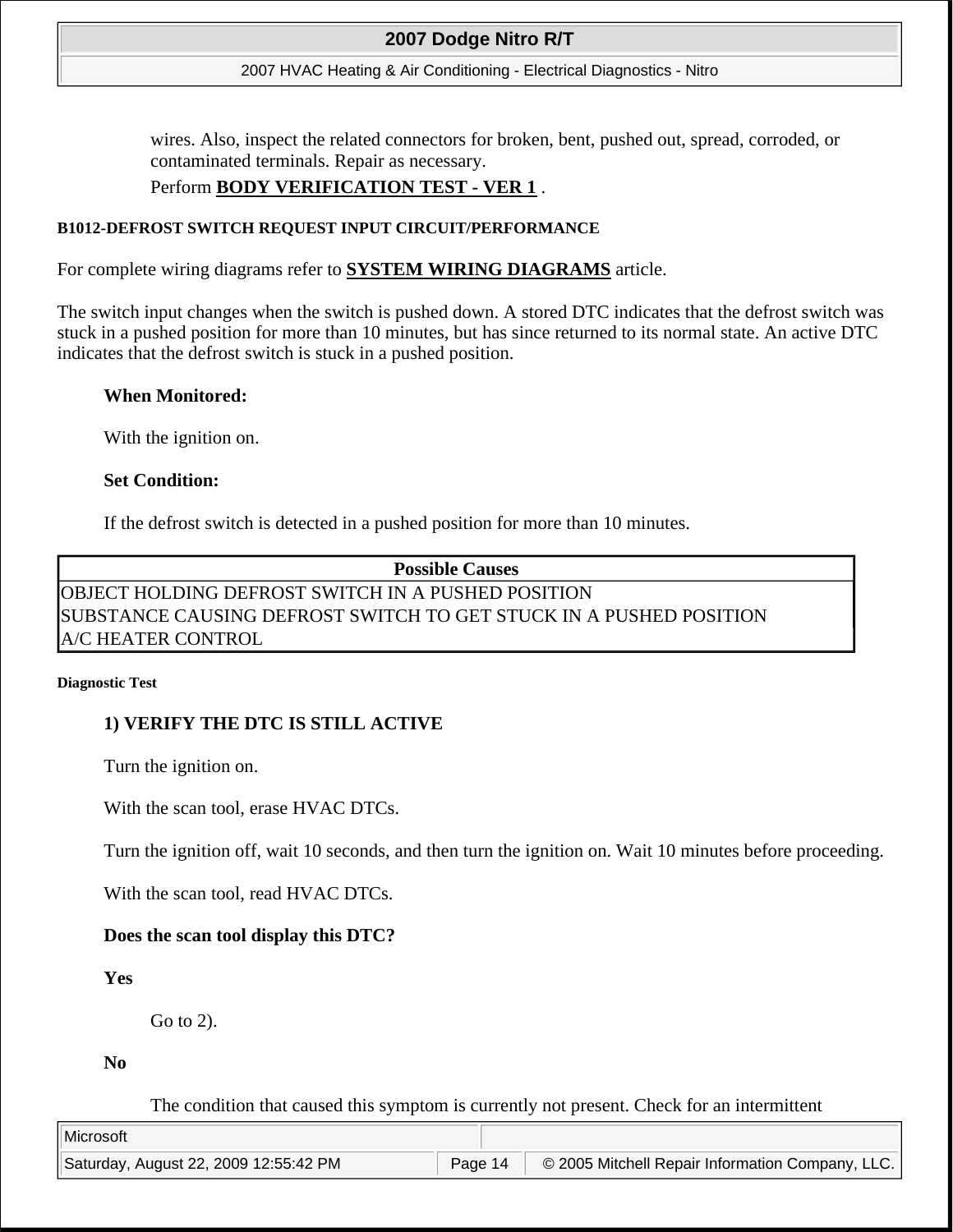#### 2007 HVAC Heating & Air Conditioning - Electrical Diagnostics - Nitro

condition by inspecting the related wiring harness for chafed, pierced, pinched, and partially broken wires. Also, inspect the related connectors for broken, bent, pushed out, spread, corroded, or contaminated terminals. Repair as necessary.

## Perform **BODY VERIFICATION TEST - VER 1** .

# **2) CHECK FOR NORMAL DEFROST SWITCH & STATUS INDICATOR FUNCTION**

Set the Blower control to any position except Off.

Set the Mode control to any position except Auto.

Press the Defrost switch on and off several times while observing the Defrost status indicator.

### **Does the Defrost status indicator turn on and off?**

# **Yes**

Go to 4).

## **No**

Go to 3).

# **3) INSPECT FOR OBJECT OR SUBSTANCE CAUSING THE DEFROST SWITCH TO STAY OR STICK IN A PUSHED POSITION**

Inspect the A/C Heater Control for anything that would cause the Defrost switch to stay or stick in a pushed position.

## **Is anything present that would cause the Defrost switch to stay or stick in a pushed position?**

## **Yes**

Repair as necessary. Perform **BODY VERIFICATION TEST - VER 1** .

## **No**

Go to 4).

# **4) INSPECT THE A/C HEATER CONTROL FOR DAMAGE**

Inspect the A/C Heater Control for damage.

## **Is the A/C Heater Control damaged?**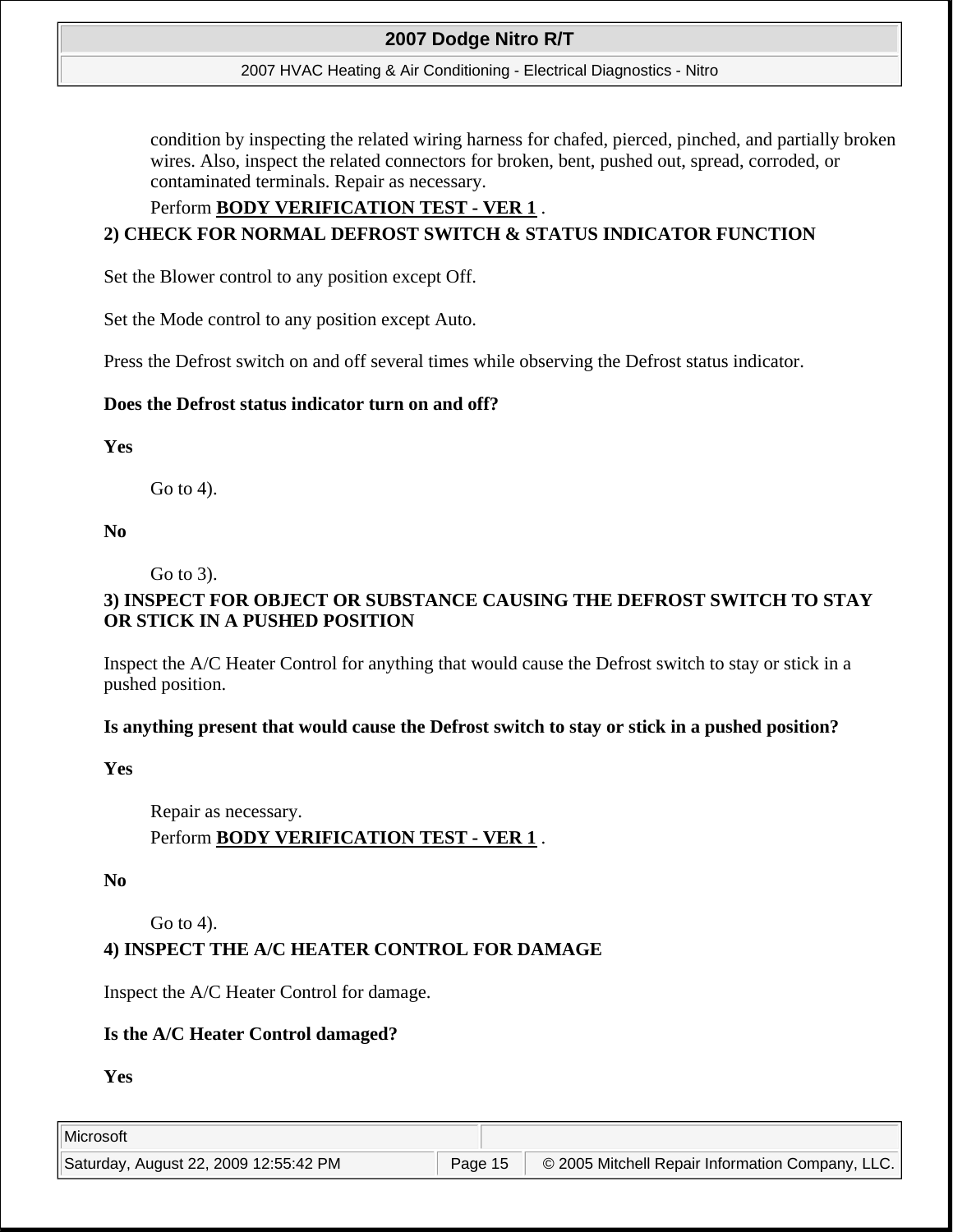2007 HVAC Heating & Air Conditioning - Electrical Diagnostics - Nitro

Replace the A/C Heater Control in accordance with the service information. Perform **BODY VERIFICATION TEST - VER 1** .

**No**

## Perform **BODY VERIFICATION TEST - VER 1** .

### **B1015-REAR DEFROST SWITCH REQUEST INPUT CIRCUIT/PERFORMANCE**

For complete wiring diagrams refer to **SYSTEM WIRING DIAGRAMS** article.

The switch input changes when the switch is pushed down. A stored DTC indicates that the rear defrost switch was stuck in a pushed position for more than 10 minutes, but has since returned to its normal state. An active DTC indicates that the rear defrost switch is stuck in a pushed position.

### **When Monitored:**

With the ignition on.

### **Set Condition:**

If the rear defrost switch is detected in a pushed position for more than 10 minutes.

### **Possible Causes**

OBJECT HOLDING REAR DEFROST SWITCH IN A PUSHED POSITION SUBSTANCE CAUSING REAR DEFROST SWITCH TO GET STUCK IN A PUSHED POSITION A/C HEATER CONTROL

#### **Diagnostic Test**

## **1) VERIFY THE DTC IS STILL ACTIVE**

Turn the ignition on.

With the scan tool, erase HVAC DTCs.

Turn the ignition off, wait 10 seconds, and then turn the ignition on. Wait 10 minutes before proceeding.

With the scan tool, read HVAC DTCs.

## **Does the scan tool display this DTC?**

**Yes**

Go to 2).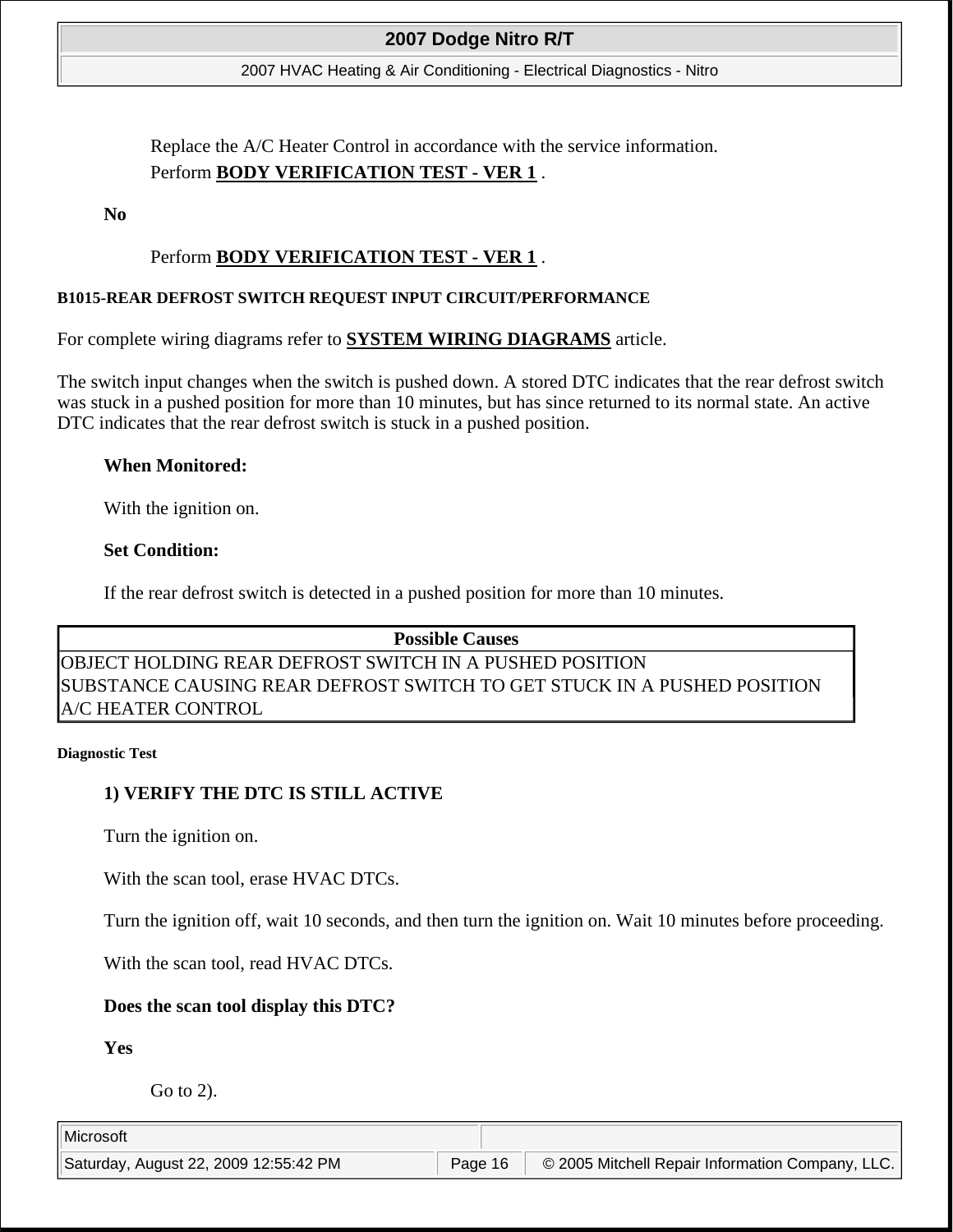#### 2007 HVAC Heating & Air Conditioning - Electrical Diagnostics - Nitro

#### **No**

The condition that caused this symptom is currently not present. Check for an intermittent condition by inspecting the related wiring harness for chafed, pierced, pinched, and partially broken wires. Also, inspect the related connectors for broken, bent, pushed out, spread, corroded, or contaminated terminals. Repair as necessary.

## Perform **BODY VERIFICATION TEST - VER 1** . **2) CHECK FOR NORMAL REAR DEFROST SWITCH & STATUS INDICATOR FUNCTION**

Set the Blower control to any position except Off.

Set the Mode control to any position except Auto.

Press the Rear Defrost switch on and off several times while observing the Rear Defrost status indicator.

### **Does the Rear Defrost status indicator turn on and off?**

**Yes** 

Go to 4).

### **No**

Go to 3).

# **3) INSPECT FOR OBJECT OR SUBSTANCE CAUSING THE REAR DEFROST SWITCH TO STAY OR STICK IN A PUSHED POSITION**

Inspect the A/C Heater Control for anything that would cause the Rear Defrost switch to stay or stick in a pushed position.

### **Is anything present that would cause the Rear Defrost switch to stay or stick in a pushed position?**

**Yes**

Repair as necessary. Perform **BODY VERIFICATION TEST - VER 1** .

**No**

Go to 4).

## **4) INSPECT THE A/C HEATER CONTROL FOR DAMAGE**

Inspect the A/C Heater Control for damage.

## **Is the A/C Heater Control damaged?**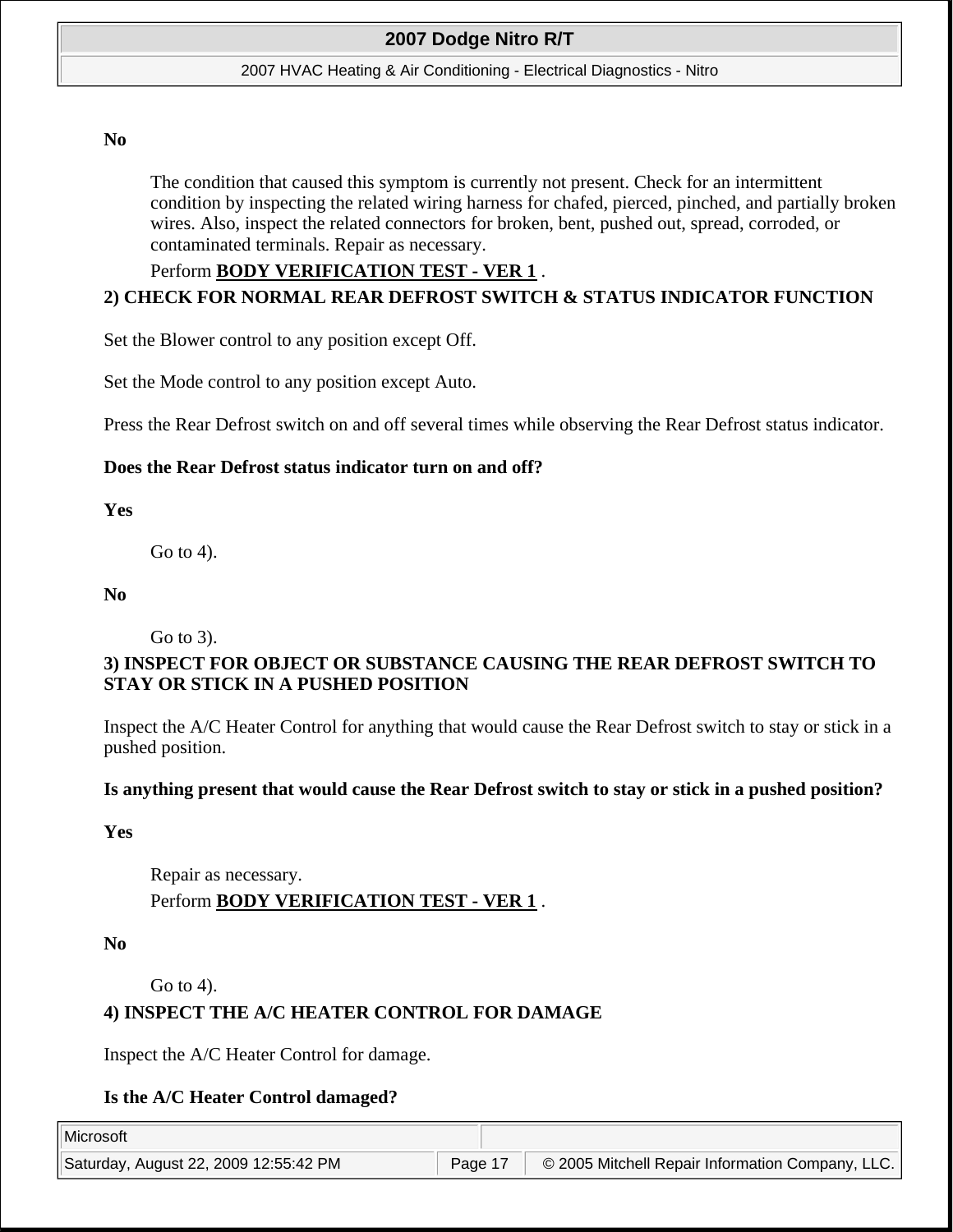2007 HVAC Heating & Air Conditioning - Electrical Diagnostics - Nitro

# **Yes**

Replace the A/C Heater Control in accordance with the service information. Perform **BODY VERIFICATION TEST - VER 1** .

**No**

Perform **BODY VERIFICATION TEST - VER 1** .

## **B1031-EVAPORATOR FIN TEMPERATURE SENSOR CIRCUIT LOW**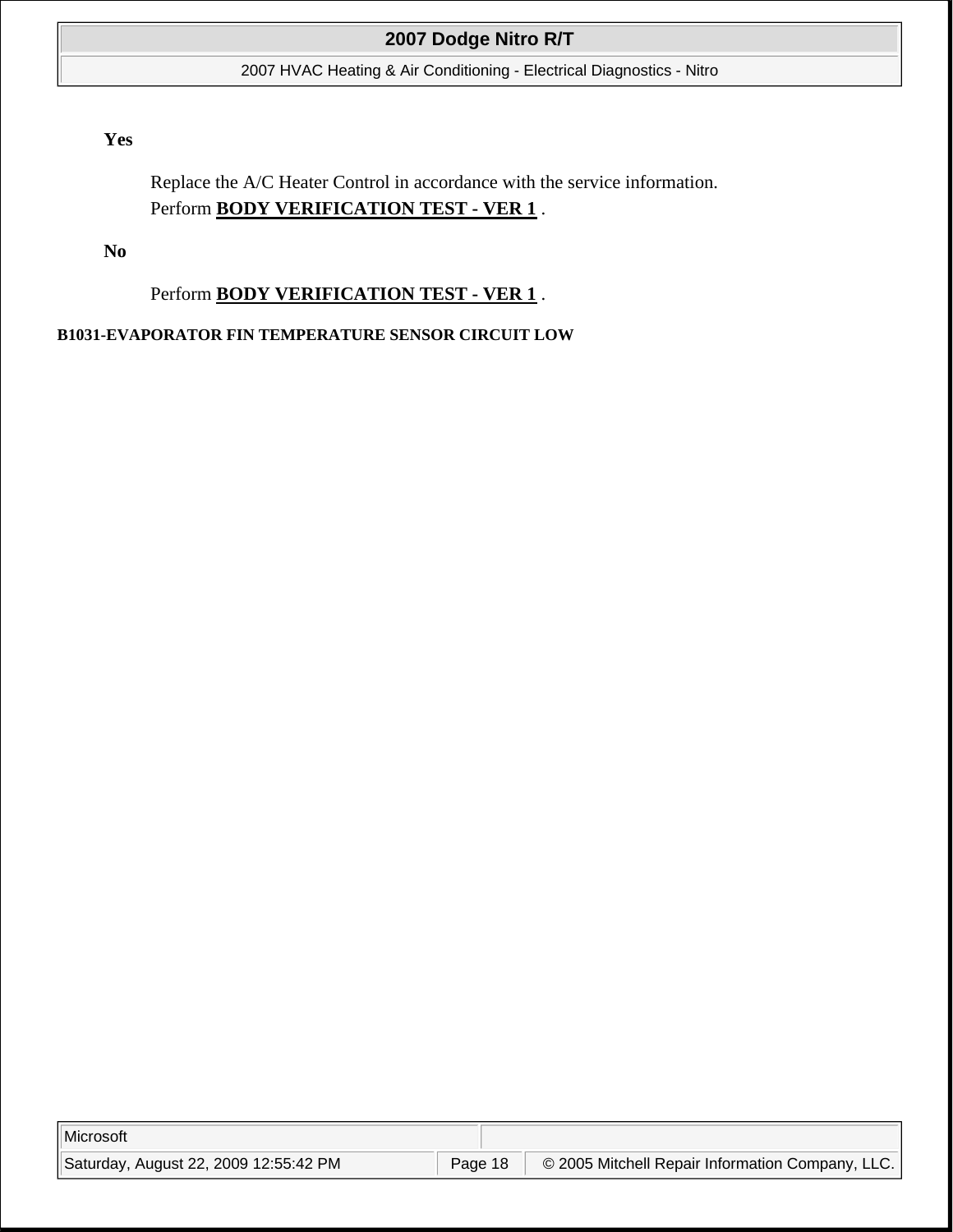2007 HVAC Heating & Air Conditioning - Electrical Diagnostics - Nitro





81504016

**Fig. 1: Evaporator Fin Temperature Sensor Circuit Schematic Courtesy of CHRYSLER LLC**

For complete wiring diagrams refer to **SYSTEM WIRING DIAGRAMS** article.

#### **When Monitored:**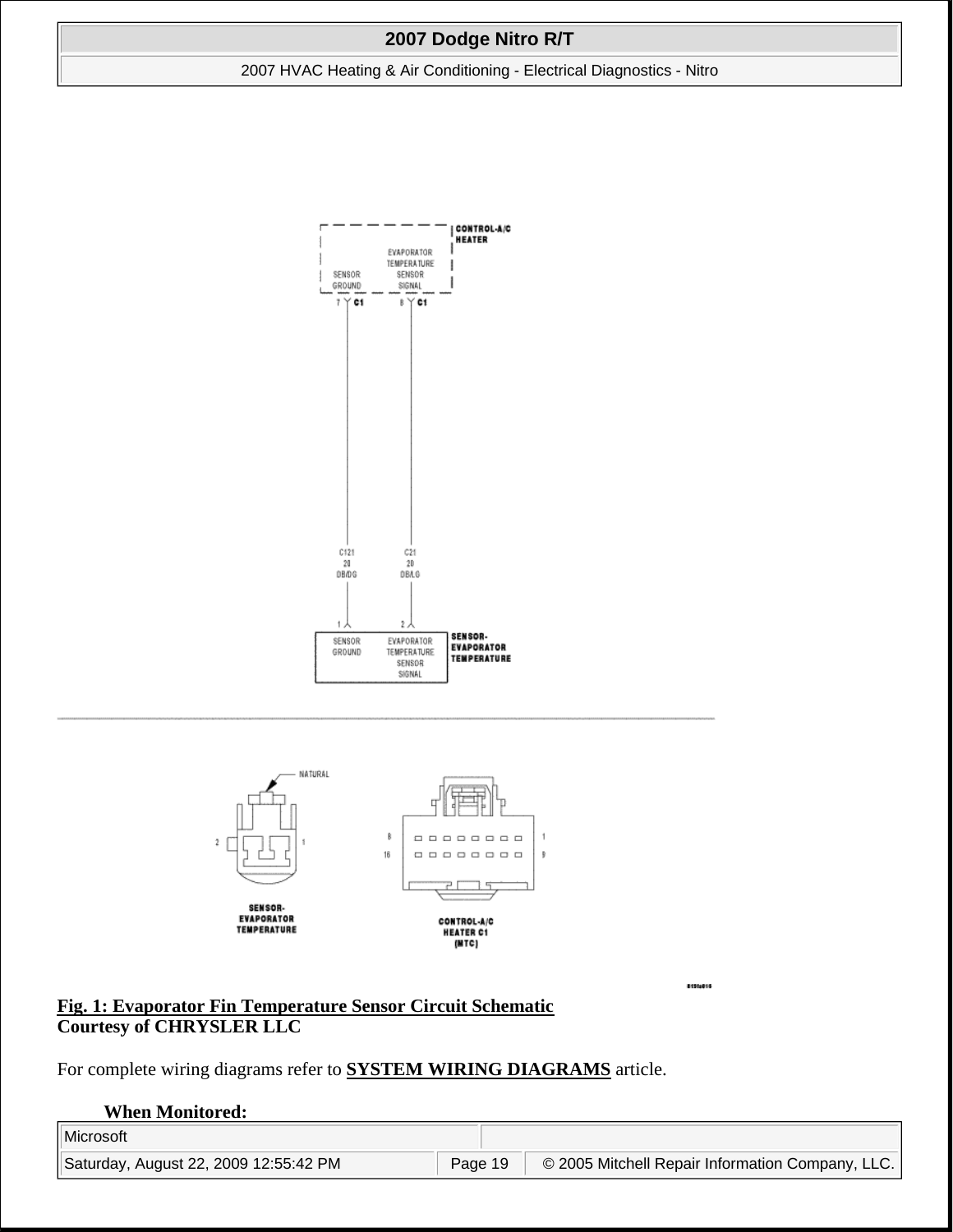#### 2007 HVAC Heating & Air Conditioning - Electrical Diagnostics - Nitro

With the ignition on.

## **Set Condition:**

If the Evaporator Temperature Sensor input is out of range toward the low voltage threshold.

# **Possible Causes**

(C21) EVAPORATOR TEMPERATURE SENSOR SIGNAL CIRCUIT SHORTED TO GROUND EVAPORATOR TEMPERATURE SENSOR A/C HEATER CONTROL

#### **Diagnostic Test**

## **1) ACTIVE DTC(S) PRESENT**

Turn the ignition on.

Using the A/C Heater Control, turn the heater on.

With the scan tool, check for DTCs.

### **Does the scan tool display this DTC as active?**

### **Yes**

Go to 2).

### **No**

The condition that caused this symptom is currently not present. Check for an intermittent condition by inspecting the related wiring harness for chafed, pierced, pinched, and partially broken wires. Also, inspect the related connectors for broken, bent, pushed out, spread, corroded, or contaminated terminals. Repair as necessary.

### Perform **BODY VERIFICATION TEST - VER 1** .

# **2) CHECK FOR DTC WITH THE EVAPORATOR TEMPERATURE SENSOR HARNESS CONNECTOR DISCONNECTED**

Turn the ignition off.

Disconnect the Evaporator Temperature Sensor Harness Connector.

Turn the ignition on.

With the scan tool, erase HVAC DTCs.

Turn the ignition off, wait 10 seconds, and turn the ignition on.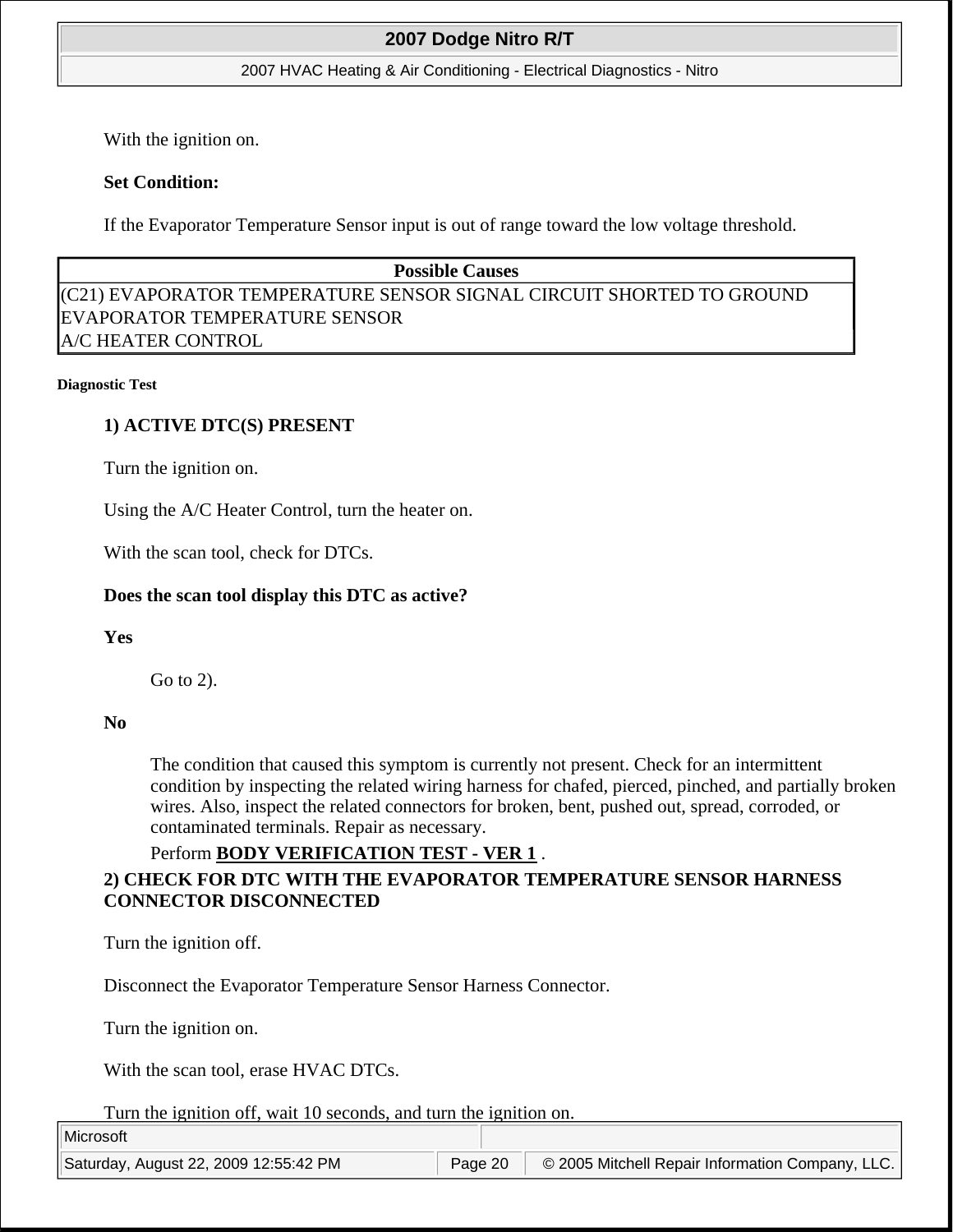2007 HVAC Heating & Air Conditioning - Electrical Diagnostics - Nitro

With the scan tool, read HVAC DTCs.

# **Does the scan tool display this DTC as active?**

**Yes**

Go to 3).

**No**

Replace the Evaporator Temperature Sensor in accordance with the service information.

# Perform **BODY VERIFICATION TEST - VER 1** .

# **3) CHECK (C21) EVAPORATOR TEMPERATURE SENSOR SIGNAL CIRCUIT FOR A SHORT TO GROUND**



## **Fig. 2: Measuring Resistance Between Ground And (C21) Evaporator Temperature Sensor Signal Circuit In A/C Heater Control C1 Harness Connector Courtesy of CHRYSLER LLC**

Turn the ignition off.

Disconnect the A/C Heater Control C1 harness connector.

Measure the resistance between ground and the (C21) Evaporator Temperature Sensor Signal circuit in the A/C Heater Control C1 harness connector.

# **Does the ohm meter read open circuit?**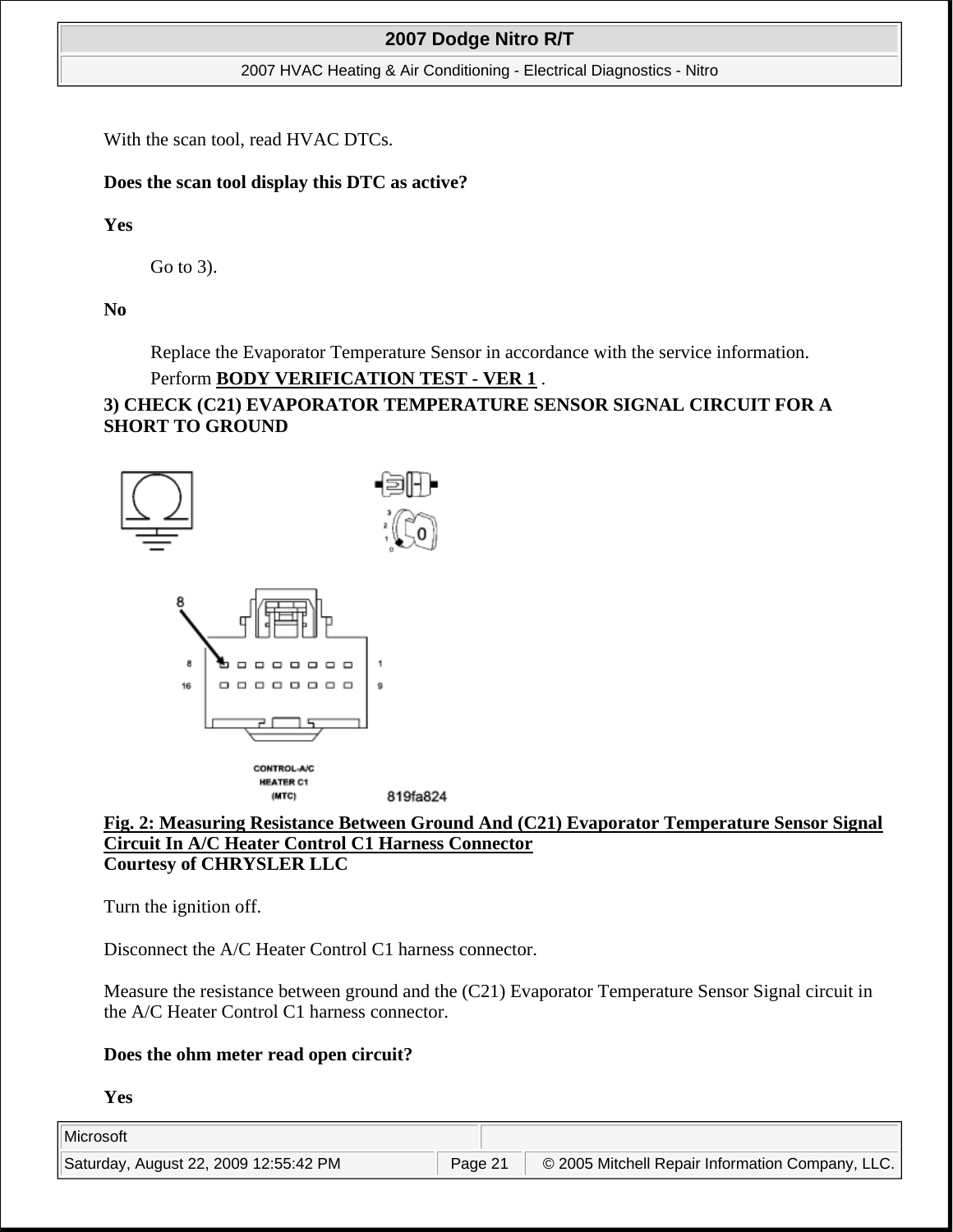2007 HVAC Heating & Air Conditioning - Electrical Diagnostics - Nitro

Replace the A/C Heater Control in accordance with the service information. Perform **BODY VERIFICATION TEST - VER 1** .

**No**

Repair the (C21) Evaporator Temperature Sensor Signal circuit for a short to ground. Perform **BODY VERIFICATION TEST - VER 1** .

## **B1032-EVAPORATOR FIN TEMPERATURE SENSOR CIRCUIT HIGH**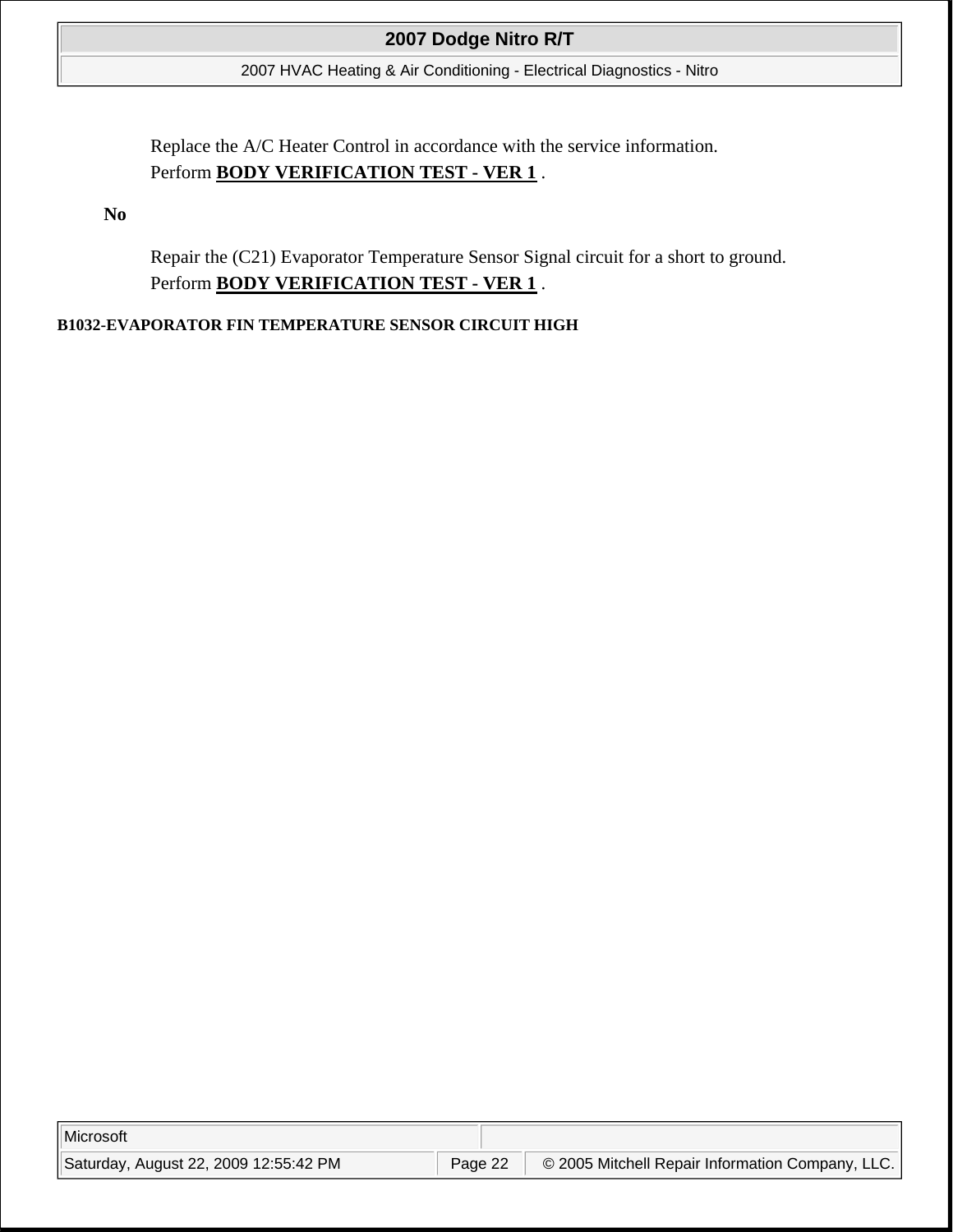2007 HVAC Heating & Air Conditioning - Electrical Diagnostics - Nitro





81504016

**Fig. 3: Evaporator Fin Temperature Sensor Circuit Schematic Courtesy of CHRYSLER LLC**

For complete wiring diagrams refer to **SYSTEM WIRING DIAGRAMS** article.

#### **When Monitored:**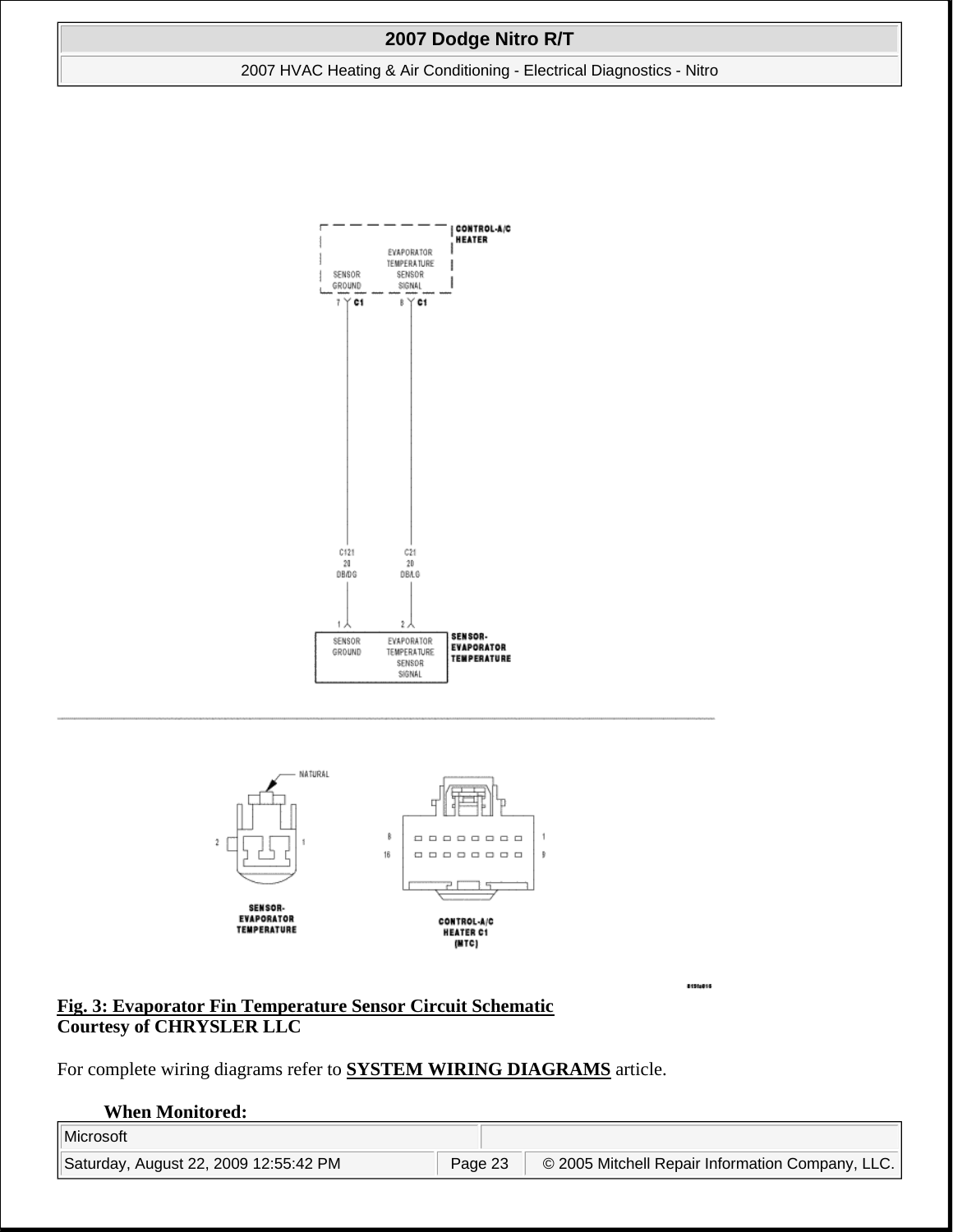### 2007 HVAC Heating & Air Conditioning - Electrical Diagnostics - Nitro

With the ignition on.

# **Set Condition:**

If the Evaporator Temperature Sensor input is out of range toward the high voltage threshold.

# **Possible Causes**  (C21) EVAPORATOR TEMPERATURE SENSOR SIGNAL CIRCUIT SHORTED TO VOLTAGE (C21) EVAPORATOR TEMPERATURE SENSOR SIGNAL CIRCUIT OPEN (C121) SENSOR GROUND CIRCUIT OPEN EVAPORATOR TEMPERATURE SENSOR A/C HEATER CONTROL

#### **Diagnostic Test**

# **1) ACTIVE DTC(S) PRESENT**

Turn the ignition on.

Using the A/C Heater Control, turn the heater on.

With the scan tool, check for DTCs.

## **Does the scan tool display this DTC as active?**

**Yes**

Go to 2).

**No**

The condition that caused this symptom is currently not present. Check for an intermittent condition by inspecting the related wiring harness for chafed, pierced, pinched, and partially broken wires. Also, inspect the related connectors for broken, bent, pushed out, spread, corroded, or contaminated terminals. Repair as necessary.

# Perform **BODY VERIFICATION TEST - VER 1** .

# **2) CHECK (C21) EVAPORATOR TEMPERATURE SENSOR SIGNAL CIRCUIT FOR A SHORT TO VOLTAGE**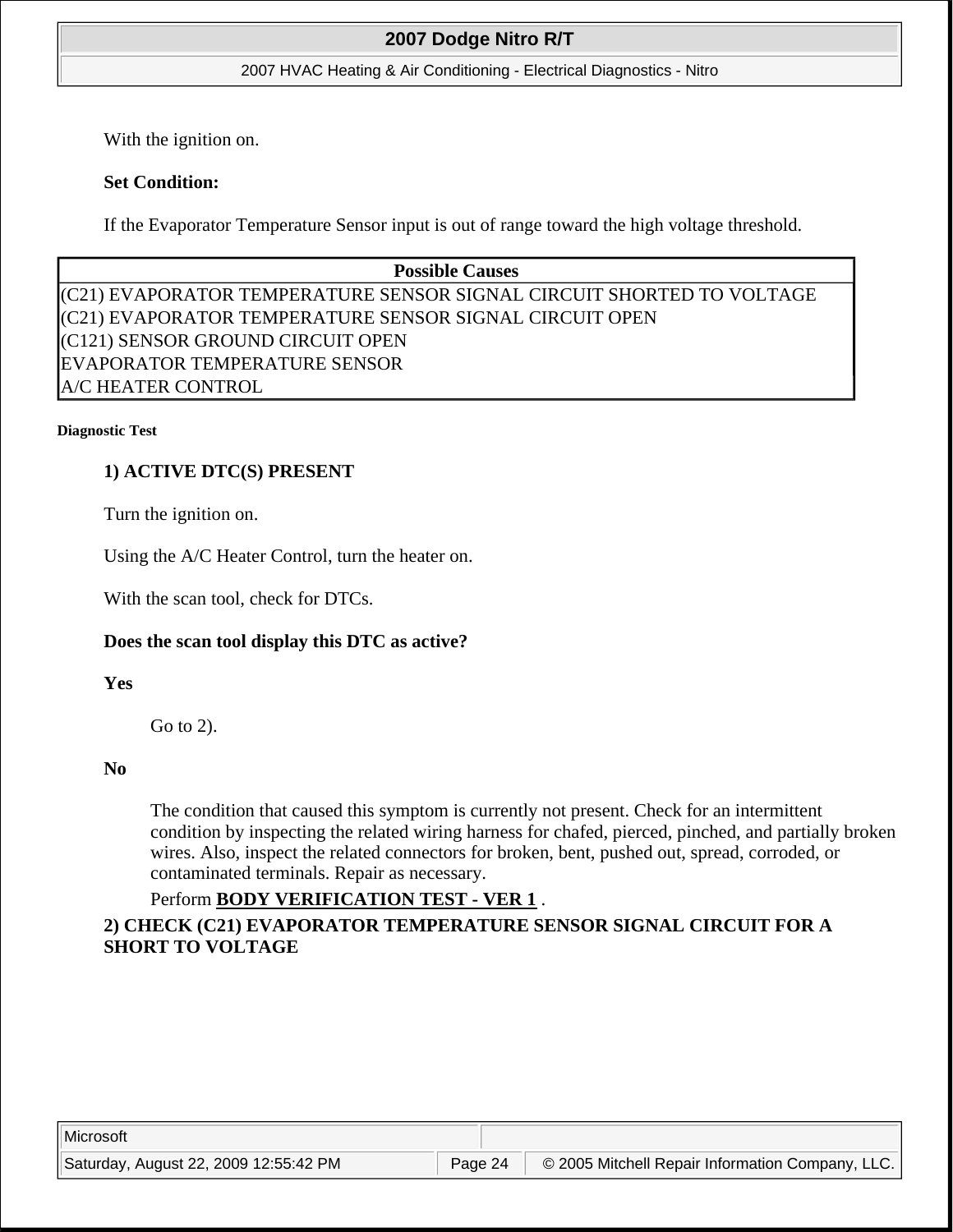#### 2007 HVAC Heating & Air Conditioning - Electrical Diagnostics - Nitro



### **Fig. 4: Measuring Voltage Of (C21) Evaporator Temperature Sensor Signal Circuit In A/C Heater Control C1 Harness Connector Courtesy of CHRYSLER LLC**

Turn the ignition off.

Disconnect the A/C Heater Control C1 harness connector.

Turn the ignition on.

Measure the voltage of the (C21) Evaporator Temperature Sensor Signal circuit in the A/C Heater Control C1 harness connector.

## **Is there any voltage present?**

**Yes**

Repair the (C21) Evaporator Temperature Sensor Signal circuit for a short to voltage. Perform **BODY VERIFICATION TEST - VER 1** .

**No**

Go to 3).

# **3) CHECK (C21) EVAPORATOR TEMPERATURE SENSOR SIGNAL CIRCUIT, (C121) SENSOR GROUND CIRCUIT, & EVAPORATOR TEMPERATURE SENSOR**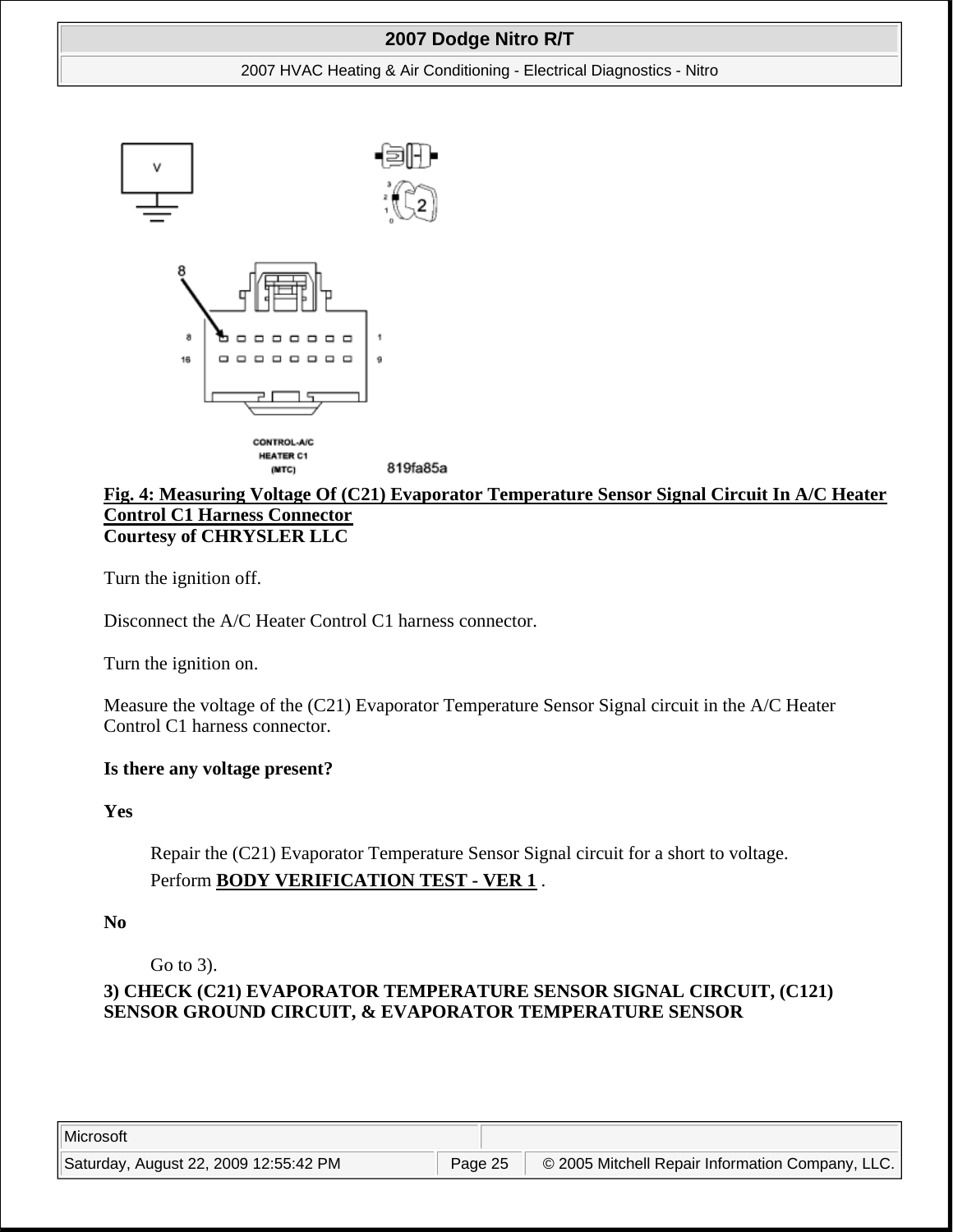#### 2007 HVAC Heating & Air Conditioning - Electrical Diagnostics - Nitro



# **Fig. 5: Measuring Resistance Between (C21) Evaporator Temperature Sensor Signal Circuit And (C121) Sensor Ground Circuit In A/C Heater Control C1 Harness Connector Courtesy of CHRYSLER LLC**

Turn the ignition off.

Measure the resistance between the (C21) Evaporator Temperature Sensor Signal circuit and the (C121) Sensor Ground circuit in the A/C Heater Control C1 harness connector. The approximate circuit resistance should be as follows:

- 1468 ohms @  $40^{\circ}$ C (104°F)
- 1800 ohms @  $35^{\circ}$ C (95°F)
- 2221 ohms @  $30^{\circ}$ C (86 $^{\circ}$ F)
- 2757 ohms @  $25^{\circ}$ C (77°F)
- 3443 ohms @  $20^{\circ}C (68^{\circ}F)$
- 4330 ohms @  $15^{\circ}$ C (59 $^{\circ}$ F)
- 5485 ohms @  $10^{\circ}C(50^{\circ}F)$
- 6998 ohms @  $5^{\circ}$ C (41°F)
- 7354 ohms @  $4^{\circ}$ C (39 $^{\circ}$ F)
- 7731 ohms  $@3°C(37°F)$
- 8130 ohms @  $2^{\circ}C(36^{\circ}F)$
- 8553 ohms @  $1^{\circ}$ C (34 $^{\circ}$ F)
- 9000 ohms  $@ 0°C (32°F)$

## **Is the resistance within the specifications?**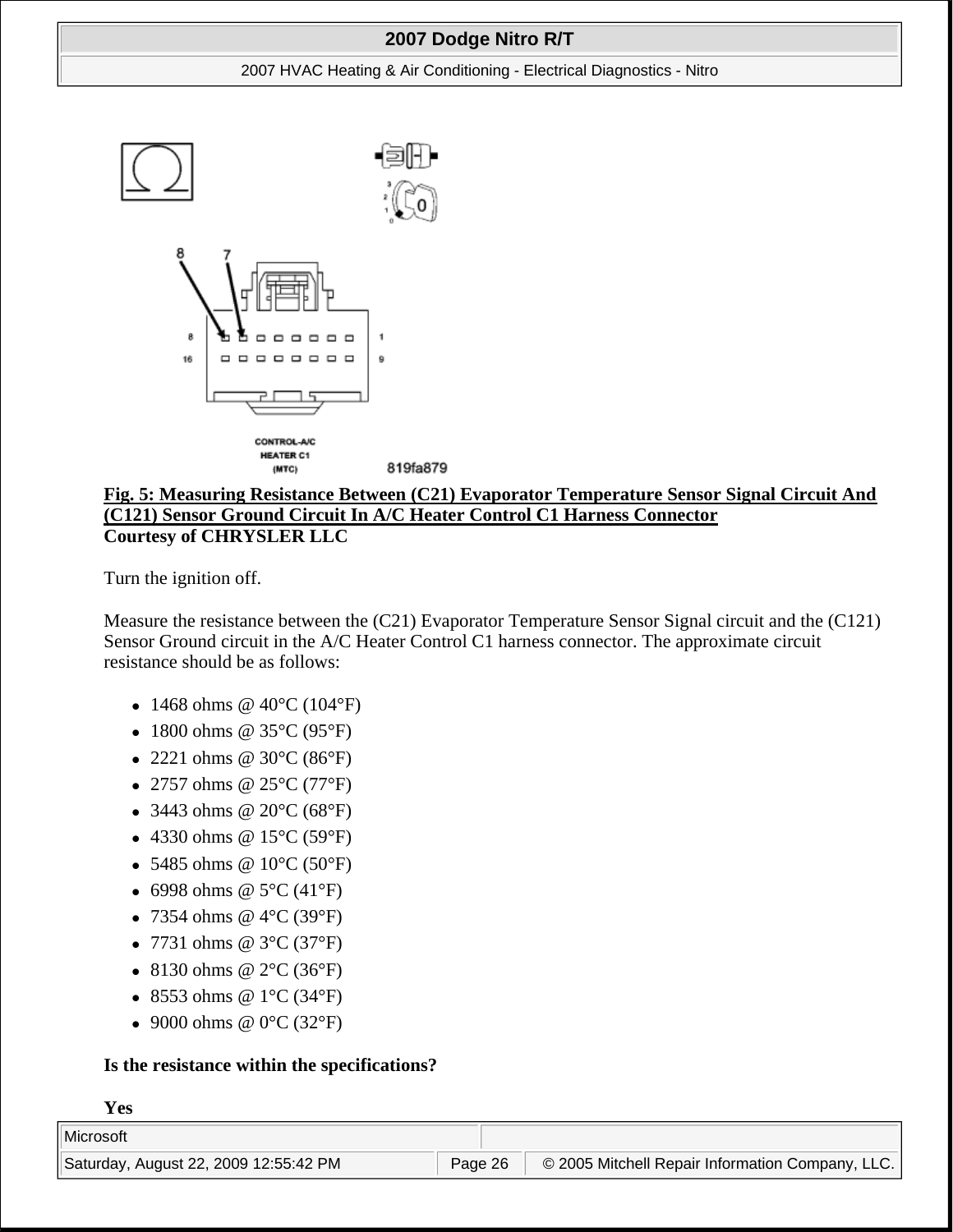2007 HVAC Heating & Air Conditioning - Electrical Diagnostics - Nitro

Replace the A/C Heater Control in accordance with the service information. Perform **BODY VERIFICATION TEST - VER 1** .

**No**

Go to 4).

**4) CHECK (C21) EVAPORATOR TEMPERATURE SENSOR SIGNAL CIRCUIT FOR AN OPEN**



**Fig. 6: Measuring Resistance Of (C21) Evaporator Temperature Sensor Signal Circuit Between A/C Heater Control C1 Harness Connector And Evaporator Temperature Sensor Harness Connector Courtesy of CHRYSLER LLC**

Disconnect the Evaporator Temperature Sensor harness connector.

Measure the resistance of the (C21) Evaporator Temperature Sensor Signal circuit between the A/C Heater Control C1 harness connector and the Evaporator Temperature Sensor harness connector.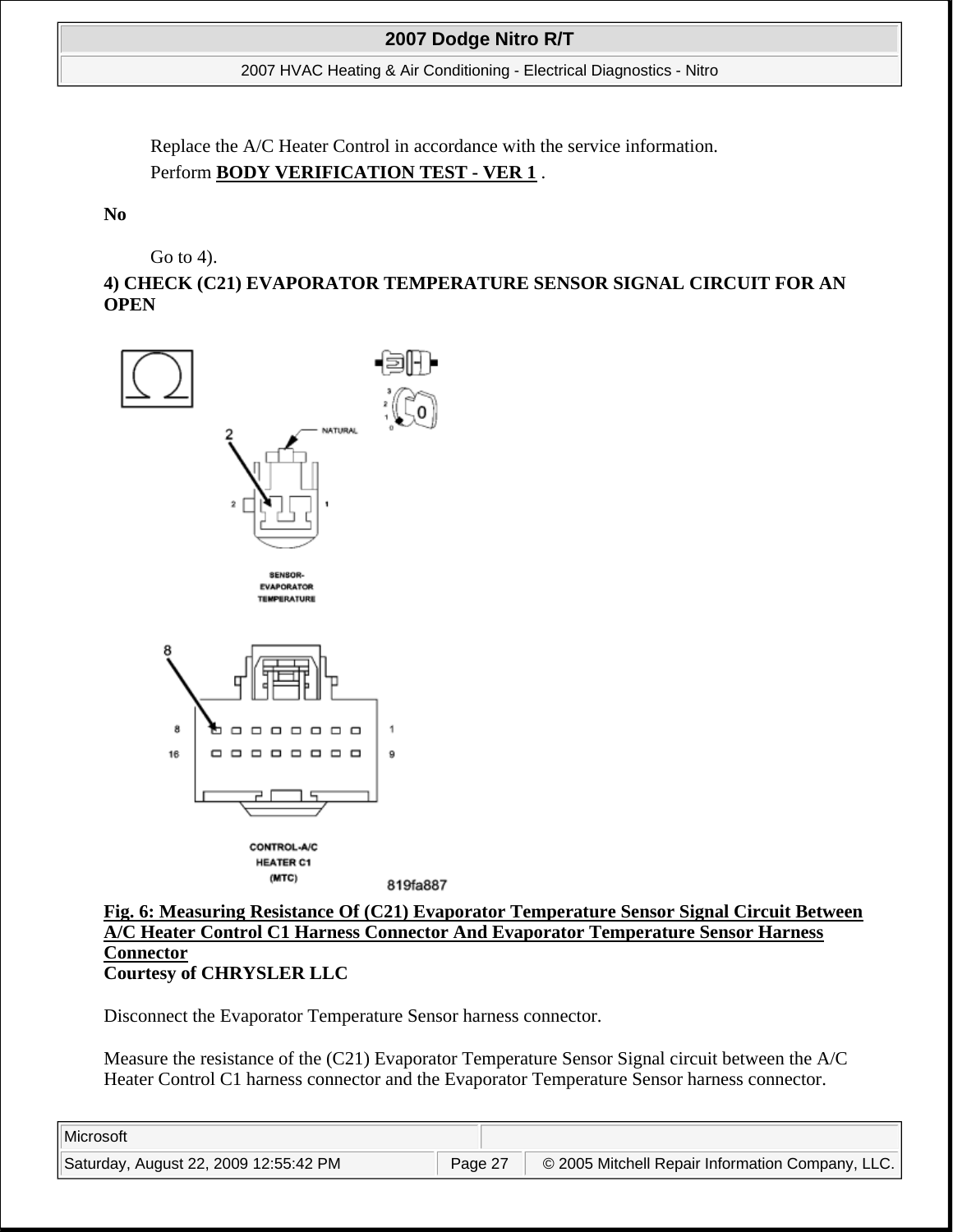2007 HVAC Heating & Air Conditioning - Electrical Diagnostics - Nitro

### **Does the ohm meter read open circuit?**

**Yes**

Repair the (C21) Evaporator Temperature Sensor Signal circuit for an open. Perform **BODY VERIFICATION TEST - VER 1** .

**No**

Go to 5).

# **5) CHECK (C121) SENSOR GROUND CIRCUIT FOR AN OPEN**



## **Fig. 7: Measuring Resistance Of (C121) Sensor Ground Circuit Between A/C Heater Control C1 Harness Connector And Evaporator Temperature Sensor Harness Connector Courtesy of CHRYSLER LLC**

Measure the resistance of the (C121) Sensor Ground circuit between the A/C Heater Control C1 harness connector and the Evaporator Temperature Sensor harness connector.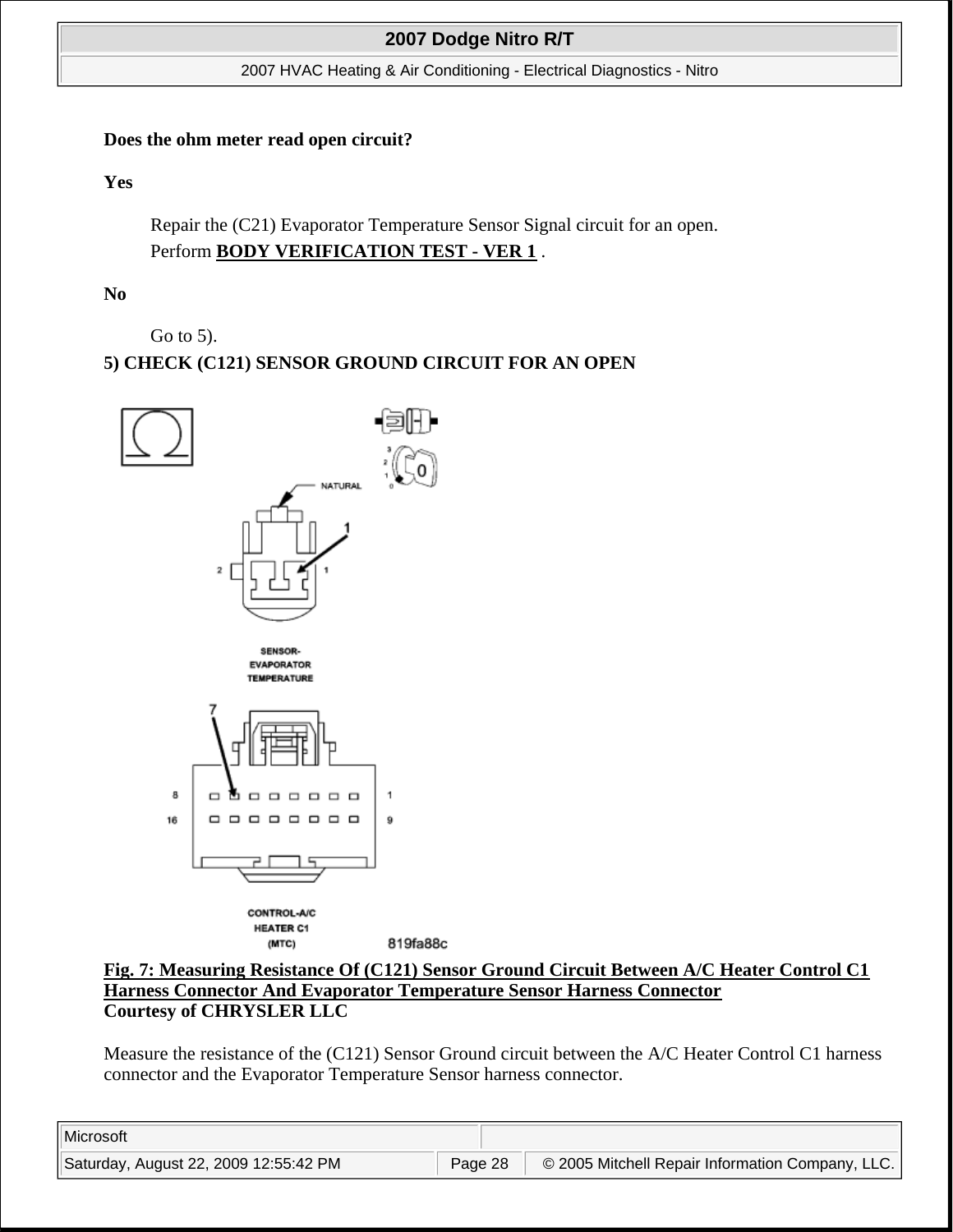#### 2007 HVAC Heating & Air Conditioning - Electrical Diagnostics - Nitro

#### **Does the ohm meter read open circuit?**

**Yes**

Repair the (C121) Sensor Ground circuit for an open. Perform **BODY VERIFICATION TEST - VER 1** .

**No**

Replace the Evaporator Temperature Sensor in accordance with the service information. Perform **BODY VERIFICATION TEST - VER 1** .

#### **B1034-INFRARED TEMPERATURE SENSOR INPUT CIRCUIT LOW**

For complete wiring diagrams refer to **SYSTEM WIRING DIAGRAMS** article.

### **When Monitored:**

With the ignition on.

### **Set Condition:**

If the IR Sensor fails the internal self test.

|                              | <b>Possible</b><br><b>Causes</b> |
|------------------------------|----------------------------------|
| <b>HEATER CONTROL</b><br>A/C |                                  |

**NOTE: This DTC must be active for the results of this test to be valid. Do not perform this test if this DTC is stored. Refer to HVAC System Test (ATC) for stored DTC test procedures.**

**Diagnostic Test** 

### **1) REPLACE THE A/C HEATER CONTROL**

**Repair**

Replace the A/C Heater Control in accordance with the service information. Perform **BODY VERIFICATION TEST - VER 1** .

### **B1034-INFRARED TEMPERATURE SENSOR THERMISTOR CIRCUIT LOW**

For complete wiring diagrams refer to **SYSTEM WIRING DIAGRAMS** article.

### **When Monitored:**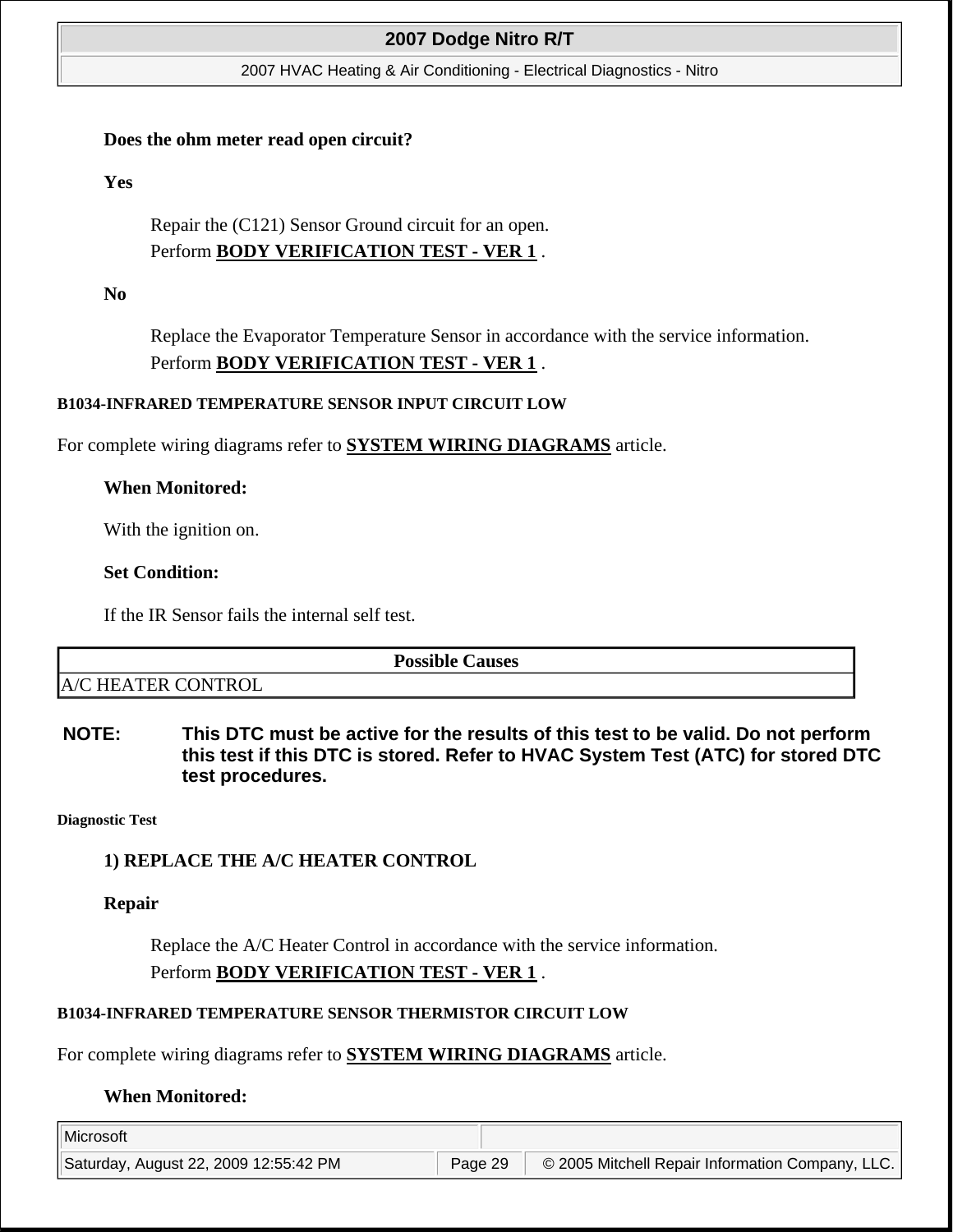#### 2007 HVAC Heating & Air Conditioning - Electrical Diagnostics - Nitro

With the ignition on.

### **Set Condition:**

If the IR Sensor fails the internal self test.

**Possible Causes** 

A/C HEATER CONTROL

**NOTE: This DTC must be active for the results of this test to be valid. Do not perform this test if this DTC is stored. Refer to HVAC System Test (ATC) for stored DTC test procedures.**

**Diagnostic Test** 

## **1) REPLACE THE A/C HEATER CONTROL**

### **Repair**

Replace the A/C Heater Control in accordance with the service information. Perform **BODY VERIFICATION TEST - VER 1** .

### **B1035-INFRARED TEMPERATURE SENSOR INPUT CIRCUIT HIGH**

For complete wiring diagrams refer to **SYSTEM WIRING DIAGRAMS** article.

## **When Monitored:**

With the ignition on.

## **Set Condition:**

If the IR Sensor fails the internal self test.

**Possible Causes** 

A/C HEATER CONTROL

**NOTE: This DTC must be active for the results of this test to be valid. Do not perform this test if this DTC is stored. Refer to HVAC System Test (ATC) for stored DTC test procedures.**

**Diagnostic Test** 

# **1) REPLACE THE A/C HEATER CONTROL**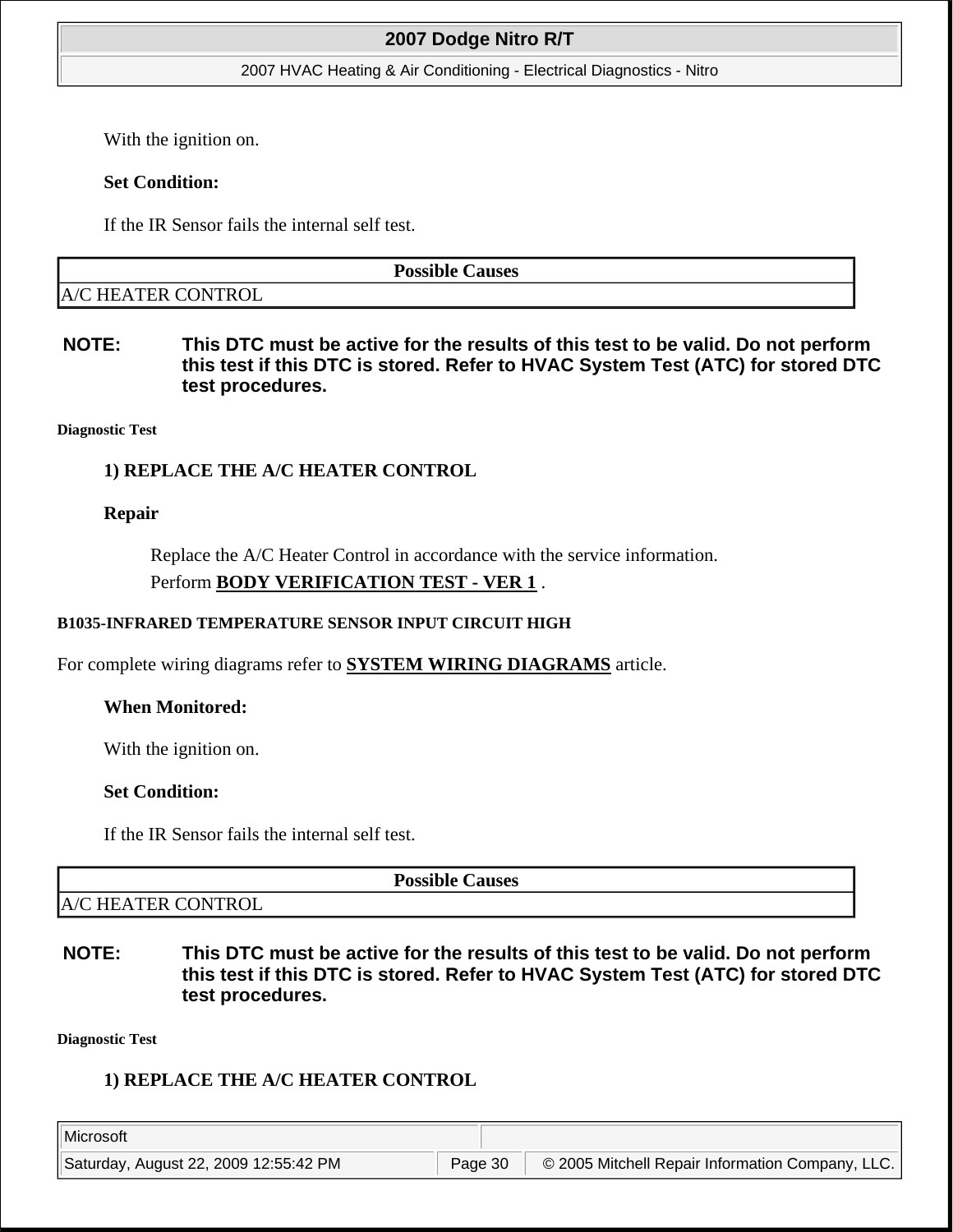2007 HVAC Heating & Air Conditioning - Electrical Diagnostics - Nitro

# **Repair**

Replace the A/C Heater Control in accordance with the service information. Perform **BODY VERIFICATION TEST - VER 1** .

**B1040-PANEL MODE DOOR 1 CONTROL CIRCUIT/PERFORMANCE**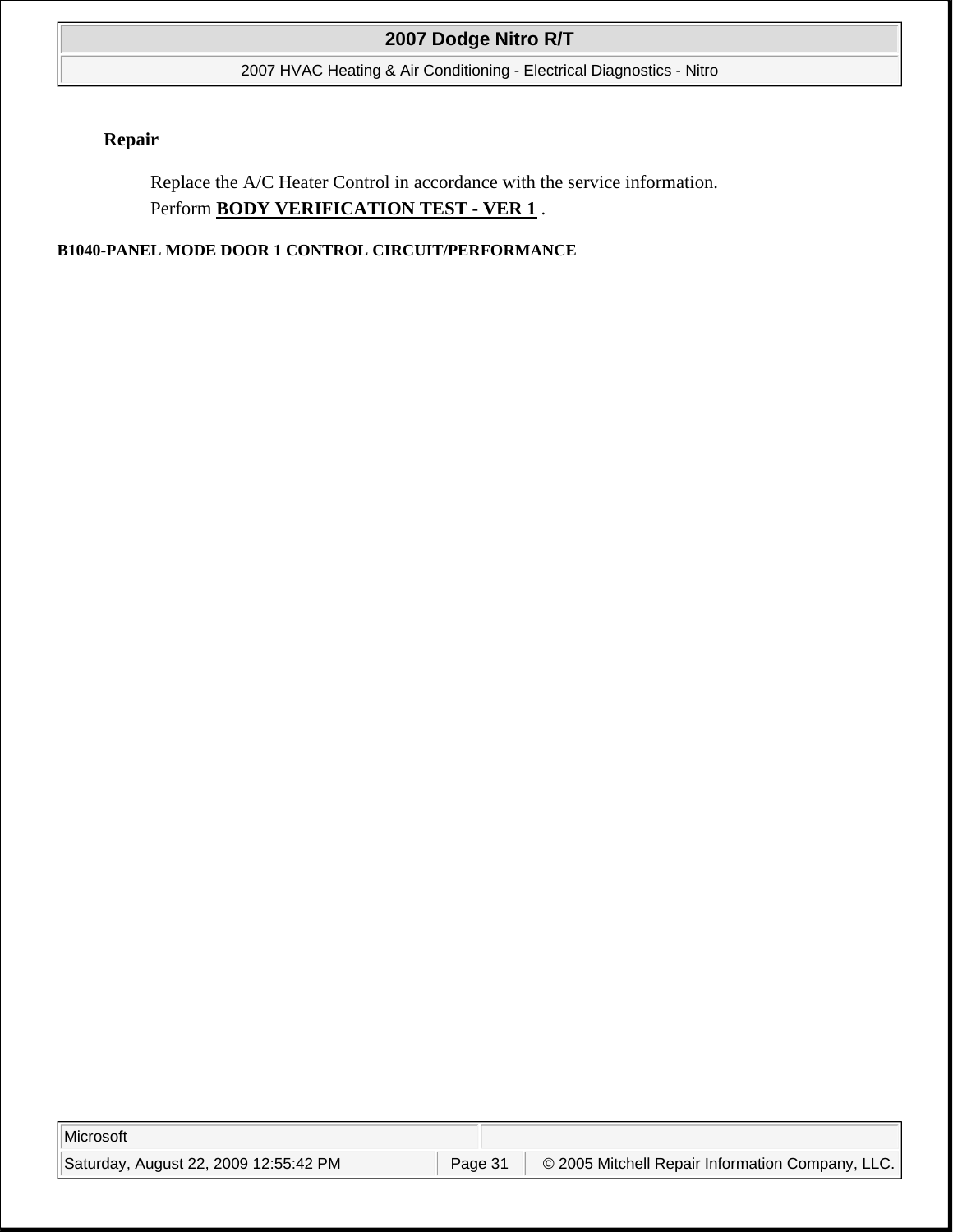#### 2007 HVAC Heating & Air Conditioning - Electrical Diagnostics - Nitro



### **Fig. 8: Panel Mode Door 1 Control Circuit Schematic Courtesy of CHRYSLER LLC**

For complete wiring diagrams refer to **SYSTEM WIRING DIAGRAMS** article.

The A/C Heater Control drives the Mode Door Actuator via the (C35) Mode Door Driver circuit and the (C154)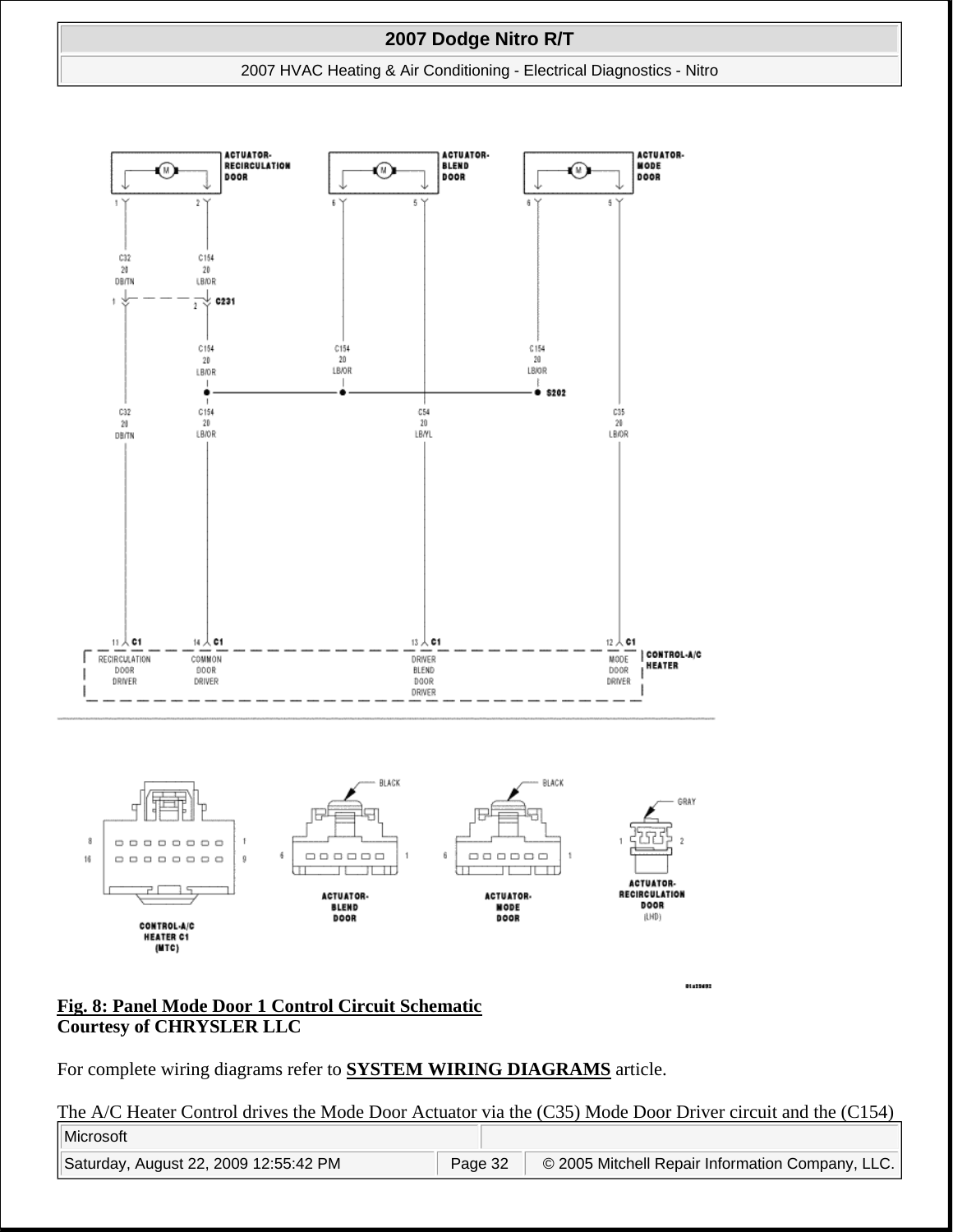#### 2007 HVAC Heating & Air Conditioning - Electrical Diagnostics - Nitro

Common Door Driver circuit. The Mode Door Actuator shares the (C154) Common Door Driver circuit with the blend door and Recirculation Door Actuators.

### **When Monitored:**

With the ignition on.

## **Set Condition:**

If the A/C Heater Control detects a short to ground or to voltage on the (C32) Recirculation Door Driver, the (C54) Blend Door Driver, or the (C154) Common Door Driver circuits while attempting to drive the (C35) Mode Door Driver.

# **Possible Causes**

(C32) RECIRCULATION DOOR DRIVER CIRCUIT SHORTED TO VOLTAGE (C54) BLEND DOOR DRIVER CIRCUIT SHORTED TO VOLTAGE (C35) MODE DOOR DRIVER CIRCUIT SHORTED TO VOLTAGE (C154) COMMON DOOR DRIVER CIRCUIT SHORTED TO VOLTAGE (C32) RECIRCULATION DOOR DRIVER CIRCUIT SHORTED TO GROUND (C54) BLEND DOOR DRIVER CIRCUIT SHORTED TO GROUND (C35) MODE DOOR DRIVER CIRCUIT SHORTED TO GROUND (C154) COMMON DOOR DRIVER CIRCUIT SHORTED TO GROUND RECIRCULATION DOOR ACTUATOR MODE DOOR ACTUATOR BLEND DOOR ACTUATOR A/C HEATER CONTROL

#### **Diagnostic Test**

# **1) ACTIVE DTC(S) PRESENT**

Turn the ignition on.

Using the A/C Heater Control, actuate the Mode Door.

With the scan tool, check for DTCs.

## **Does the scan tool display this DTC as active?**

# **Yes**

Go to 2).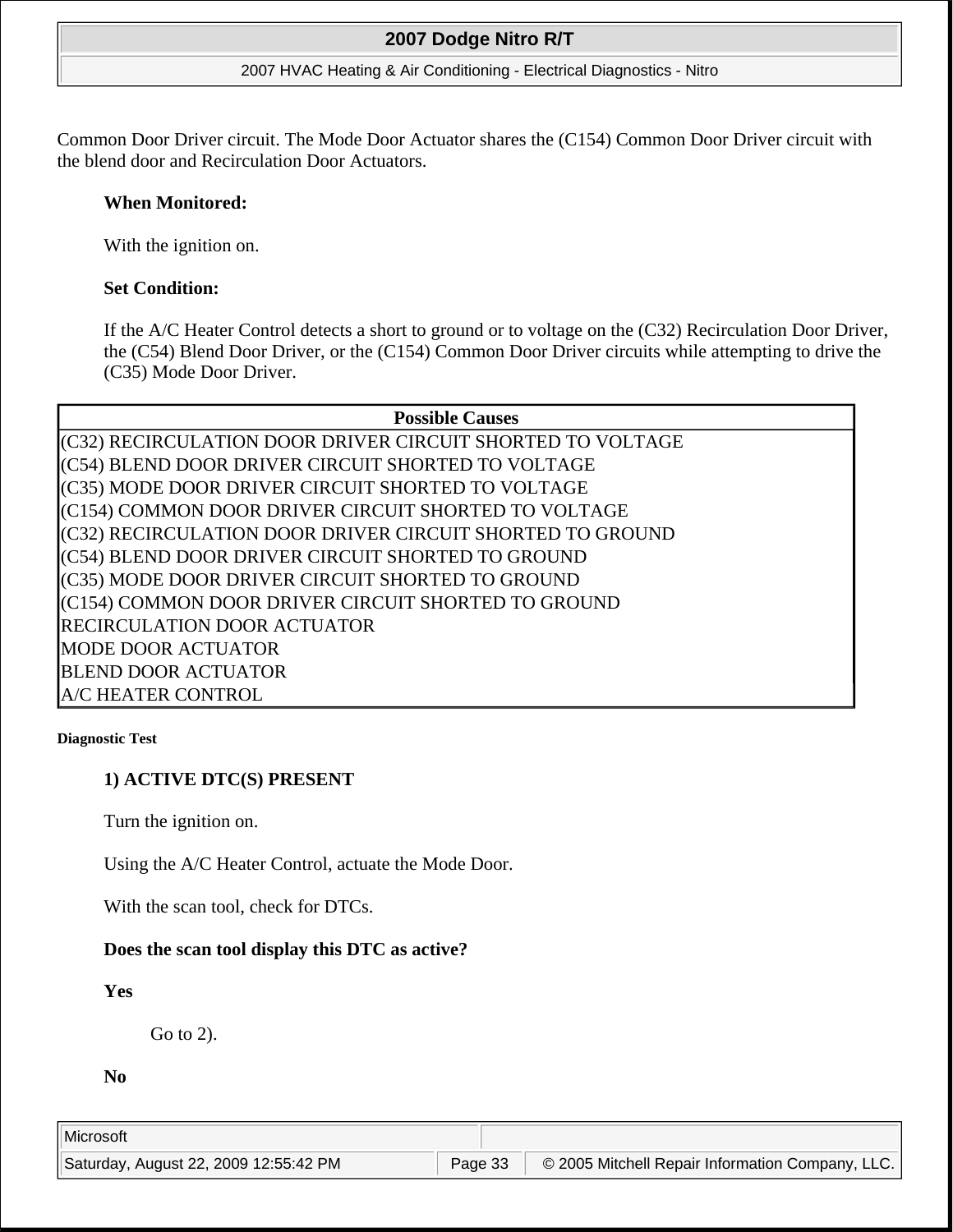#### 2007 HVAC Heating & Air Conditioning - Electrical Diagnostics - Nitro

The condition that caused this symptom is currently not present. Check for an intermittent condition by inspecting the related wiring harness for chafed, pierced, pinched, and partially broken wires. Also, inspect the related connectors for broken, bent, pushed out, spread, corroded, or contaminated terminals. Repair as necessary.

# Perform **BODY VERIFICATION TEST - VER 1** . **2) CHECK (C32) RECIRCULATION DOOR DRIVER CIRCUIT FOR A SHORT TO VOLTAGE**



81a29d99

### **Fig. 9: Measuring Voltage Of (C32) Recirculation Door Driver Circuit In A/C Heater Control C1 Harness Connector Courtesy of CHRYSLER LLC**

Turn the ignition off.

Disconnect the A/C Heater Control C1 harness connector.

Turn the ignition on.

Measure the voltage of the (C32) Recirculation Door Driver circuit in the A/C Heater Control C1 harness connector.

## **Is there any voltage present?**

**Yes**

Repair the (C32) Recirculation Door Driver circuit for a short to voltage. Perform **BODY VERIFICATION TEST - VER 1** .

**No**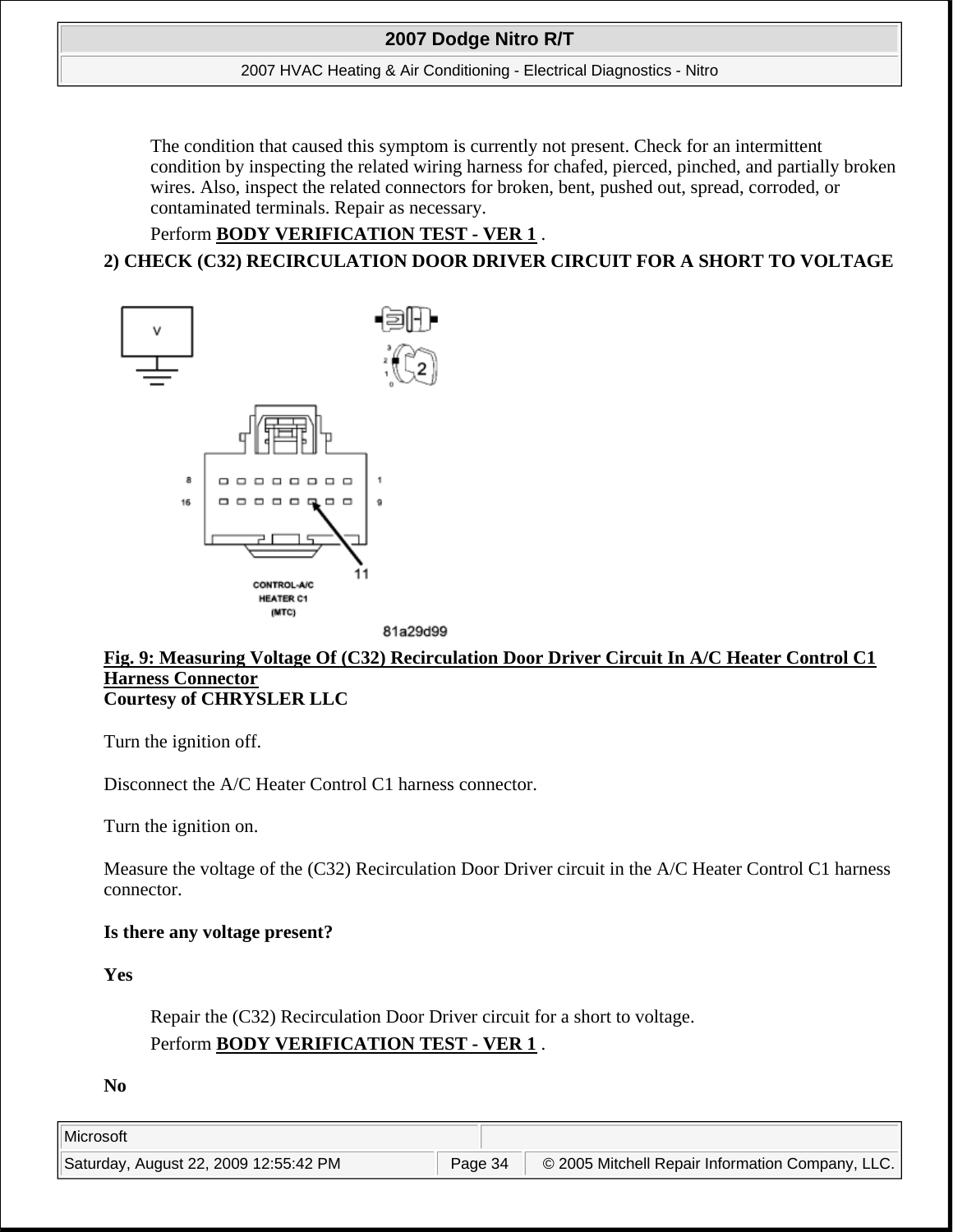#### 2007 HVAC Heating & Air Conditioning - Electrical Diagnostics - Nitro

# Go to 3). **3) CHECK (C35) MODE DOOR DRIVER CIRCUIT FOR A SHORT TO VOLTAGE**



81a29da1

### **Fig. 10: Measuring Voltage Of (C35) Mode Door Driver Circuit In A/C Heater Control C1 Harness Connector Courtesy of CHRYSLER LLC**

Measure the voltage of the (C35) Mode Door Driver circuit in the A/C Heater Control C1 harness connector.

### **Is there any voltage present?**

## **Yes**

Repair the (C35) Mode Door Driver circuit for a short to voltage. Perform **BODY VERIFICATION TEST - VER 1** .

## **No**

Go to 4).

**4) CHECK (C54) BLEND DOOR DRIVER CIRCUIT FOR A SHORT TO VOLTAGE**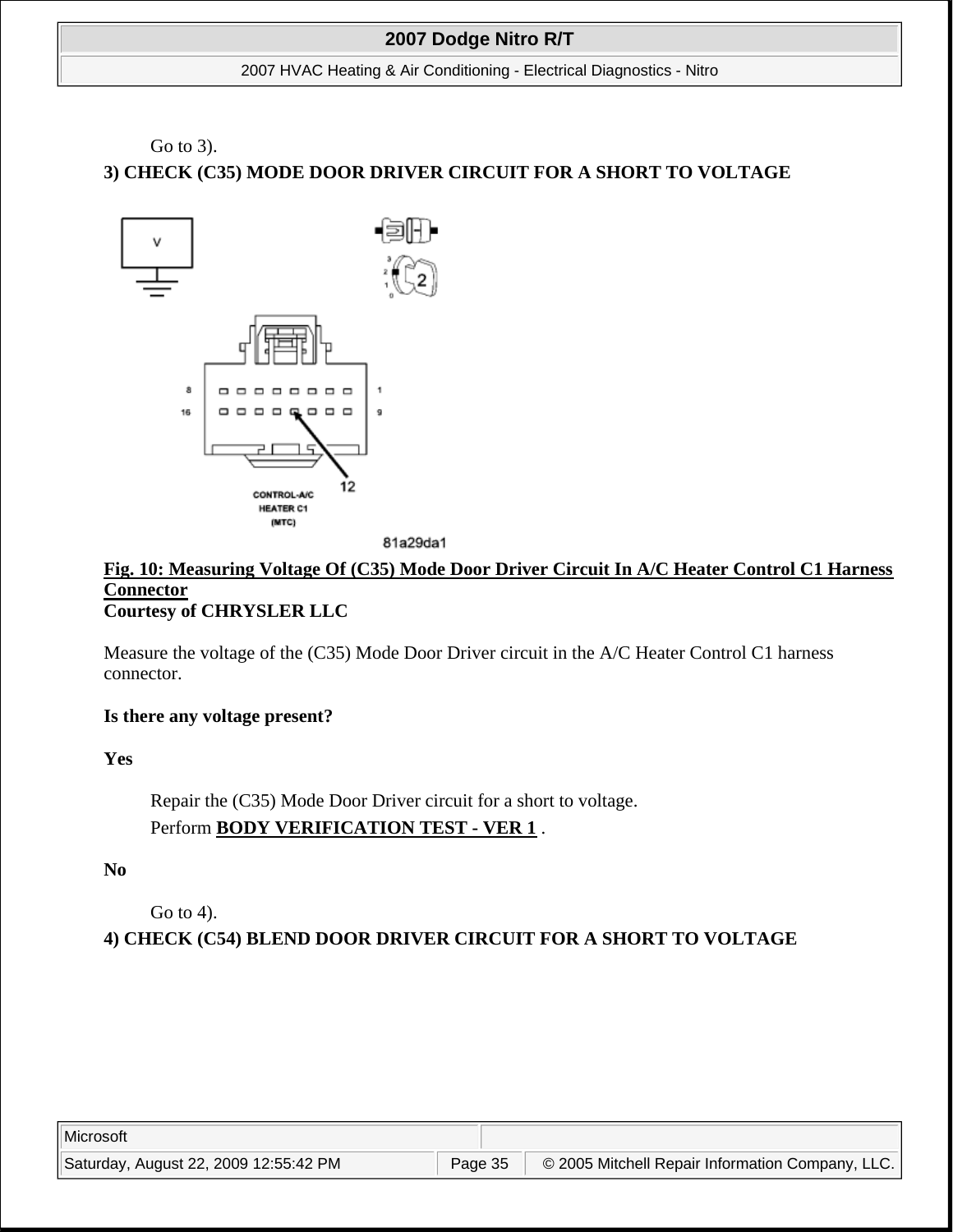#### 2007 HVAC Heating & Air Conditioning - Electrical Diagnostics - Nitro



81a29da8

# **Fig. 11: Measuring Voltage Of (C54) Blend Door Driver Circuit In A/C Heater Control C1 Harness Connector Courtesy of CHRYSLER LLC**

Measure the voltage of the (C54) Blend Door Driver circuit in the A/C Heater Control C1 harness connector.

### **Is there any voltage present?**

**Yes**

Repair the (C54) Blend Door Driver circuit for a short to voltage. Perform **BODY VERIFICATION TEST - VER 1** .

**No**

Go to 5).

**5) CHECK (C154) COMMON DOOR DRIVER CIRCUIT FOR A SHORT TO VOLTAGE**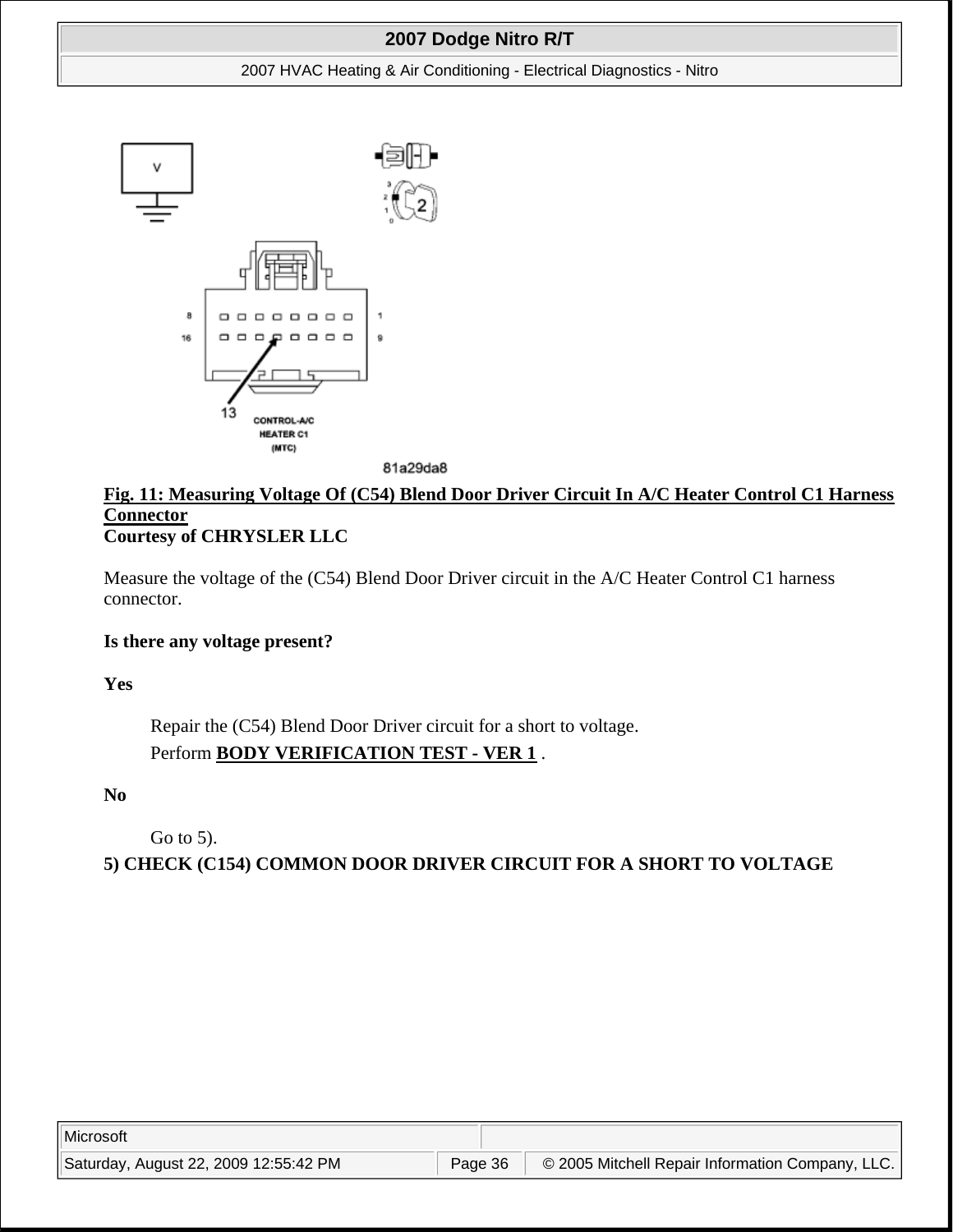#### 2007 HVAC Heating & Air Conditioning - Electrical Diagnostics - Nitro



81a29dac

### **Fig. 12: Measuring Voltage Of (C154) Common Door Driver Circuit In A/C Heater Control C1 Harness Connector Courtesy of CHRYSLER LLC**

Measure the voltage of the (C154) Common Door Driver circuit in the A/C Heater Control C1 harness connector.

### **Is there any voltage present?**

**Yes**

Repair the (C154) Common Door Driver circuit for a short to voltage. Perform **BODY VERIFICATION TEST - VER 1** .

**No**

Go to 6).

**6) CHECK (C32) RECIRCULATION DOOR DRIVER CIRCUIT FOR A SHORT TO GROUND**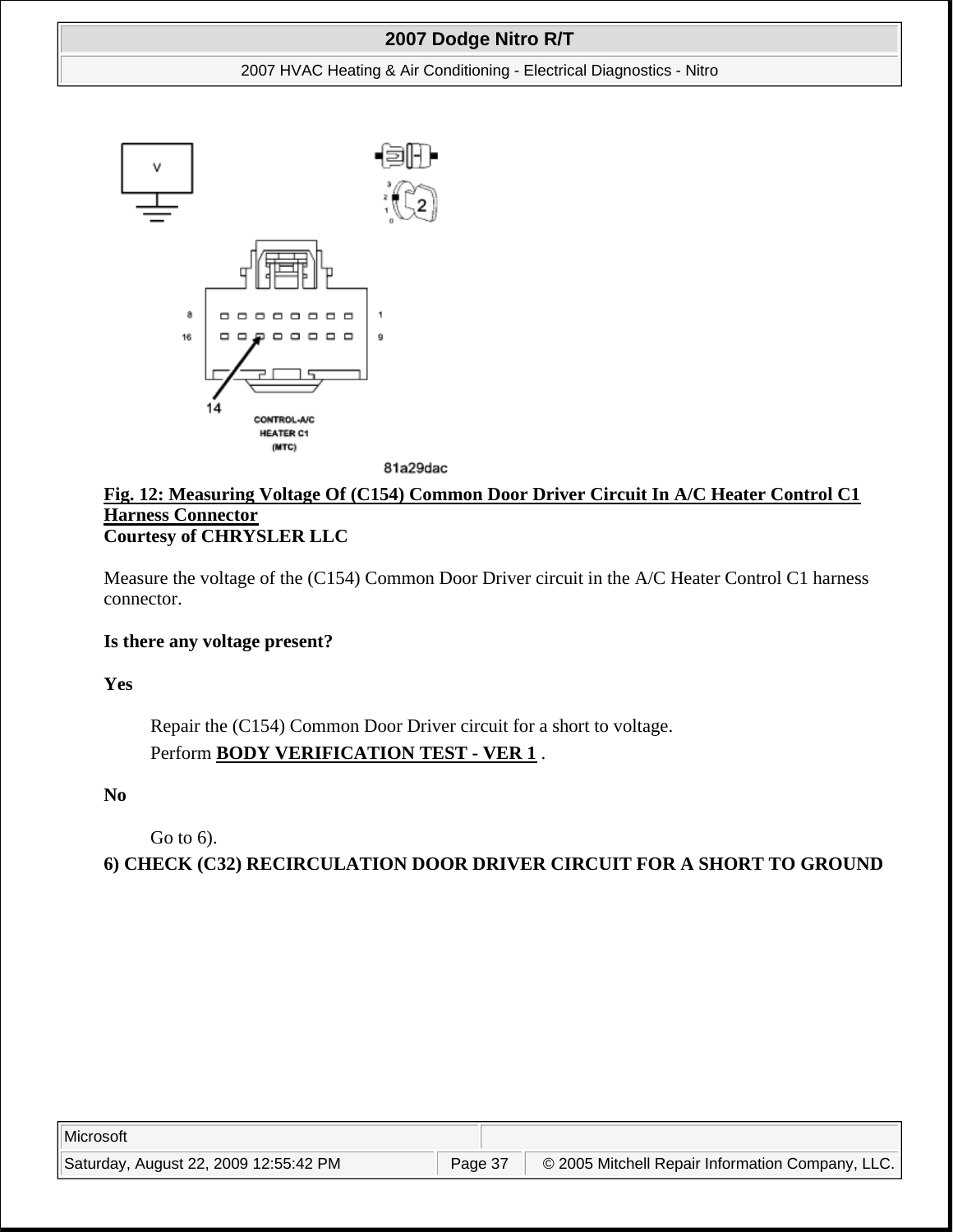#### 2007 HVAC Heating & Air Conditioning - Electrical Diagnostics - Nitro





### **Fig. 13: Measuring Resistance Between Ground And (C32) Recirculation Door Driver Circuit In A/C Heater Control C1 Harness Connector Courtesy of CHRYSLER LLC**

Turn the ignition off.

Measure the resistance between ground and the (C32) Recirculation Door Driver circuit in the A/C Heater Control C1 harness connector.

### **Does the ohm meter read open circuit?**

**Yes**

Go to 7).

**No**

Repair the (C32) Recirculation Door Driver circuit for a short to ground.

## Perform **BODY VERIFICATION TEST - VER 1** .

**7) CHECK (C54) DRIVER BLEND DOOR DRIVER CIRCUIT FOR A SHORT TO GROUND**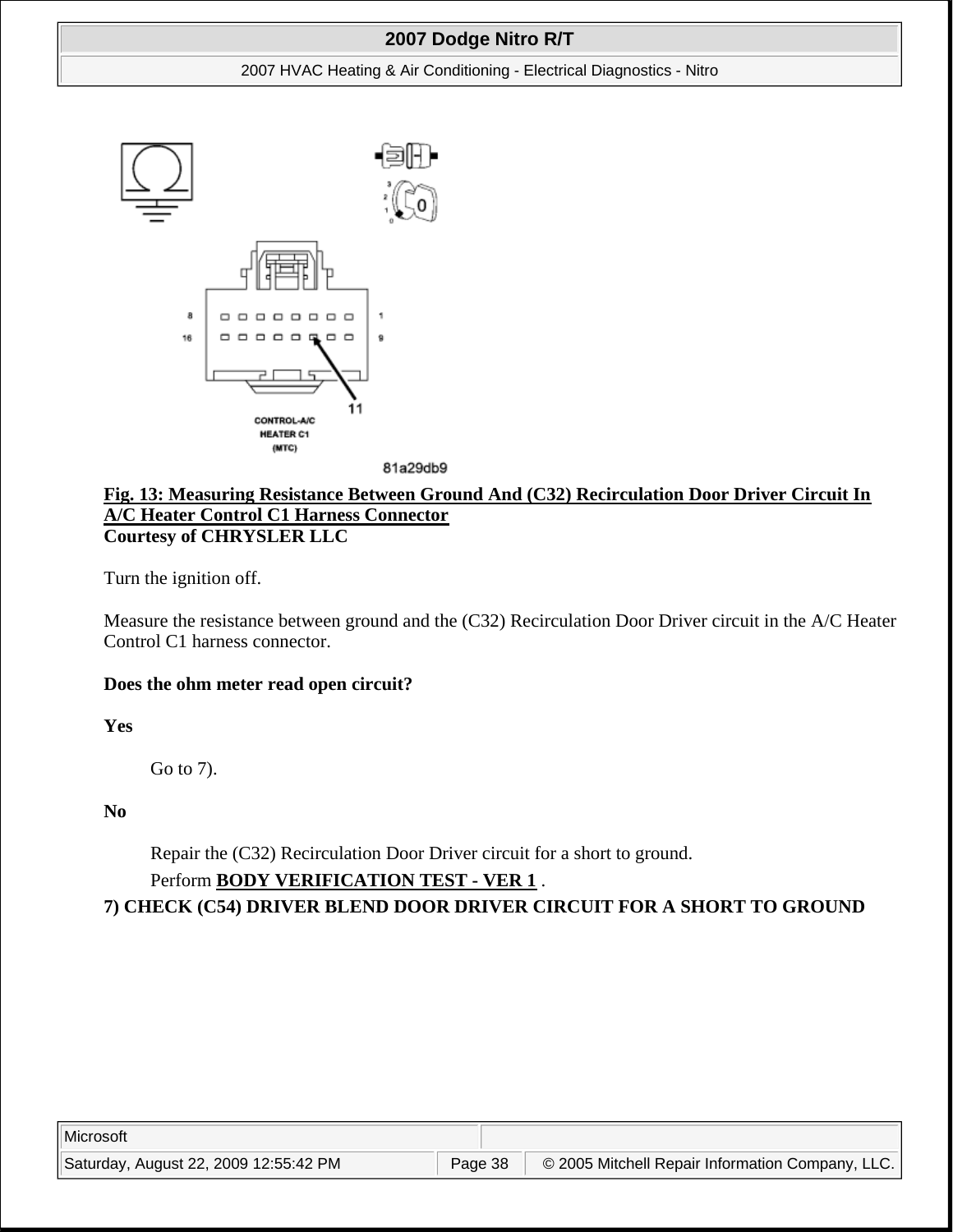#### 2007 HVAC Heating & Air Conditioning - Electrical Diagnostics - Nitro



81a29dbd

### **Fig. 14: Measuring Resistance Between Ground And (C54) Driver Blend Door Driver Circuit In A/C Heater Control C1 Harness Connector Courtesy of CHRYSLER LLC**

Measure the resistance between ground and the (C54) Driver Blend Door Driver circuit in the A/C Heater Control C1 harness connector.

### **Does the ohm meter read open circuit?**

**Yes**

Go to 8).

**No**

Repair the (C54) Driver Blend Door Driver circuit for a short to ground. Perform **BODY VERIFICATION TEST - VER 1** .

## **8) CHECK (C35) MODE DOOR DRIVER CIRCUIT FOR A SHORT TO GROUND**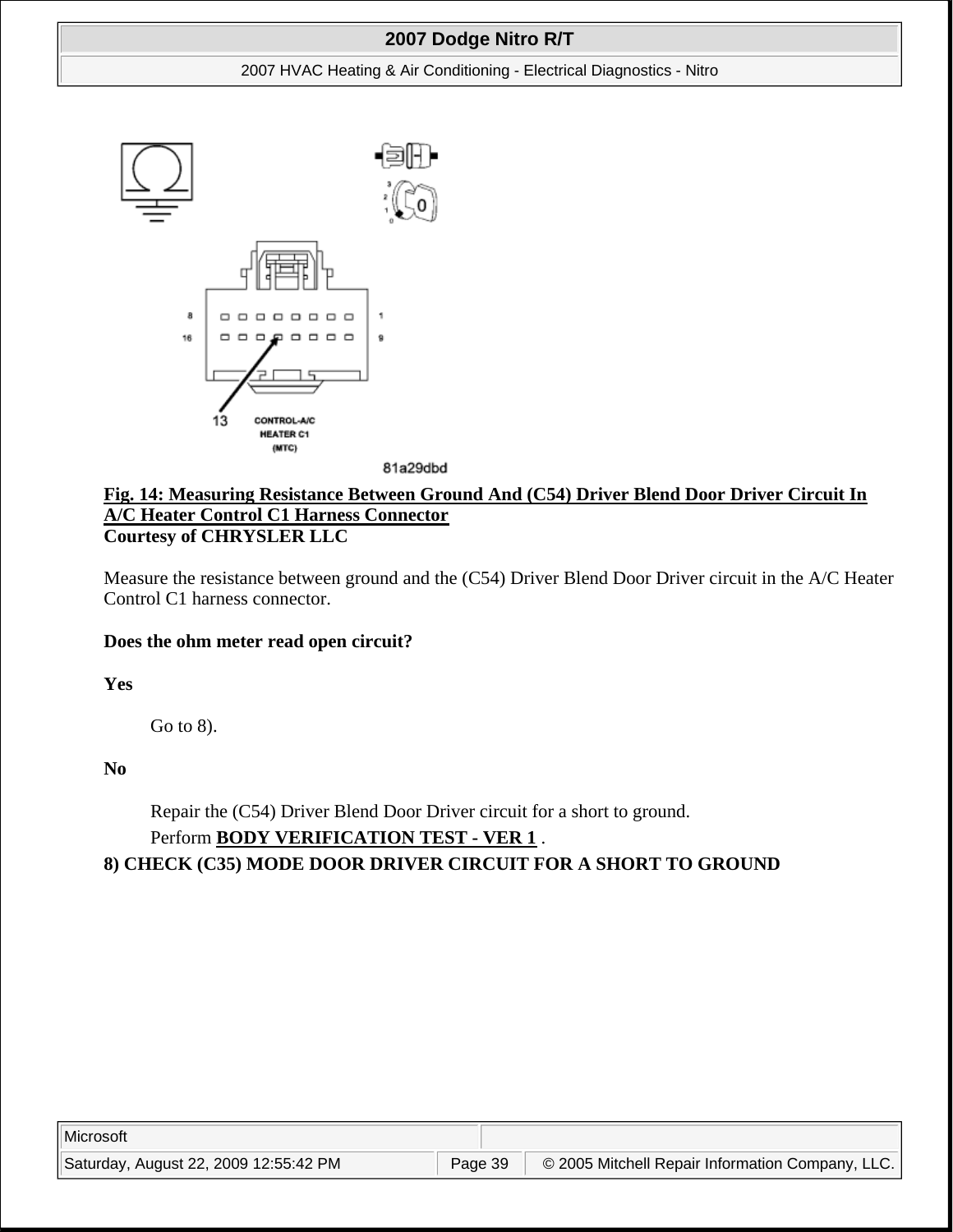#### 2007 HVAC Heating & Air Conditioning - Electrical Diagnostics - Nitro





### **Fig. 15: Measuring Resistance Between Ground And (C35) Mode Door Driver Circuit In A/C Heater Control C1 Harness Connector Courtesy of CHRYSLER LLC**

Measure the resistance between ground and the (C35) Mode Door Driver circuit in the A/C Heater Control C1 harness connector.

### **Does the ohm meter read open circuit?**

**Yes**

Go to 9).

**No**

Repair the (C35) Mode Door Driver circuit for a short to ground. Perform **BODY VERIFICATION TEST - VER 1** .

**9) CHECK (C154) COMMON DOOR DRIVER CIRCUIT FOR A SHORT TO GROUND**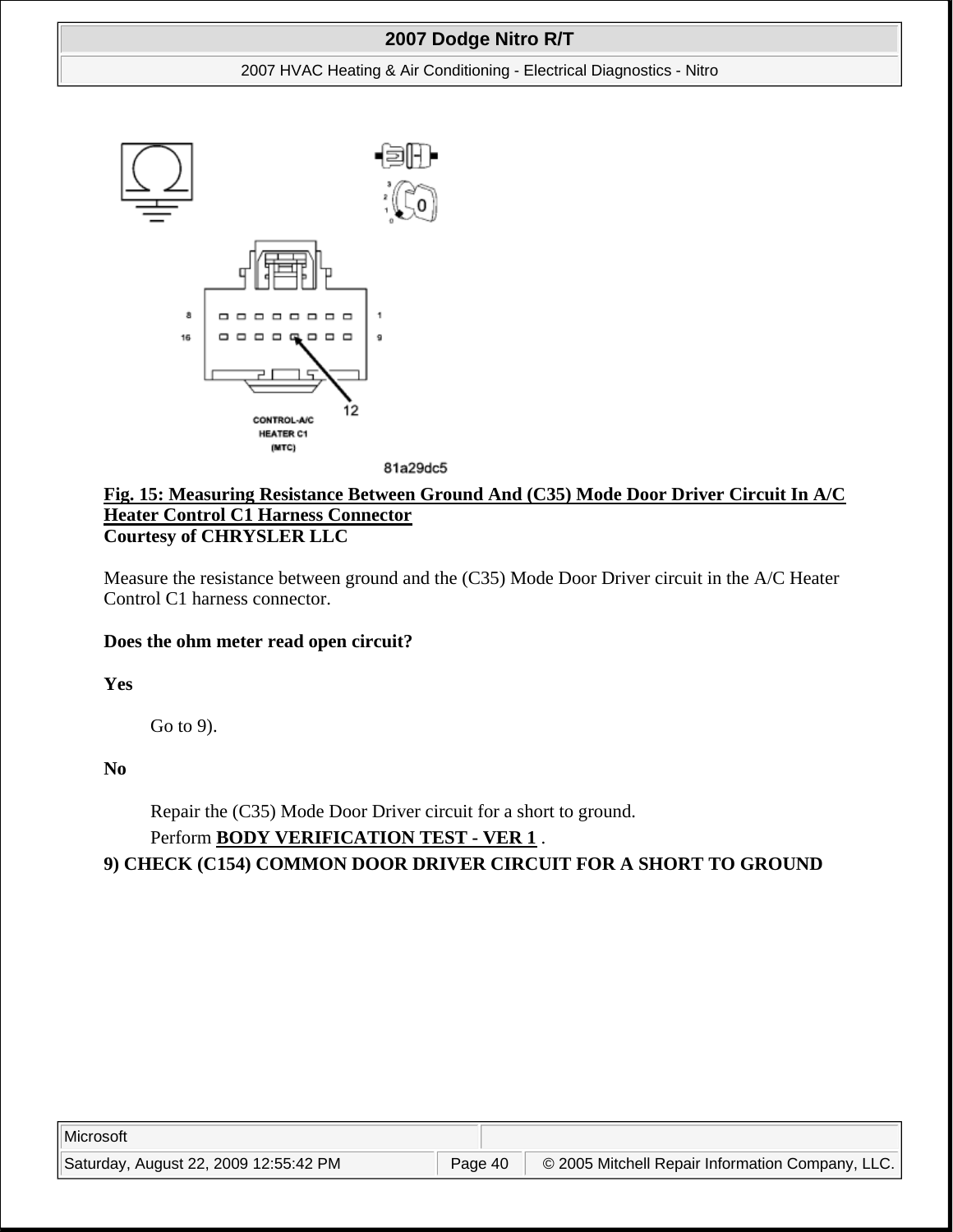#### 2007 HVAC Heating & Air Conditioning - Electrical Diagnostics - Nitro



81a29dcf

## **Fig. 16: Measuring Resistance Between Ground And (C154) Common Door Driver Circuit In A/C Heater Control C1 Harness Connector Courtesy of CHRYSLER LLC**

Measure the resistance between ground and the (C154) Common Door Driver circuit in the A/C Heater Control C1 harness connector.

#### **Does the ohm meter read open circuit?**

**Yes**

Go to 10).

**No**

Repair the (C154) Common Door Driver circuit for a short to ground. Perform **BODY VERIFICATION TEST - VER 1** .

### **10) CHECK RECIRCULATION DOOR ACTUATOR CIRCUIT RESISTANCE**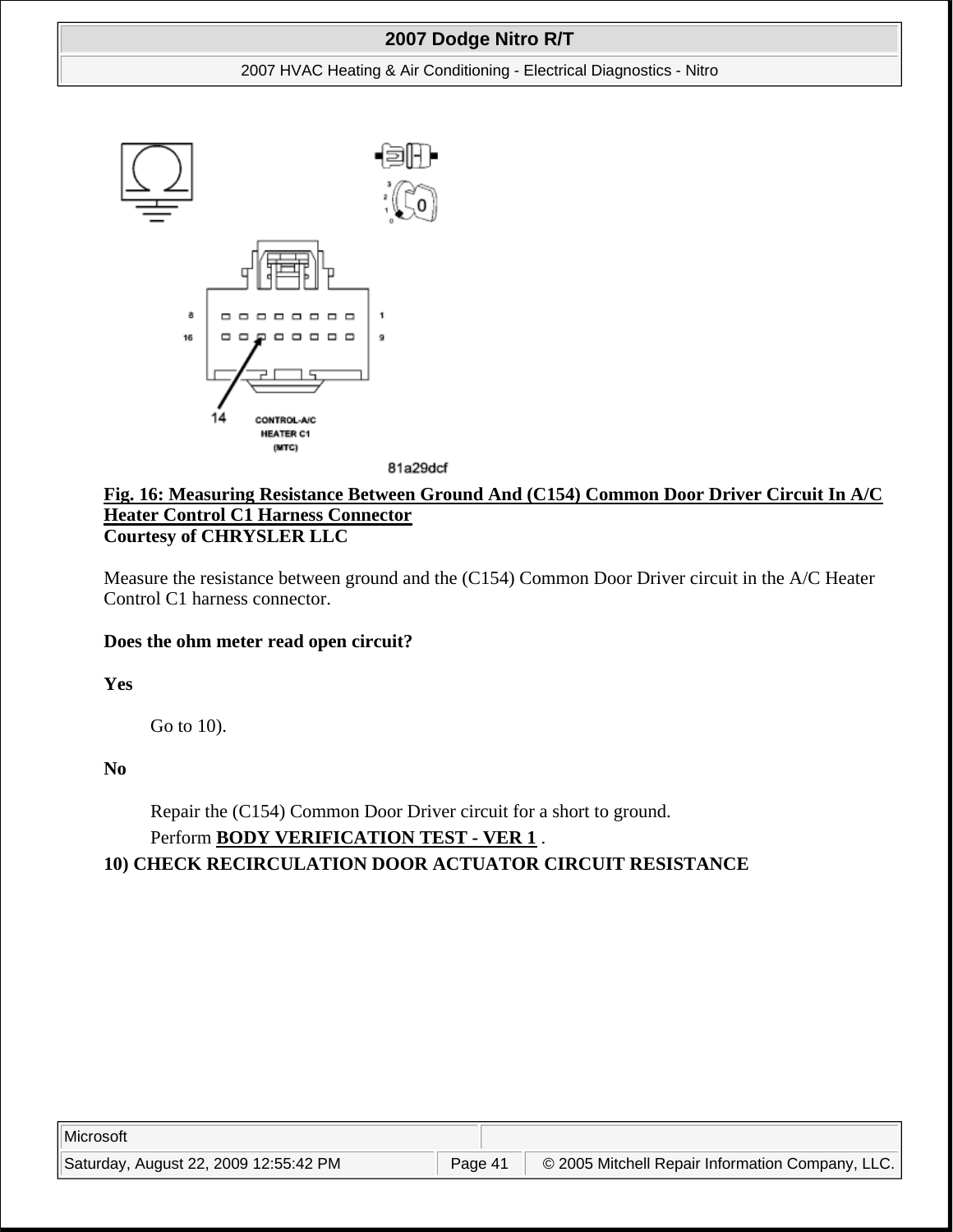#### 2007 HVAC Heating & Air Conditioning - Electrical Diagnostics - Nitro



81a29de1

## **Fig. 17: Measuring Resistance Between (C32) Recirculation Door Driver Circuit And (C154) Common Door Driver Circuit In A/C Heater Control C1 Harness Connector Courtesy of CHRYSLER LLC**

Measure the resistance between the (C32) Recirculation Door Driver circuit and the (C154) Common Door Driver circuit in the A/C Heater Control C1 harness connector.

### **Is the resistance between 30 and 40 ohms?**

**Yes**

Go to 11).

**No**

Replace the Recirculation Door Actuator in accordance with the service information. Perform **BODY VERIFICATION TEST - VER 1** .

## **11) CHECK MODE DOOR ACTUATOR CIRCUIT RESISTANCE**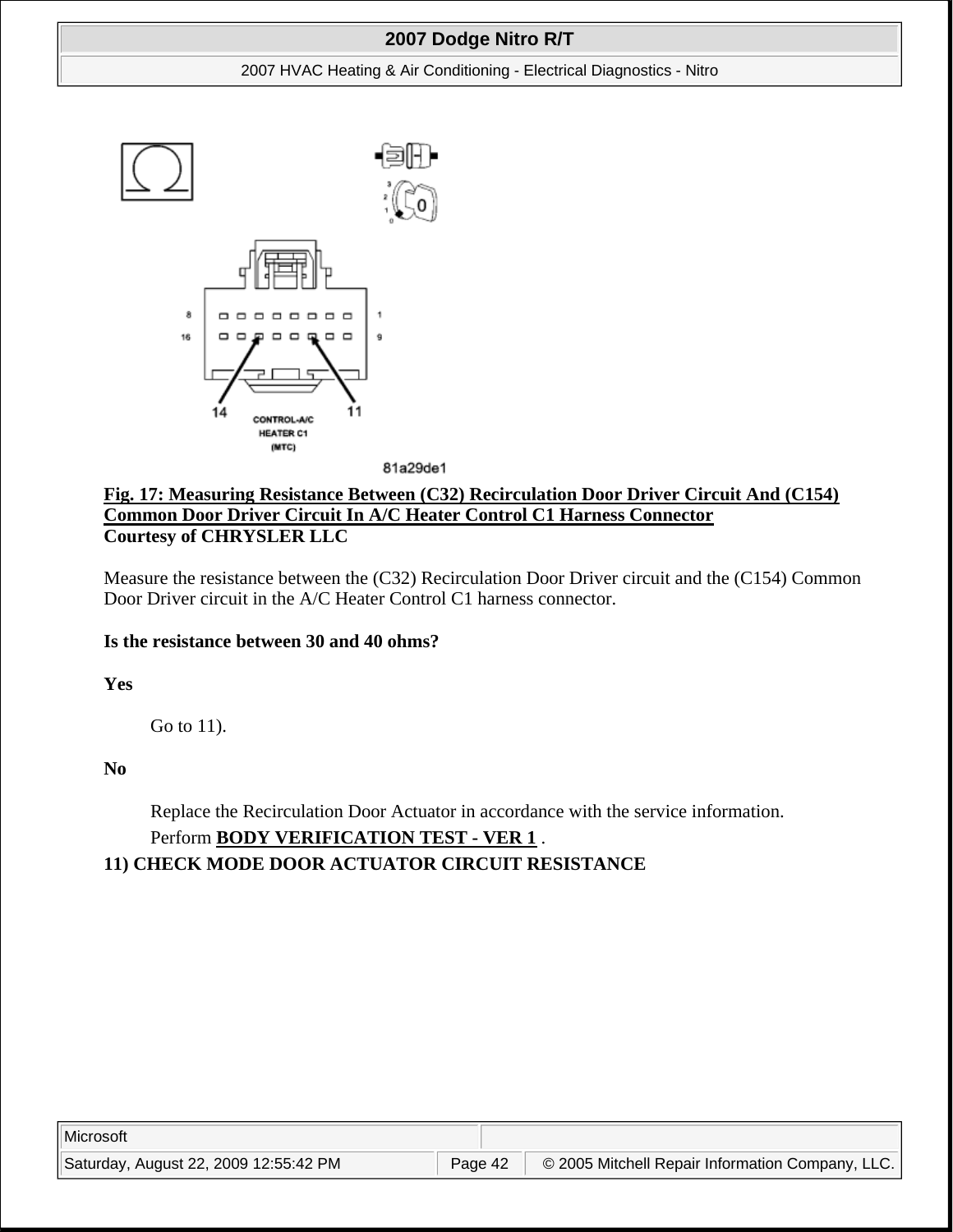#### 2007 HVAC Heating & Air Conditioning - Electrical Diagnostics - Nitro



81a29e28

## **Fig. 18: Measuring Resistance Between (C35) Mode Door Driver Circuit And (C154) Common Door Driver Circuit In A/C Heater Control C1 Harness Connector Courtesy of CHRYSLER LLC**

Measure the resistance between the (C35) Mode Door Driver circuit and the (C154) Common Door Driver circuit in the A/C Heater Control C1 harness connector.

### **Is the resistance between 30 and 40 ohms?**

**Yes**

Go to 12).

**No**

Replace the Mode Door Actuator in accordance with the service information. Perform **BODY VERIFICATION TEST - VER 1** .

## **12) CHECK BLEND DOOR ACTUATOR CIRCUIT RESISTANCE**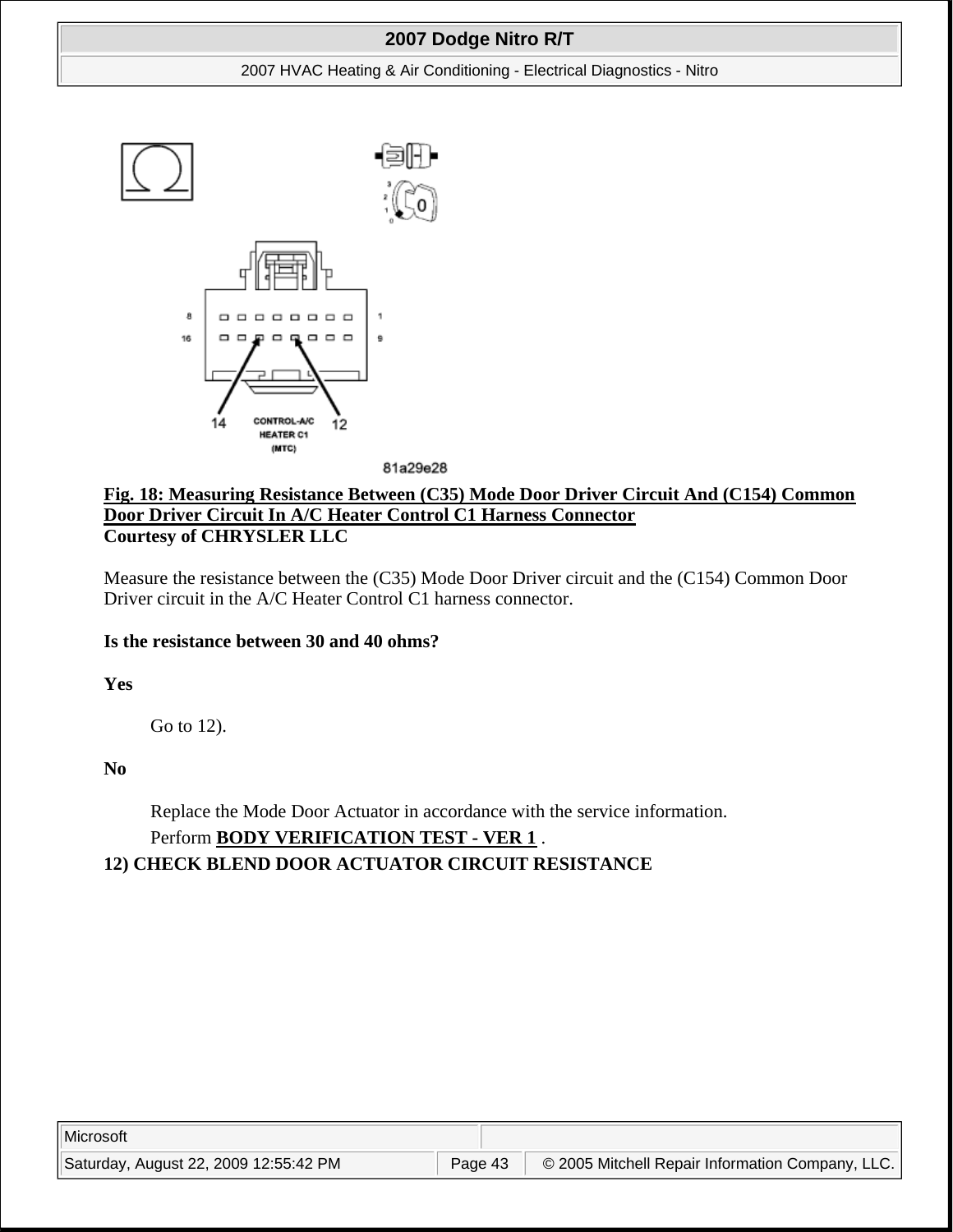#### 2007 HVAC Heating & Air Conditioning - Electrical Diagnostics - Nitro



81a29e6b

## **Fig. 19: Measuring Resistance Between (C54) Blend Door Driver Circuit And (C154) Common Door Driver Circuit In A/C Heater Control C1 Harness Connector Courtesy of CHRYSLER LLC**

Measure the resistance between the (C54) Blend Door Driver circuit and the (C154) Common Door Driver circuit in the A/C Heater Control C1 harness connector.

### **Is the resistance between 30 and 40 ohms?**

**Yes**

Go to 13).

**No**

Replace the Blend Door Actuator in accordance with the service information.

# Perform **BODY VERIFICATION TEST - VER 1** .

## **13) RUN THE ACTUATOR CALIBRATION TEST**

Reconnect the A/C Heater Control C1 harness connector.

Turn the ignition on.

With the scan tool, erase HVAC DTCs.

Turn the ignition off, wait 10 seconds, and then turn the ignition on.

With the scan tool, select System Tests and then select Actuator Calibration Test. When the test is complete, select View DTCs.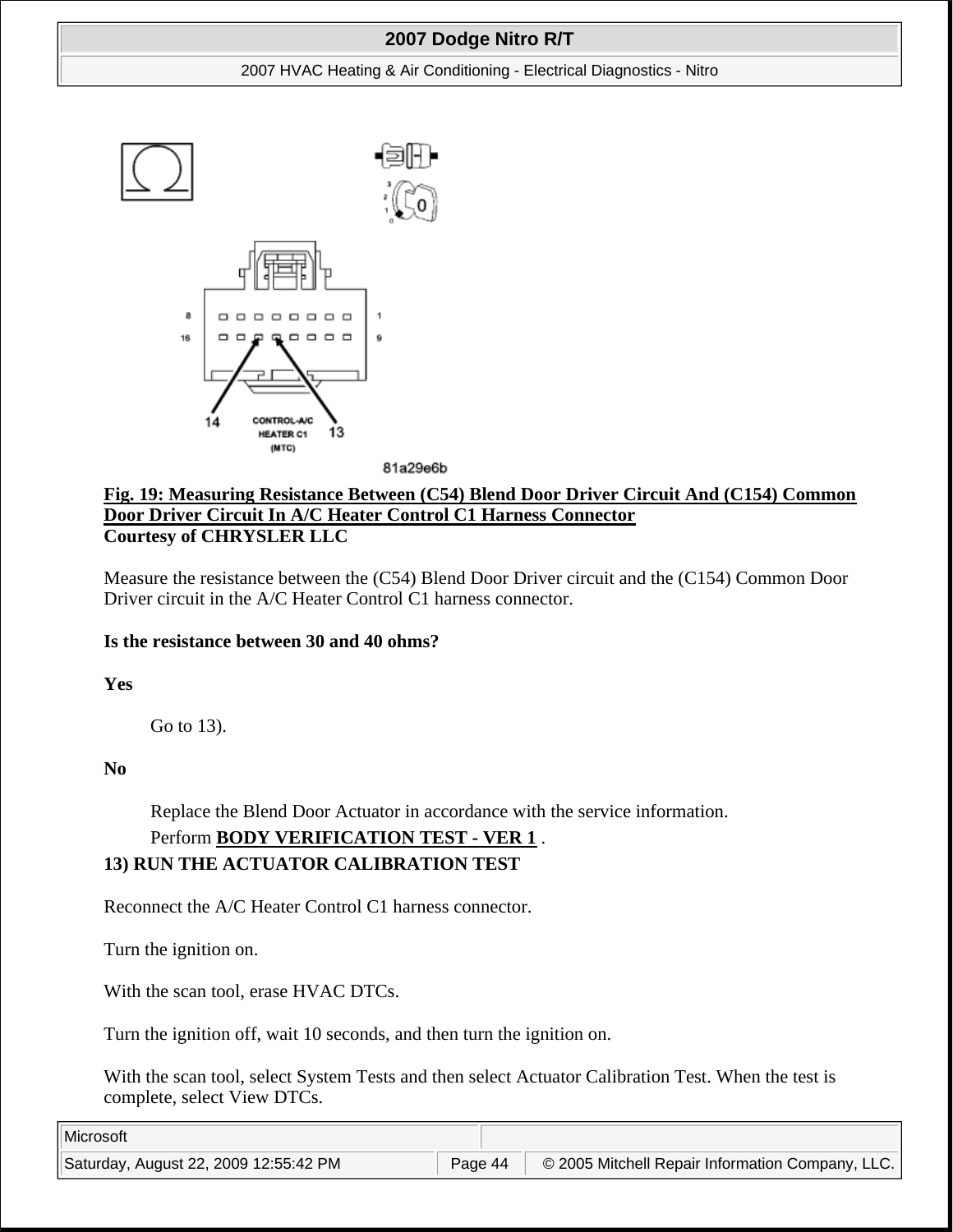#### 2007 HVAC Heating & Air Conditioning - Electrical Diagnostics - Nitro

### **Does the scan tool only display: B1040-PANEL MODE DOOR 1 CONTROL CIRCUIT/PERFORMANCE?**

**Yes**

Replace the A/C Heater Control in accordance with the service information. Perform **BODY VERIFICATION TEST - VER 1** .

### **No, Other DTC(s) Displayed**

Diagnose and repair the other DTC(s). Refer to the **DIAGNOSTIC CODE INDEX** for a complete list of all HVAC related symptoms.

#### **No, And No Other DTCs Displayed**

Using the wiring diagram as a guide, inspect the wiring and connectors for conditions causing an intermittent short. Repair as necessary.

## Perform **BODY VERIFICATION TEST - VER 1** .

#### **B1043-PANEL MODE DOOR 1 CONTROL CIRCUIT OPEN**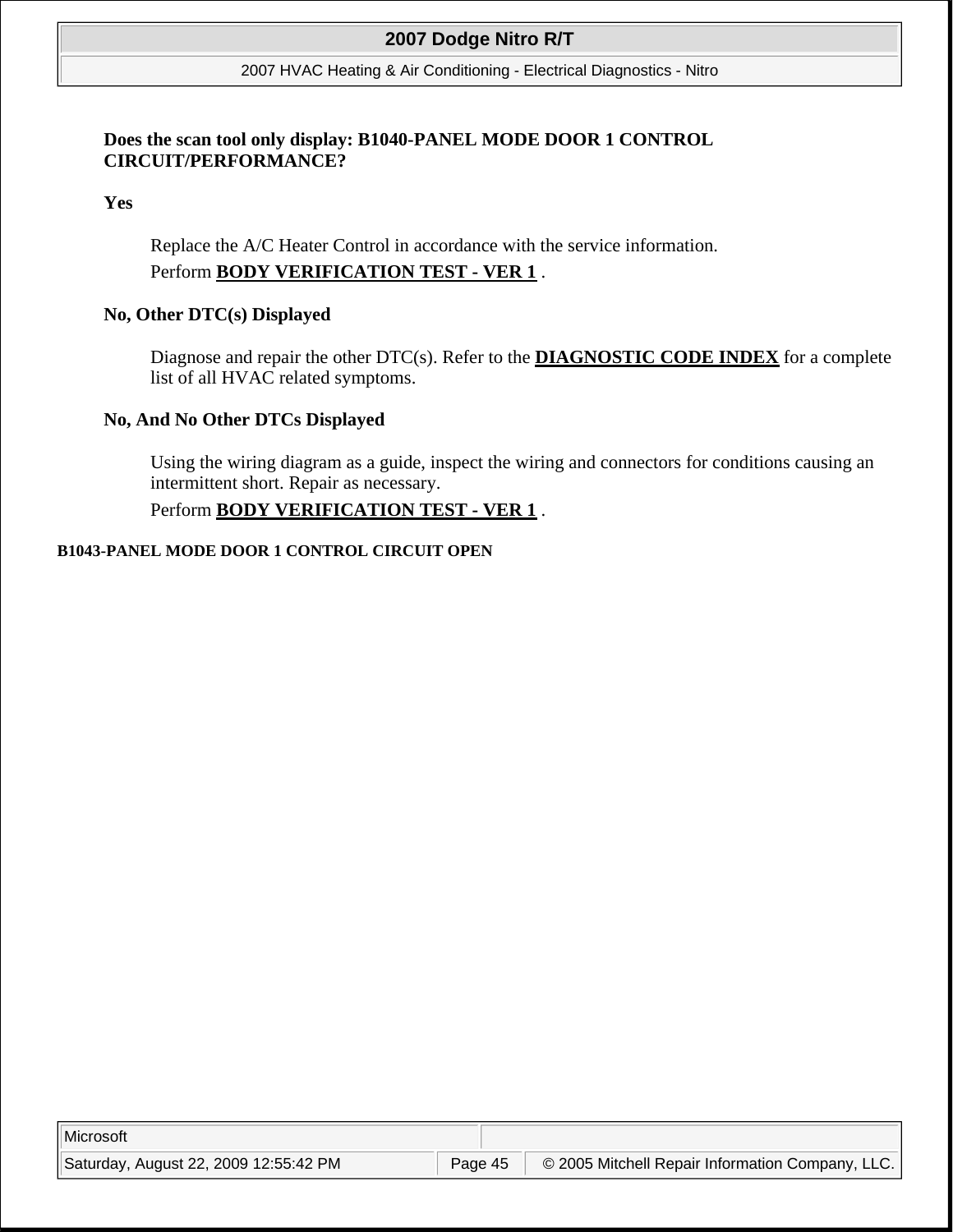2007 HVAC Heating & Air Conditioning - Electrical Diagnostics - Nitro



#### **Fig. 20: Panel Mode Door 1 Control Circuit Schematic Courtesy of CHRYSLER LLC**

For complete wiring diagrams refer to **SYSTEM WIRING DIAGRAMS** article.

The A/C Heater Control drives the Mode Door Actuator via the (C35) Mode Door Driver circuit and the (C154)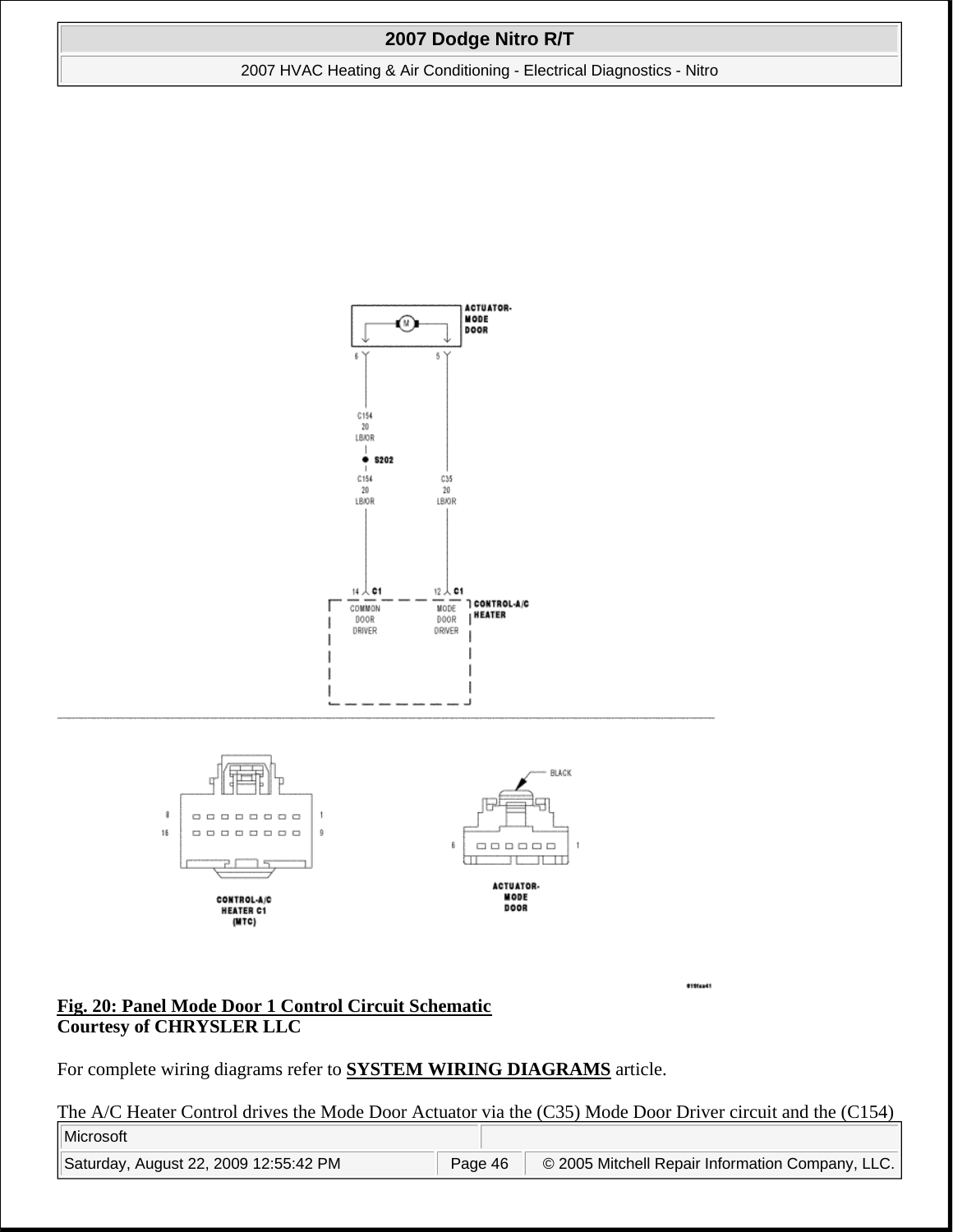#### 2007 HVAC Heating & Air Conditioning - Electrical Diagnostics - Nitro

Common Door Driver circuit.

### **When Monitored:**

With the ignition on.

### **Set Condition:**

If Mode Door Actuator's electrical circuit is open.

**Possible Causes**  (C35) MODE DOOR DRIVER CIRCUIT OPEN (C154) COMMON DOOR DRIVER CIRCUIT OPEN MODE DOOR ACTUATOR A/C HEATER CONTROL

#### **Diagnostic Test**

### **1) ACTIVE DTC(S) PRESENT**

Turn the ignition on.

Using the A/C Heater Control, actuate the Panel Mode Door.

With the scan tool, check for DTCs.

### **Does the scan tool display this DTC as active?**

**Yes**

Go to 2).

#### **No**

The condition that caused this symptom is currently not present. Check for an intermittent condition by inspecting the related wiring harness for chafed, pierced, pinched, and partially broken wires. Also, inspect the related connectors for broken, bent, pushed out, spread, corroded, or contaminated terminals. Repair as necessary.

## Perform **BODY VERIFICATION TEST - VER 1** .

**2) CHECK (C154) COMMON DOOR DRIVER CIRCUIT FOR AN OPEN**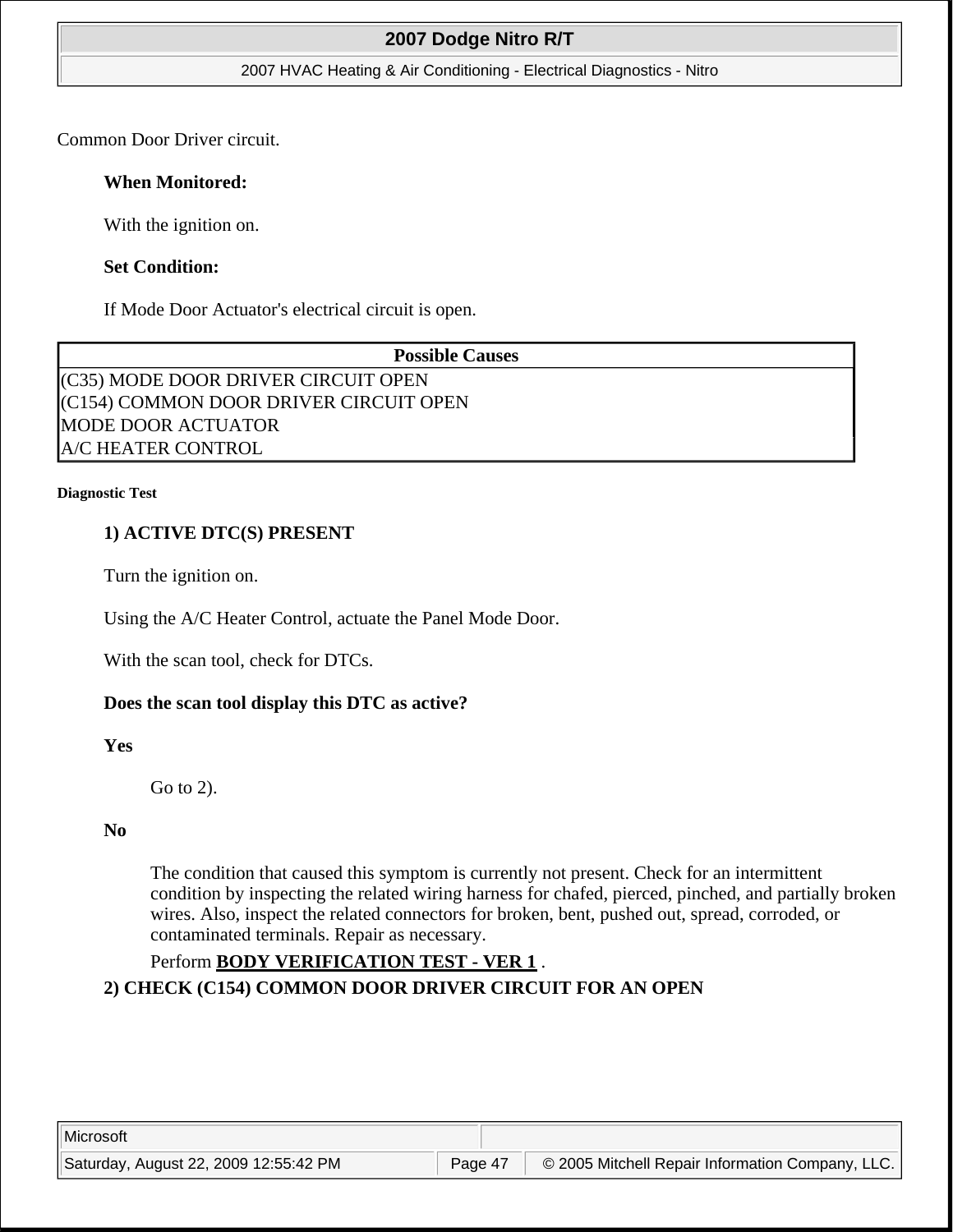#### 2007 HVAC Heating & Air Conditioning - Electrical Diagnostics - Nitro



819faa45

## **Fig. 21: Measuring Resistance Of (C154) Common Door Driver Circuit Between A/C Heater Control C1 Harness Connector And Mode Door Actuator Harness Connector Courtesy of CHRYSLER LLC**

Turn the ignition off.

Disconnect the A/C Heater Control C1 harness connector.

Disconnect the Mode Door Actuator harness connector.

Measure the resistance of the (C154) Common Door Driver circuit between the A/C Heater Control C1 harness connector and the Mode Door Actuator harness connector.

### **Does the ohm meter read open circuit?**

**Yes**

Repair the (C154) Common Door Driver circuit for an open. Perform **BODY VERIFICATION TEST - VER 1** .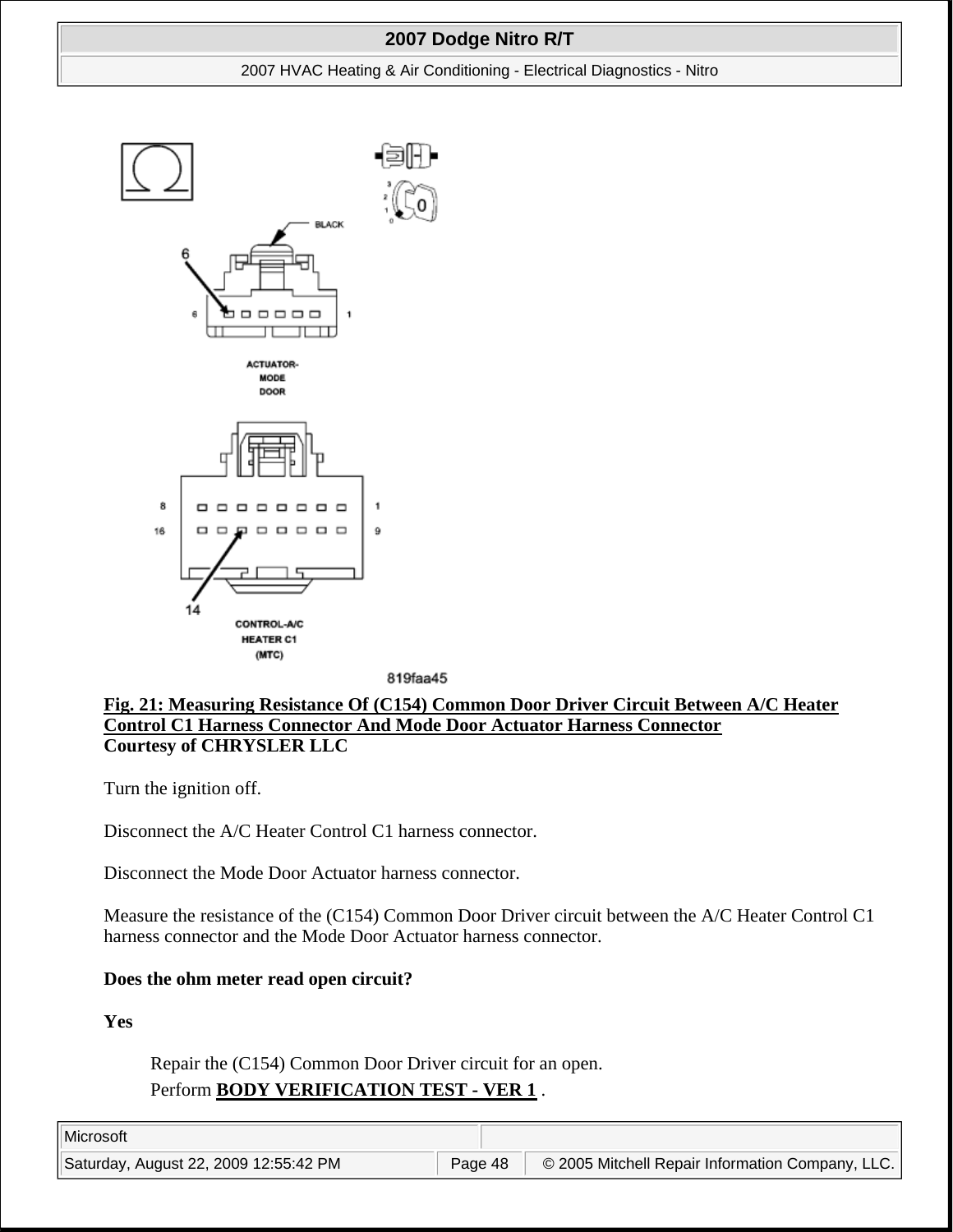2007 HVAC Heating & Air Conditioning - Electrical Diagnostics - Nitro

**No**

Go to 3).

# **3) CHECK (C35) MODE DOOR DRIVER CIRCUIT FOR AN OPEN**



#### **Fig. 22: Measuring Resistance Of (C35) Mode Door Driver Circuit Between A/C Heater Control C1 Harness Connector And Mode Door Actuator Harness Connector Courtesy of CHRYSLER LLC**

Measure the resistance of the (C35) Mode Door Driver circuit between the A/C Heater Control C1 harness connector and the Mode Door Actuator harness connector.

### **Does the ohm meter read open circuit?**

**Yes**

Repair the (C35) Mode Door Driver circuit for an open. Perform **BODY VERIFICATION TEST - VER 1** .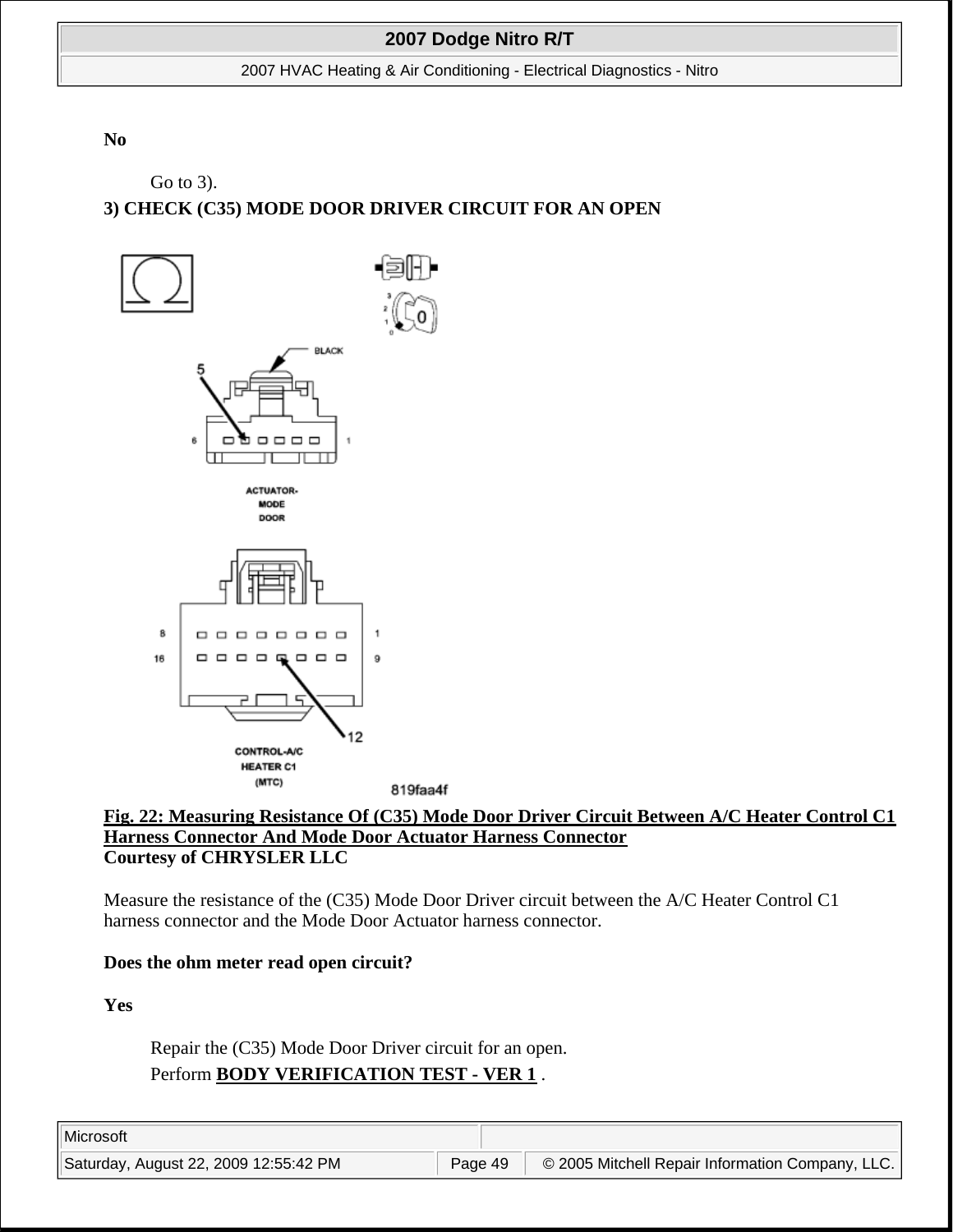2007 HVAC Heating & Air Conditioning - Electrical Diagnostics - Nitro

**No**

Go to 4).

# **4) CHECK MODE DOOR ACTUATOR CIRCUIT RESISTANCE**



819faa53

### **Fig. 23: Measuring Resistance Between (C35) Mode Door Driver Circuit And (C154) Common Door Driver Circuit In A/C Heater Control C1 Harness Connector Courtesy of CHRYSLER LLC**

Reconnect the Mode Door Actuator harness connector.

Measure the resistance between the (C35) Mode Door Driver circuit and the (C154) Common Door Driver circuit in the A/C Heater Control C1 harness connector.

#### **Is the resistance between 30 and 40 ohms?**

**Yes**

Replace the A/C Heater Control in accordance with the service information.

**No**

Replace the Mode Door Actuator in accordance with the service information. Perform **BODY VERIFICATION TEST - VER 1** .

### **B1044-PANEL MODE DOOR 1 TRAVEL RANGE TOO SMALL**

For complete wiring diagrams refer to **SYSTEM WIRING DIAGRAMS** article.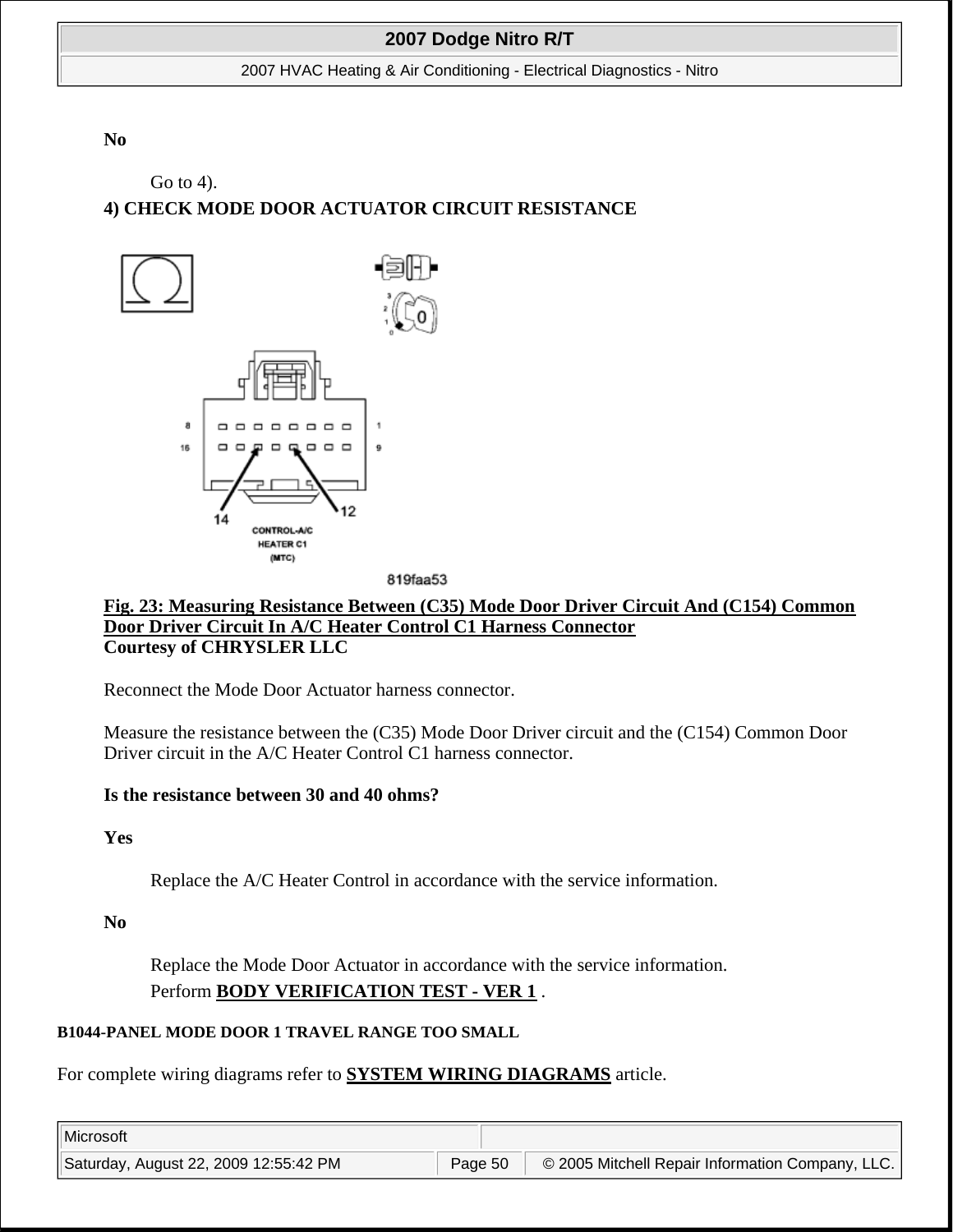#### 2007 HVAC Heating & Air Conditioning - Electrical Diagnostics - Nitro

The A/C Heater Control calibrates each actuator individually. Automatic calibration occurs upon power up after installing a new A/C Heater Control. Manual calibration occurs by sending a command with the scan tool. The purpose of actuator calibration is to determine the total span of door travel between physical stops. To calibrate the actuator, the A/C Heater Control first moves the door to its soft stop, and then counts the number of pulses it takes to move the door to its other stop. An expected range of span is stored in the control's memory. If the measured calibration value is less than the expected range for this actuator, this DTC will set. Note that the control clears all stored calibration faults at the beginning of the calibration procedure.

### **When Monitored:**

During actuator calibration.

### **Set Condition:**

If the total span of the Mode Door is less than the low range limit.

**Possible Causes** 

DOOR DRIVER ELECTRICAL CIRCUIT(S) MODE DOOR SEIZED, BINDING, OBSTRUCTED MODE DOOR ACTUATOR A/C HEATER CONTROL

#### **Diagnostic Test**

## **1) CHECK FOR ACTIVE CONTROL CIRCUIT/PERFORMANCE & CONTROL CIRCUIT OPEN DTCs**

Turn the ignition on.

With the scan tool, read active HVAC DTCs.

### **Does the scan tool display any active CONTROL CIRCUIT/PERFORMANCE or CONTROL CIRCUIT OPEN DTCs?**

#### **Yes**

Diagnose and repair the DTC(s). If present, diagnose and repair all Rear Blend and Rear Mode Door Control Circuit/Performance DTCs first, all other Control Circuit/Performance DTCs second, and all Control Circuit Open DTCs last. Refer to the **DIAGNOSTIC CODE INDEX** for a complete list of all HVAC related symptoms.

#### **No**

Go to 2).

### **2) INSPECT ACTUATOR & HOUSING ASSEMBLY FOR A CONDITION CAUSING THE DOOR TO SEIZE OR BIND**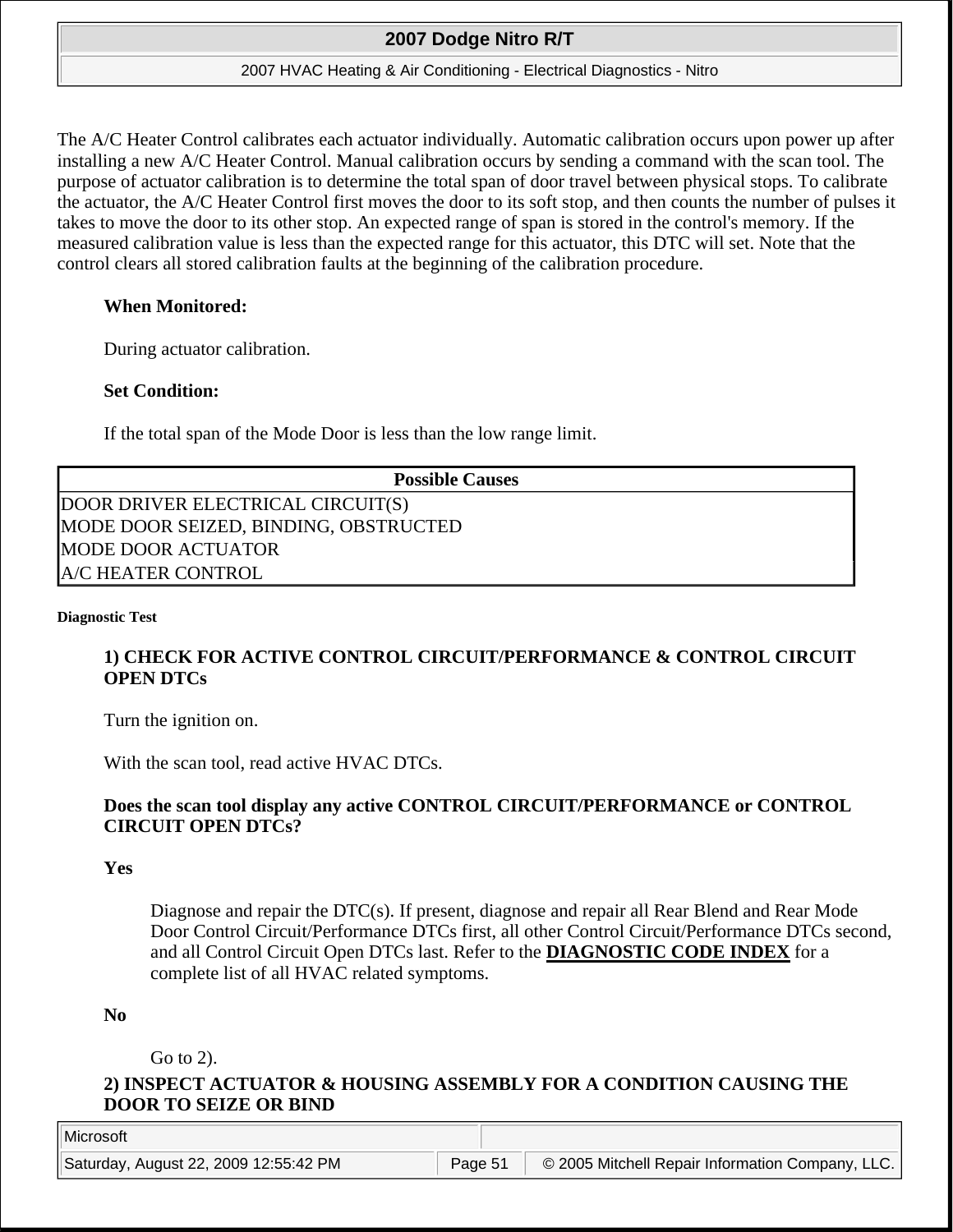#### 2007 HVAC Heating & Air Conditioning - Electrical Diagnostics - Nitro

Turn the ignition off.

Inspect the actuator, linkage, and housing assembly for a condition causing the door to seize or bind.

## **Are there any physical or mechanical problems with the door, housing, linkage, or actuator?**

**Yes**

Repair as necessary in accordance with the service information. Perform **BODY VERIFICATION TEST - VER 1** .

### **No**

Go to 3).

## **3) CHECK MODE DOOR TRAVEL**

Remove the Mode Door Actuator from the A/C Heater Housing Assembly.

By hand, attempt to rotate the door in both directions. The door should operate smoothly in both directions over approximately 90 degrees of travel.

### **Does the door operate smoothly in both directions over approximately 90 degrees of travel?**

### **Yes**

Replace the Mode Door Actuator in accordance with the service information. Then, go to 4).

### **No**

Repair as necessary in accordance with the service information.

## Perform **BODY VERIFICATION TEST - VER 1** .

## **4) RUN THE ACTUATOR CALIBRATION TEST**

Turn the ignition on.

With the scan tool, select System Tests and then select Actuator Calibration Test. When the test is complete, select View DTCs.

### **Does the scan tool display this DTC as active?**

**Yes**

Replace the A/C Heater Control in accordance with the service information. Perform **BODY VERIFICATION TEST - VER 1** .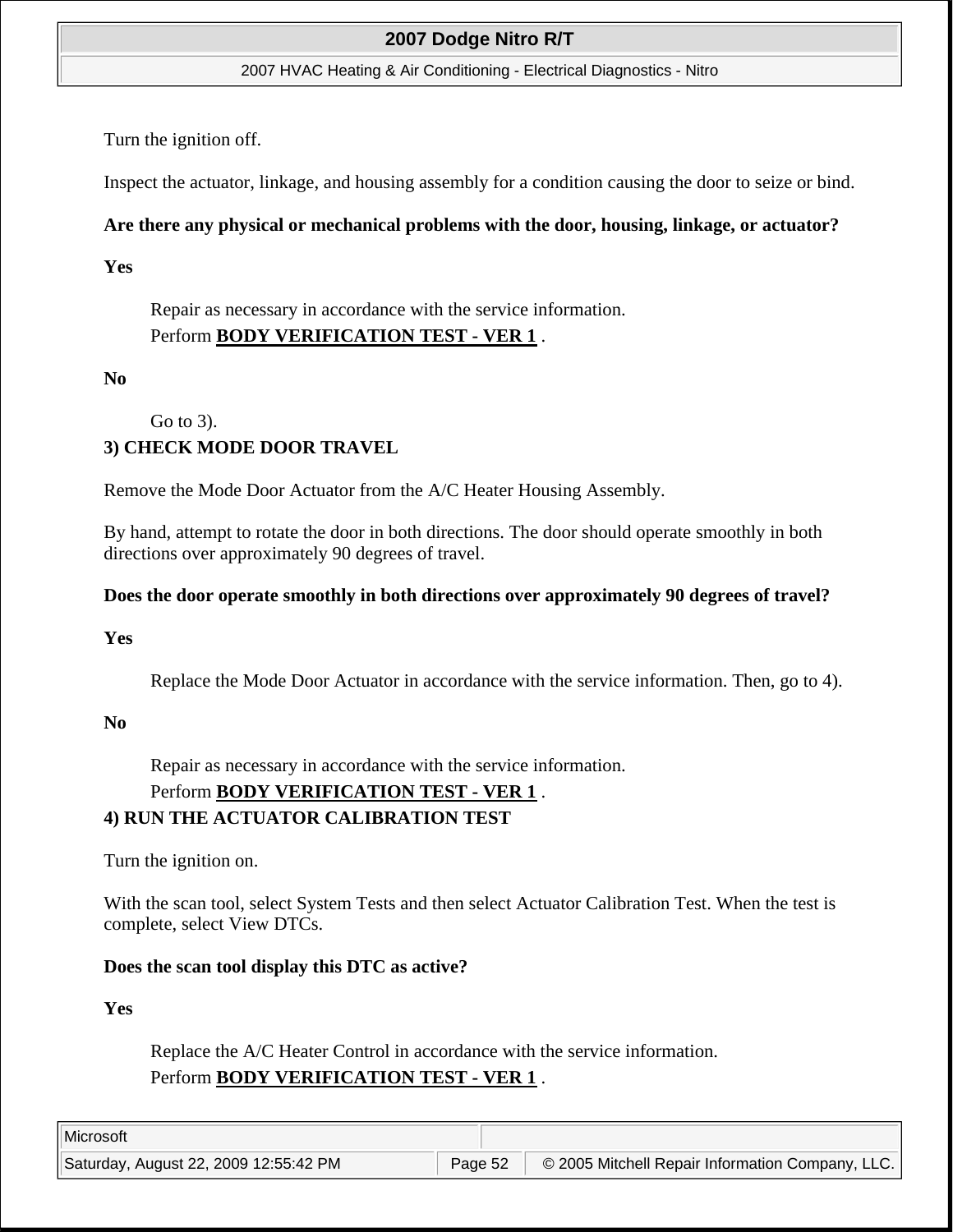2007 HVAC Heating & Air Conditioning - Electrical Diagnostics - Nitro

**No**

### Perform **BODY VERIFICATION TEST - VER 1** .

#### **B1045-PANEL MODE DOOR 1 TRAVEL RANGE TOO LARGE**

For complete wiring diagrams refer to **SYSTEM WIRING DIAGRAMS** article.

The A/C Heater Control calibrates each actuator individually. Automatic calibration occurs upon power up after installing a new A/C Heater Control. Manual calibration occurs by sending a command with the scan tool. The purpose of actuator calibration is to determine the total span of door travel between physical stops. To calibrate the actuator, the A/C Heater Control first moves the door to its soft stop, and then counts the number of pulses it takes to move the door to its other stop. An expected range of span is stored in the control's memory. If the measured calibration value exceeds the expected range for this actuator, this DTC will set. Note that the control clears all stored calibration faults at the beginning of the calibration procedure.

#### **When Monitored:**

During actuator calibration.

#### **Set Condition:**

If the total span of the Mode 1 (Floor to Panel) Door exceeds the high range limit.

| <b>Possible Causes</b>                                            |  |
|-------------------------------------------------------------------|--|
| DOOR DRIVER ELECTRICAL CIRCUIT(S)                                 |  |
| MODE DOOR OR A/C HEATER HOUSING COMPONENTS WARPED, WORN, DAMAGED, |  |
| MISSING, BROKEN                                                   |  |
| MODE DOOR 1 (FLOOR TO PANEL) ACTUATOR                             |  |
| <b>A/C HEATER CONTROL</b>                                         |  |

#### **Diagnostic Test**

### **1) CHECK FOR ACTIVE CONTROL CIRCUIT/PERFORMANCE & CONTROL CIRCUIT OPEN DTCs**

Turn the ignition on.

With the scan tool, read active HVAC DTCs.

### **Does the scan tool display any active CONTROL CIRCUIT/PERFORMANCE or CONTROL CIRCUIT OPEN DTCs?**

**Yes**

Diagnose and repair the DTC(s). If present, diagnose and repair all Rear Blend and Rear Mode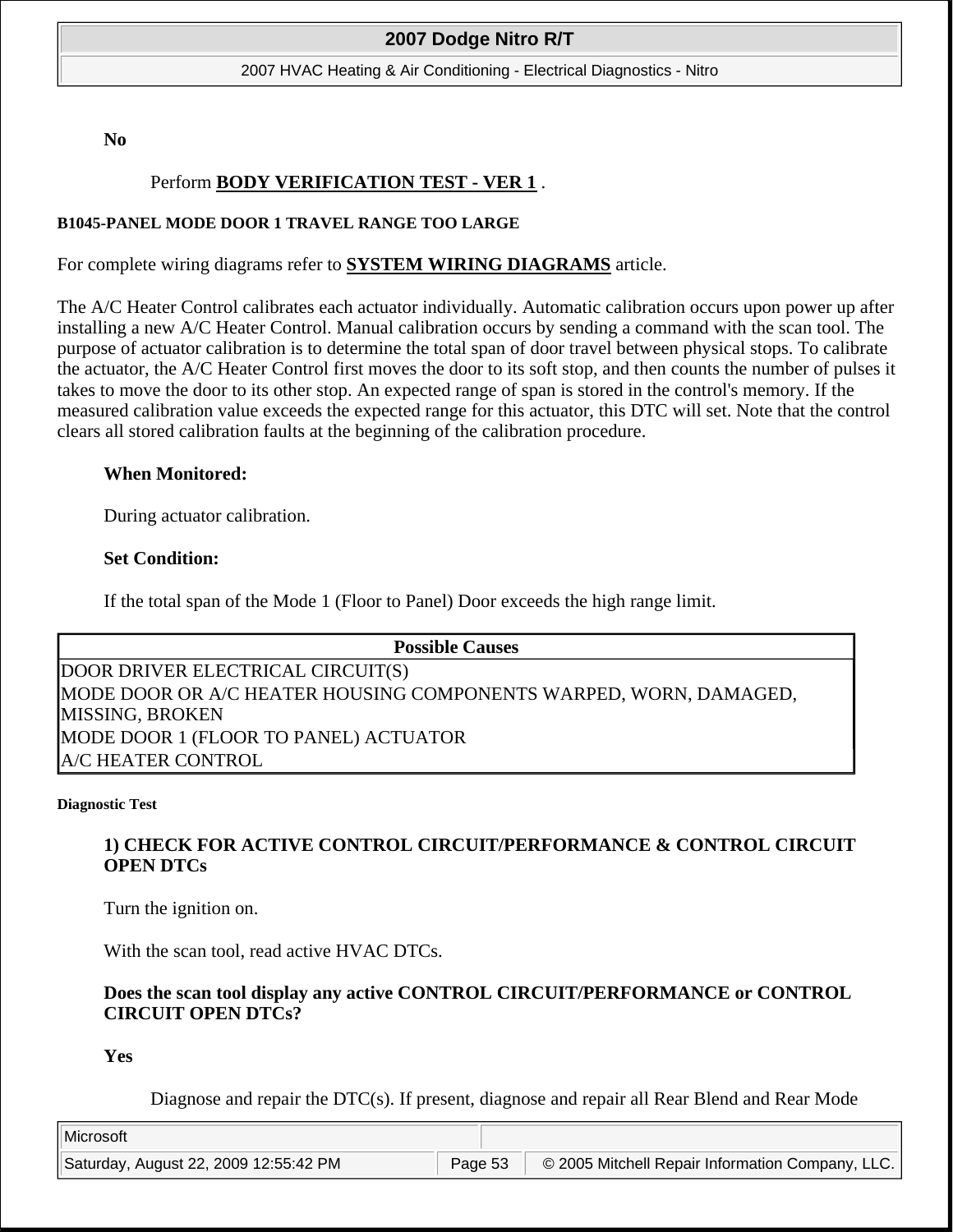#### 2007 HVAC Heating & Air Conditioning - Electrical Diagnostics - Nitro

Door Control Circuit/Performance DTCs first, all other Control Circuit/Performance DTCs second, and all Control Circuit Open DTCs last. Refer to the **DIAGNOSTIC CODE INDEX** for a complete list of all HVAC related symptoms.

#### **No**

### Go to 2).

## **2) CHECK FOR A BROKEN MODE DOOR 1 (FLOOR TO PANEL) ACTUATOR**

Turn the ignition off.

Remove the Mode Door 1 (Floor to Panel) Actuator from the A/C Heater Housing Assembly.

By hand, attempt to rotate the actuator in both directions.

#### **Does the actuator turn in either direction?**

### **Yes**

Replace the Mode Door 1 (Floor to Panel) Actuator in accordance with the service information. Perform **BODY VERIFICATION TEST - VER 1** .

#### **No**

Go to 3).

## **3) CHECK MODE 1 (FLOOR TO PANEL) DOOR & A/C HEATER HOUSING FOR WARPED, WORN, DAMAGED, MISSING, & BROKEN COMPONENTS**

Inspect for excessively worn, disconnected, missing, or broken door linkage. Inspect for a damaged or broken A/C Heater Housing Assembly. Inspect for a warped or broken door, and missing door seals. Rotate the door from stop to stop. The door should rotate approximately 90 degrees.

### **Are there any physical or mechanical problems with the door or housing?**

#### **Yes**

Repair as necessary in accordance with the service information.

## Perform **BODY VERIFICATION TEST - VER 1** .

### **No**

Replace the Mode Door 1 (Floor to Panel) Actuator in accordance with the service information. Then, go to 4).

## **4) RUN THE ACTUATOR CALIBRATION TEST**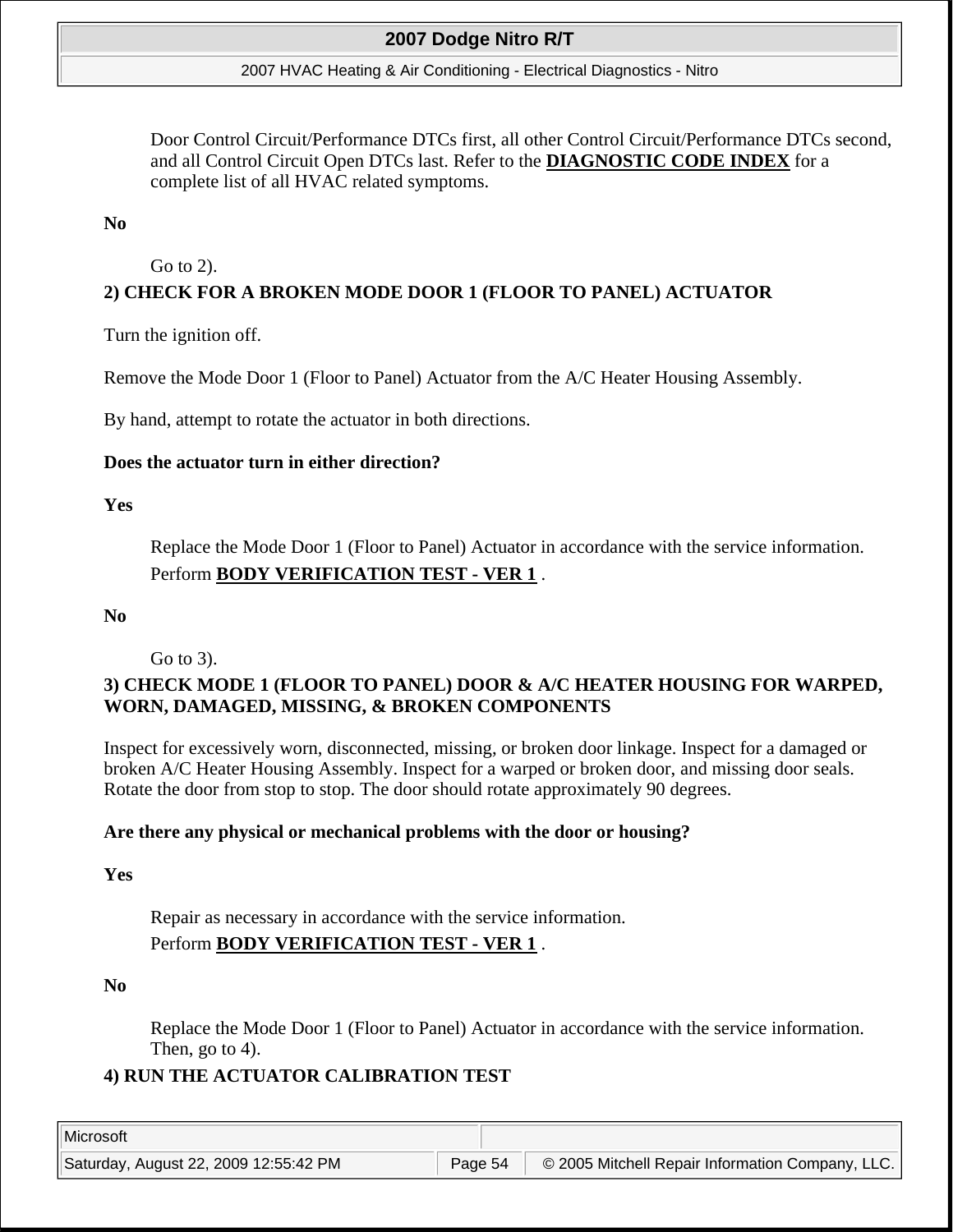#### 2007 HVAC Heating & Air Conditioning - Electrical Diagnostics - Nitro

Turn the ignition on.

With the scan tool, select System Tests and then select Actuator Calibration Test. When the test is complete, select View DTCs.

#### **Does the scan tool display this DTC as active?**

**Yes**

Replace the A/C Heater Control in accordance with the service information. Perform **BODY VERIFICATION TEST - VER 1** .

**No**

### Perform **BODY VERIFICATION TEST - VER 1** .

#### **B1058-RECIRCULATION DOOR CONTROL CIRCUIT/PERFORMANCE**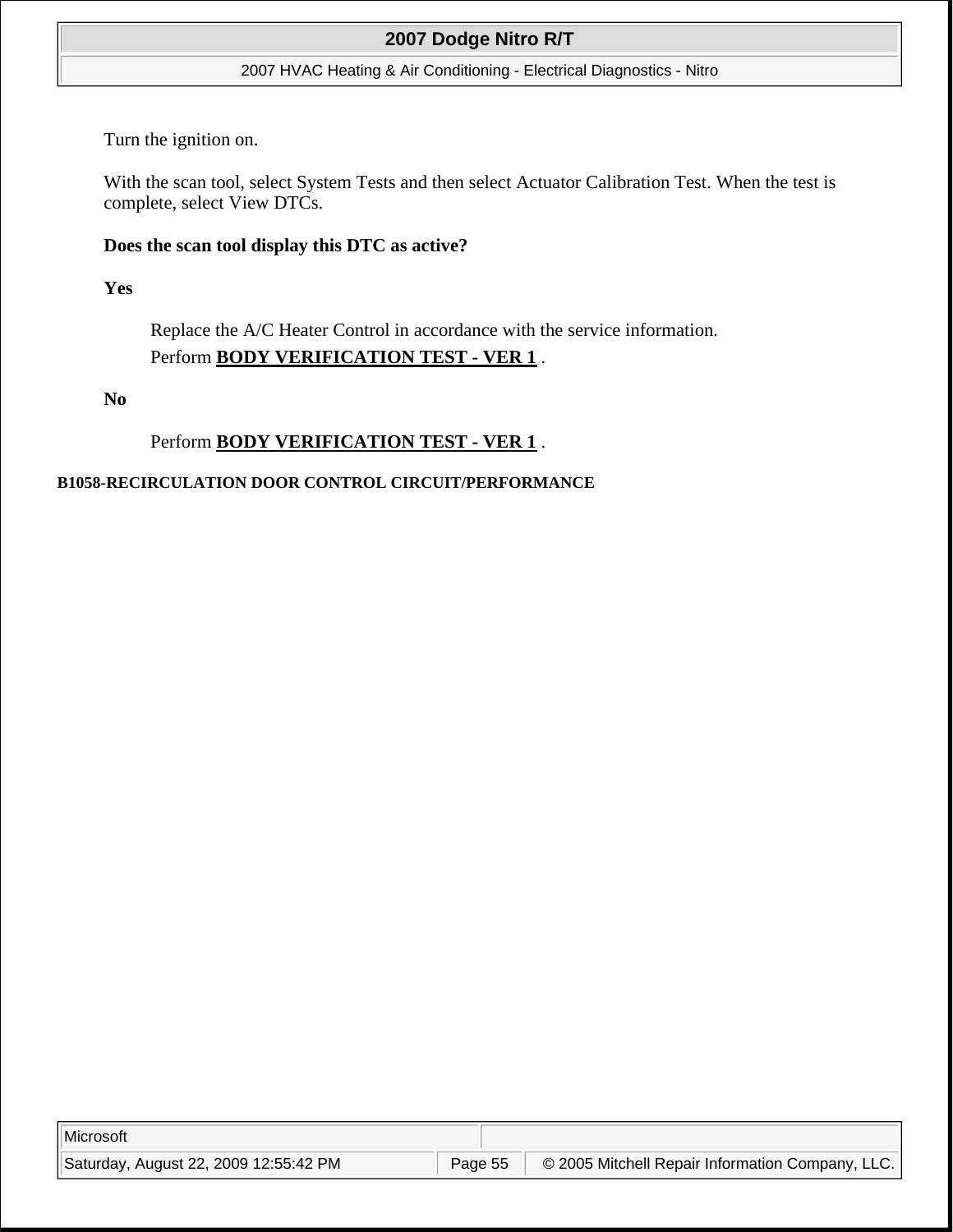#### 2007 HVAC Heating & Air Conditioning - Electrical Diagnostics - Nitro



#### **Fig. 24: Recirculation Door Control Circuit Schematic Courtesy of CHRYSLER LLC**

For complete wiring diagrams refer to **SYSTEM WIRING DIAGRAMS** article.

The A/C Heater Control drives the Recirculation Door Actuator via the (C32) Recirculation Door Driver and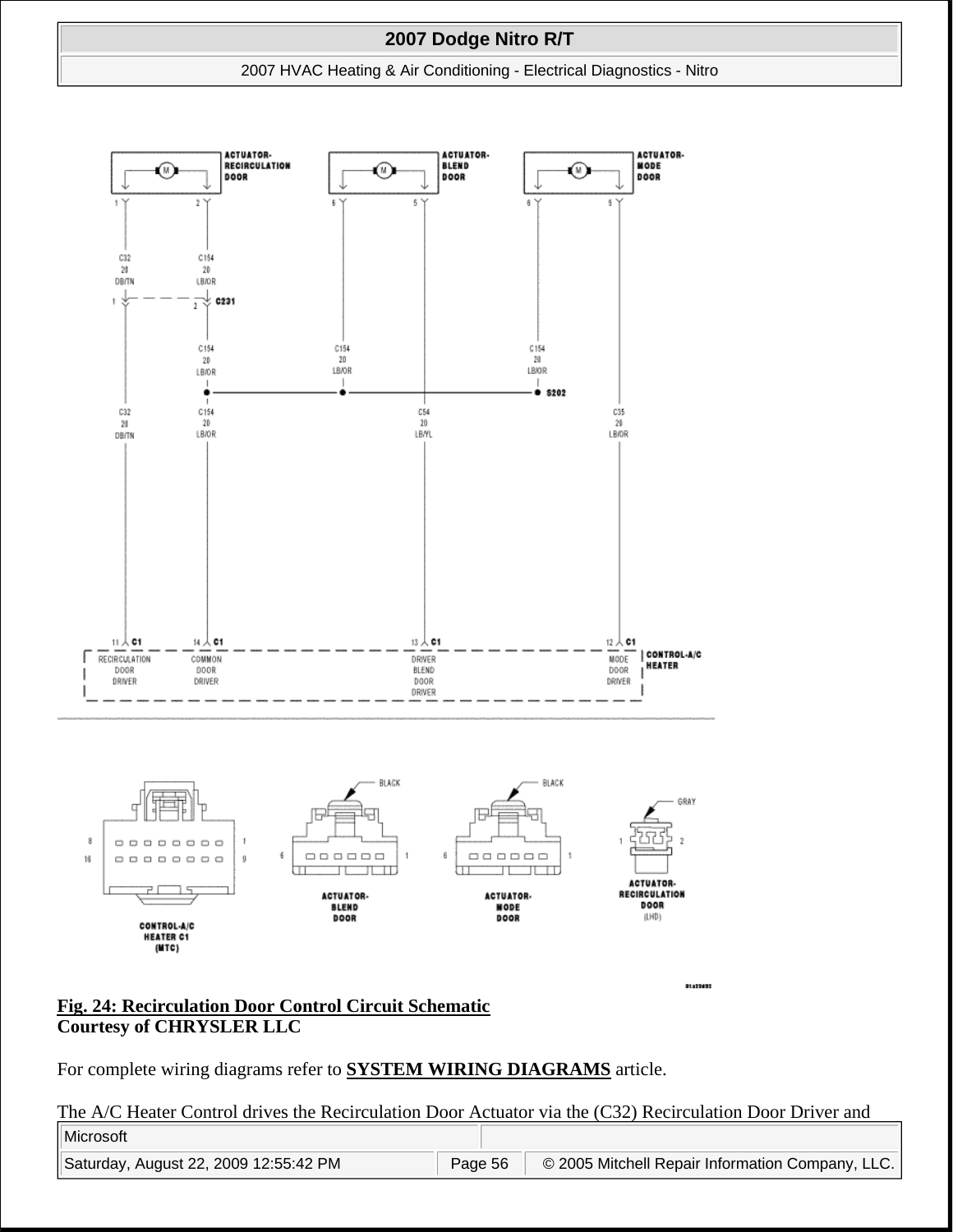#### 2007 HVAC Heating & Air Conditioning - Electrical Diagnostics - Nitro

the (C154) Common Door Driver.

#### **When Monitored:**

With the ignition on.

### **Set Condition:**

If the A/C Heater Control detects a short to ground or to voltage on the (C32) Recirculation Door Driver, the (C54) Blend Door Driver, the (C35) Mode Door Driver, or the (C154) Common Door Driver circuits while attempting to drive the (C32) Recirculation Door Driver.

#### **Possible Causes**

(C32) RECIRCULATION DOOR DRIVER CIRCUIT SHORTED TO VOLTAGE (C54) BLEND DOOR DRIVER CIRCUIT SHORTED TO VOLTAGE (C35) MODE DOOR DRIVER CIRCUIT SHORTED TO VOLTAGE (C154) COMMON DOOR DRIVER CIRCUIT SHORTED TO VOLTAGE (C32) RECIRCULATION DOOR DRIVER CIRCUIT SHORTED TO GROUND (C54) BLEND DOOR DRIVER CIRCUIT SHORTED TO GROUND (C35) MODE DOOR DRIVER CIRCUIT SHORTED TO GROUND (C154) COMMON DOOR DRIVER CIRCUIT SHORTED TO GROUND RECIRCULATION DOOR ACTUATOR MODE DOOR ACTUATOR BLEND DOOR ACTUATOR A/C HEATER CONTROL

#### **Diagnostic Test**

### **1) ACTIVE DTC(S) PRESENT**

Turn the ignition on.

Using the A/C Heater Control, actuate the Recirculation Door.

With the scan tool, check for DTCs.

### **Does the scan tool display this DTC as active?**

**Yes**

Go to 2).

**No**

The condition that caused this symptom is currently not present. Check for an intermittent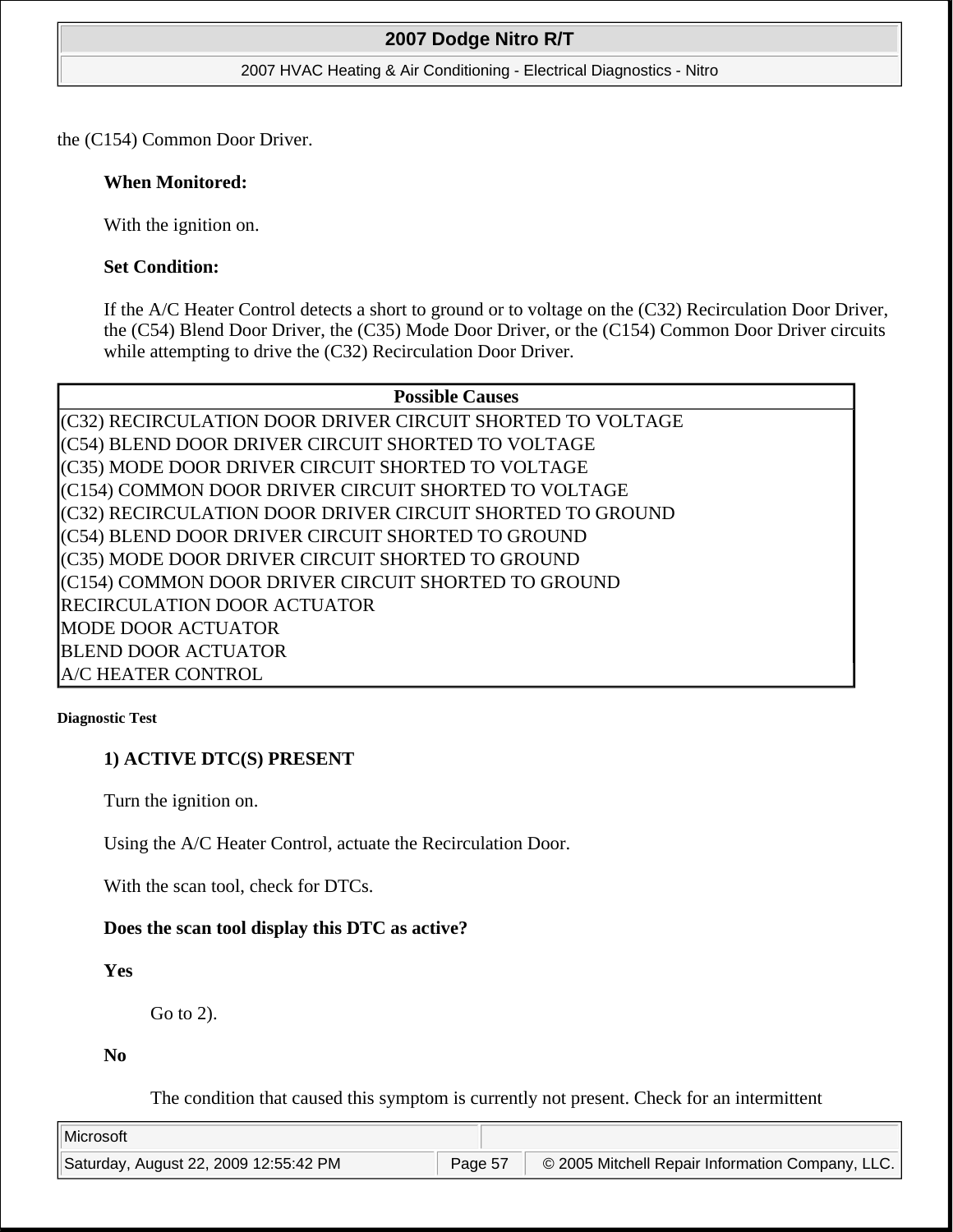#### 2007 HVAC Heating & Air Conditioning - Electrical Diagnostics - Nitro

condition by inspecting the related wiring harness for chafed, pierced, pinched, and partially broken wires. Also, inspect the related connectors for broken, bent, pushed out, spread, corroded, or contaminated terminals. Repair as necessary.

### Perform **BODY VERIFICATION TEST - VER 1** .

## **2) CHECK (C32) RECIRCULATION DOOR DRIVER CIRCUIT FOR A SHORT TO VOLTAGE**



### **Fig. 25: Measuring Voltage Of (C32) Recirculation Door Driver Circuit In A/C Heater Control C1 Harness Connector Courtesy of CHRYSLER LLC**

Turn the ignition off.

Disconnect the A/C Heater Control C1 harness connector.

Turn the ignition on.

Measure the voltage of the (C32) Recirculation Door Driver circuit in the A/C Heater Control C1 harness connector.

#### **Is there any voltage present?**

**Yes**

Repair the (C32) Recirculation Door Driver circuit for a short to voltage. Perform **BODY VERIFICATION TEST - VER 1** .

**No**

Go to 3).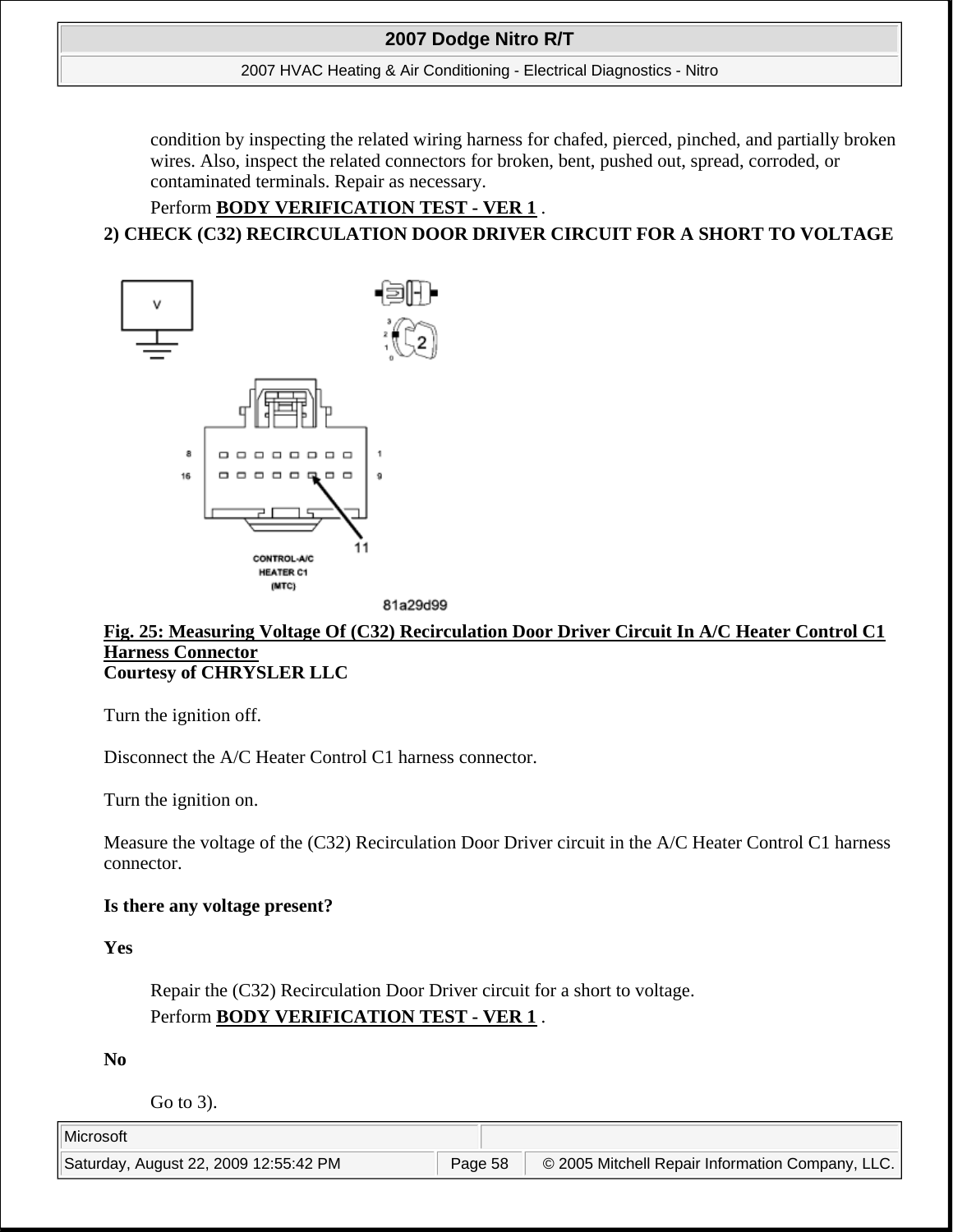2007 HVAC Heating & Air Conditioning - Electrical Diagnostics - Nitro

## **3) CHECK (C35) MODE DOOR DRIVER CIRCUIT FOR A SHORT TO VOLTAGE**



81a29da1

### **Fig. 26: Measuring Voltage Of (C35) Mode Door Driver Circuit In A/C Heater Control C1 Harness Connector Courtesy of CHRYSLER LLC**

Measure the voltage of the (C35) Mode Door Driver circuit in the A/C Heater Control C1 harness connector.

#### **Is there any voltage present?**

**Yes**

Repair the (C35) Mode Door Driver circuit for a short to voltage. Perform **BODY VERIFICATION TEST - VER 1** .

#### **No**

Go to 4).

**4) CHECK (C54) BLEND DOOR DRIVER CIRCUIT FOR A SHORT TO VOLTAGE**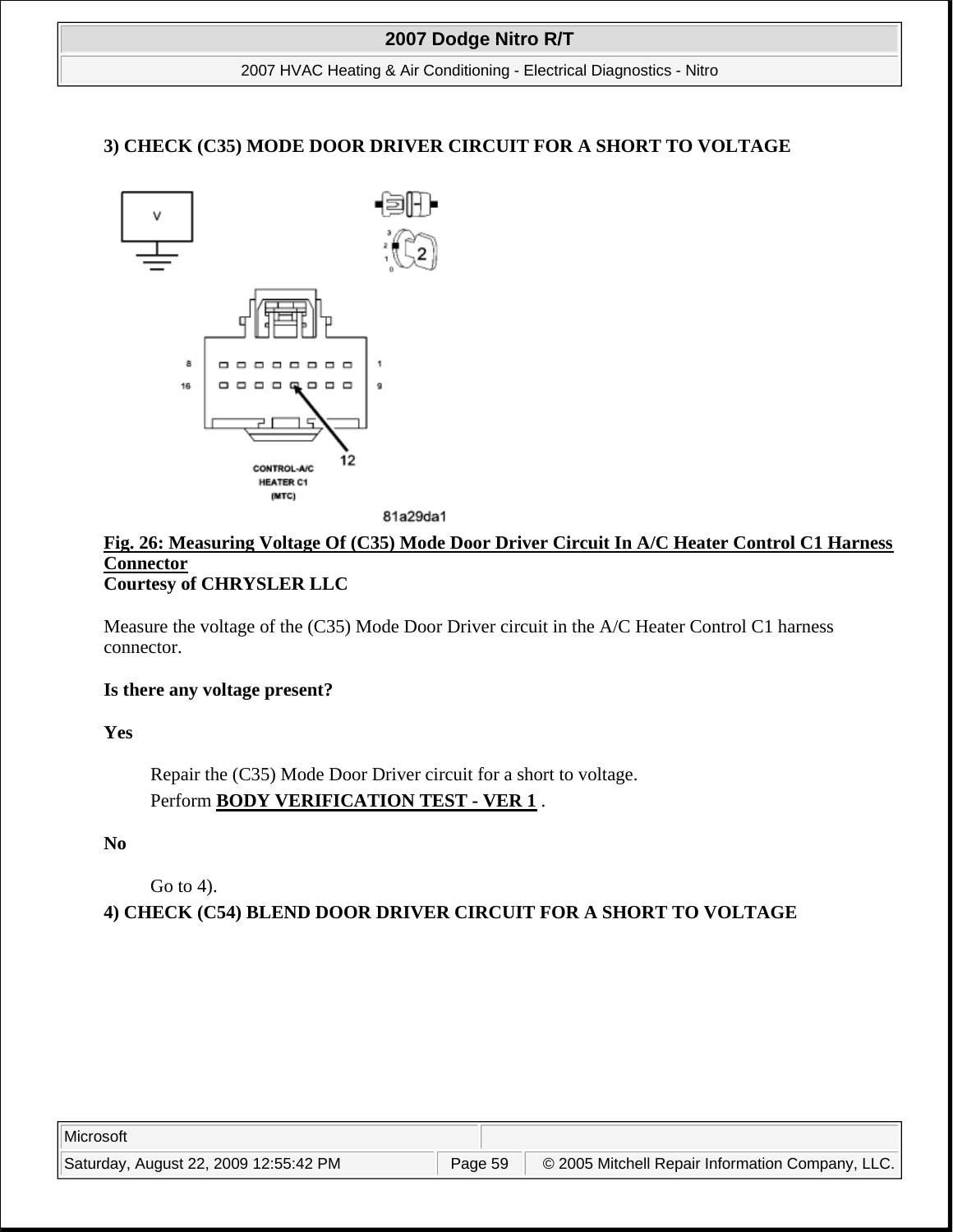#### 2007 HVAC Heating & Air Conditioning - Electrical Diagnostics - Nitro



81a29da8

## **Fig. 27: Measuring Voltage Of (C54) Blend Door Driver Circuit In A/C Heater Control C1 Harness Connector Courtesy of CHRYSLER LLC**

Measure the voltage of the (C54) Blend Door Driver circuit in the A/C Heater Control C1 harness connector.

### **Is there any voltage present?**

**Yes**

Repair the (C54) Blend Door Driver circuit for a short to voltage. Perform **BODY VERIFICATION TEST - VER 1** .

**No**

Go to 5).

**5) CHECK (C154) COMMON DOOR DRIVER CIRCUIT FOR A SHORT TO VOLTAGE**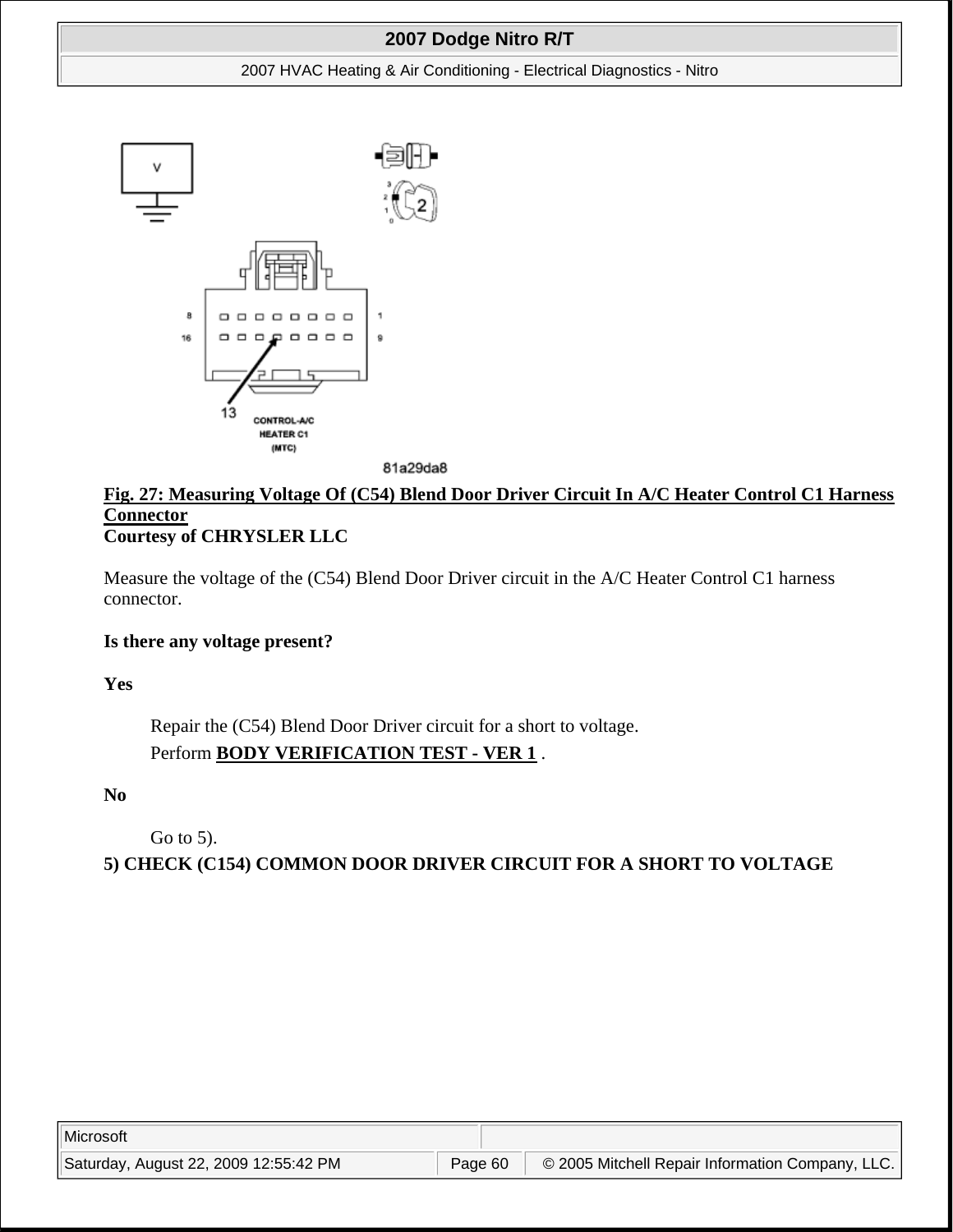#### 2007 HVAC Heating & Air Conditioning - Electrical Diagnostics - Nitro



81a29dac

## **Fig. 28: Measuring Voltage Of (C154) Common Door Driver Circuit In A/C Heater Control C1 Harness Connector Courtesy of CHRYSLER LLC**

Measure the voltage of the (C154) Common Door Driver circuit in the A/C Heater Control C1 harness connector.

### **Is there any voltage present?**

**Yes**

Repair the (C154) Common Door Driver circuit for a short to voltage. Perform **BODY VERIFICATION TEST - VER 1** .

### **No**

Go to 6).

**6) CHECK (C32) RECIRCULATION DOOR DRIVER CIRCUIT FOR A SHORT TO GROUND**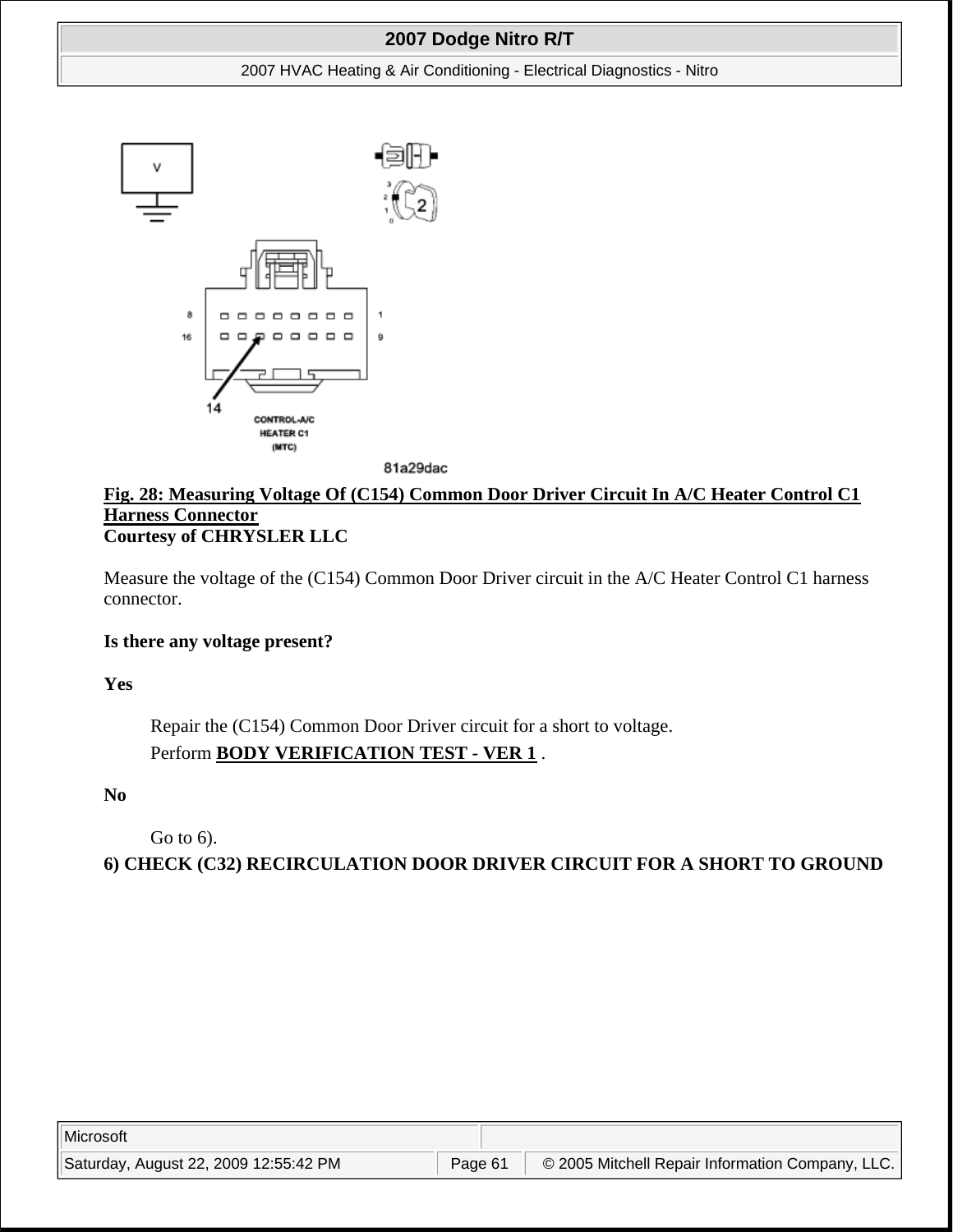#### 2007 HVAC Heating & Air Conditioning - Electrical Diagnostics - Nitro





### **Fig. 29: Measuring Resistance Between Ground And (C32) Recirculation Door Driver Circuit In A/C Heater Control C1 Harness Connector Courtesy of CHRYSLER LLC**

Turn the ignition off.

Measure the resistance between ground and the (C32) Recirculation Door Driver circuit in the A/C Heater Control C1 harness connector.

### **Does the ohm meter read open circuit?**

**Yes**

Go to 7).

**No**

Repair the (C32) Recirculation Door Driver circuit for a short to ground.

## Perform **BODY VERIFICATION TEST - VER 1** .

**7) CHECK (C54) DRIVER BLEND DOOR DRIVER CIRCUIT FOR A SHORT TO GROUND**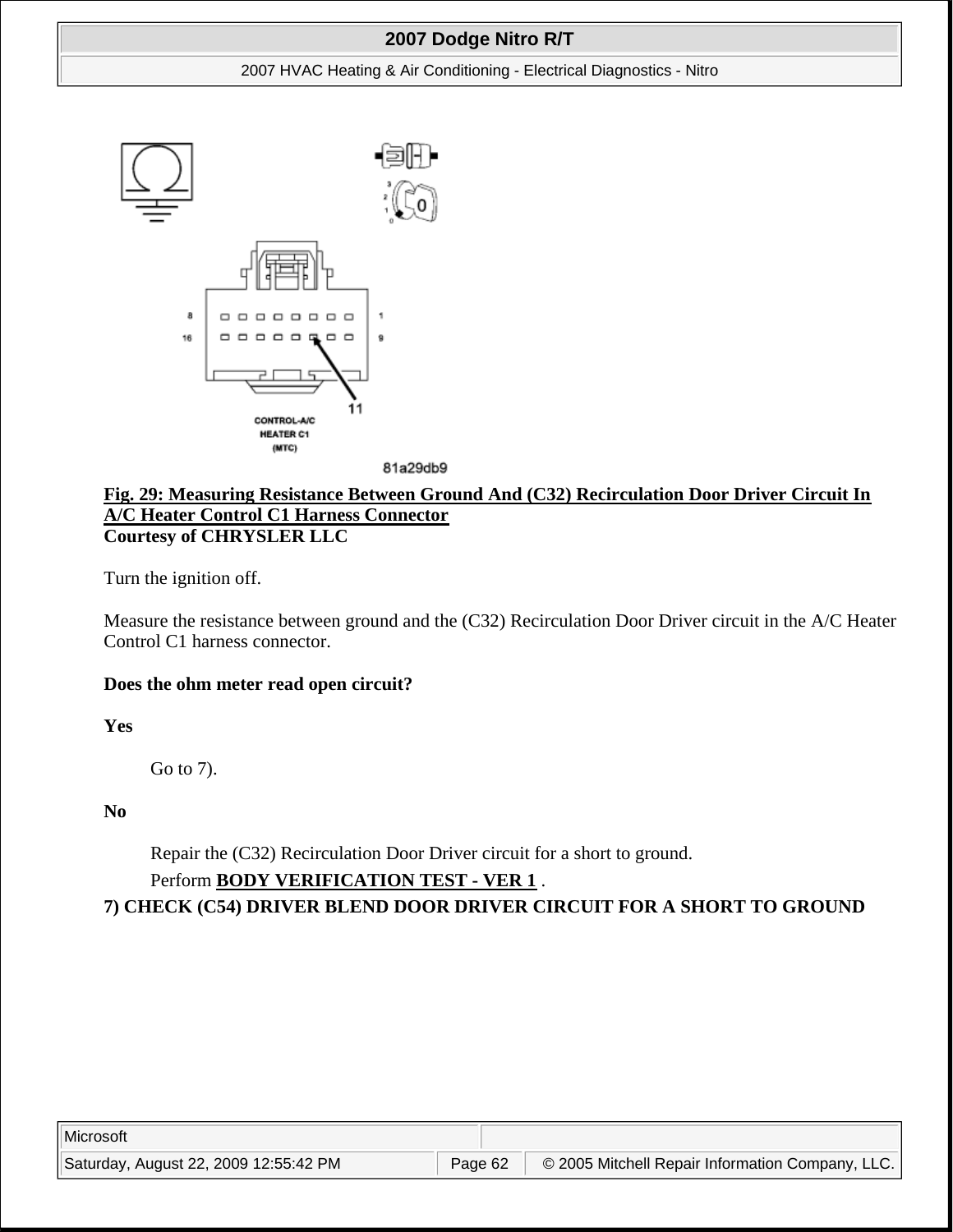#### 2007 HVAC Heating & Air Conditioning - Electrical Diagnostics - Nitro



81a29dbd

### **Fig. 30: Measuring Resistance Between Ground And (C54) Driver Blend Door Driver Circuit In A/C Heater Control C1 Harness Connector Courtesy of CHRYSLER LLC**

Measure the resistance between ground and the (C54) Driver Blend Door Driver circuit in the A/C Heater Control C1 harness connector.

### **Does the ohm meter read open circuit?**

**Yes**

Go to 8).

**No**

Repair the (C54) Driver Blend Door Driver circuit for a short to ground. Perform **BODY VERIFICATION TEST - VER 1** .

## **8) CHECK (C35) MODE DOOR DRIVER CIRCUIT FOR A SHORT TO GROUND**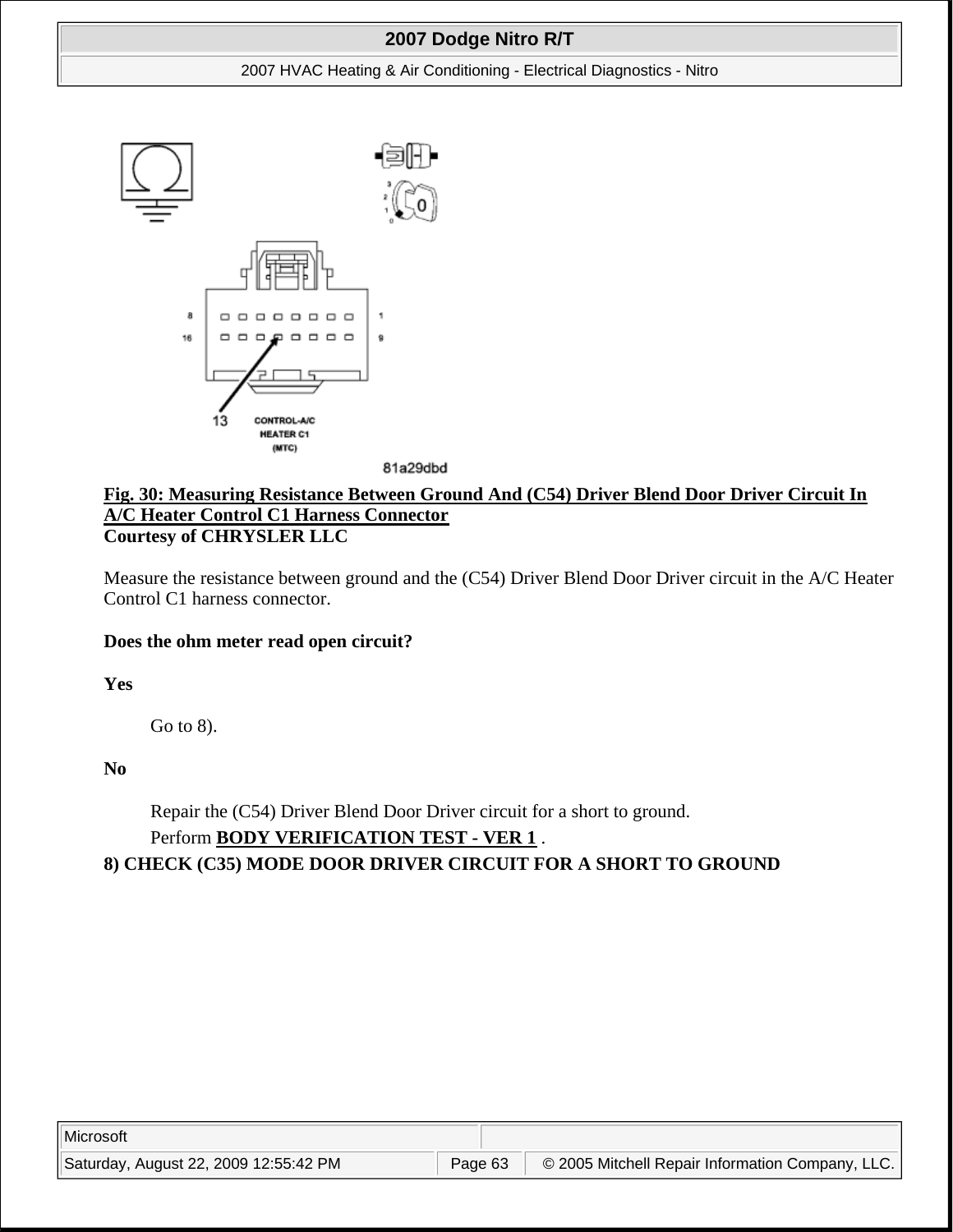#### 2007 HVAC Heating & Air Conditioning - Electrical Diagnostics - Nitro





### **Fig. 31: Measuring Resistance Between Ground And (C35) Mode Door Driver Circuit In A/C Heater Control C1 Harness Connector Courtesy of CHRYSLER LLC**

Measure the resistance between ground and the (C35) Mode Door Driver circuit in the A/C Heater Control C1 harness connector.

### **Does the ohm meter read open circuit?**

**Yes**

Go to 9).

**No**

Repair the (C35) Mode Door Driver circuit for a short to ground. Perform **BODY VERIFICATION TEST - VER 1** .

**9) CHECK (C154) COMMON DOOR DRIVER CIRCUIT FOR A SHORT TO GROUND**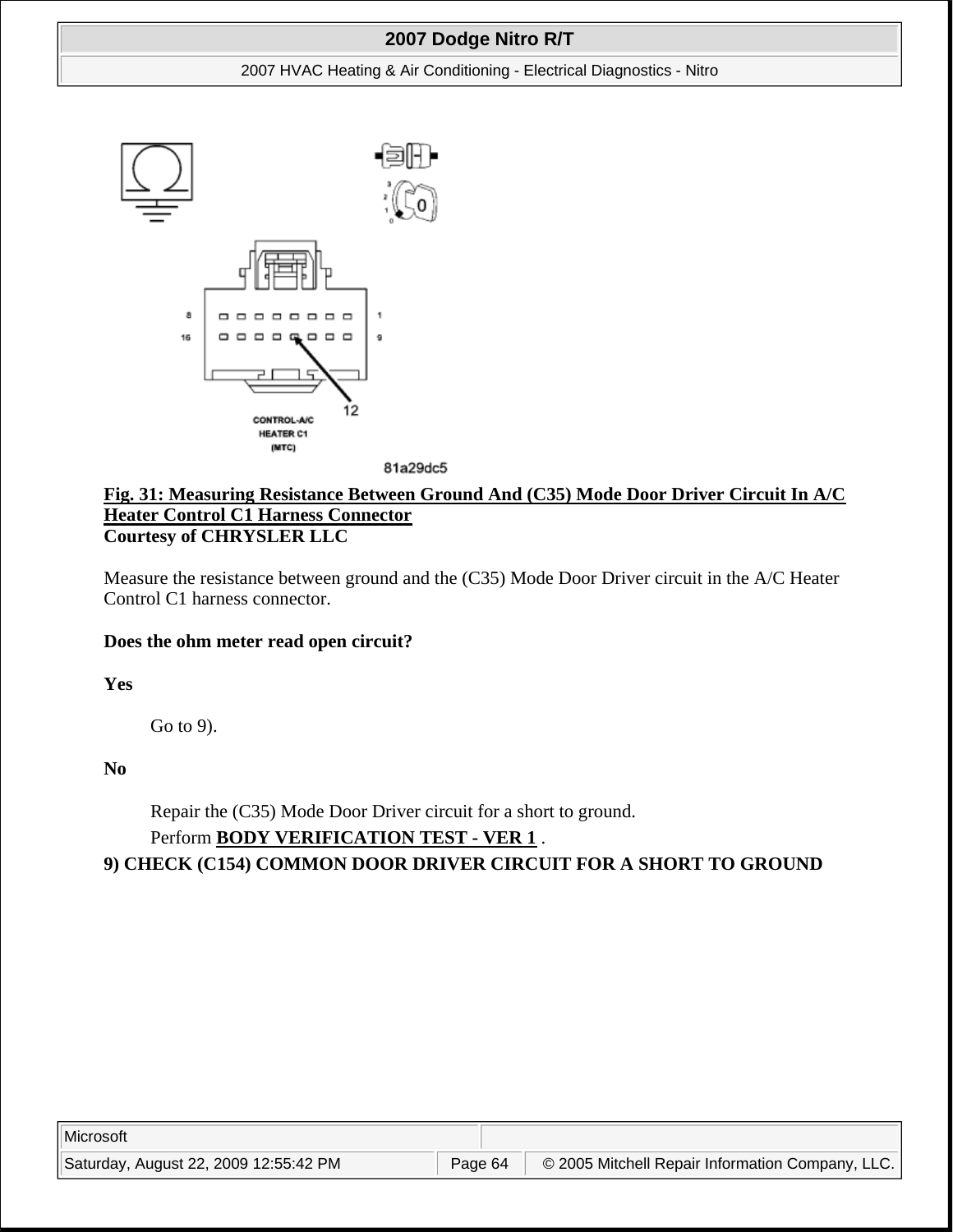#### 2007 HVAC Heating & Air Conditioning - Electrical Diagnostics - Nitro



81a29dcf

## **Fig. 32: Measuring Resistance Between Ground And (C154) Common Door Driver Circuit In A/C Heater Control C1 Harness Connector Courtesy of CHRYSLER LLC**

Measure the resistance between ground and the (C154) Common Door Driver circuit in the A/C Heater Control C1 harness connector.

### **Does the ohm meter read open circuit?**

**Yes**

Go to 10).

**No**

Repair the (C154) Common Door Driver circuit for a short to ground. Perform **BODY VERIFICATION TEST - VER 1** .

### **10) CHECK RECIRCULATION DOOR ACTUATOR CIRCUIT RESISTANCE**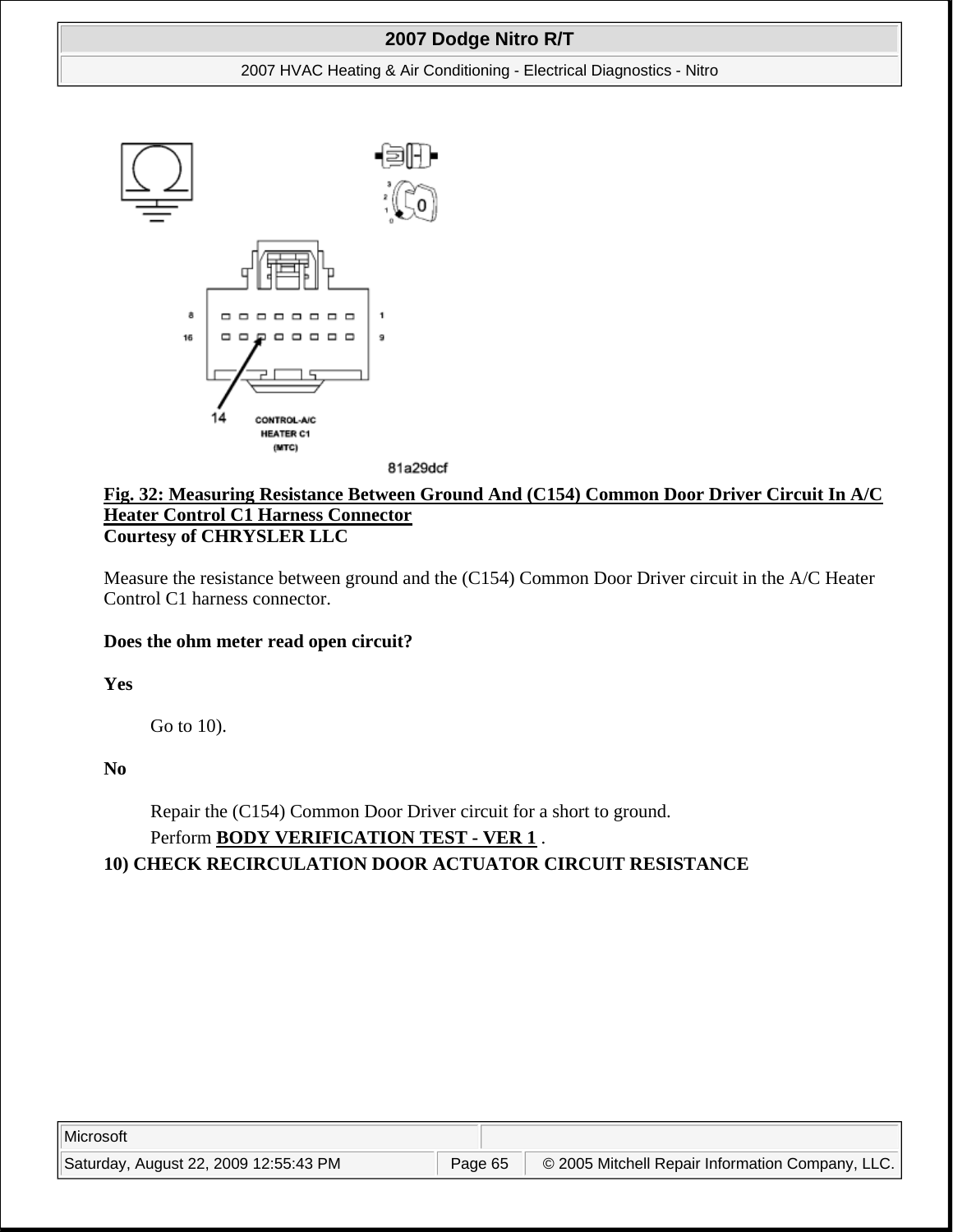#### 2007 HVAC Heating & Air Conditioning - Electrical Diagnostics - Nitro



81a29de1

## **Fig. 33: Measuring Resistance Between (C32) Recirculation Door Driver Circuit And (C154) Common Door Driver Circuit In A/C Heater Control C1 Harness Connector Courtesy of CHRYSLER LLC**

Measure the resistance between the (C32) Recirculation Door Driver circuit and the (C154) Common Door Driver circuit in the A/C Heater Control C1 harness connector.

### **Is the resistance between 30 and 40 ohms?**

**Yes**

Go to 11).

**No**

Replace the Recirculation Door Actuator in accordance with the service information. Perform **BODY VERIFICATION TEST - VER 1** .

## **11) CHECK MODE DOOR ACTUATOR CIRCUIT RESISTANCE**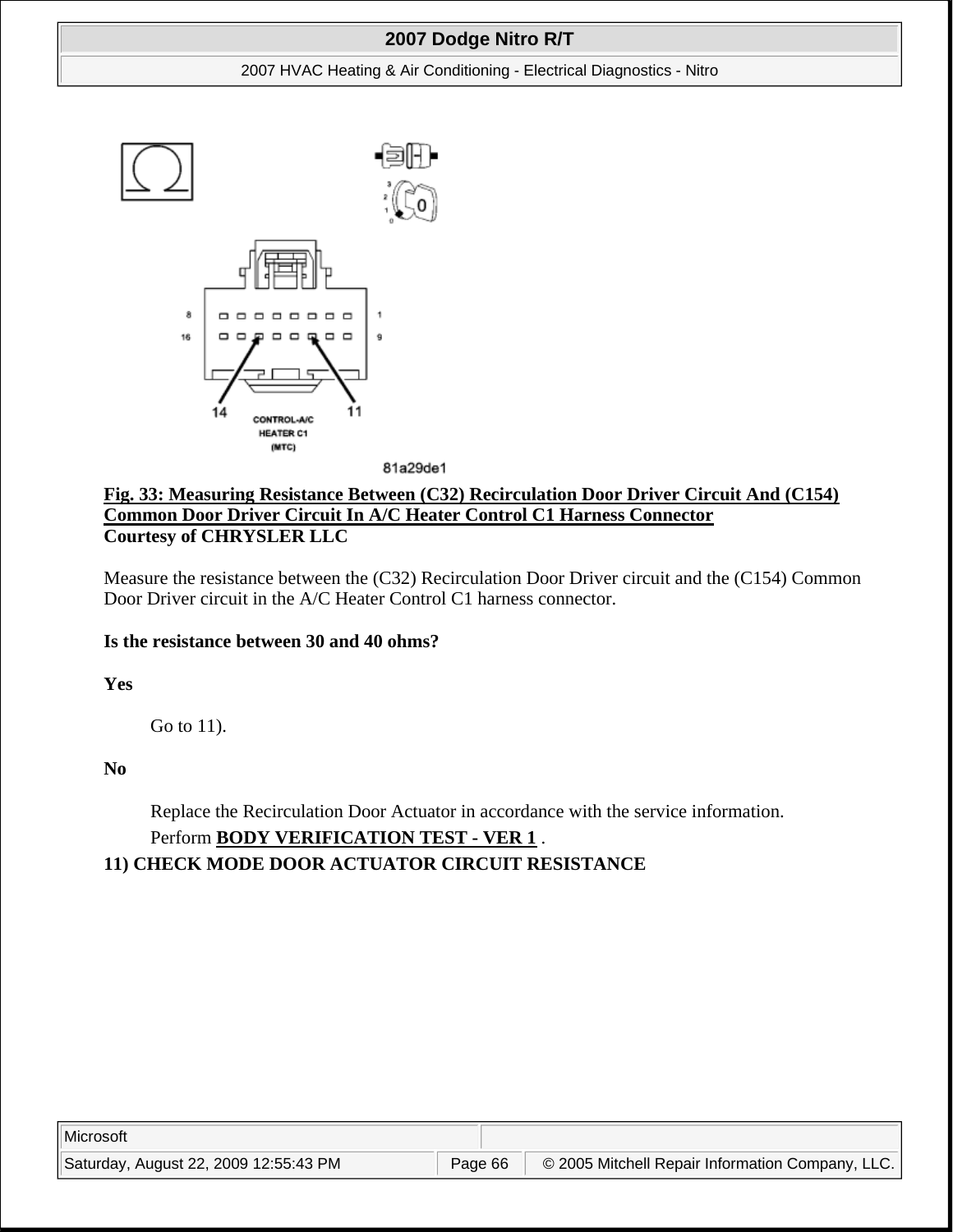#### 2007 HVAC Heating & Air Conditioning - Electrical Diagnostics - Nitro



81a29e28

## **Fig. 34: Measuring Resistance Between (C35) Mode Door Driver Circuit And (C154) Common Door Driver Circuit In A/C Heater Control C1 Harness Connector Courtesy of CHRYSLER LLC**

Measure the resistance between the (C35) Mode Door Driver circuit and the (C154) Common Door Driver circuit in the A/C Heater Control C1 harness connector.

### **Is the resistance between 30 and 40 ohms?**

**Yes**

Go to 12).

**No**

Replace the Mode Door Actuator in accordance with the service information. Perform **BODY VERIFICATION TEST - VER 1** .

## **12) CHECK BLEND DOOR ACTUATOR CIRCUIT RESISTANCE**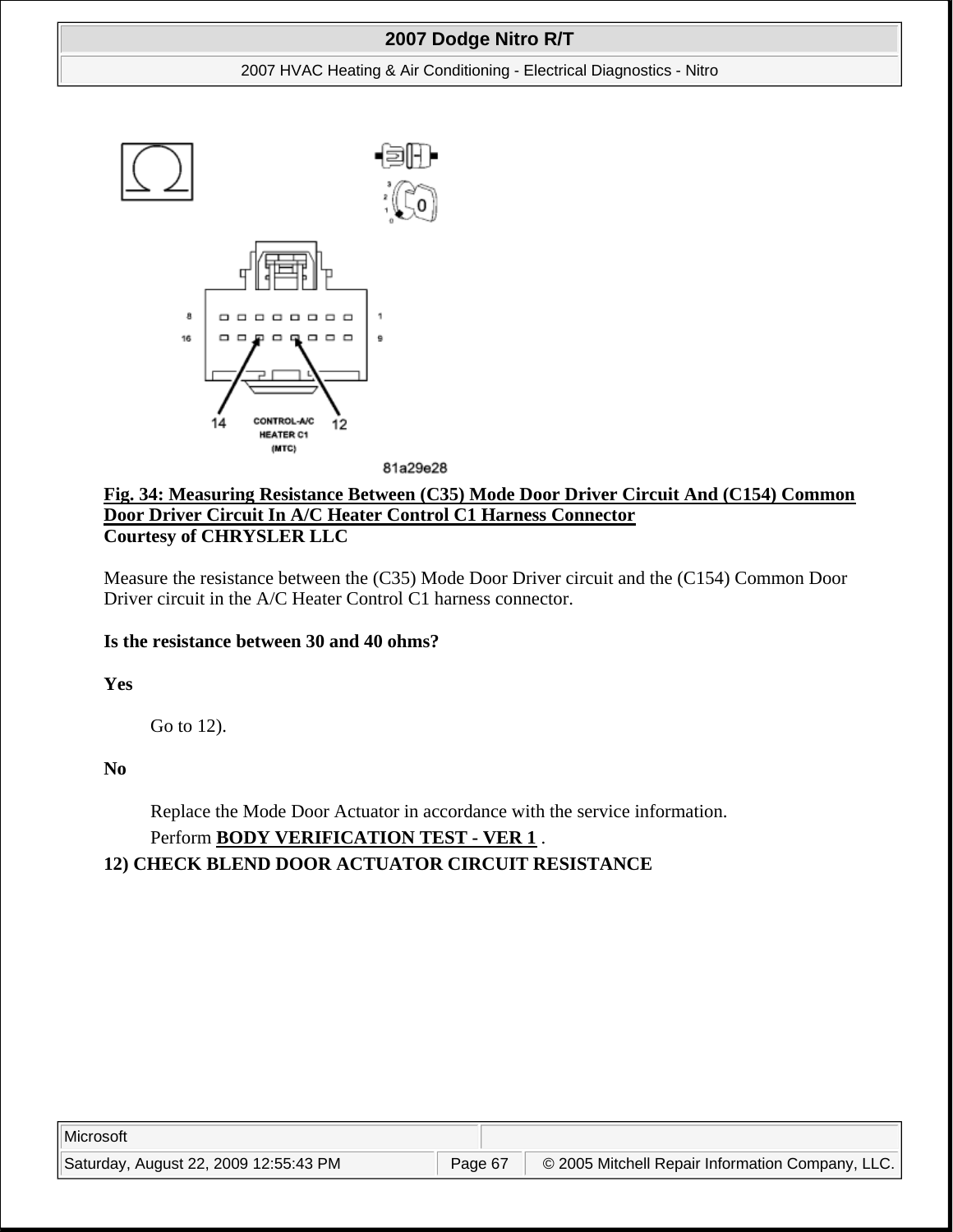#### 2007 HVAC Heating & Air Conditioning - Electrical Diagnostics - Nitro



81a29e6b

## **Fig. 35: Measuring Resistance Between (C54) Blend Door Driver Circuit And (C154) Common Door Driver Circuit In A/C Heater Control C1 Harness Connector Courtesy of CHRYSLER LLC**

Measure the resistance between the (C54) Blend Door Driver circuit and the (C154) Common Door Driver circuit in the A/C Heater Control C1 harness connector.

### **Is the resistance between 30 and 40 ohms?**

**Yes**

Go to 13).

**No**

Replace the Blend Door Actuator in accordance with the service information.

# Perform **BODY VERIFICATION TEST - VER 1** .

## **13) RUN THE ACTUATOR CALIBRATION TEST**

Reconnect the A/C Heater Control C1 harness connector.

Turn the ignition on.

With the scan tool, erase HVAC DTCs.

Turn the ignition off, wait 10 seconds, and then turn the ignition on.

With the scan tool, select System Tests and then select Actuator Calibration Test. When the test is complete, select View DTCs.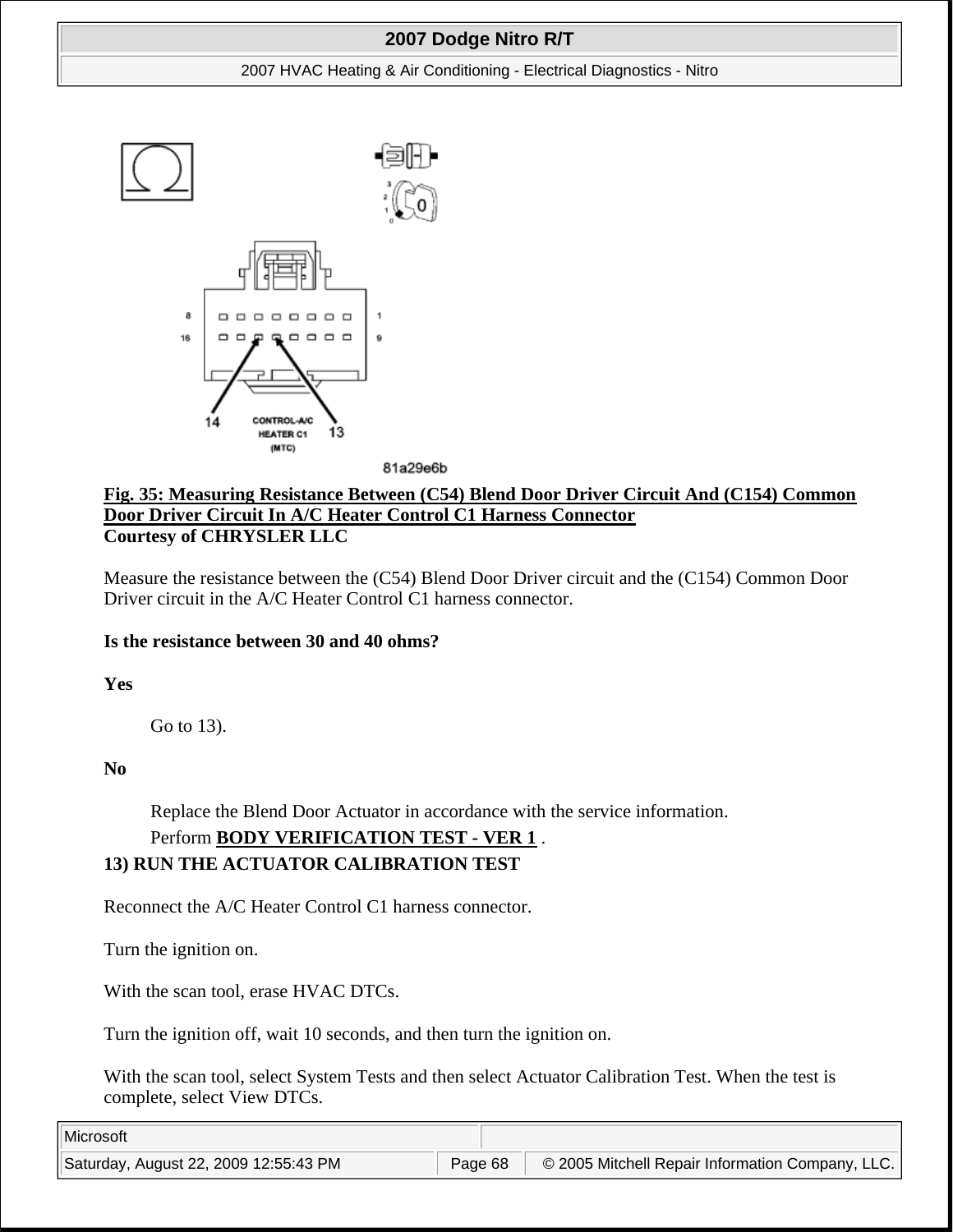#### 2007 HVAC Heating & Air Conditioning - Electrical Diagnostics - Nitro

### **Does the scan tool only display: B1058-RECIRCULATION DOOR CONTROL CIRCUIT/PERFORMANCE?**

### **Yes**

Replace the A/C Heater Control in accordance with the service information. Perform **BODY VERIFICATION TEST - VER 1** .

### **No, Other DTC(s) Displayed**

Diagnose and repair the other DTC(s). Refer to the **DIAGNOSTIC CODE INDEX** for a complete list of all HVAC related symptoms.

#### **No, And No Other DTCs Displayed**

Using the wiring diagram as a guide, inspect the wiring and connectors for conditions causing an intermittent short. Repair as necessary.

### Perform **BODY VERIFICATION TEST - VER 1** .

#### **B105B-RECIRCULATION DOOR CONTROL CIRCUIT OPEN (TIPM)**

For complete wiring diagrams refer to **SYSTEM WIRING DIAGRAMS** article.

#### **When Monitored:**

When actuator movement is requested.

#### **Set Condition:**

If the (C268) Recirculation Door Driver circuit or the (C68) Recirculation Door Common Driver circuit is open.

#### **Possible Causes**

(C268) RECIRCULATION DOOR DRIVER CIRCUIT OPEN (C68) RECIRCULATION DOOR COMMON DRIVER CIRCUIT OPEN RECIRCULATION DOOR ACTUATOR A/C HEATER CONTROL

#### **Diagnostic Test**

### **1) CHECK FOR ACTIVE CONTROL CIRCUIT/PERFORMANCE DTCs**

Turn the ignition on.

With the scan tool, read active HVAC DTCs.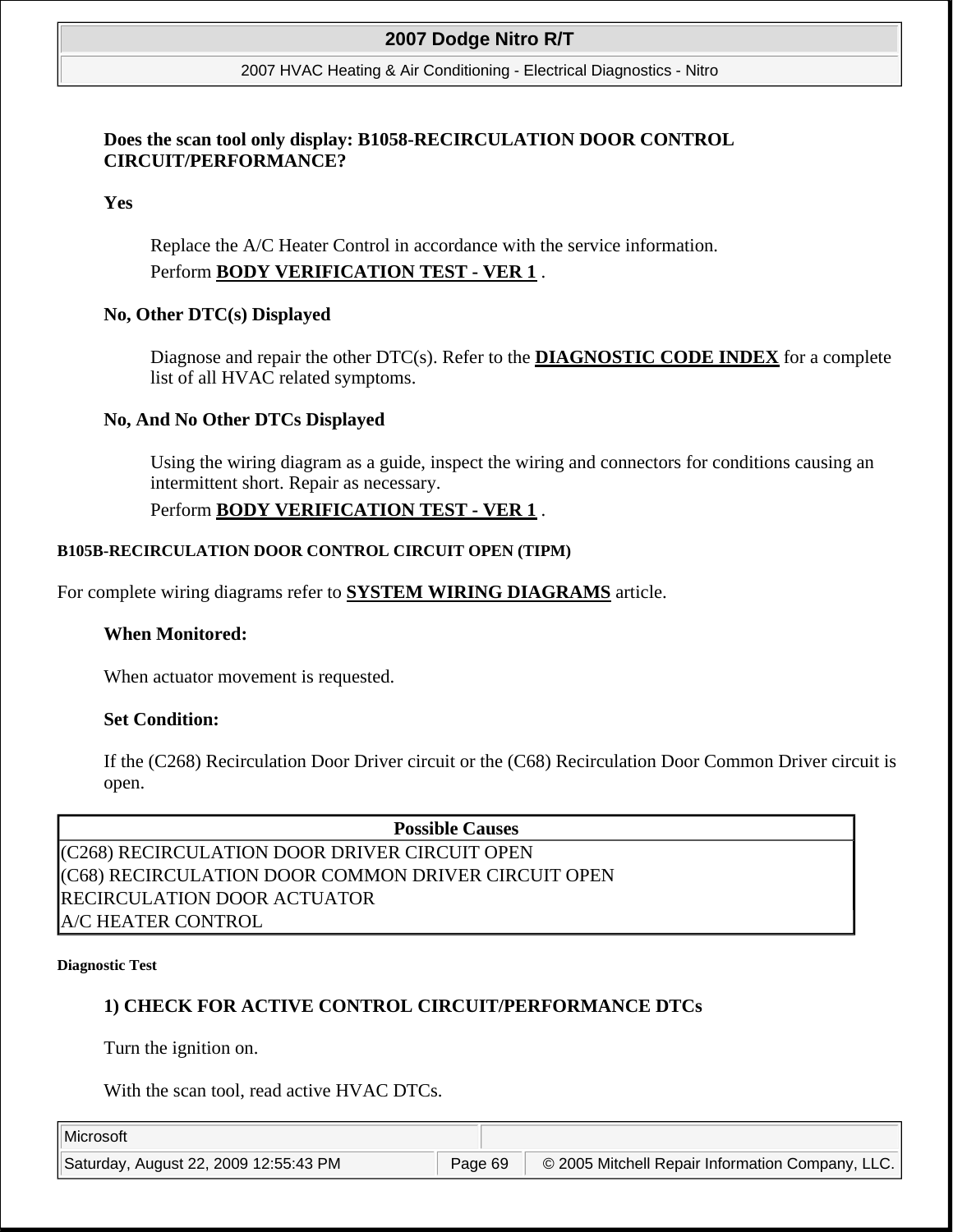#### 2007 HVAC Heating & Air Conditioning - Electrical Diagnostics - Nitro

#### **Does the scan tool display any active: XXXX CONTROL CIRCUIT/PERFORMANCE DTCs?**

**Yes**

Diagnose and repair the DTC(s). Refer to the **DIAGNOSTIC CODE INDEX** for a complete list of all HVAC related symptoms.

#### **No**

Go to 2).

## **2) CHECK THE RECIRCULATION DOOR ACTUATOR CIRCUIT RESISTANCE**

Turn the ignition off.

Disconnect the A/C Heater Control C2 harness connector.

Measure the resistance between the (C268) Recirculation Door Driver circuit and the (C68) Recirculation Door Common Driver circuit in the A/C Heater Control C2 harness connector.

#### **Is the resistance above 70.0 ohms?**

**Yes**

Go to 3).

**No**

Replace the A/C Heater Control in accordance with the Service Information.

# Perform **BODY VERIFICATION TEST - VER 1** . **3) CHECK THE (C268) RECIRCULATION DOOR DRIVER CIRCUIT FOR AN OPEN**

Disconnect the Recirculation Door Actuator harness connector.

Measure the resistance of the (C268) Recirculation Door Driver circuit between the Recirculation Door Actuator harness connector and the A/C Heater Control C2 harness connector.

#### **Is the resistance below 5.0 ohms?**

**Yes**

Go to 4).

**No**

Repair the (C268) Recirculation Door Driver circuit for an open. Perform **BODY VERIFICATION TEST - VER 1** .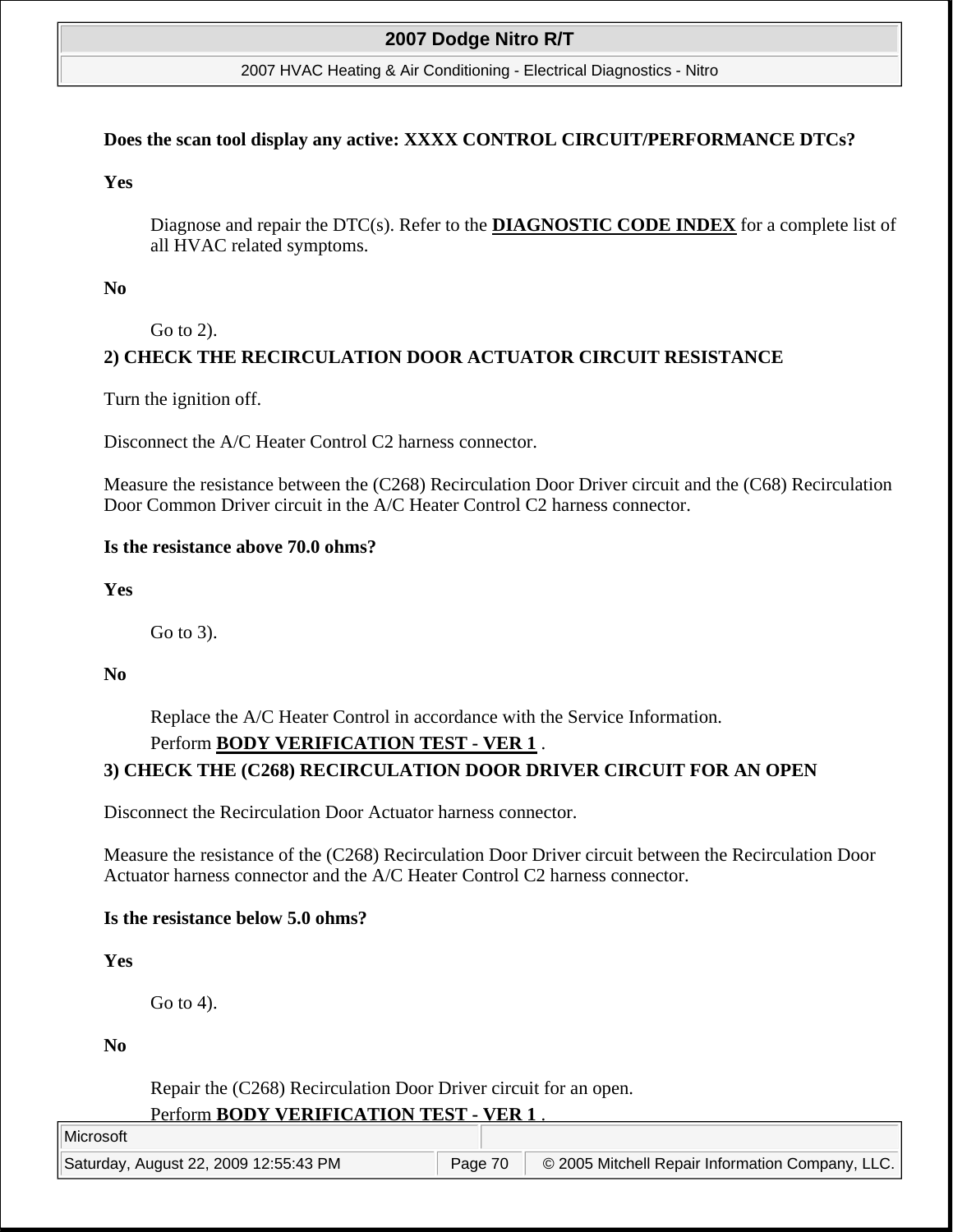#### 2007 HVAC Heating & Air Conditioning - Electrical Diagnostics - Nitro

### **4) CHECK THE (C68) RECIRCULATION DOOR COMMON DRIVER CIRCUIT FOR AN OPEN**

Measure the resistance of the (C68) Recirculation Door Common Driver circuit between the Recirculation Door Actuator harness connector and the A/C Heater Control C2 harness connector.

### **Is the resistance below 5.0 ohms?**

**Yes**

Replace the Recirculation Door Actuator in accordance with the Service Information. Perform **BODY VERIFICATION TEST - VER 1** .

**No**

Repair the (C68) Recirculation Door Common Driver circuit for an open. Perform **BODY VERIFICATION TEST - VER 1** .

#### **B105B-RECIRCULATION DOOR CONTROL CIRCUIT OPEN**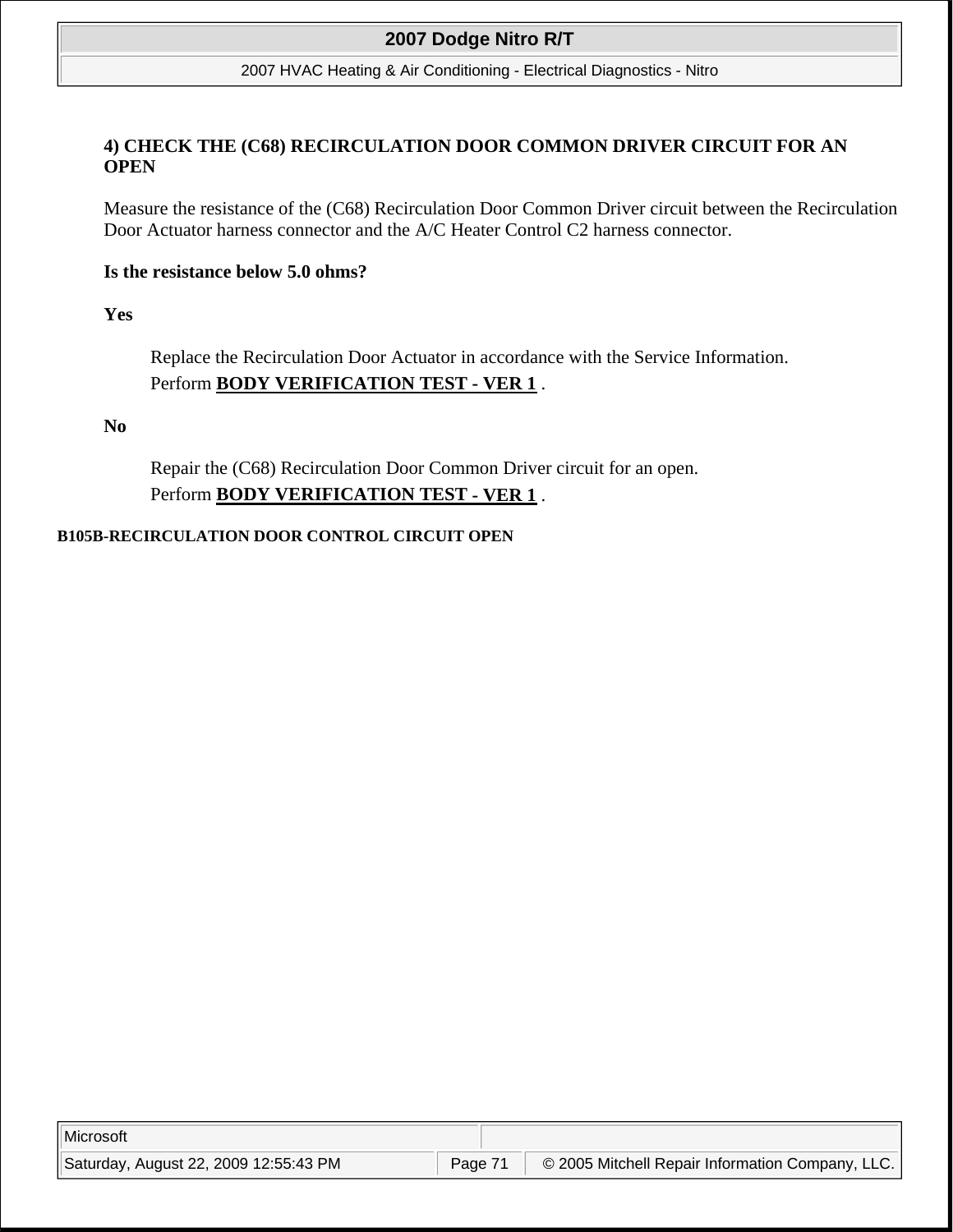2007 HVAC Heating & Air Conditioning - Electrical Diagnostics - Nitro





#### **Fig. 36: Recirculation Door Control Circuit Schematic Courtesy of CHRYSLER LLC**

For complete wiring diagrams refer to **SYSTEM WIRING DIAGRAMS** article.

The A/C Heater Control drives the Recirculation Door Actuator via the (C32) Recirculation Door Driver circuit

81914958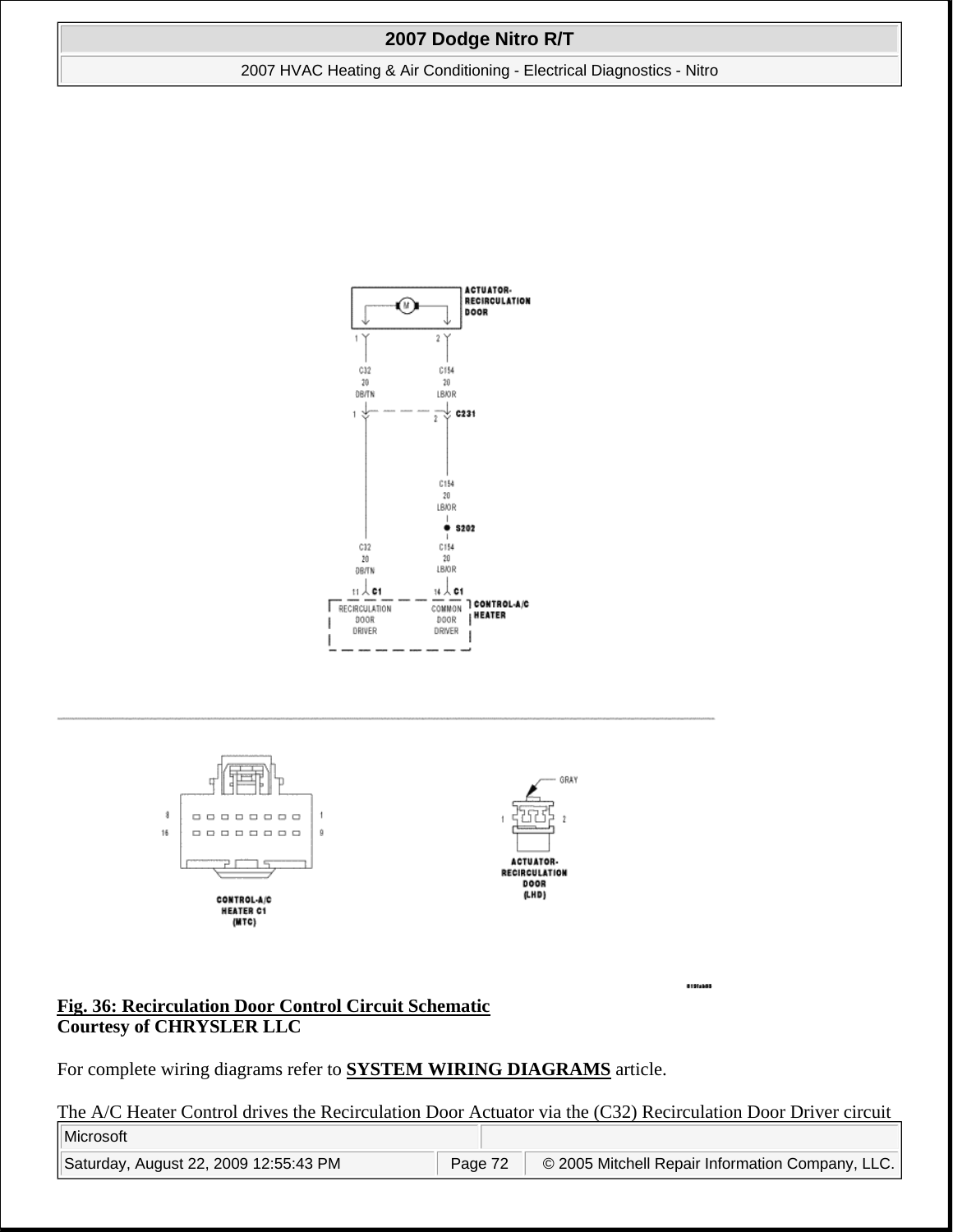#### 2007 HVAC Heating & Air Conditioning - Electrical Diagnostics - Nitro

and the (C154) Common Door Driver 2 circuit.

### **When Monitored:**

With the ignition on.

### **Set Condition:**

If the Recirculation Door Actuator's electrical circuit is open.

**Possible Causes**  (C32) RECIRCULATION DOOR DRIVER CIRCUIT OPEN (C154) COMMON DOOR DRIVER 2 CIRCUIT OPEN RECIRCULATION DOOR ACTUATOR A/C HEATER CONTROL

#### **Diagnostic Test**

### **1) ACTIVE DTC(S) PRESENT**

Turn the ignition on.

Using the A/C Heater Control, actuate the Recirculation Door.

With the scan tool, check for DTCs.

### **Does the scan tool display this DTC as active?**

**Yes**

Go to 2).

#### **No**

The condition that caused this symptom is currently not present. Check for an intermittent condition by inspecting the related wiring harness for chafed, pierced, pinched, and partially broken wires. Also, inspect the related connectors for broken, bent, pushed out, spread, corroded, or contaminated terminals. Repair as necessary.

## Perform **BODY VERIFICATION TEST - VER 1** .

**2) CHECK (C32) RECIRCULATION DOOR DRIVER CIRCUIT FOR AN OPEN**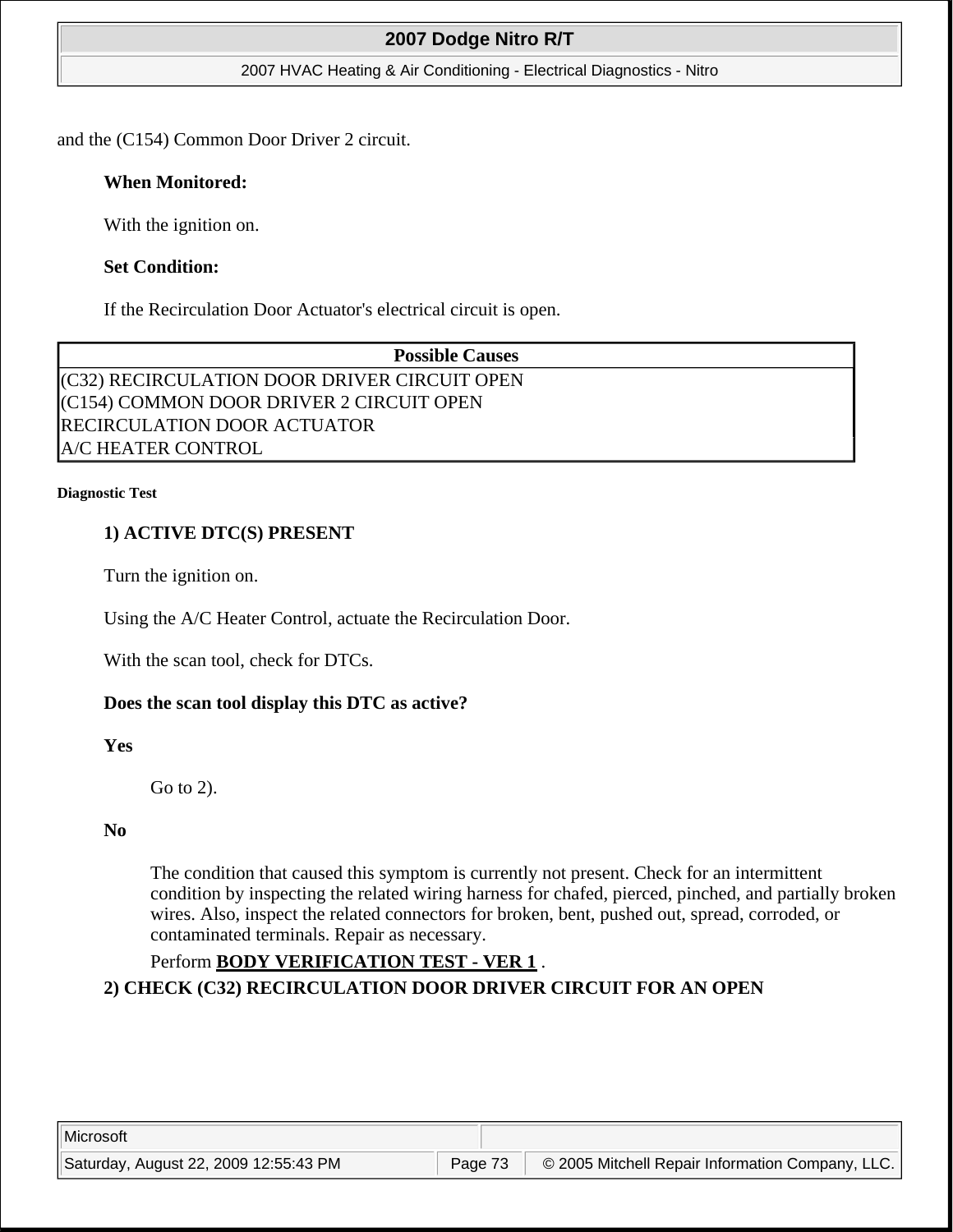#### 2007 HVAC Heating & Air Conditioning - Electrical Diagnostics - Nitro



819faafa

## **Fig. 37: Measuring Resistance Of (C32) Recirculation Door Driver Circuit Between A/C Heater Control C1 Harness Connector And Recirculation Door Actuator Harness Connector Courtesy of CHRYSLER LLC**

Turn the ignition off.

Disconnect the A/C Heater Control C1 harness connector.

Disconnect the Recirculation Door Actuator harness connector.

Measure the resistance of the (C32) Recirculation Door Driver circuit between the A/C Heater Control C1 harness connector and the Recirculation Door Actuator harness connector.

### **Does the ohm meter read open circuit?**

**Yes**

Repair the (C32) Recirculation Door Driver circuit for an open. Perform **BODY VERIFICATION TEST - VER 1** .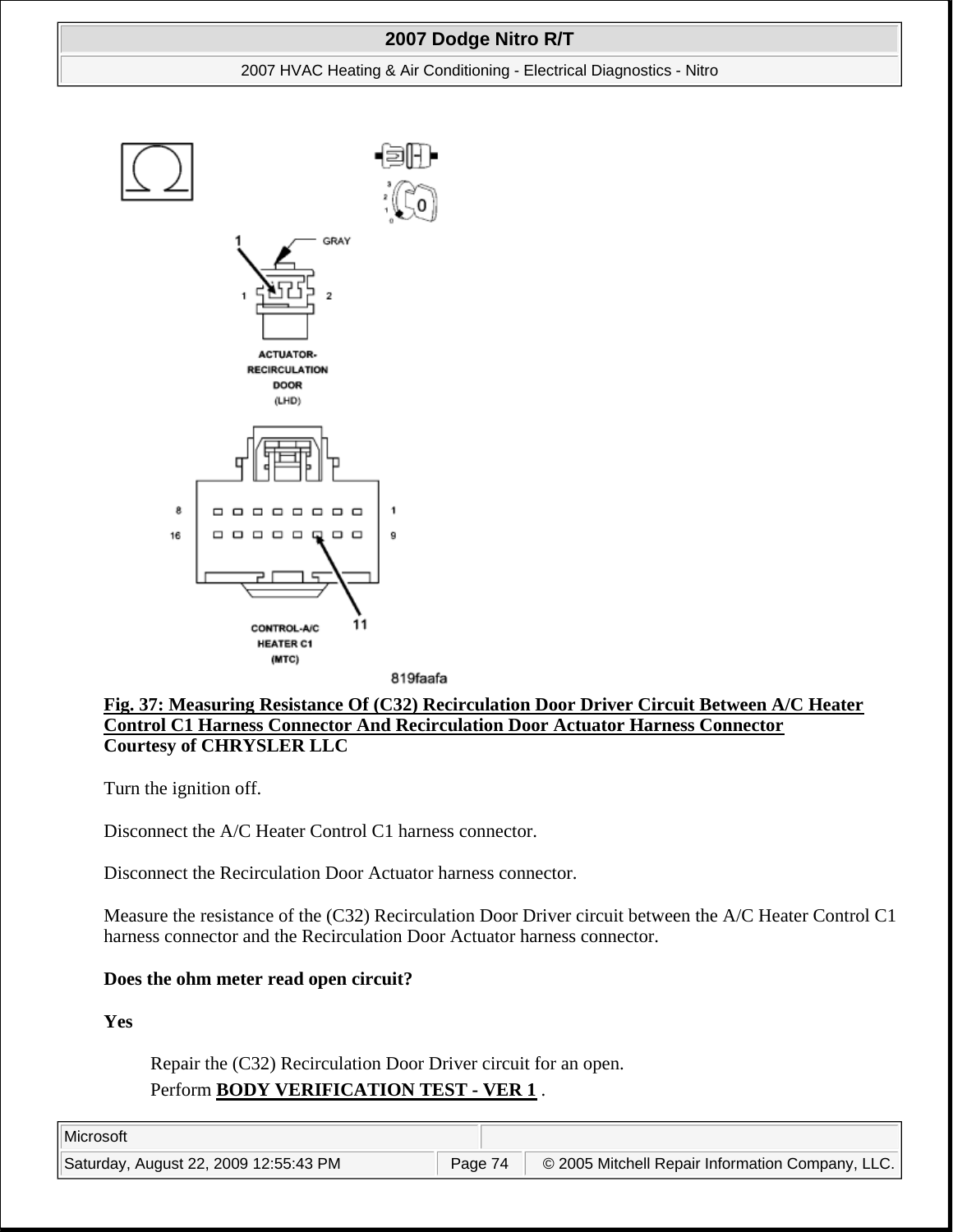2007 HVAC Heating & Air Conditioning - Electrical Diagnostics - Nitro

**No**

Go to 3).

# **3) CHECK (C154) COMMON DOOR DRIVER 2 CIRCUIT FOR AN OPEN**





Measure the resistance of the (C154) Common Door Driver 2 circuit between the A/C Heater Control C1 harness connector and the Recirculation Door Actuator harness connector.

### **Does the ohm meter read open circuit?**

**Yes**

Repair the (C154) Common Door Driver 2 circuit for an open. Perform **BODY VERIFICATION TEST - VER 1** .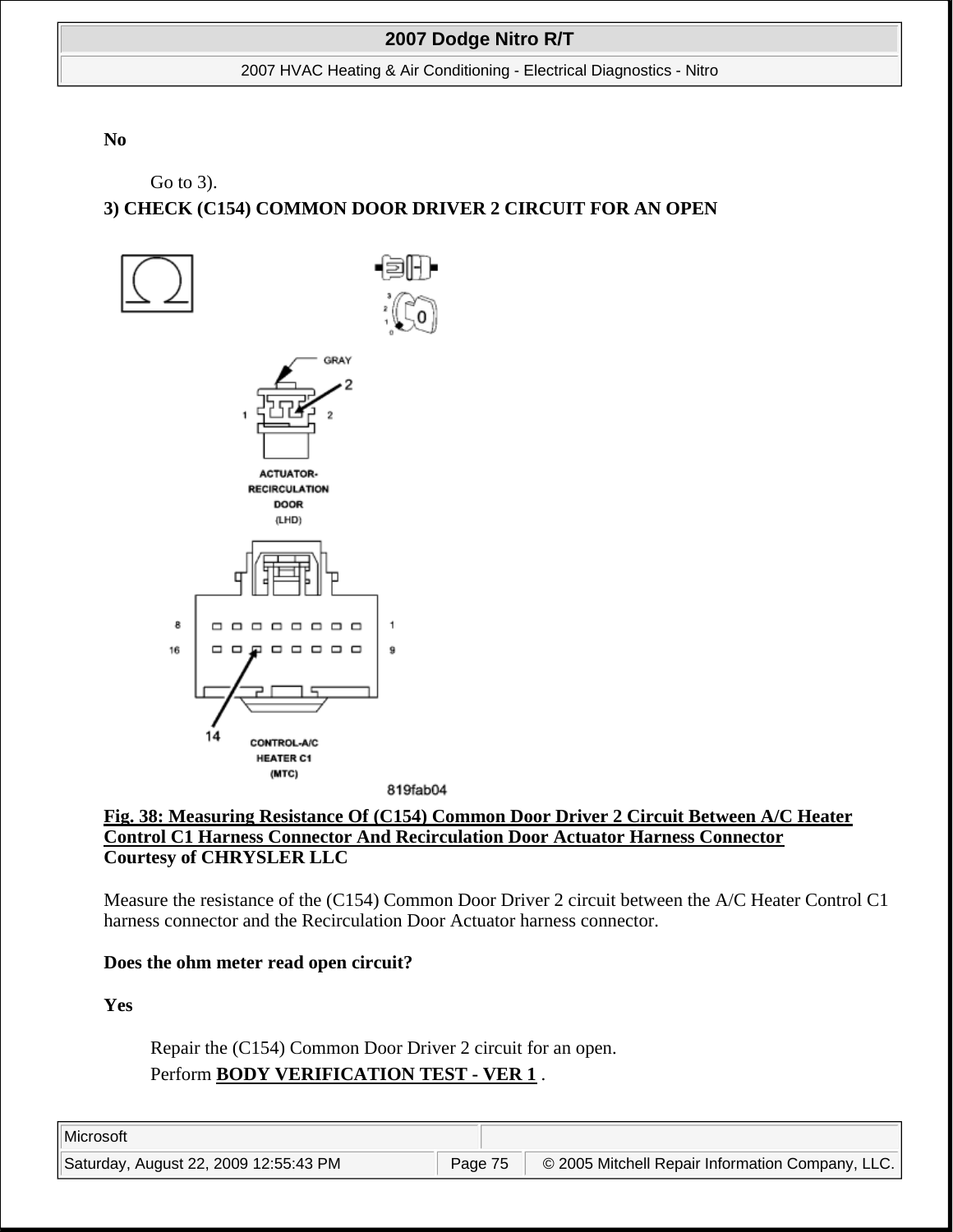2007 HVAC Heating & Air Conditioning - Electrical Diagnostics - Nitro

**No**

Go to 4).

# **4) CHECK RECIRCULATION DOOR ACTUATOR CIRCUIT RESISTANCE**



**Fig. 39: Measuring Resistance Between (C32) Recirculation Door Driver Circuit And (C154) Common Door Driver 2 Circuit In A/C Heater Control C1 Harness Connector Courtesy of CHRYSLER LLC**

Reconnect the Recirculation Door Actuator harness connector.

Measure the resistance between the (C32) Recirculation Door Driver circuit and the (C154) Common Door Driver 2 circuit in the A/C Heater Control C1 harness connector.

## **Is the resistance between 30 and 40 ohms?**

**Yes**

Replace the Recirculation Door Actuator in accordance with the service information. Perform **BODY VERIFICATION TEST - VER 1** .

**No**

Replace the A/C Heater Control in accordance with the service information. Perform **BODY VERIFICATION TEST - VER 1** .

## **B105C-RECIRCULATION DOOR TRAVEL RANGE TOO SMALL**

For complete wiring diagrams refer to **SYSTEM WIRING DIAGRAMS** article.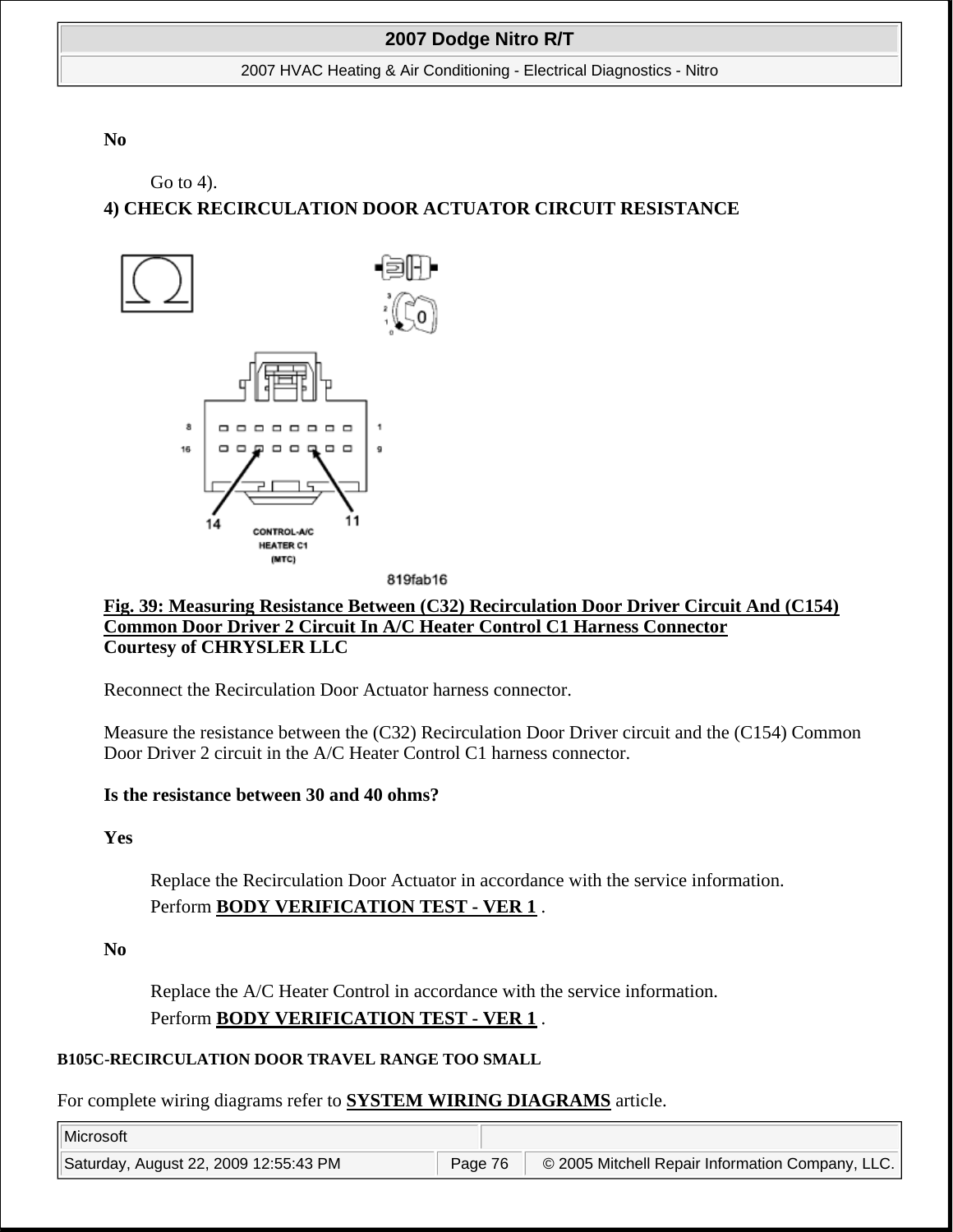#### 2007 HVAC Heating & Air Conditioning - Electrical Diagnostics - Nitro

The A/C Heater Control calibrates each actuator individually. Automatic calibration occurs upon power up after installing a new A/C Heater Control. Manual calibration occurs by sending a command with the scan tool. The purpose of actuator calibration is to determine the total span of door travel between physical stops. To calibrate the actuator, the A/C Heater Control first moves the door to its soft stop, and then counts the number of pulses it takes to move the door to its other stop. An expected range of span is stored in the control's memory. If the measured calibration value is less than the expected range for this actuator, this DTC will set. Note that the control clears all stored calibration faults at the beginning of the calibration procedure.

### **When Monitored:**

During actuator calibration.

### **Set Condition:**

If the total span of the Recirculation Door is less than the low range limit.

| <b>Possible Causes</b>                         |
|------------------------------------------------|
| DOOR DRIVER ELECTRICAL CIRCUIT(S)              |
| RECIRCULATION DOOR SEIZED, BINDING, OBSTRUCTED |
| RECIRCULATION DOOR ACTUATOR                    |
| A/C HEATER CONTROL                             |

#### **Diagnostic Test**

## **1) CHECK FOR ACTIVE CONTROL CIRCUIT/PERFORMANCE & CONTROL CIRCUIT OPEN DTCs**

Turn the ignition on.

With the scan tool, read active HVAC DTCs.

## **Does the scan tool display any active CONTROL CIRCUIT/PERFORMANCE or CONTROL CIRCUIT OPEN DTCs?**

### **Yes**

Diagnose and repair the DTC(s). If present, diagnose and repair all Rear Blend and Rear Mode Door Control Circuit/Performance DTCs first, all other Control Circuit/Performance DTCs second, and all Control Circuit Open DTCs last. Refer to the **DIAGNOSTIC CODE INDEX** for a complete list of all HVAC related symptoms.

### **No**

Go to 2).

## **2) INSPECT ACTUATOR & HOUSING ASSEMBLY FOR A CONDITION CAUSING THE DOOR TO SEIZE OR BIND**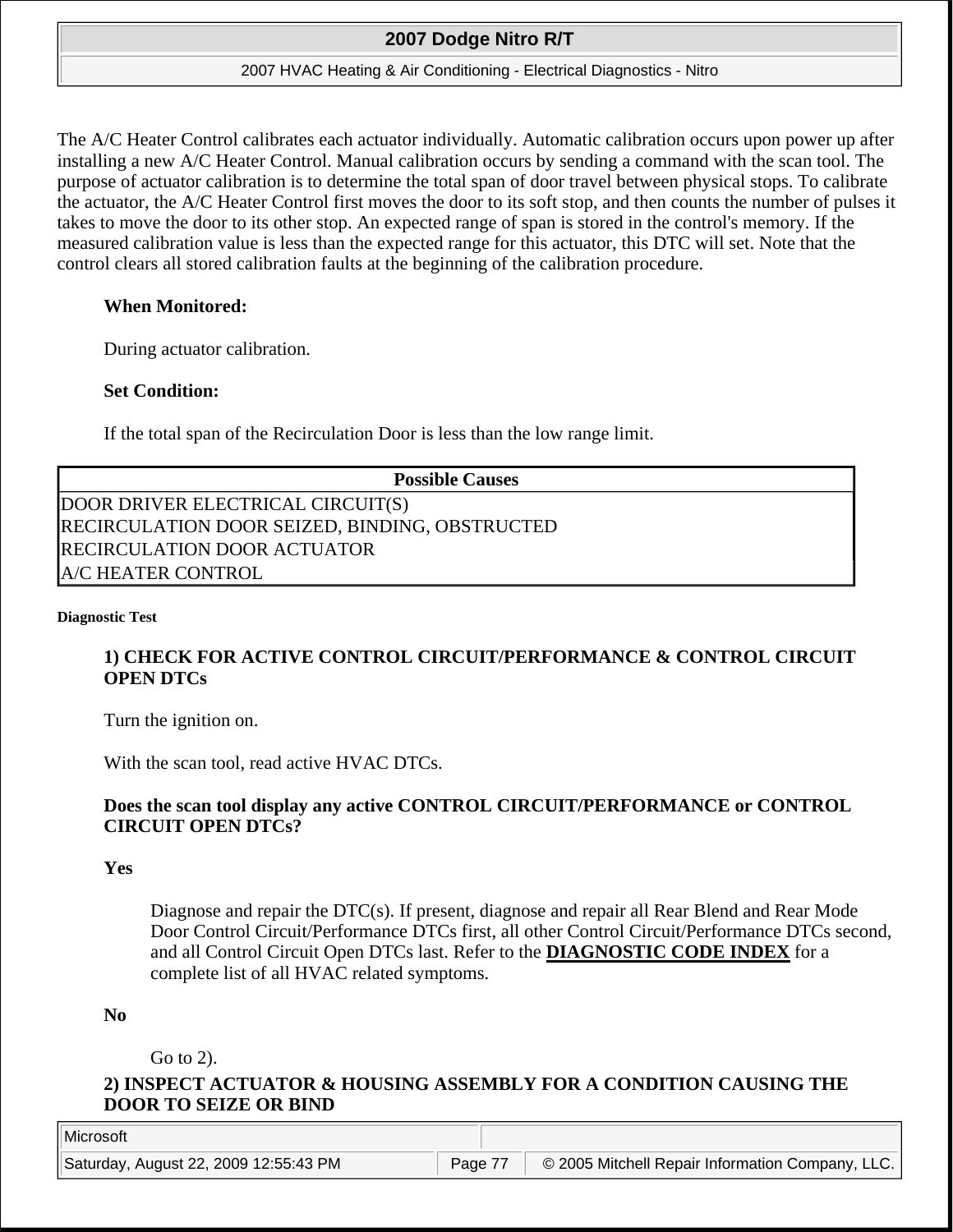#### 2007 HVAC Heating & Air Conditioning - Electrical Diagnostics - Nitro

Turn the ignition off.

Inspect the actuator and the housing assembly for a condition causing the door to seize or bind.

## **Are there any physical or mechanical problems with the door, housing, or actuator?**

**Yes**

Repair as necessary in accordance with the service information. Perform **BODY VERIFICATION TEST - VER 1** .

## **No**

Go to 3).

# **3) CHECK RECIRCULATION DOOR TRAVEL**

Remove the Recirculation Door Actuator from the A/C Heater Housing Assembly.

By hand, attempt to rotate the door in both directions. The door should operate smoothly in both directions over approximately 70 degrees of travel.

## **Does the door operate smoothly in both directions over approximately 70 degrees of travel?**

## **Yes**

Replace the Recirculation Door Actuator in accordance with the service information. Then, go to 4).

## **No**

Repair as necessary in accordance with the service information.

## Perform **BODY VERIFICATION TEST - VER 1** .

## **4) RUN THE ACTUATOR CALIBRATION TEST**

Turn the ignition on.

With the scan tool, select System Tests and then select Actuator Calibration Test. When the test is complete, select View DTCs.

## **Does the scan tool display this DTC as active?**

**Yes**

Replace the A/C Heater Control in accordance with the service information. Perform **BODY VERIFICATION TEST - VER 1** .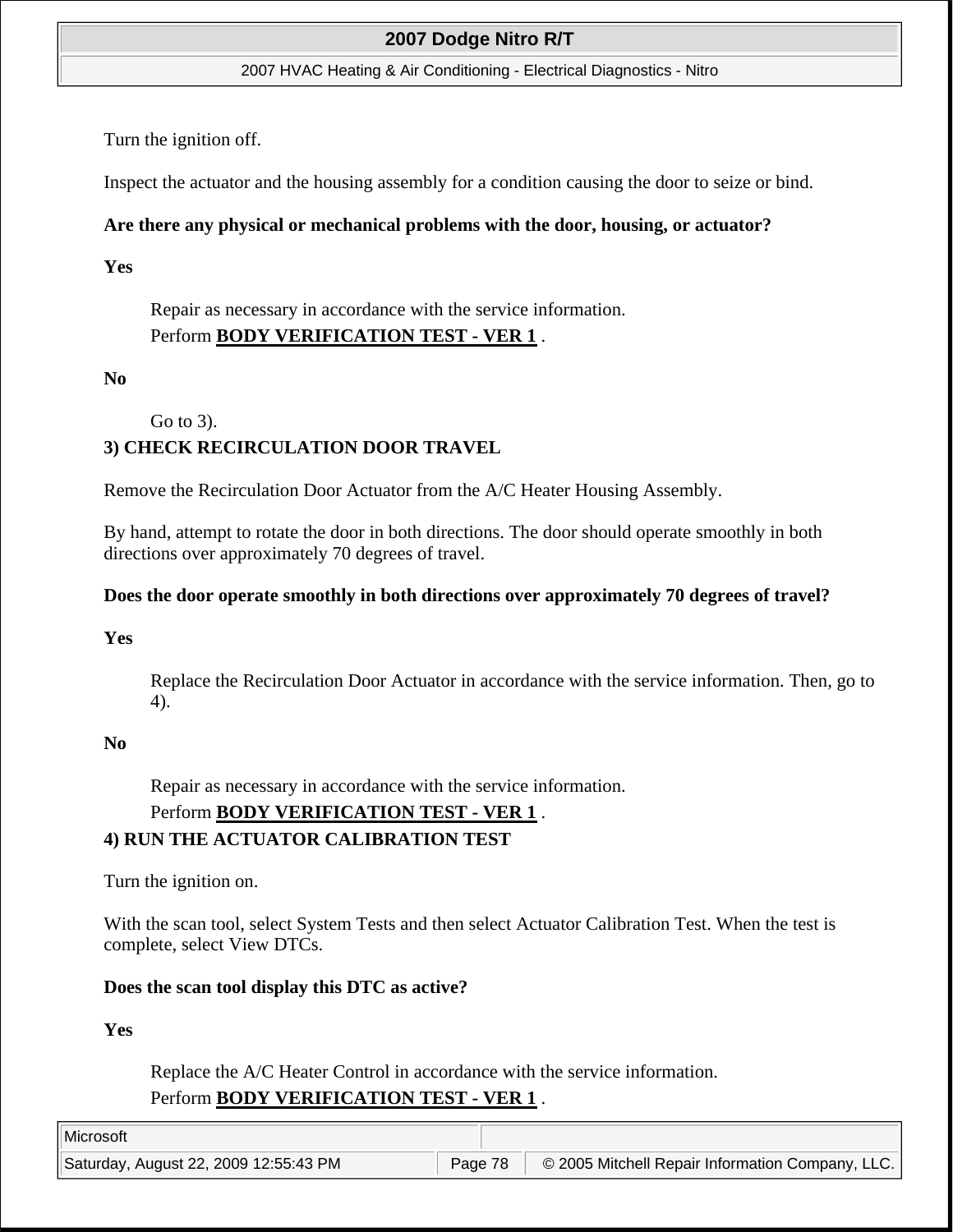#### 2007 HVAC Heating & Air Conditioning - Electrical Diagnostics - Nitro

**No**

## Perform **BODY VERIFICATION TEST - VER 1** .

#### **B105D-RECIRCULATION DOOR TRAVEL RANGE TOO LARGE**

For complete wiring diagrams refer to **SYSTEM WIRING DIAGRAMS** article.

The A/C Heater Control calibrates each actuator individually. Automatic calibration occurs upon power up after installing a new A/C Heater Control. Manual calibration occurs by sending a command with the scan tool. The purpose of actuator calibration is to determine the total span of door travel between physical stops. To calibrate the actuator, the A/C Heater Control first moves the door to its soft stop, and then counts the number of pulses it takes to move the door to its other stop. An expected range of span is stored in the control's memory. If the measured calibration value exceeds the expected range for this actuator, this DTC will set. Note that the control clears all stored calibration faults at the beginning of the calibration procedure.

### **When Monitored:**

During actuator calibration.

#### **Set Condition:**

If the total span of the Recirculation Door exceeds the high range limit.

| <b>Possible Causes</b>                                            |  |
|-------------------------------------------------------------------|--|
| DOOR DRIVER ELECTRICAL CIRCUIT(S)                                 |  |
| RECIRCULATION DOOR OR A/C HEATER HOUSING COMPONENTS WARPED, WORN, |  |
| DAMAGED, MISSING, BROKEN                                          |  |
| RECIRCULATION DOOR ACTUATOR                                       |  |
| A/C HEATER CONTROL                                                |  |

#### **Diagnostic Test**

## **1) CHECK FOR ACTIVE CONTROL CIRCUIT/PERFORMANCE & CONTROL CIRCUIT OPEN DTCs**

Turn the ignition on.

With the scan tool, read active HVAC DTCs.

### **Does the scan tool display any active CONTROL CIRCUIT/PERFORMANCE or CONTROL CIRCUIT OPEN DTCs?**

**Yes**

Diagnose and repair the DTC(s). If present, diagnose and repair all Rear Blend and Rear Mode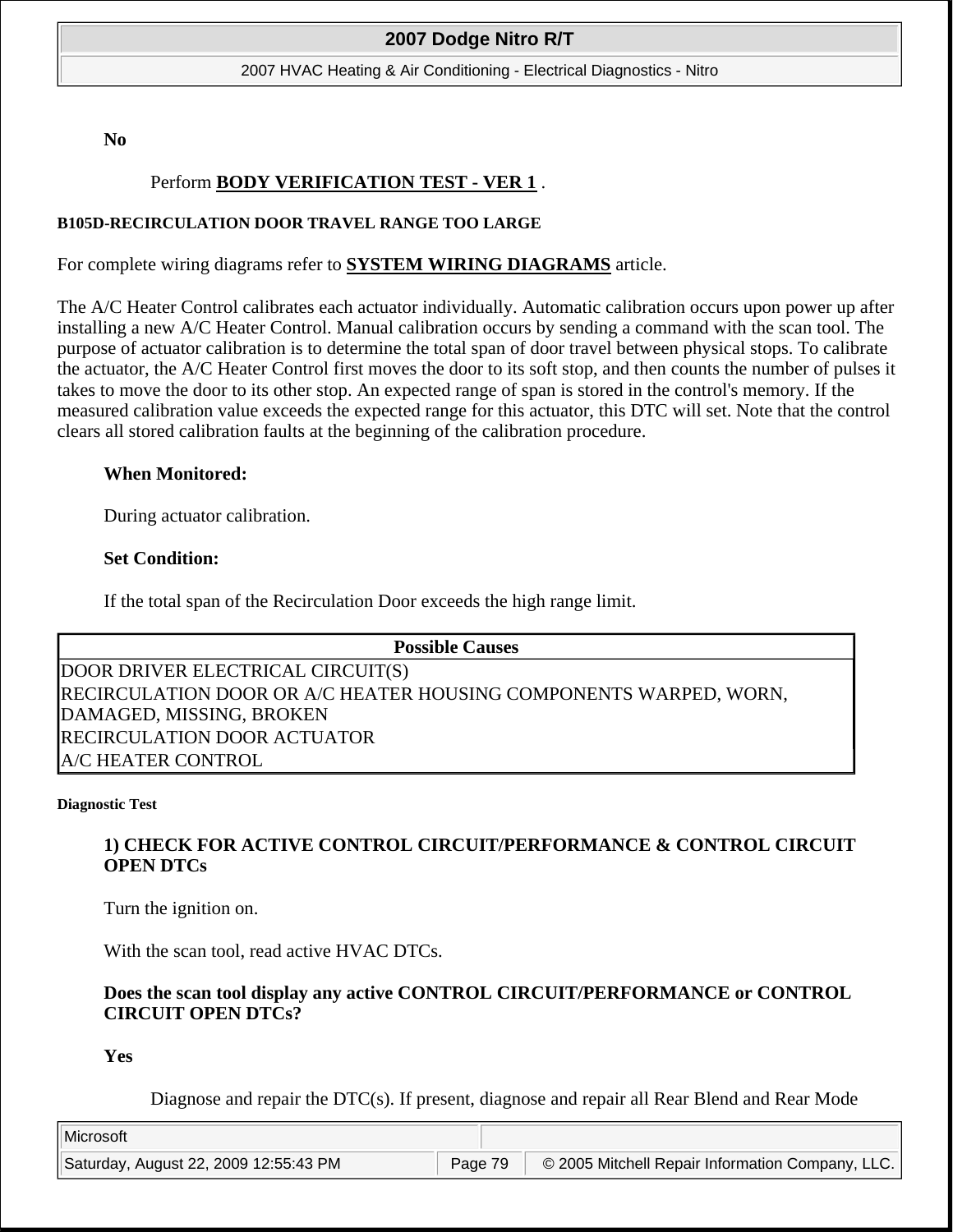#### 2007 HVAC Heating & Air Conditioning - Electrical Diagnostics - Nitro

Door Control Circuit/Performance DTCs first, all other Control Circuit/Performance DTCs second, and all Control Circuit Open DTCs last. Refer to the **DIAGNOSTIC CODE INDEX** for a complete list of all HVAC related symptoms.

#### **No**

Go to 2).

## **2) CHECK FOR A BROKEN RECIRCULATION DOOR ACTUATOR**

Turn the ignition off.

Remove the Recirculation Door Actuator from the A/C Heater Housing Assembly.

By hand, attempt to rotate the actuator in both directions.

#### **Does the actuator turn in either direction?**

#### **Yes**

Replace the Recirculation Door Actuator in accordance with the service information. Perform **BODY VERIFICATION TEST - VER 1** .

#### **No**

Go to 3).

## **3) CHECK RECIRCULATION DOOR & A/C HEATER HOUSING FOR WARPED, WORN, DAMAGED, MISSING, & BROKEN COMPONENTS**

Inspect for a damaged or broken A/C Heater Housing Assembly, a warped, worn, or broken door, and missing door seals. Rotate the door from stop to stop. The door should rotate approximately 70 degrees.

### **Are there any physical or mechanical problems with the door or housing?**

#### **Yes**

Repair as necessary in accordance with the service information. Perform **BODY VERIFICATION TEST - VER 1** .

**No**

Replace the Recirculation Door Actuator in accordance with the service information. Then, go to 4).

## **4) RUN THE ACTUATOR CALIBRATION TEST**

Turn the ignition on.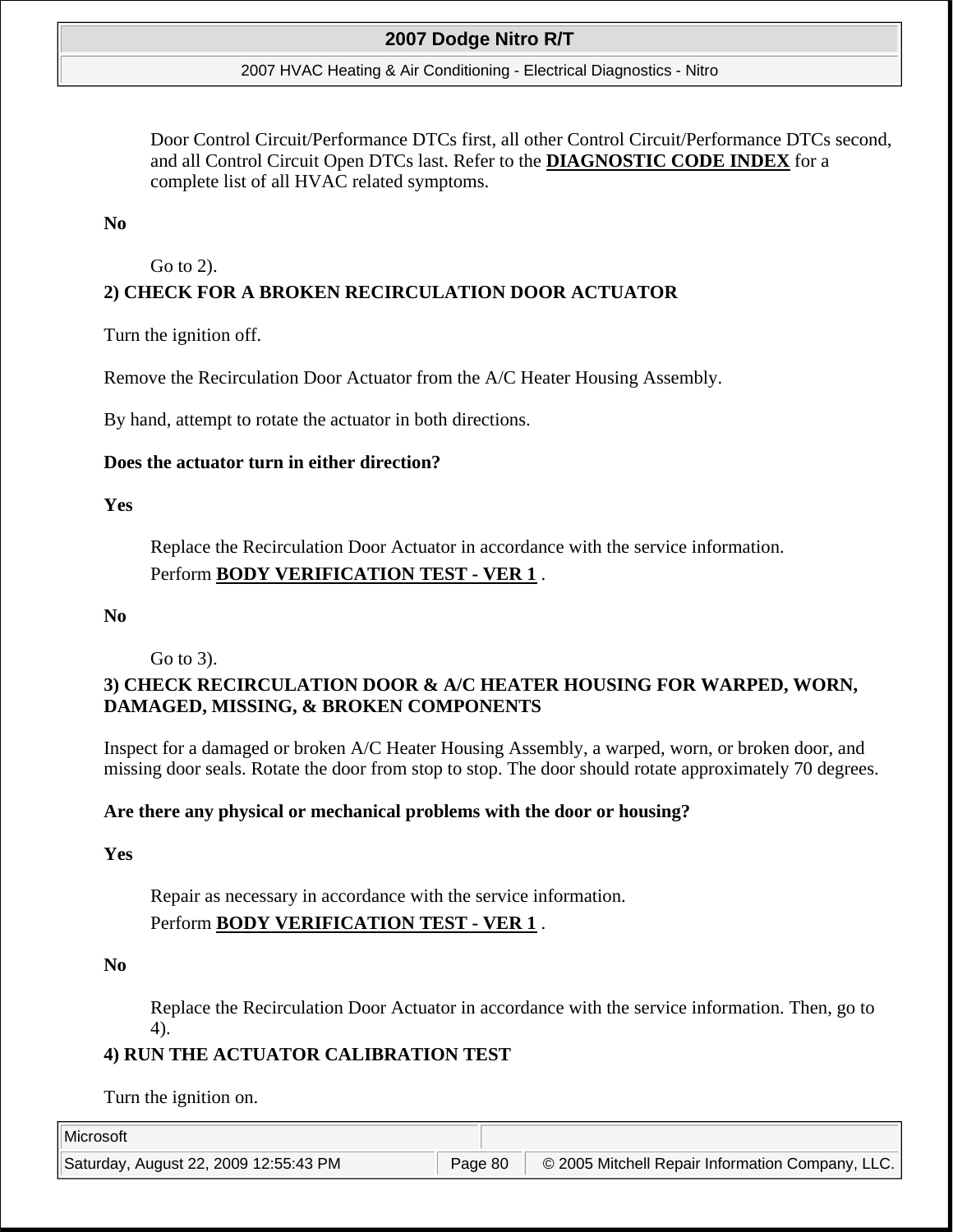### 2007 HVAC Heating & Air Conditioning - Electrical Diagnostics - Nitro

With the scan tool, select System Tests and then select Actuator Calibration Test. When the test is complete, select View DTCs.

### **Does the scan tool display this DTC as active?**

**Yes**

Replace the A/C Heater Control in accordance with the service information. Perform **BODY VERIFICATION TEST - VER 1** .

**No**

## Perform **BODY VERIFICATION TEST - VER 1** .

### **B10A2-LEFT BLEND DOOR CONTROL CIRCUIT/PERFORMANCE**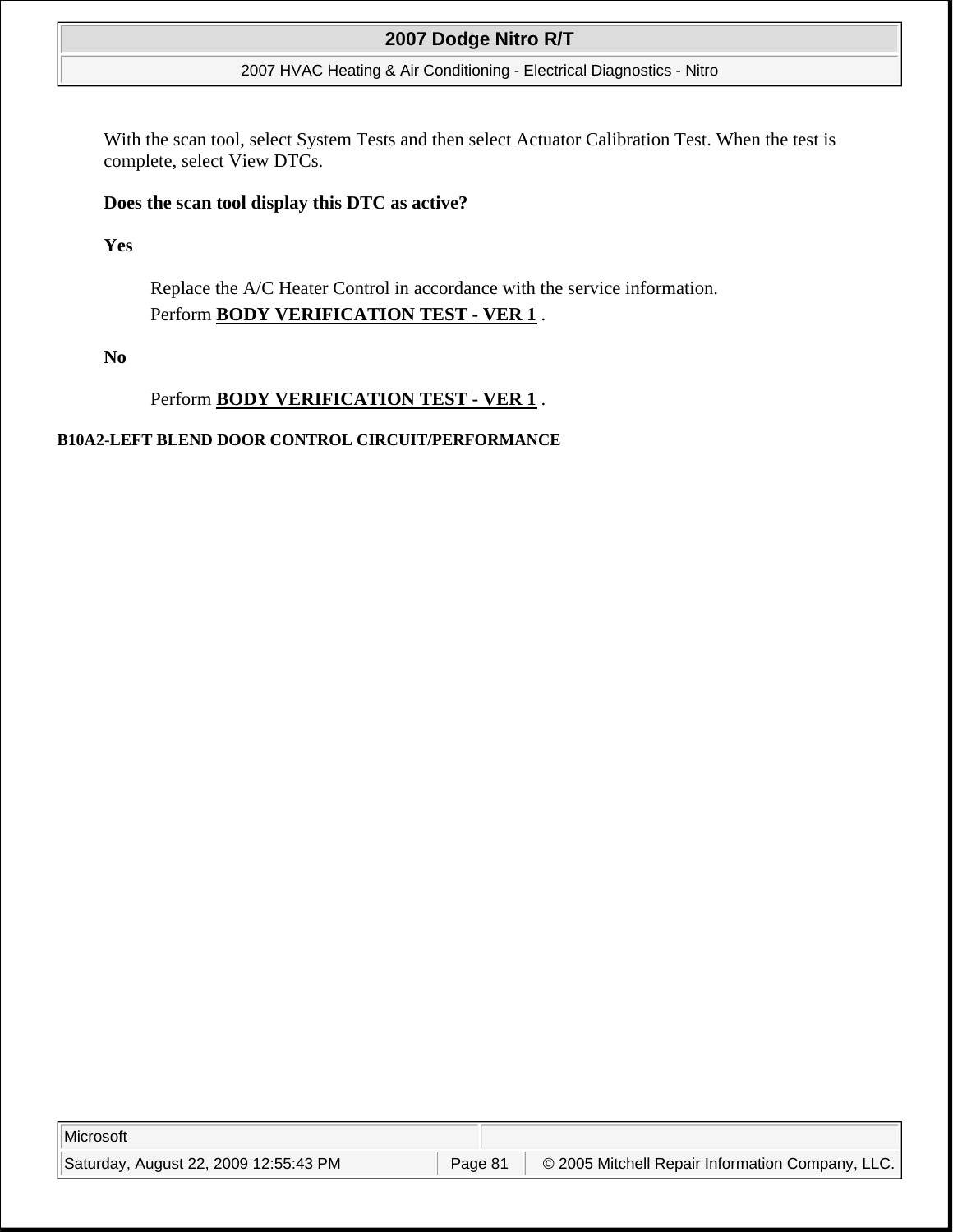#### 2007 HVAC Heating & Air Conditioning - Electrical Diagnostics - Nitro



### **Fig. 40: Blend Door Control Circuit Schematic Courtesy of CHRYSLER LLC**

For complete wiring diagrams refer to **SYSTEM WIRING DIAGRAMS** article.

The A/C Heater Control monitors the door driver circuits during actuator operation for shorts to ground, shorts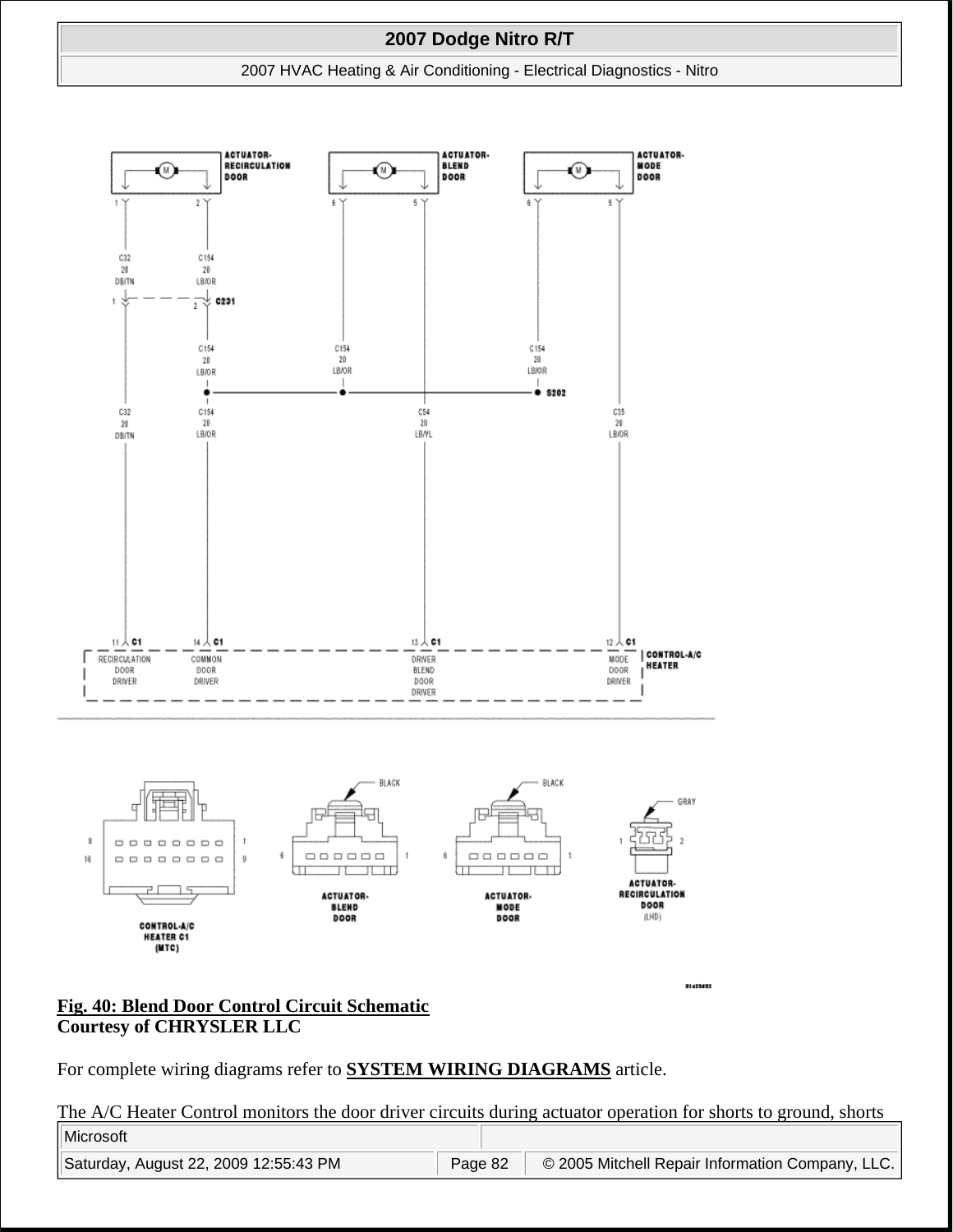#### 2007 HVAC Heating & Air Conditioning - Electrical Diagnostics - Nitro

to battery, and shorts to other door driver circuits. If detected, the A/C Heater Control reports these types of faults as Control Circuit/Performance DTCs.

### **When Monitored:**

With the ignition on.

## **Set Condition:**

If the A/C Heater Control detects a short to ground or to voltage on the (C32) Recirculation Door Driver, the (C35) Mode Door Driver, or the (C154) Common Door Driver circuits while attempting to drive the (C54) Blend Door Driver.

## **Possible Causes**

(C32) RECIRCULATION DOOR DRIVER CIRCUIT SHORTED TO VOLTAGE (C54) BLEND DOOR DRIVER CIRCUIT SHORTED TO VOLTAGE (C35) MODE DOOR DRIVER CIRCUIT SHORTED TO VOLTAGE (C154) COMMON DOOR DRIVER CIRCUIT SHORTED TO VOLTAGE (C32) RECIRCULATION DOOR DRIVER CIRCUIT SHORTED TO GROUND (C54) BLEND DOOR DRIVER CIRCUIT SHORTED TO GROUND (C35) MODE DOOR DRIVER CIRCUIT SHORTED TO GROUND (C154) COMMON DOOR DRIVER CIRCUIT SHORTED TO GROUND RECIRCULATION DOOR ACTUATOR MODE DOOR ACTUATOR BLEND DOOR ACTUATOR A/C HEATER CONTROL

#### **Diagnostic Test**

## **1) ACTIVE DTC(S) PRESENT**

Turn the ignition on.

Using the A/C Heater Control, actuate the Blend Door.

With the scan tool, check for DTCs.

## **Does the scan tool display this DTC as active?**

## **Yes**

Go to 2).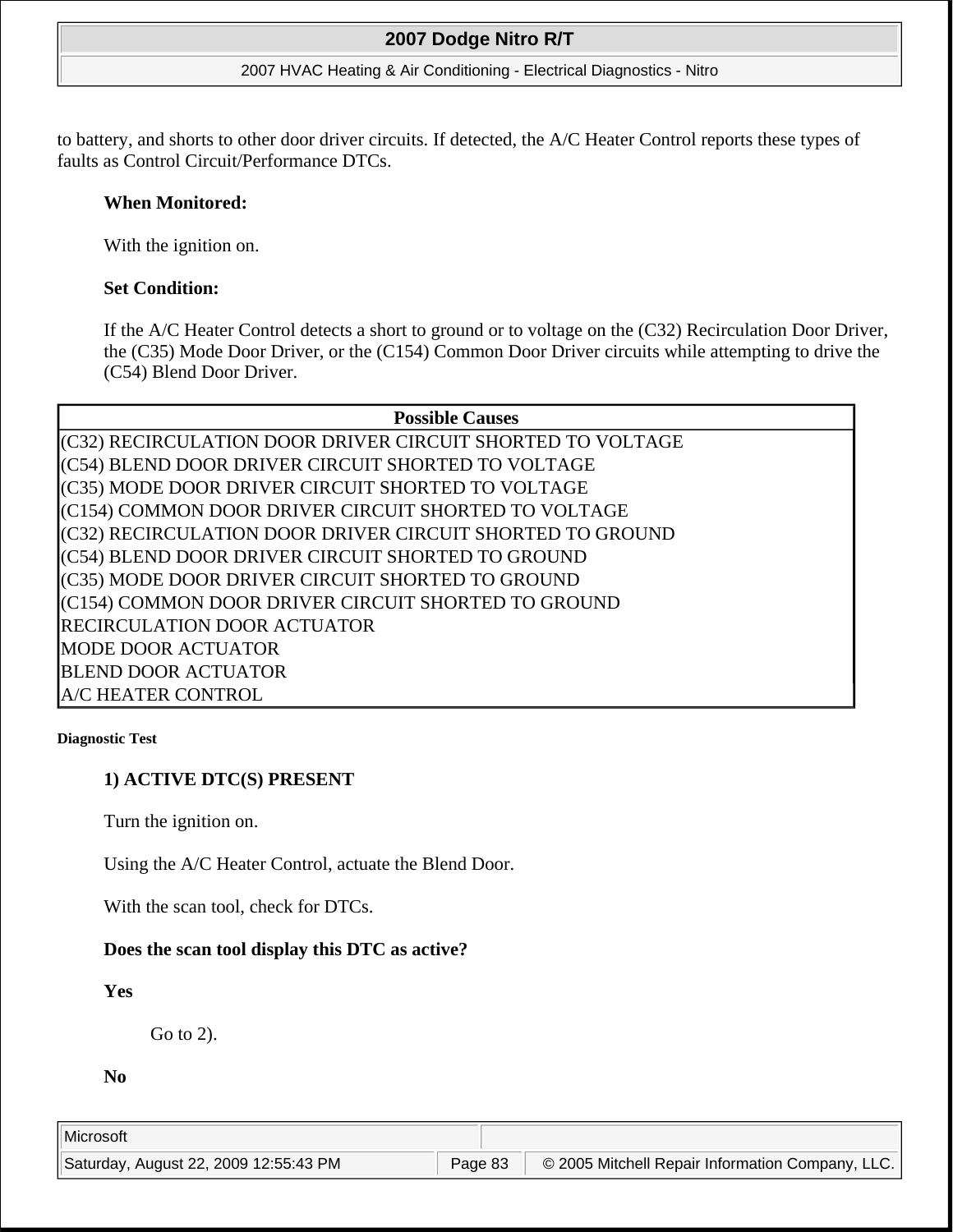#### 2007 HVAC Heating & Air Conditioning - Electrical Diagnostics - Nitro

The condition that caused this symptom is currently not present. Check for an intermittent condition by inspecting the related wiring harness for chafed, pierced, pinched, and partially broken wires. Also, inspect the related connectors for broken, bent, pushed out, spread, corroded, or contaminated terminals. Repair as necessary.

# Perform **BODY VERIFICATION TEST - VER 1** . **2) CHECK (C32) RECIRCULATION DOOR DRIVER CIRCUIT FOR A SHORT TO VOLTAGE**



81a29d99

### **Fig. 41: Measuring Voltage Of (C32) Recirculation Door Driver Circuit In A/C Heater Control C1 Harness Connector Courtesy of CHRYSLER LLC**

Turn the ignition off.

Disconnect the A/C Heater Control C1 harness connector.

Turn the ignition on.

Measure the voltage of the (C32) Recirculation Door Driver circuit in the A/C Heater Control C1 harness connector.

## **Is there any voltage present?**

**Yes**

Repair the (C32) Recirculation Door Driver circuit for a short to voltage. Perform **BODY VERIFICATION TEST - VER 1** .

**No**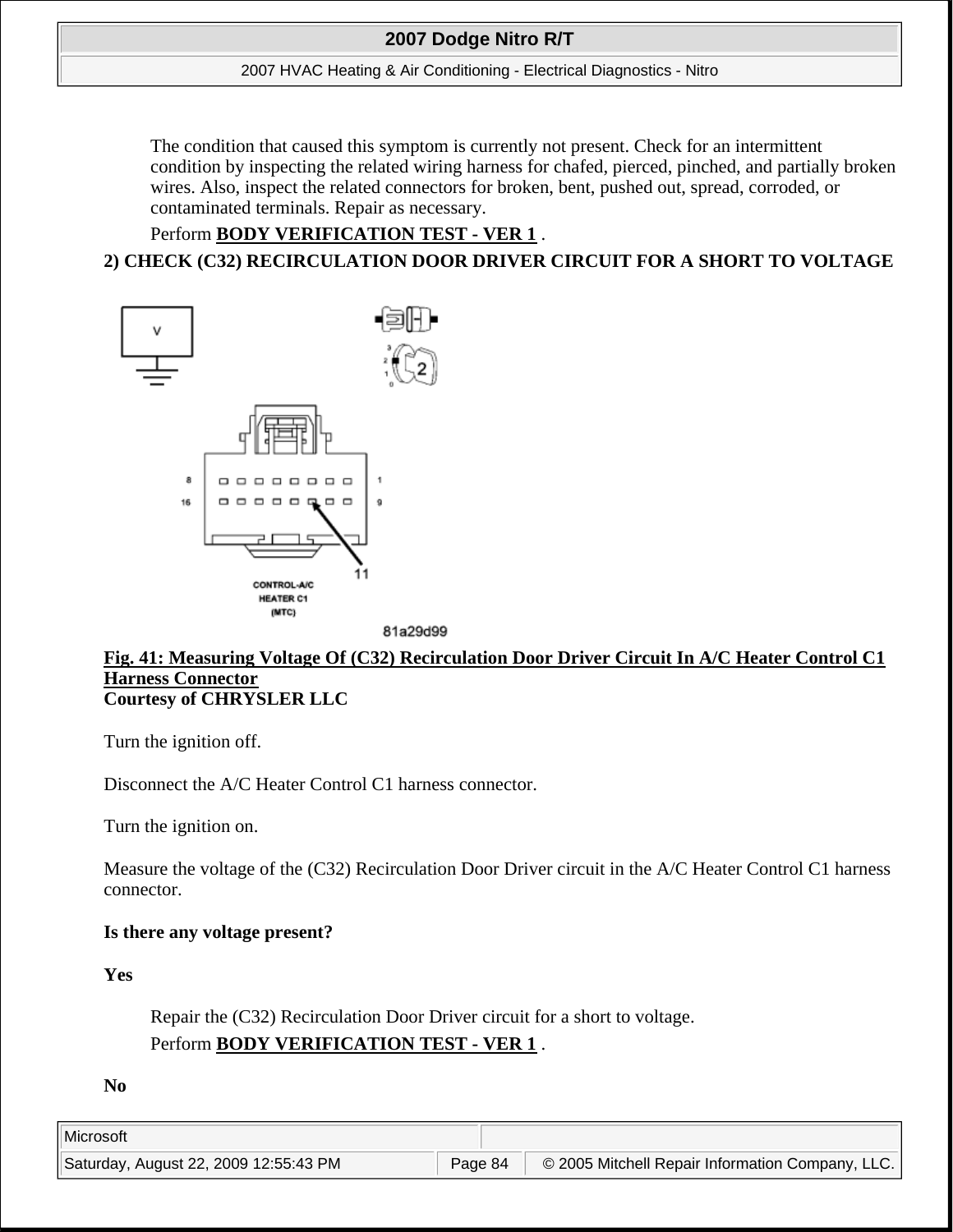#### 2007 HVAC Heating & Air Conditioning - Electrical Diagnostics - Nitro

# Go to 3). **3) CHECK (C35) MODE DOOR DRIVER CIRCUIT FOR A SHORT TO VOLTAGE**



81a29da1

### **Fig. 42: Measuring Voltage Of (C35) Mode Door Driver Circuit In A/C Heater Control C1 Harness Connector Courtesy of CHRYSLER LLC**

Measure the voltage of the (C35) Mode Door Driver circuit in the A/C Heater Control C1 harness connector.

## **Is there any voltage present?**

**Yes**

Repair the (C35) Mode Door Driver circuit for a short to voltage. Perform **BODY VERIFICATION TEST - VER 1** .

**No**

Go to 4).

**4) CHECK (C54) BLEND DOOR DRIVER CIRCUIT FOR A SHORT TO VOLTAGE**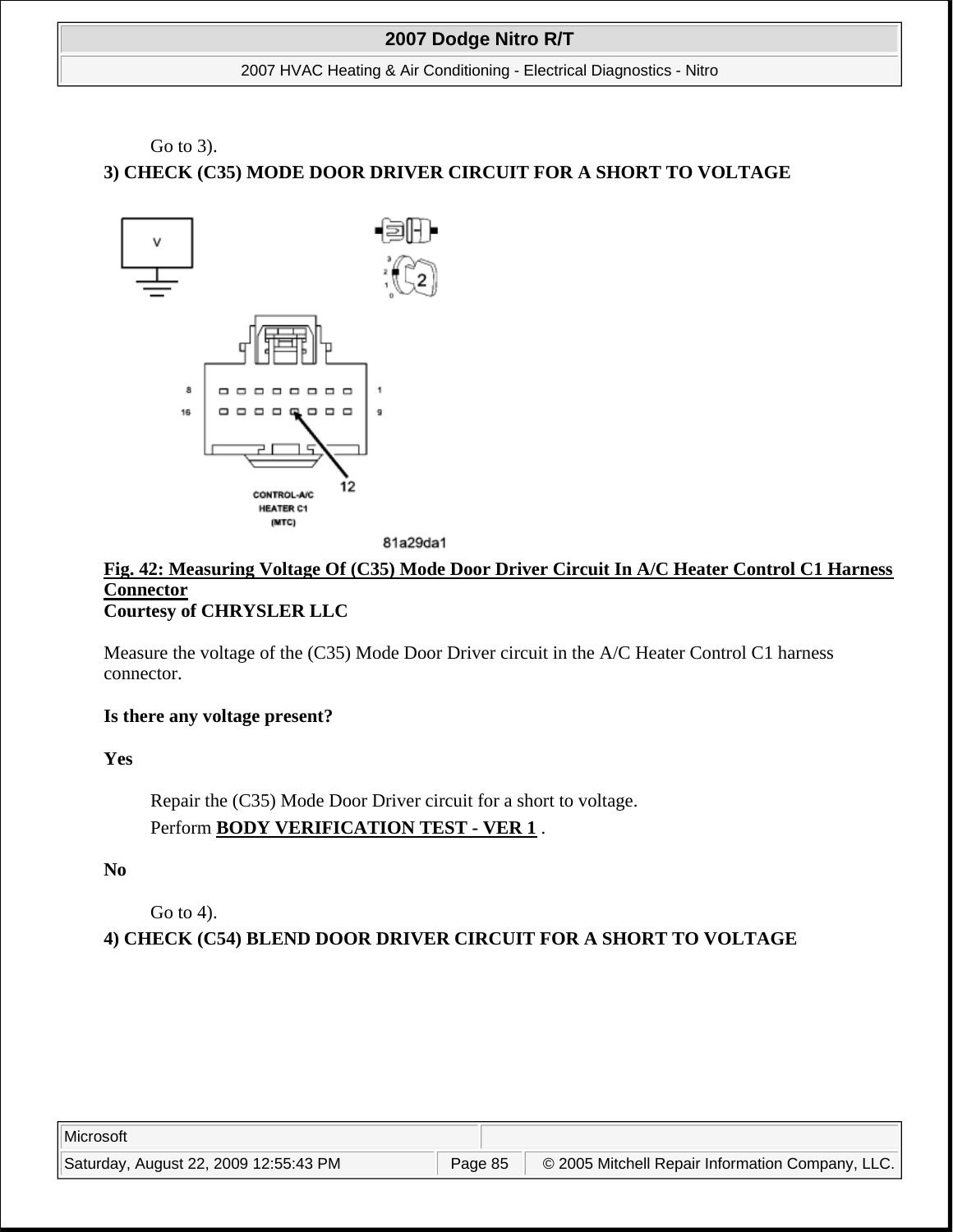#### 2007 HVAC Heating & Air Conditioning - Electrical Diagnostics - Nitro



81a29da8

## **Fig. 43: Measuring Voltage Of (C54) Blend Door Driver Circuit In A/C Heater Control C1 Harness Connector Courtesy of CHRYSLER LLC**

Measure the voltage of the (C54) Blend Door Driver circuit in the A/C Heater Control C1 harness connector.

### **Is there any voltage present?**

**Yes**

Repair the (C54) Blend Door Driver circuit for a short to voltage. Perform **BODY VERIFICATION TEST - VER 1** .

**No**

Go to 5).

**5) CHECK (C154) COMMON DOOR DRIVER CIRCUIT FOR A SHORT TO VOLTAGE**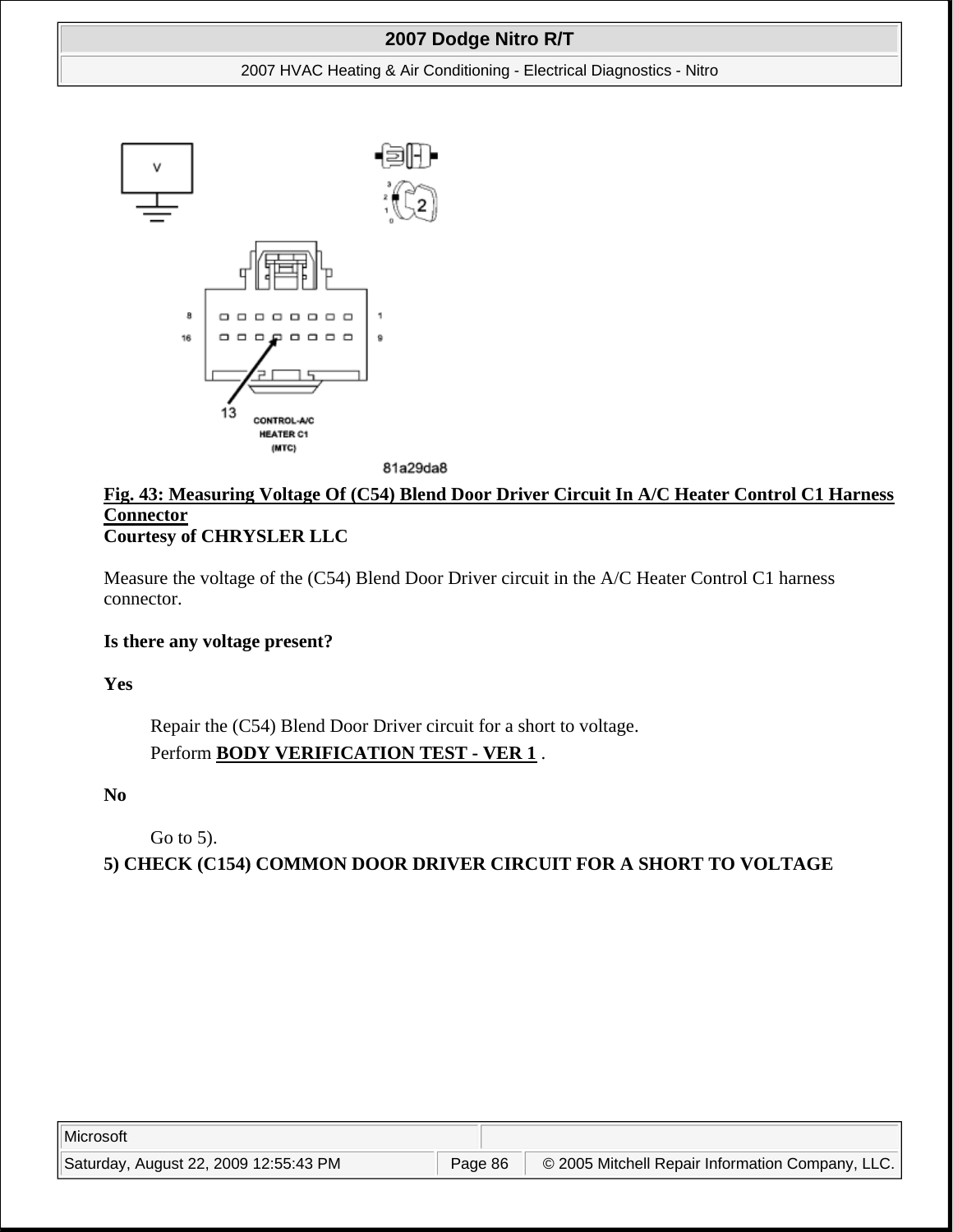#### 2007 HVAC Heating & Air Conditioning - Electrical Diagnostics - Nitro



81a29dac

## **Fig. 44: Measuring Voltage Of (C154) Common Door Driver Circuit In A/C Heater Control C1 Harness Connector Courtesy of CHRYSLER LLC**

Measure the voltage of the (C154) Common Door Driver circuit in the A/C Heater Control C1 harness connector.

### **Is there any voltage present?**

**Yes**

Repair the (C154) Common Door Driver circuit for a short to voltage. Perform **BODY VERIFICATION TEST - VER 1** .

**No**

Go to 6).

**6) CHECK (C32) RECIRCULATION DOOR DRIVER CIRCUIT FOR A SHORT TO GROUND**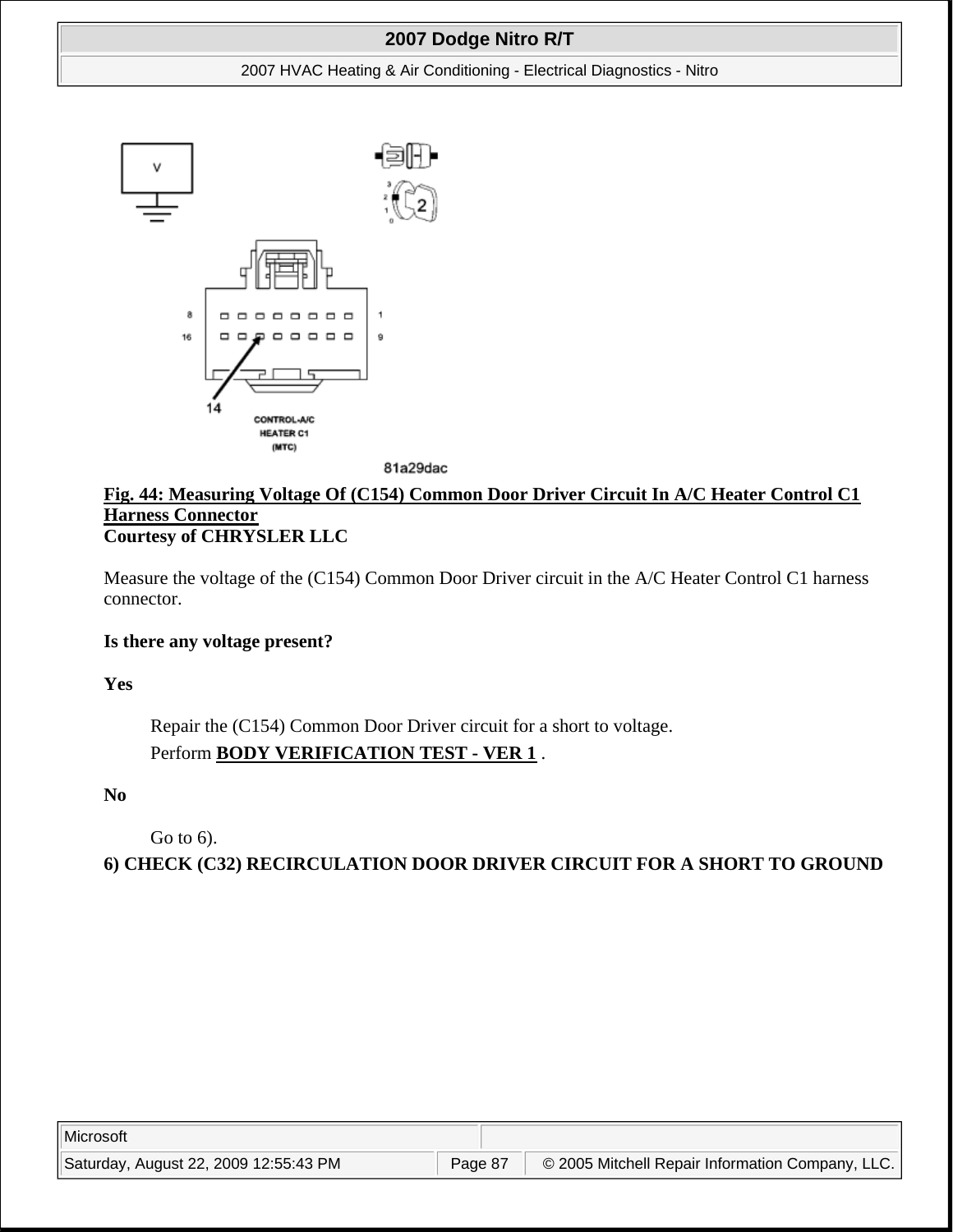#### 2007 HVAC Heating & Air Conditioning - Electrical Diagnostics - Nitro





### **Fig. 45: Measuring Resistance Between Ground And (C32) Recirculation Door Driver Circuit In A/C Heater Control C1 Harness Connector Courtesy of CHRYSLER LLC**

Turn the ignition off.

Measure the resistance between ground and the (C32) Recirculation Door Driver circuit in the A/C Heater Control C1 harness connector.

### **Does the ohm meter read open circuit?**

**Yes**

Go to 7).

**No**

Repair the (C32) Recirculation Door Driver circuit for a short to ground.

## Perform **BODY VERIFICATION TEST - VER 1** .

**7) CHECK (C54) DRIVER BLEND DOOR DRIVER CIRCUIT FOR A SHORT TO GROUND**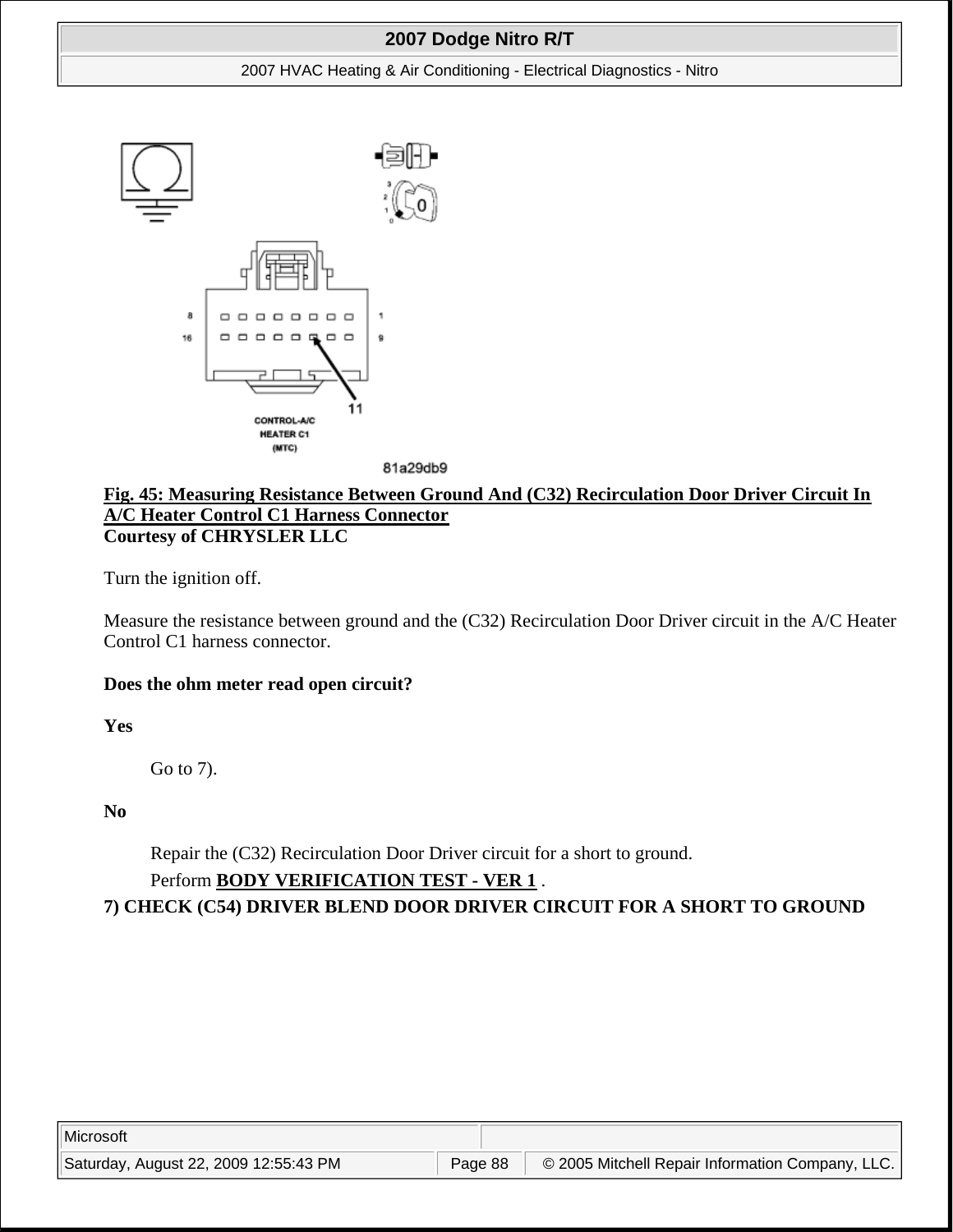#### 2007 HVAC Heating & Air Conditioning - Electrical Diagnostics - Nitro



81a29dbd

### **Fig. 46: Measuring Resistance Between Ground And (C54) Driver Blend Door Driver Circuit In A/C Heater Control C1 Harness Connector Courtesy of CHRYSLER LLC**

Measure the resistance between ground and the (C54) Driver Blend Door Driver circuit in the A/C Heater Control C1 harness connector.

## **Does the ohm meter read open circuit?**

**Yes**

Go to 8).

**No**

Repair the (C54) Driver Blend Door Driver circuit for a short to ground. Perform **BODY VERIFICATION TEST - VER 1** .

## **8) CHECK (C35) MODE DOOR DRIVER CIRCUIT FOR A SHORT TO GROUND**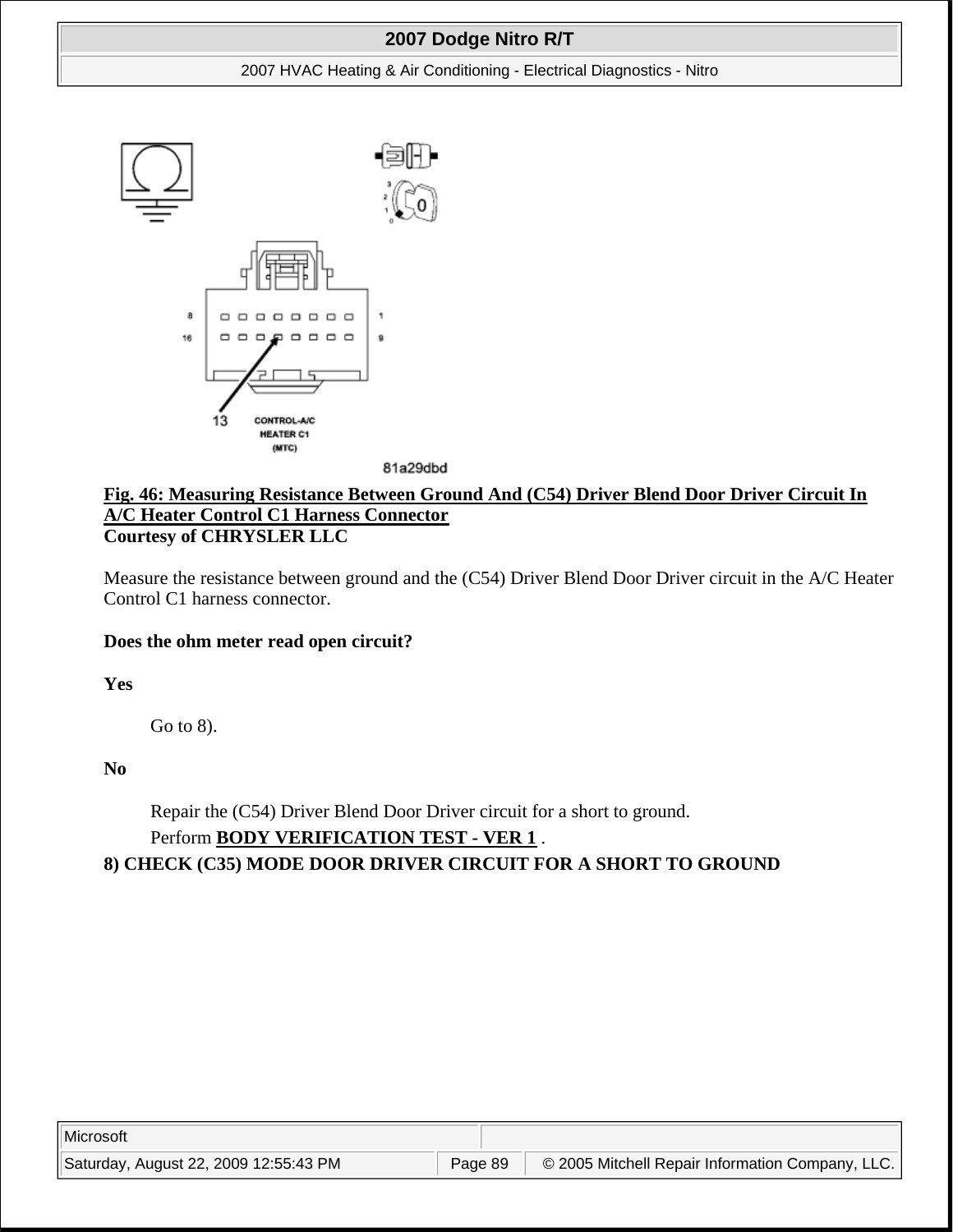#### 2007 HVAC Heating & Air Conditioning - Electrical Diagnostics - Nitro





## **Fig. 47: Measuring Resistance Between Ground And (C35) Mode Door Driver Circuit In A/C Heater Control C1 Harness Connector Courtesy of CHRYSLER LLC**

Measure the resistance between ground and the (C35) Mode Door Driver circuit in the A/C Heater Control C1 harness connector.

## **Does the ohm meter read open circuit?**

**Yes**

Go to 9).

**No**

Repair the (C35) Mode Door Driver circuit for a short to ground. Perform **BODY VERIFICATION TEST - VER 1** .

**9) CHECK (C154) COMMON DOOR DRIVER CIRCUIT FOR A SHORT TO GROUND**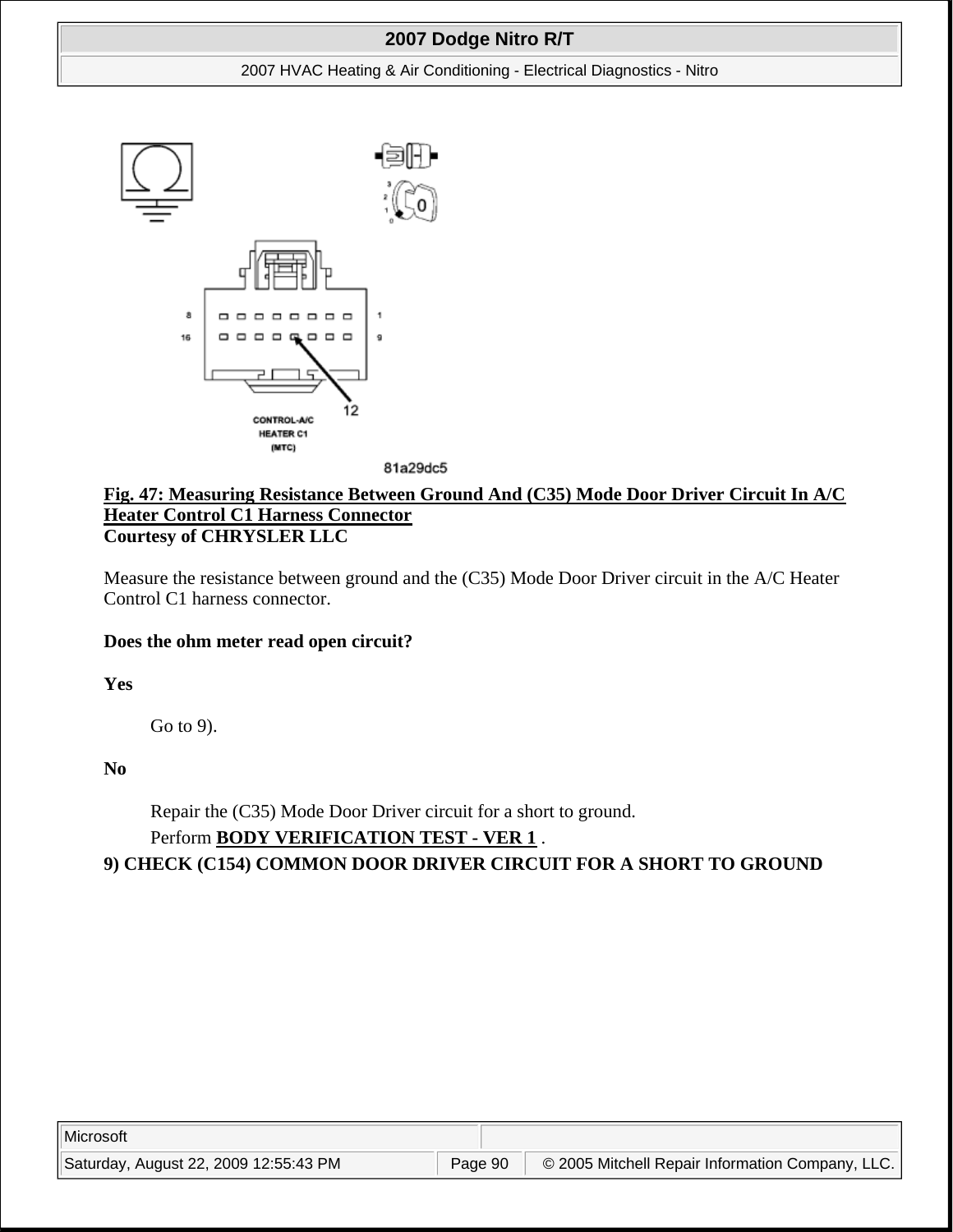#### 2007 HVAC Heating & Air Conditioning - Electrical Diagnostics - Nitro



81a29dcf

## **Fig. 48: Measuring Resistance Between Ground And (C154) Common Door Driver Circuit In A/C Heater Control C1 Harness Connector Courtesy of CHRYSLER LLC**

Measure the resistance between ground and the (C154) Common Door Driver circuit in the A/C Heater Control C1 harness connector.

### **Does the ohm meter read open circuit?**

**Yes**

Go to 10).

**No**

Repair the (C154) Common Door Driver circuit for a short to ground. Perform **BODY VERIFICATION TEST - VER 1** .

## **10) CHECK RECIRCULATION DOOR ACTUATOR CIRCUIT RESISTANCE**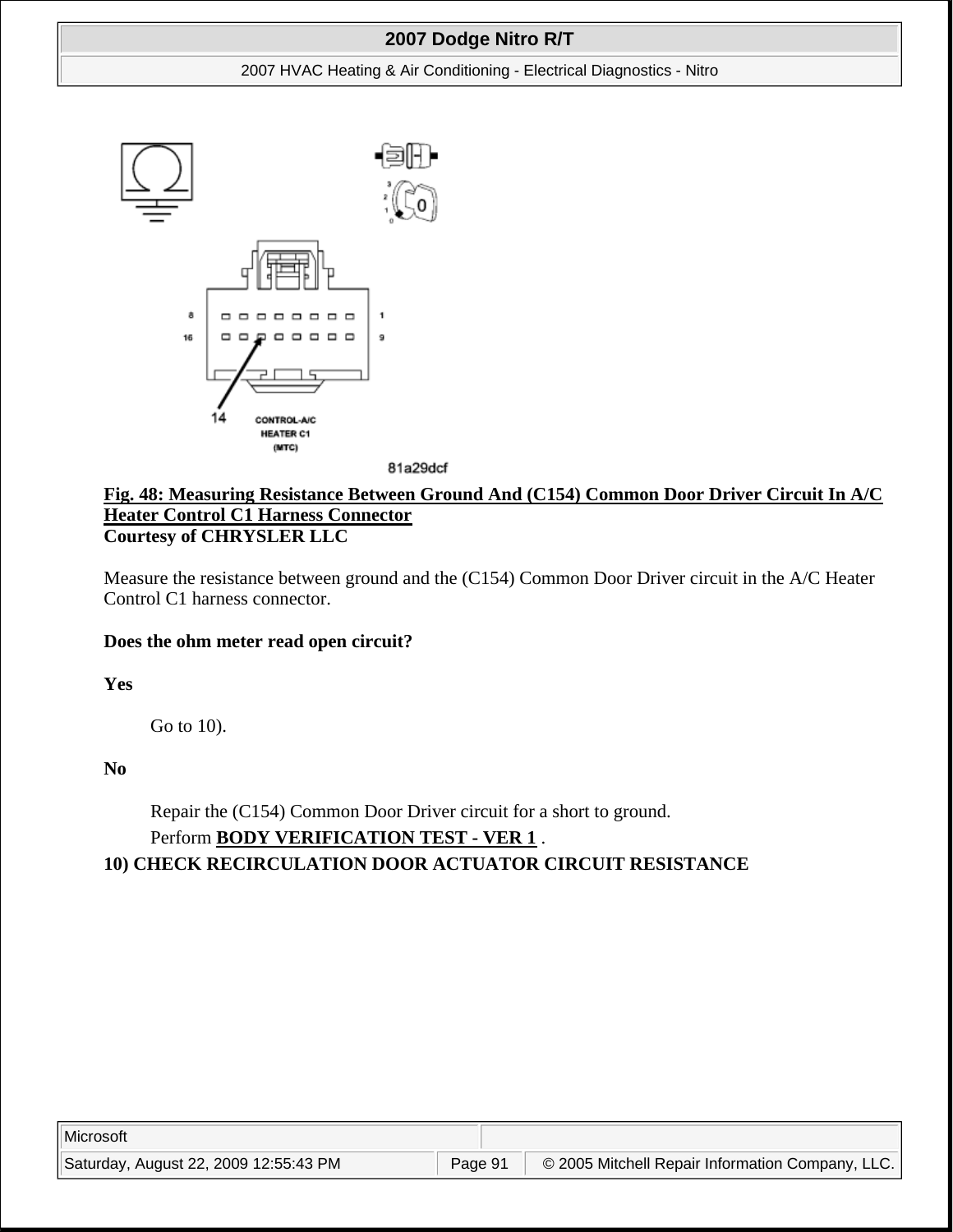#### 2007 HVAC Heating & Air Conditioning - Electrical Diagnostics - Nitro



81a29de1

## **Fig. 49: Measuring Resistance Between (C32) Recirculation Door Driver Circuit And (C154) Common Door Driver Circuit In A/C Heater Control C1 Harness Connector Courtesy of CHRYSLER LLC**

Measure the resistance between the (C32) Recirculation Door Driver circuit and the (C154) Common Door Driver circuit in the A/C Heater Control C1 harness connector.

## **Is the resistance between 30 and 40 ohms?**

**Yes**

Go to 11).

**No**

Replace the Recirculation Door Actuator in accordance with the service information. Perform **BODY VERIFICATION TEST - VER 1** .

# **11) CHECK MODE DOOR ACTUATOR CIRCUIT RESISTANCE**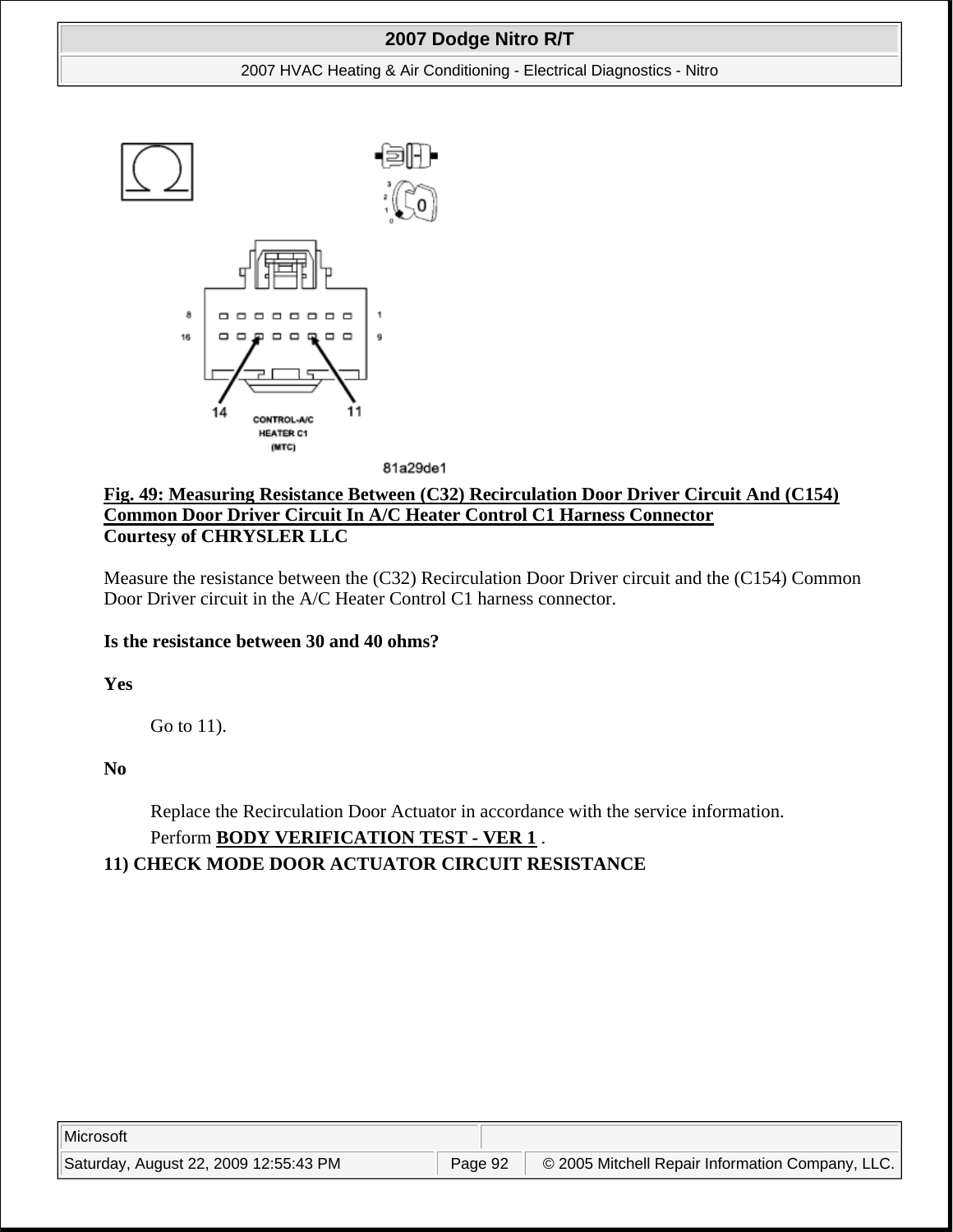#### 2007 HVAC Heating & Air Conditioning - Electrical Diagnostics - Nitro



81a29e28

## **Fig. 50: Measuring Resistance Between (C35) Mode Door Driver Circuit And (C154) Common Door Driver Circuit In A/C Heater Control C1 Harness Connector Courtesy of CHRYSLER LLC**

Measure the resistance between the (C35) Mode Door Driver circuit and the (C154) Common Door Driver circuit in the A/C Heater Control C1 harness connector.

## **Is the resistance between 30 and 40 ohms?**

**Yes**

Go to 12).

**No**

Replace the Mode Door Actuator in accordance with the service information. Perform **BODY VERIFICATION TEST - VER 1** .

# **12) CHECK BLEND DOOR ACTUATOR CIRCUIT RESISTANCE**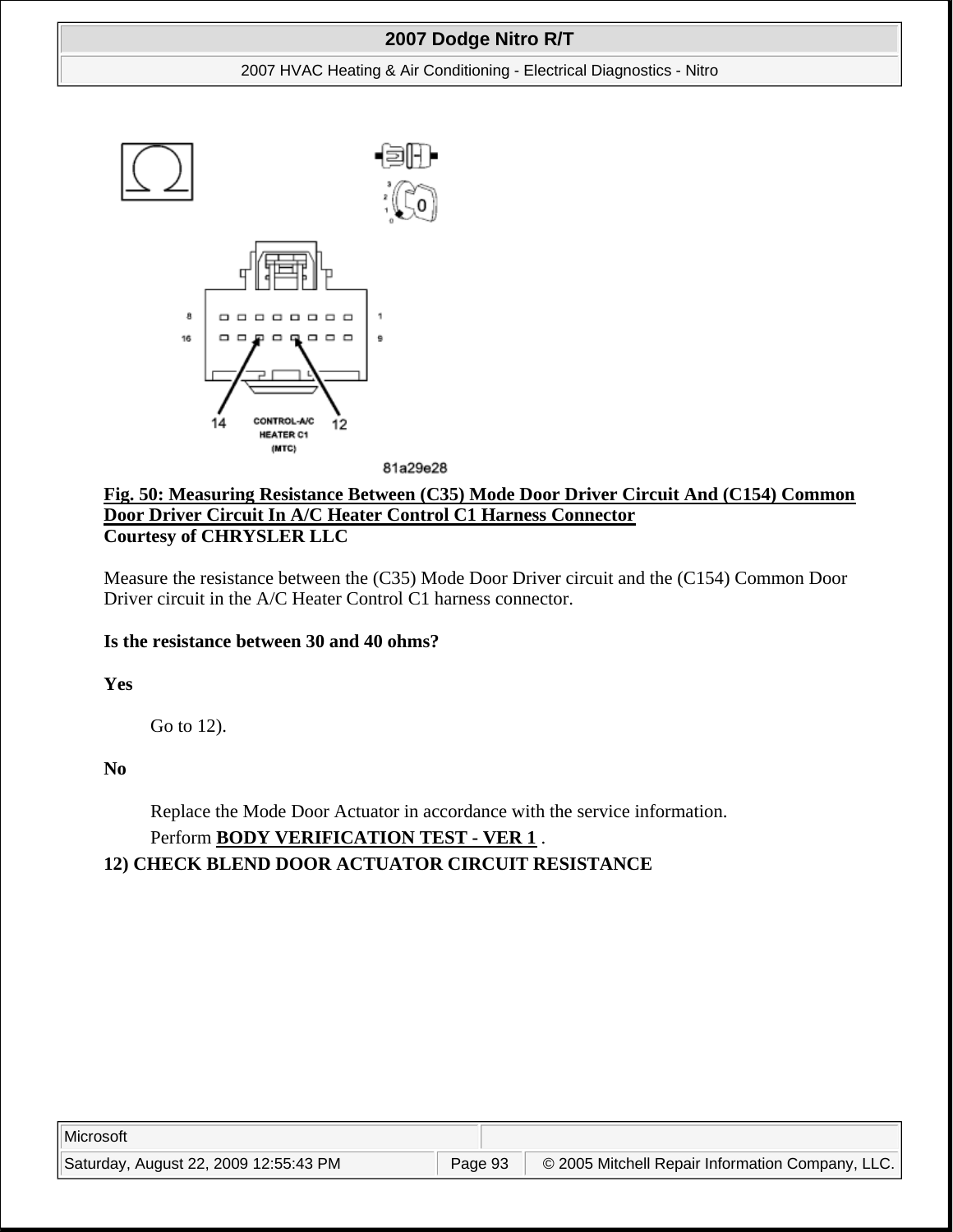#### 2007 HVAC Heating & Air Conditioning - Electrical Diagnostics - Nitro



81a29e6b

## **Fig. 51: Measuring Resistance Between (C54) Blend Door Driver Circuit And (C154) Common Door Driver Circuit In A/C Heater Control C1 Harness Connector Courtesy of CHRYSLER LLC**

Measure the resistance between the (C54) Blend Door Driver circuit and the (C154) Common Door Driver circuit in the A/C Heater Control C1 harness connector.

## **Is the resistance between 30 and 40 ohms?**

**Yes**

Go to 13).

**No**

Replace the Blend Door Actuator in accordance with the service information.

# Perform **BODY VERIFICATION TEST - VER 1** .

# **13) RUN THE ACTUATOR CALIBRATION TEST**

Reconnect the A/C Heater Control C1 harness connector.

Turn the ignition on.

With the scan tool, erase HVAC DTCs.

Turn the ignition off, wait 10 seconds, and then turn the ignition on.

With the scan tool, select System Tests and then select Actuator Calibration Test. When the test is complete, select View DTCs.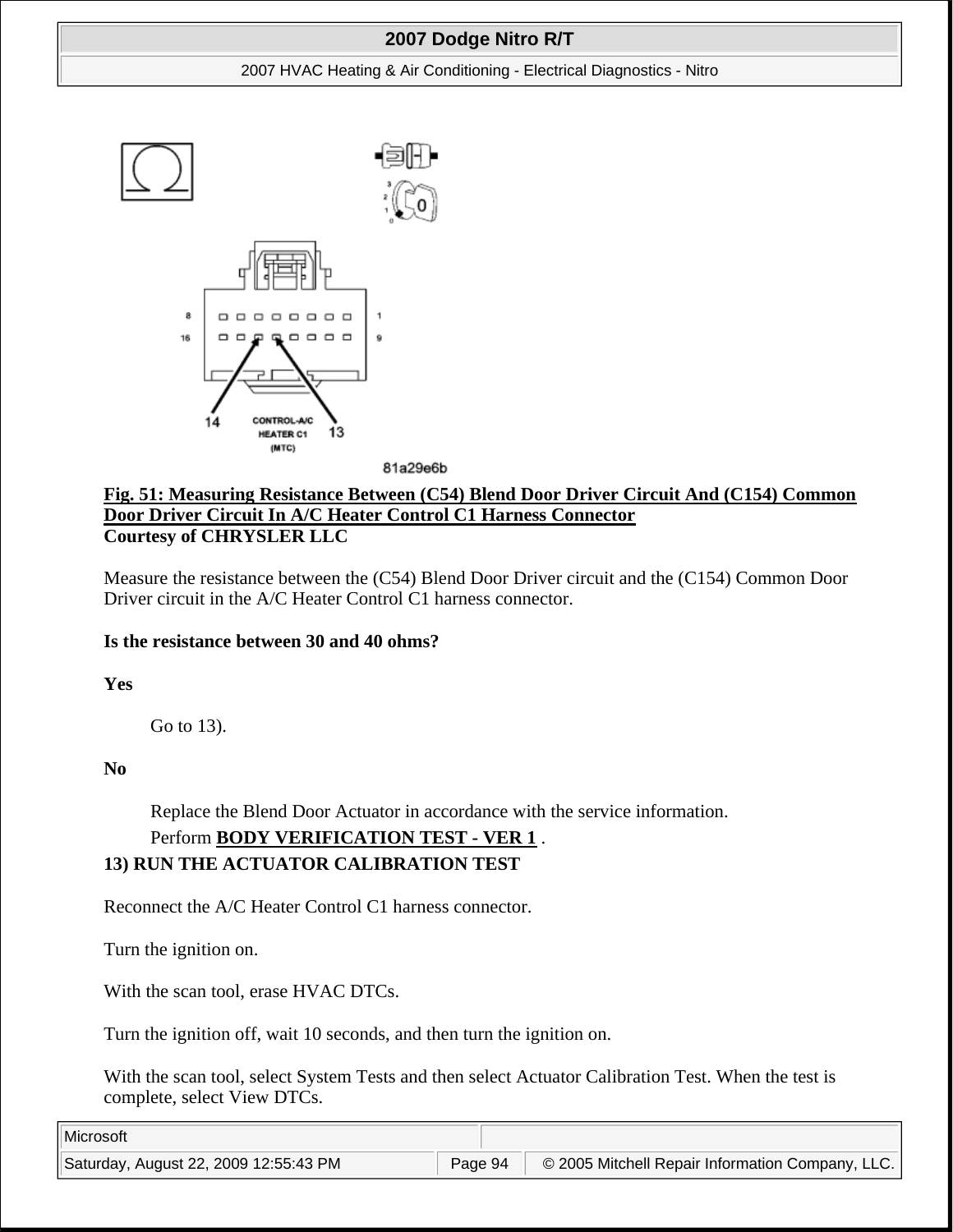2007 HVAC Heating & Air Conditioning - Electrical Diagnostics - Nitro

## **Does the scan tool only display: B10A2-LEFT BLEND DOOR CONTROL CIRCUIT/PERFORMANCE?**

**Yes**

Replace the A/C Heater Control in accordance with the service information. Perform **BODY VERIFICATION TEST - VER 1** .

### **No, Other DTC(s) Displayed**

Diagnose and repair the other DTC(s). Refer to the **DIAGNOSTIC CODE INDEX** for a complete list of all HVAC related symptoms.

### **No, And No Other DTCs Displayed**

Using the wiring diagram as a guide, inspect the wiring and connectors for conditions causing an intermittent short. Repair as necessary.

## Perform **BODY VERIFICATION TEST - VER 1** .

#### **B10A5-LEFT BLEND DOOR CONTROL CIRCUIT OPEN**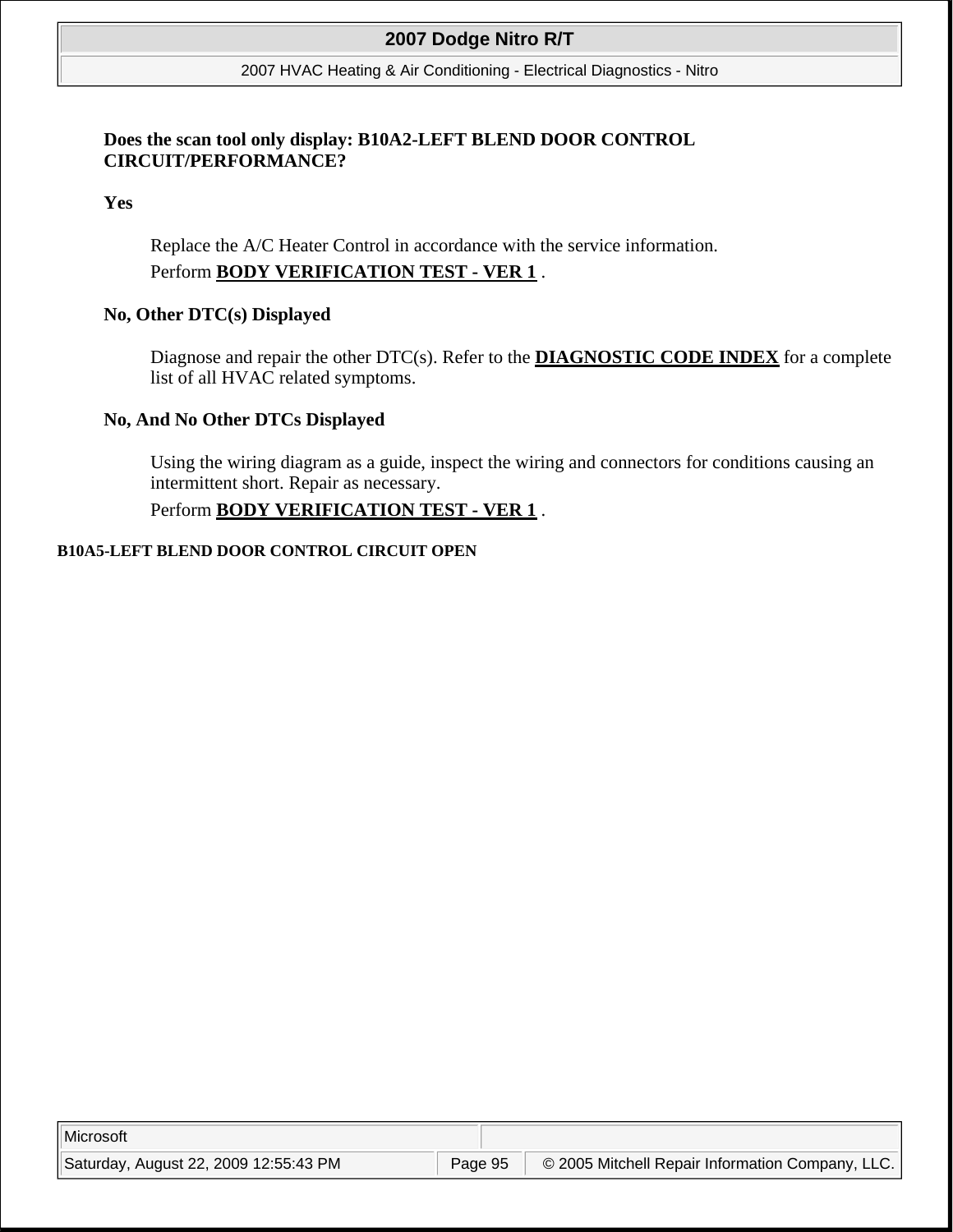2007 HVAC Heating & Air Conditioning - Electrical Diagnostics - Nitro



### **Fig. 52: Blend Door Control Circuit Schematic Courtesy of CHRYSLER LLC**

For complete wiring diagrams refer to **SYSTEM WIRING DIAGRAMS** article.

The A/C Heater Control drives the Left Blend Door Actuator via the (C54) Left Blend Door Driver circuit and

8199ates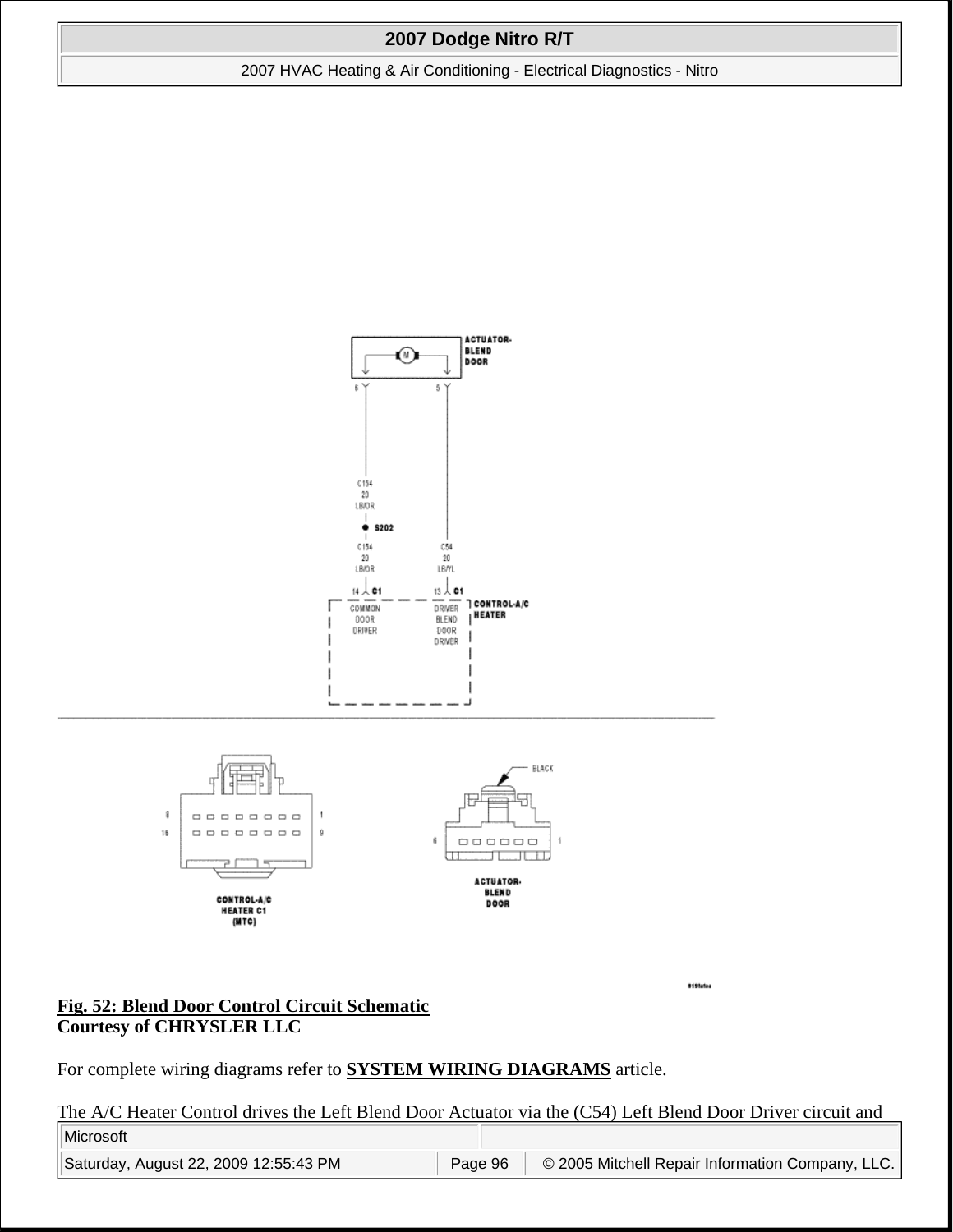#### 2007 HVAC Heating & Air Conditioning - Electrical Diagnostics - Nitro

the (C154) Common Door Driver circuit.

### **When Monitored:**

With the ignition on.

### **Set Condition:**

If the Left Blend Door Actuator's electrical circuit is open.

| <b>Possible Causes</b>                      |  |
|---------------------------------------------|--|
| (C54) DRIVER BLEND DOOR DRIVER CIRCUIT OPEN |  |
| (C154) COMMON DOOR DRIVER CIRCUIT OPEN      |  |
| LEFT BLEND DOOR ACTUATOR                    |  |
| <b>A/C HEATER CONTROL</b>                   |  |

#### **Diagnostic Test**

## **1) ACTIVE DTC(S) PRESENT**

Turn the ignition on.

Using the A/C Heater Control, actuate the Left Blend Door.

With the scan tool, check for DTCs.

## **Does the scan tool display this DTC as active?**

**Yes**

Go to 2).

### **No**

The condition that caused this symptom is currently not present. Check for an intermittent condition by inspecting the related wiring harness for chafed, pierced, pinched, and partially broken wires. Also, inspect the related connectors for broken, bent, pushed out, spread, corroded, or contaminated terminals. Repair as necessary.

## Perform **BODY VERIFICATION TEST - VER 1** .

**2) CHECK (C154) COMMON DOOR DRIVER CIRCUIT FOR AN OPEN**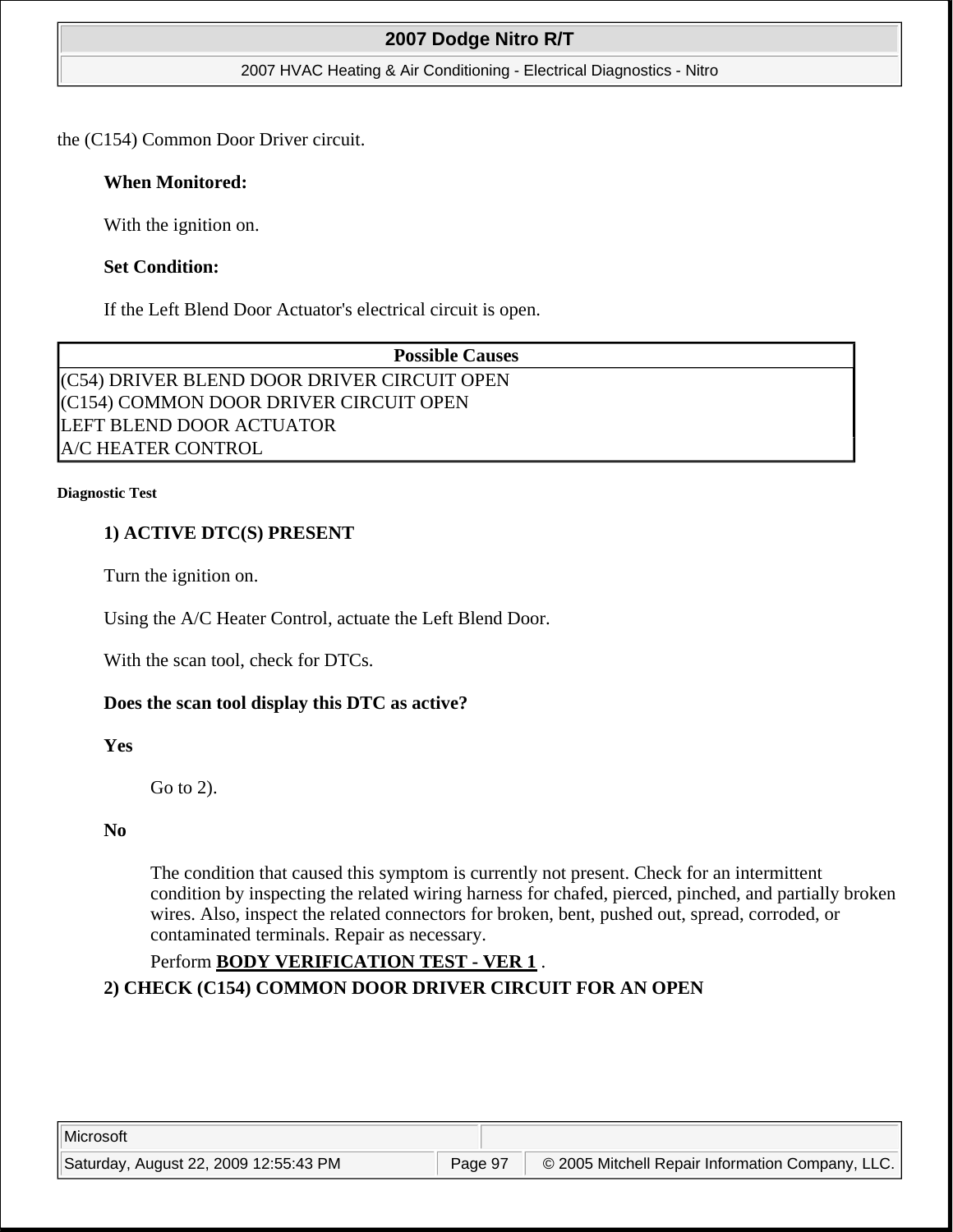#### 2007 HVAC Heating & Air Conditioning - Electrical Diagnostics - Nitro



819fafe0

## **Fig. 53: Measuring Resistance Of (C154) Common Door Driver Circuit Between A/C Heater Control C1 Harness Connector And Left Blend Door Actuator Harness Connector Courtesy of CHRYSLER LLC**

Turn the ignition off.

Disconnect the A/C Heater Control C1 harness connector.

Disconnect the Left Blend Door Actuator harness connector.

Measure the resistance of the (C154) Common Door Driver circuit between the A/C Heater Control C1 harness connector and the Left Blend Door Actuator harness connector.

### **Does the ohm meter read open circuit?**

**Yes**

Repair the (C154) Common Door Driver circuit for an open. Perform **BODY VERIFICATION TEST - VER 1** .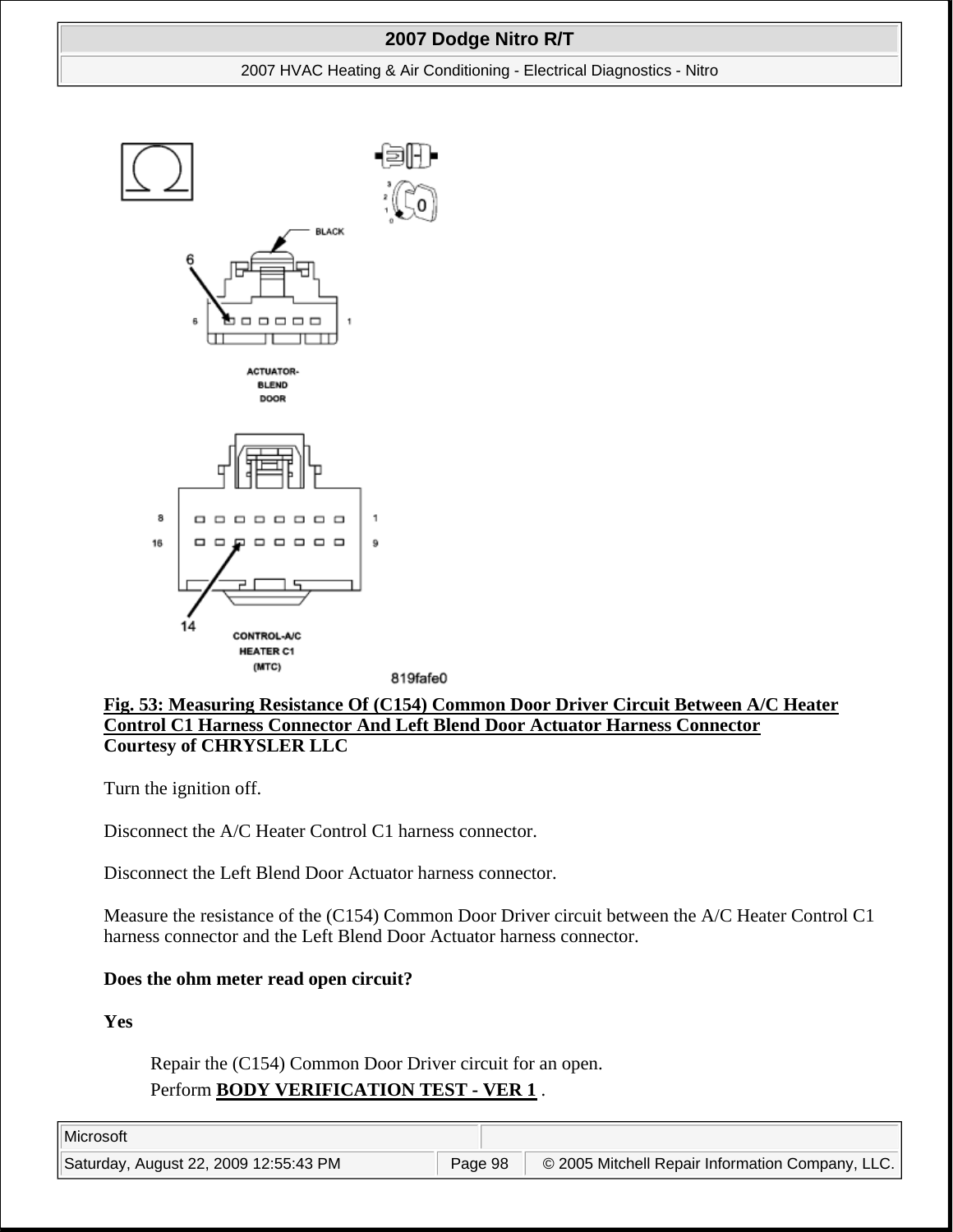2007 HVAC Heating & Air Conditioning - Electrical Diagnostics - Nitro

**No**

Go to 3).

# **3) CHECK (C54) LEFT BLEND DOOR DRIVER CIRCUIT FOR AN OPEN**





Measure the resistance of the (C54) Driver Blend Door Driver circuit between the A/C Heater Control C1 way harness connector and the Left Blend Door Actuator harness connector.

### **Does the ohm meter read open circuit?**

**Yes**

Repair the (C54) Driver Blend Door Driver circuit for an open. Perform **BODY VERIFICATION TEST - VER 1** .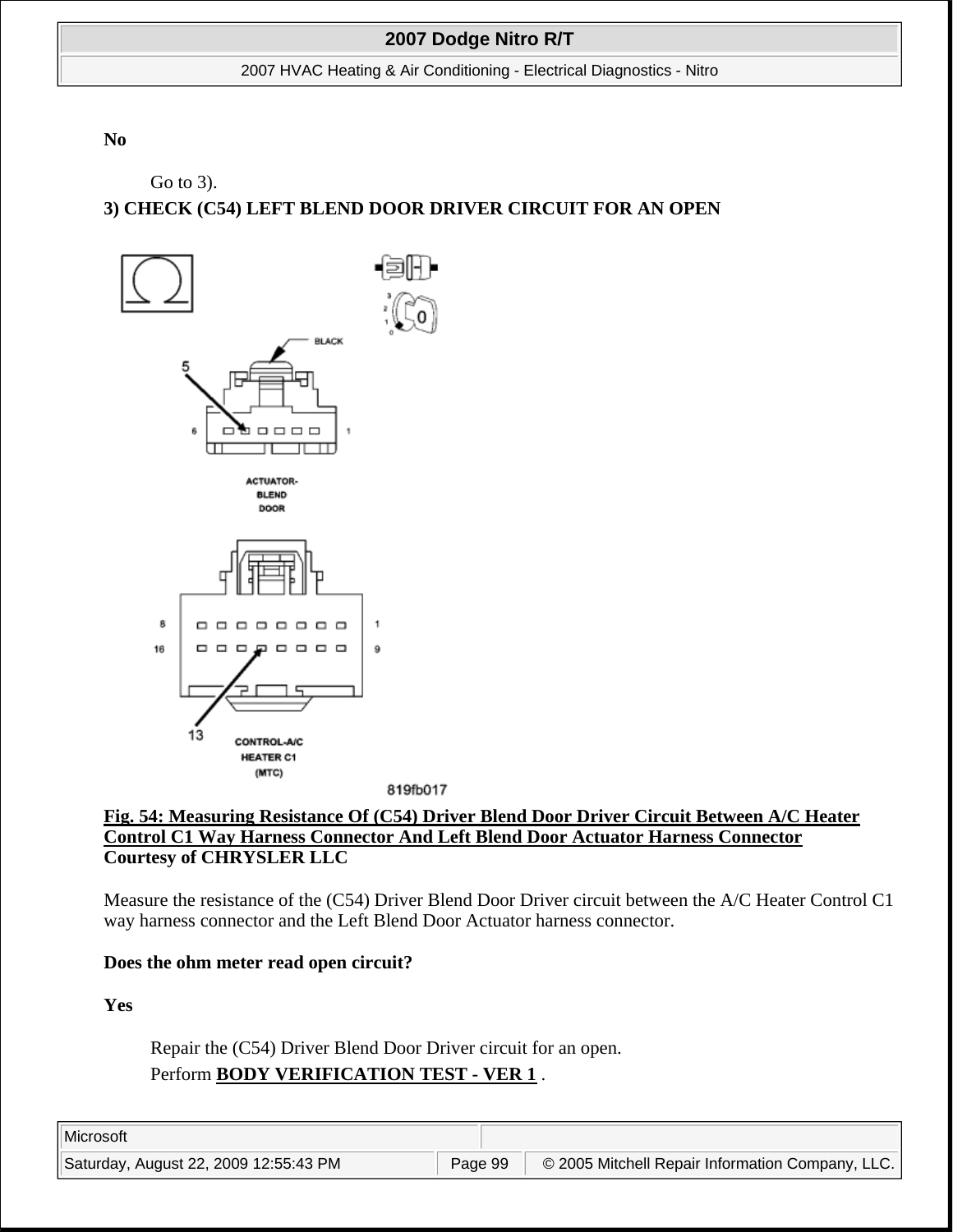2007 HVAC Heating & Air Conditioning - Electrical Diagnostics - Nitro

**No**

Go to 4).

# **4) CHECK LEFT BLEND DOOR ACTUATOR CIRCUIT RESISTANCE**



**Fig. 55: Measuring Resistance Between (C54) Driver Blend Door Driver Circuit And (C154) Common Door Driver Circuit In A/C Heater Control C1 Harness Connector Courtesy of CHRYSLER LLC**

Reconnect the Left Blend Door Actuator harness connector.

Measure the resistance between the (C54) Driver Blend Door Driver circuit and the (C154) Common Door Driver circuit in the A/C Heater Control C1 harness connector.

## **Is the resistance between 30 and 40 ohms?**

**Yes**

Replace the A/C Heater Control in accordance with the service information.

**No**

Replace the Mode Door Actuator in accordance with the service information. Perform **BODY VERIFICATION TEST - VER 1** .

## **B10B1-INFRARED SENSOR THERMISTOR CIRCUIT HIGH**

For complete wiring diagrams refer to **SYSTEM WIRING DIAGRAMS** article.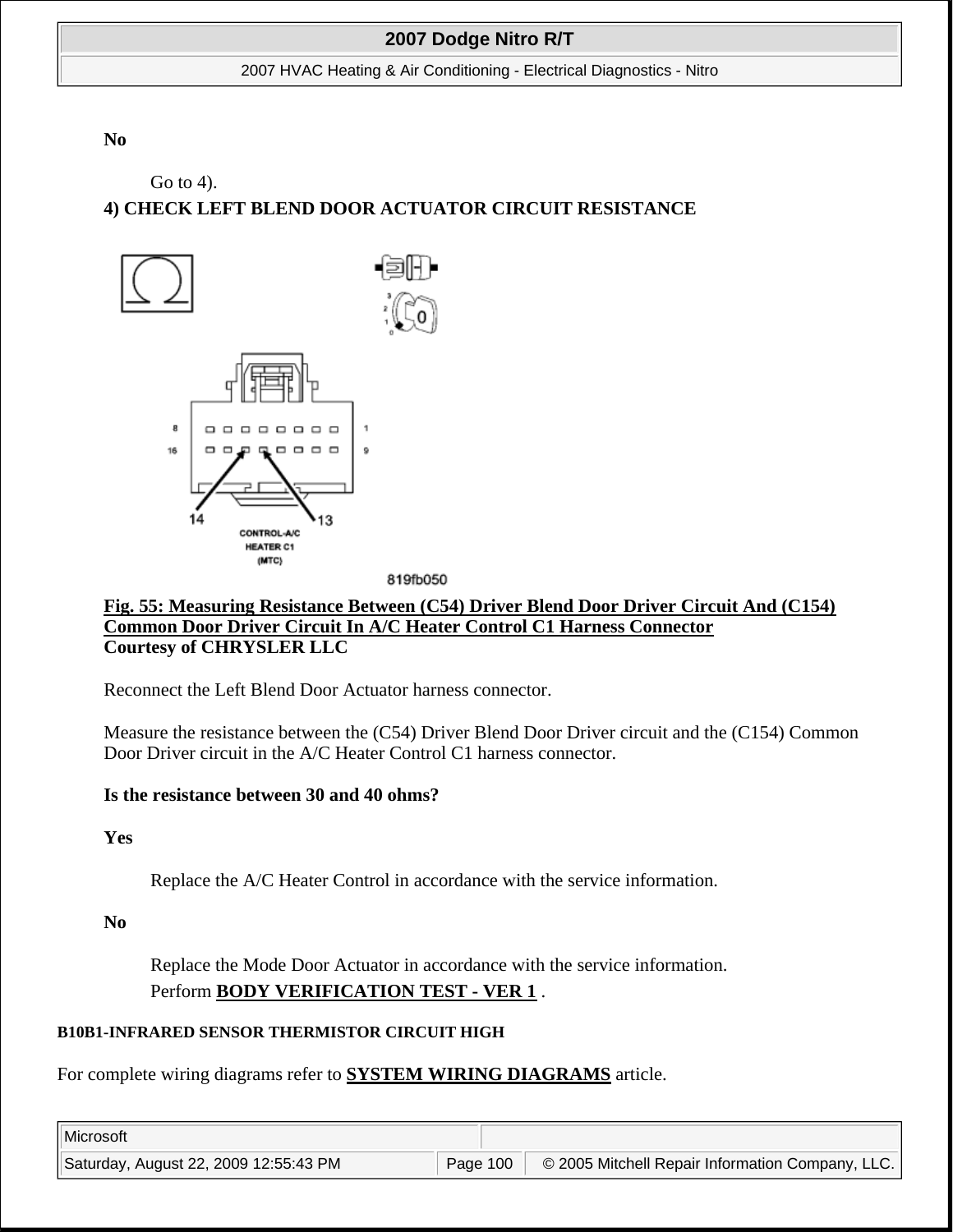2007 HVAC Heating & Air Conditioning - Electrical Diagnostics - Nitro

### **When Monitored:**

With the ignition on.

## **Set Condition:**

If the IR Sensor fails the internal self test.

**Possible Causes** 

# A/C HEATER CONTROL

## **NOTE: This DTC must be active for the results of this test to be valid. Do not perform this test if this DTC is stored. Refer to HVAC System Test (ATC) for stored DTC test procedures.**

### **Diagnostic Test**

## **1) REPLACE THE A/C HEATER CONTROL**

### **Repair**

Replace the A/C Heater Control in accordance with the service information. Perform **BODY VERIFICATION TEST - VER 1** .

### **B10B4-CABIN HEATER 1 CONTROL CIRCUIT LOW (TIPM)**

For complete wiring diagrams refer to **SYSTEM WIRING DIAGRAMS** article.

### **When Monitored:**

With the ignition on, the Cabin Heater Relay energized.

### **Set Condition:**

If the Totally Integrated Power Module (TIPM) detects that the (K360) Cabin Heater 1 Relay Control circuit is shorted to ground.

**Possible Causes**  (K360) CABIN HEATER 1 RELAY CONTROL CIRCUIT SHORTED TO GROUND (K360) CABIN HEATER 1 RELAY CONTROL CIRCUIT OPEN CABIN HEATER RELAY TOTALLY INTEGRATED POWER MODULE (TIPM)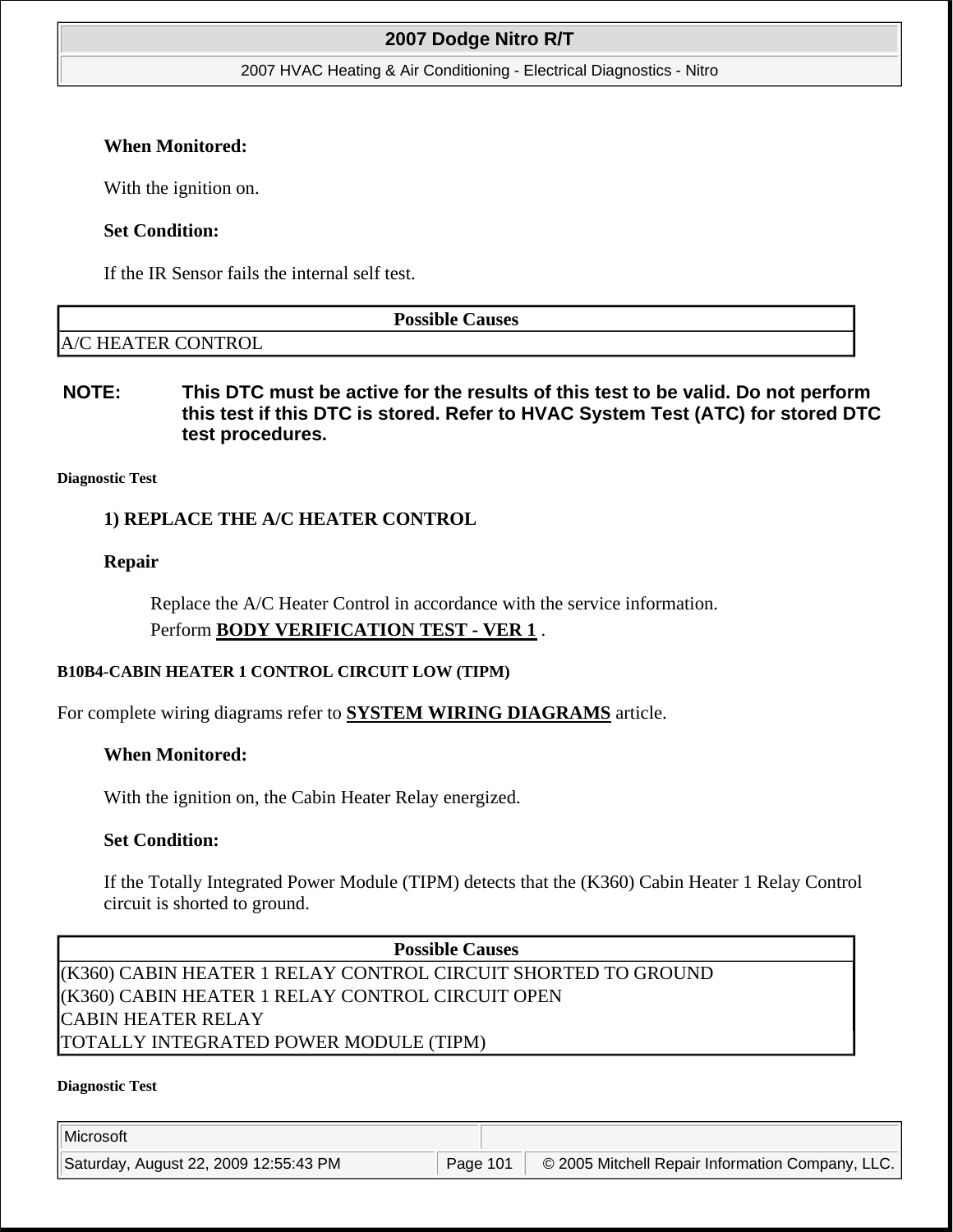2007 HVAC Heating & Air Conditioning - Electrical Diagnostics - Nitro

## **1) VERIFY THAT THE DTC IS ACTIVE**

## **WARNING: When the engine is operating, do not stand in direct line with the fan, do not put your hands near the pulleys, belts or fan. Do not wear loose clothing.**

## **NOTE: Before erasing stored DTCs, record these conditions. Attempting to duplicate these conditions may assist when checking for an active DTC.**

Turn the ignition on.

With the scan tool, erase DTCs.

With the scan tool, actuate the Cabin Heater Relay.

Monitor the scan tool for at least two minutes.

With the scan tool, read DTCs.

### **Does the scan tool display this DTC as active?**

### **Yes**

Go to 2).

### **No**

The condition that caused this symptom is currently not present. Check for an intermittent condition by inspecting the related wiring harness for chafed, pierced, pinched, and partially broken wires. Also, inspect the related connectors for broken, bent, pushed out, spread, corroded, or contaminated terminals. Repair as necessary.

## **2) CHECK (K360) CABIN HEATER 1 RELAY CONTROL CIRCUIT FOR A SHORT TO GROUND**

Turn the ignition off.

Disconnect the TIPM C1 harness connector.

Remove the Cabin Heater Relay.

Measure the resistance between ground and the (K360) Cabin Heater 1 Relay Control circuit in the TIPM C1 harness connector.

### **Does the ohm meter read open circuit?**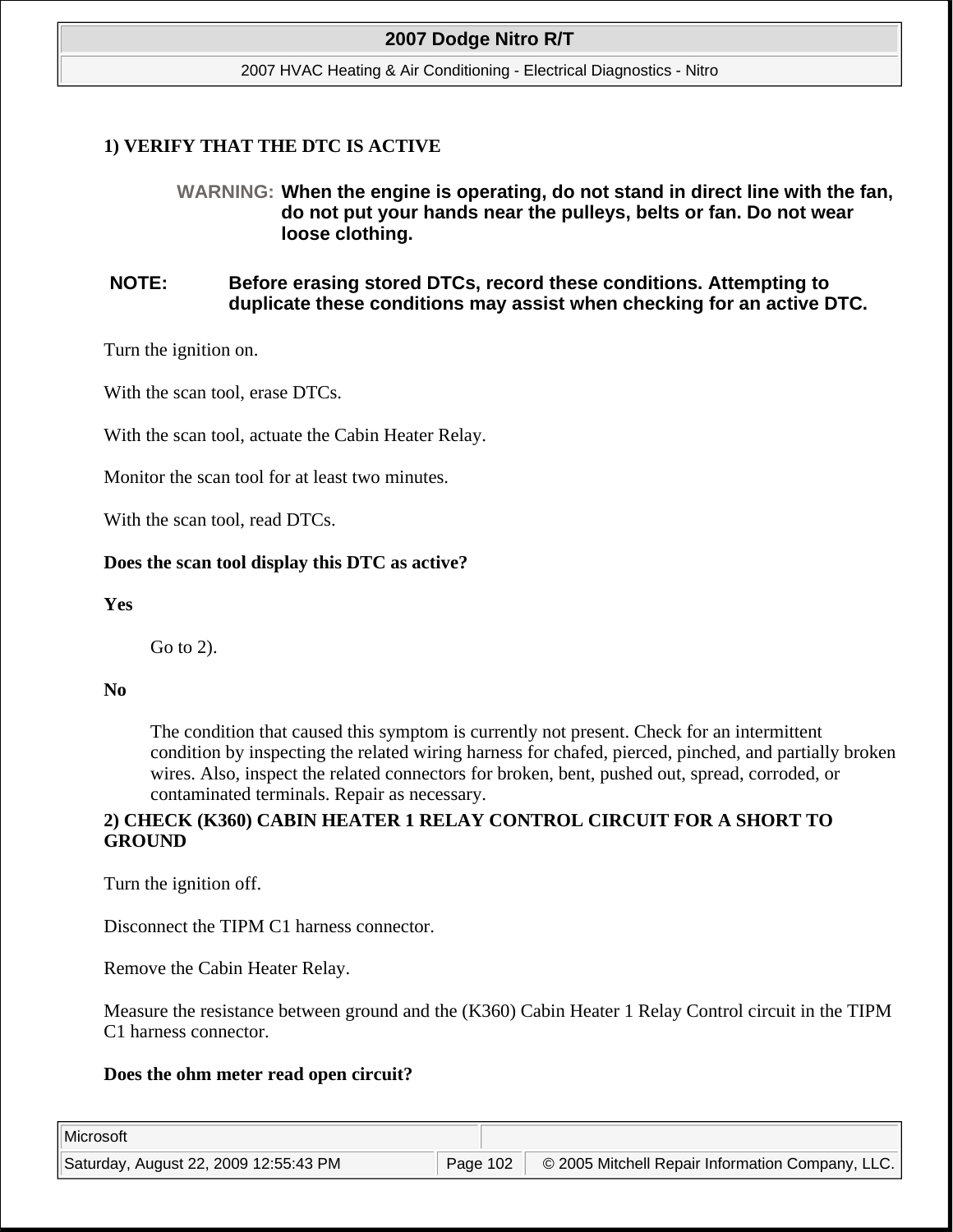#### 2007 HVAC Heating & Air Conditioning - Electrical Diagnostics - Nitro

### **Yes**

## Repair the (K360) Cabin Heater 1 Relay Control circuit for a short to ground. Perform **BODY VERIFICATION TEST - VER 1** .

#### **No**

Go to 3).

## **3) CHECK (K360) CABIN HEATER 1 RELAY CONTROL CIRCUIT FOR AN OPEN**

Measure the resistance of the (K360) Cabin Heater 1 Relay Control circuit between the Cabin Heater Relay connector and the TIPM C1 harness connector.

#### **Does the ohm meter read open circuit?**

#### **Yes**

Repair the (K360) Cabin Heater 1 Relay Control circuit for an open. Perform **BODY VERIFICATION TEST - VER 1** .

#### **No**

Go to 4). **4) CHECK PTC NO. 1 RELAY**

Install the FCM.

Install a substitute PTC No. 1 Relay in place of the vehicle's PTC No. 1 Relay.

Turn the ignition on.

With the scan tool, erase FCM DTCs.

With the scan tool, actuate the PTC No. 1 Relay.

Monitor the scan tool for at least two minutes.

With the scan tool, read FCM DTCs.

#### **Is the status Active for this DTC?**

#### **Yes**

Go to 5).

#### **No**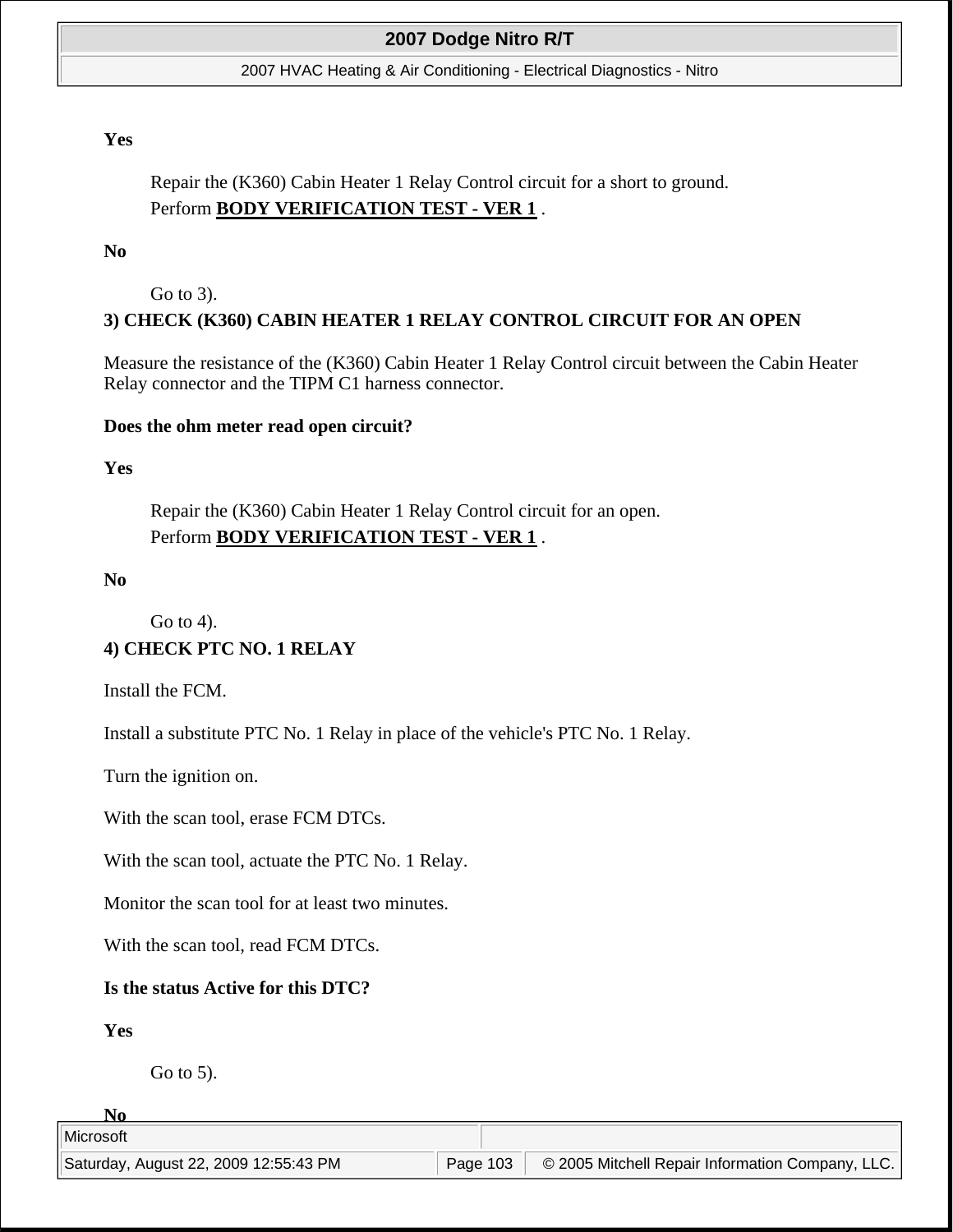2007 HVAC Heating & Air Conditioning - Electrical Diagnostics - Nitro

Replace the PTC No. 1 Relay in accordance with the Service Information. Perform **BODY VERIFICATION TEST - VER 1** . **5) INSPECT RELATED WIRING & CHECK FOR TSBs**

Turn the ignition off.

Using the wiring diagram/schematic as a guide, inspect the wiring and connectors between the PTC No. 1 Relay and the FCM.

Look for any chafed, pierced, pinched, or partially broken wires.

Look for broken, bent, pushed out or corroded terminals.

Refer to any Technical Service Bulletins that may apply.

## **Were any problems found?**

**Yes**

Repair as necessary. Perform **BODY VERIFICATION TEST - VER 1** .

**No**

Replace the FCM in accordance with the Service Information. Perform **BODY VERIFICATION TEST - VER 1** .

## **B10B8-CABIN HEATER 2 CONTROL CIRCUIT LOW (TIPM)**

For complete wiring diagrams refer to **SYSTEM WIRING DIAGRAMS** article.

## **When Monitored:**

With the ignition on, the ASD Relay energized, and the PTC No. 2 Relay command on.

## **Set Condition:**

If the Front Control Module (FCM) detects that the (K361) PTC No. 2 Relay Control circuit is shorted to ground.

## **Possible Causes**

(K342) FUSED ASD RELAY OUTPUT CIRCUIT OPEN OR HIGH RESISTANCE (K361) PTC NO. 2 RELAY CONTROL CIRCUIT SHORTED TO GROUND (K361) PTC NO. 2 RELAY CONTROL CIRCUIT OPEN OR HIGH RESISTANCE PTC NO. 2 RELAY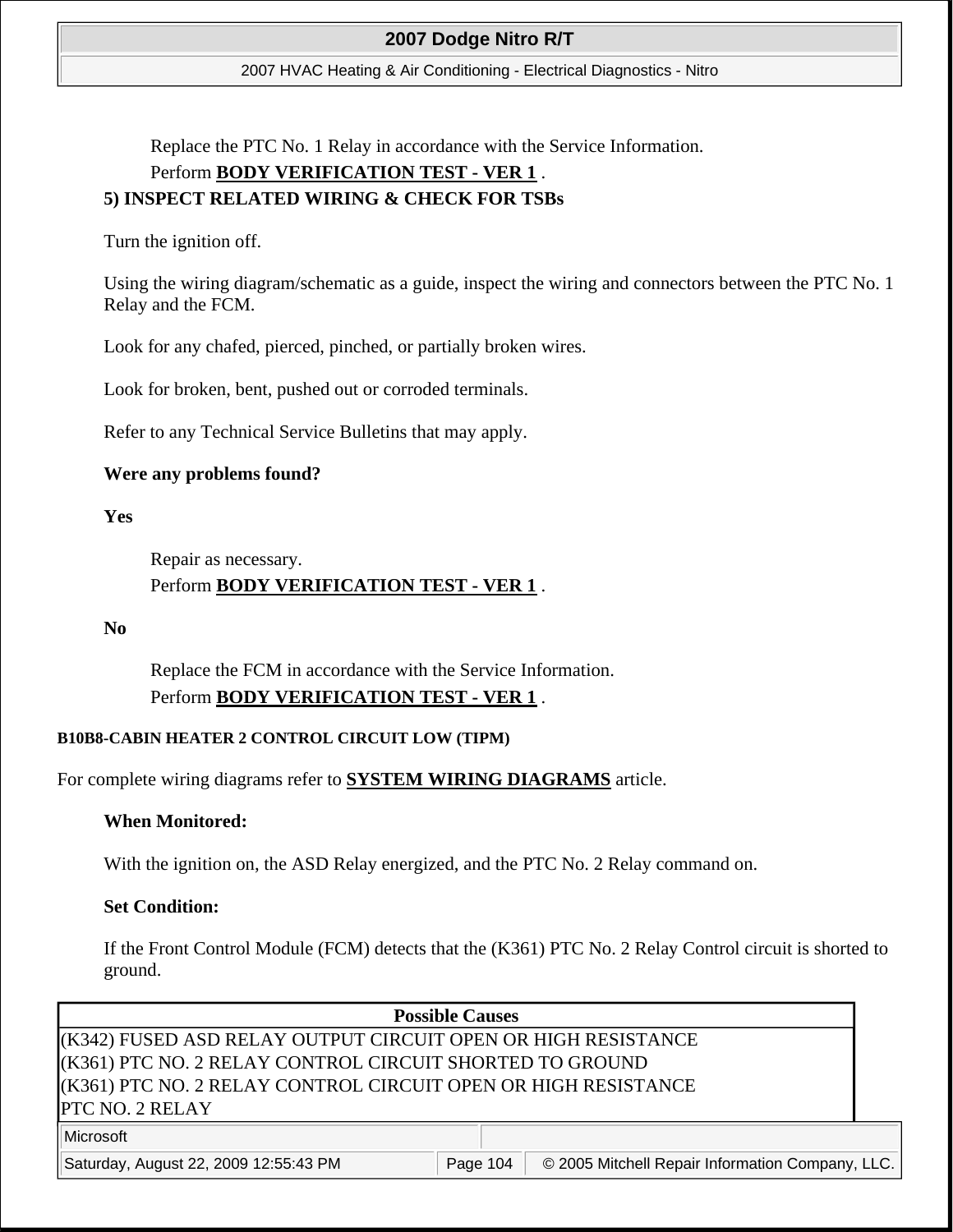2007 HVAC Heating & Air Conditioning - Electrical Diagnostics - Nitro

## FRONT CONTROL MODULE (FCM)

**Diagnostic Test** 

## **1) VERIFY THAT THE DTC IS ACTIVE**

- **WARNING: When the engine is operating, do not stand in direct line with the fan. Do not put your hands near the pulleys, belts or fan. Do not wear loose clothing.**
- **NOTE: If the FCM detects and stores a DTC, the FCM also stores the environmental conditions under which the DTC was set.**
- **NOTE: Before erasing stored DTCs, record these conditions. Attempting to duplicate these conditions may assist when checking for an active DTC.**

Turn the ignition on.

With the scan tool, erase FCM DTCs.

With the scan tool, actuate the PTC No. 2 Relay.

Monitor the scan tool for at least two minutes.

With the scan tool, read FCM DTCs.

## **Is the status Active for this DTC?**

**Yes**

Go to 2).

### **No**

Check for an intermittent condition by inspecting the related wiring harness for chaffed, pierced, pinched, and partially broken wires. Also, inspect the related connectors for broken, bent, pushed out, spread, corroded, or contaminated terminals.

## **2) CHECK (K342) FUSED ASD RELAY OUTPUT CIRCUIT FOR AN OPEN OR HIGH RESISTANCE**

Turn the ignition off.

Remove the PTC No. 2 Relay.

Turn the ignition on.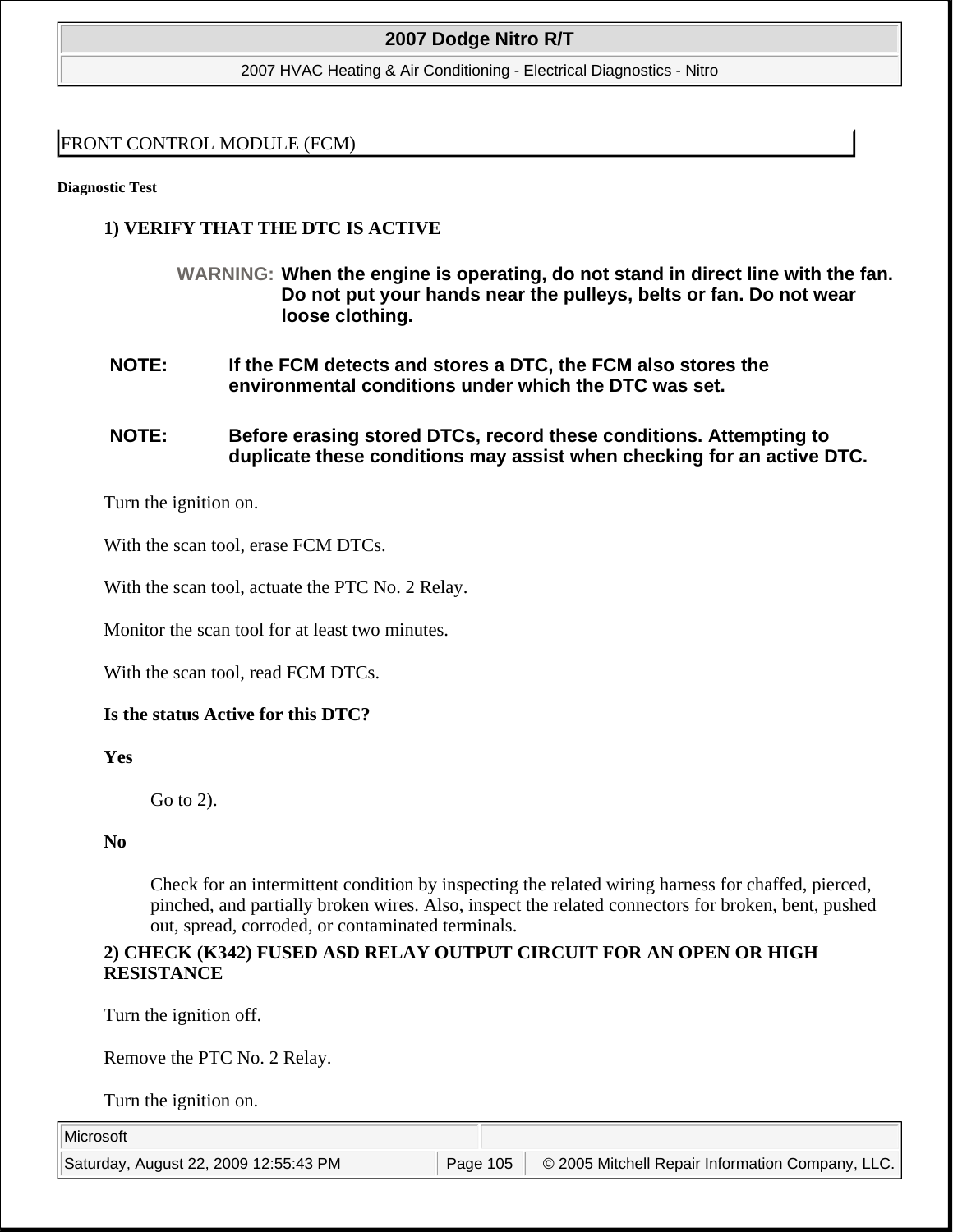#### 2007 HVAC Heating & Air Conditioning - Electrical Diagnostics - Nitro

Using a 12 volt test light connected to ground, check the (K342) Fused ASD Relay Output circuit in the PTC No. 2 Relay harness connector.

## **NOTE: The test light should illuminate brightly. Compare the brightness to that of a direct connection to the battery.**

## **Does the test light illuminate brightly?**

**Yes**

Go to 3).

## **No**

Repair the (K342) Fused ASD Relay Output circuit for an open or high resistance.

## Perform **BODY VERIFICATION TEST - VER 1** .

# **3) CHECK (K361) PTC NO. 2 RELAY CONTROL CIRCUIT FOR A SHORT TO GROUND**

Turn the ignition off.

Disconnect the FCM from the Power Module.

Measure the resistance between ground and the (K361) PTC No. 2 Relay Control circuit in the PTC No. 2 Relay connector.

## **Is the resistance above 10.0 ohms?**

**Yes**

Go to 4).

**No**

Repair the (K361) PTC No. 2 Relay Control circuit for a short to ground.

## Perform **BODY VERIFICATION TEST - VER 1** .

# **4) CHECK (K361) PTC NO. 2 RELAY CONTROL CIRCUIT FOR AN OPEN OR HIGH RESISTANCE**

Measure the resistance of the (K361) PTC No. 2 Relay Control circuit between the PTC No. 2 Relay connector and the FCM connector.

## **Is the resistance below 10.0 ohms?**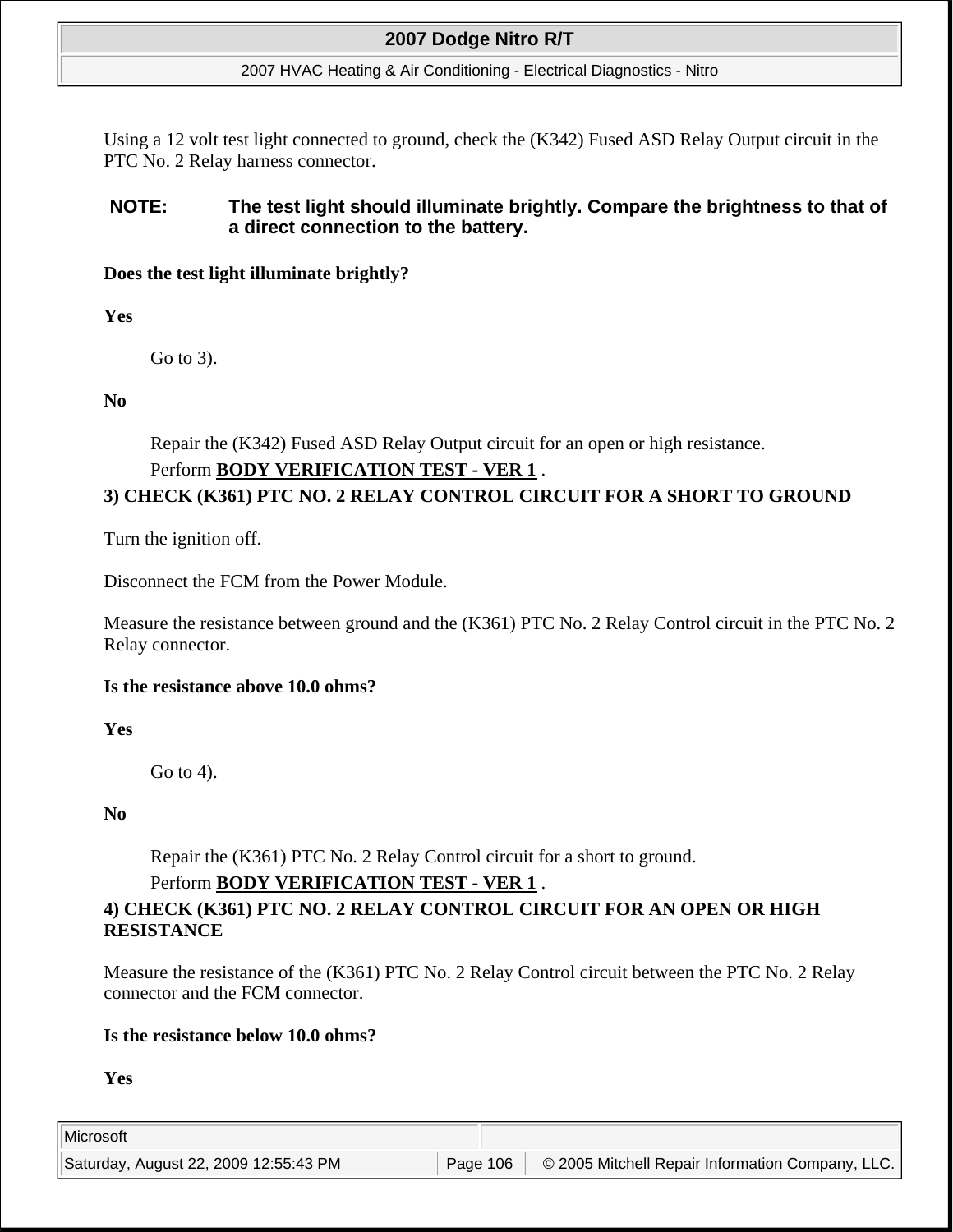#### 2007 HVAC Heating & Air Conditioning - Electrical Diagnostics - Nitro

Go to 5).

**No**

Repair the (K361) PTC No. 2 Relay Control circuit for an open or high resistance. Perform **BODY VERIFICATION TEST - VER 1** .

# **5) CHECK PTC NO. 2 RELAY**

Install the FCM.

Install a substitute PTC No. 2 Relay in place of the vehicle's PTC No. 2 Relay.

Turn the ignition on.

With the scan tool, erase FCM DTCs.

With the scan tool, actuate the PTC No. 2 Relay.

Monitor the scan tool for at least two minutes.

With the scan tool, read FCM DTCs.

## **Is the status Active for this DTC?**

**Yes**

Go to 6).

### **No**

Replace the PTC No. 2 Relay in accordance with the Service Information.

## Perform **BODY VERIFICATION TEST - VER 1** .

## **6) INSPECT RELATED WIRING & CHECK FOR TSBs**

Turn the ignition off.

Using the wiring diagram/schematic as a guide, inspect the wiring and connectors between the PTC No. 2 Relay and the FCM.

Look for any chafed, pierced, pinched, or partially broken wires.

Look for broken, bent, pushed out or corroded terminals.

Refer to any Technical Service Bulletins that may apply.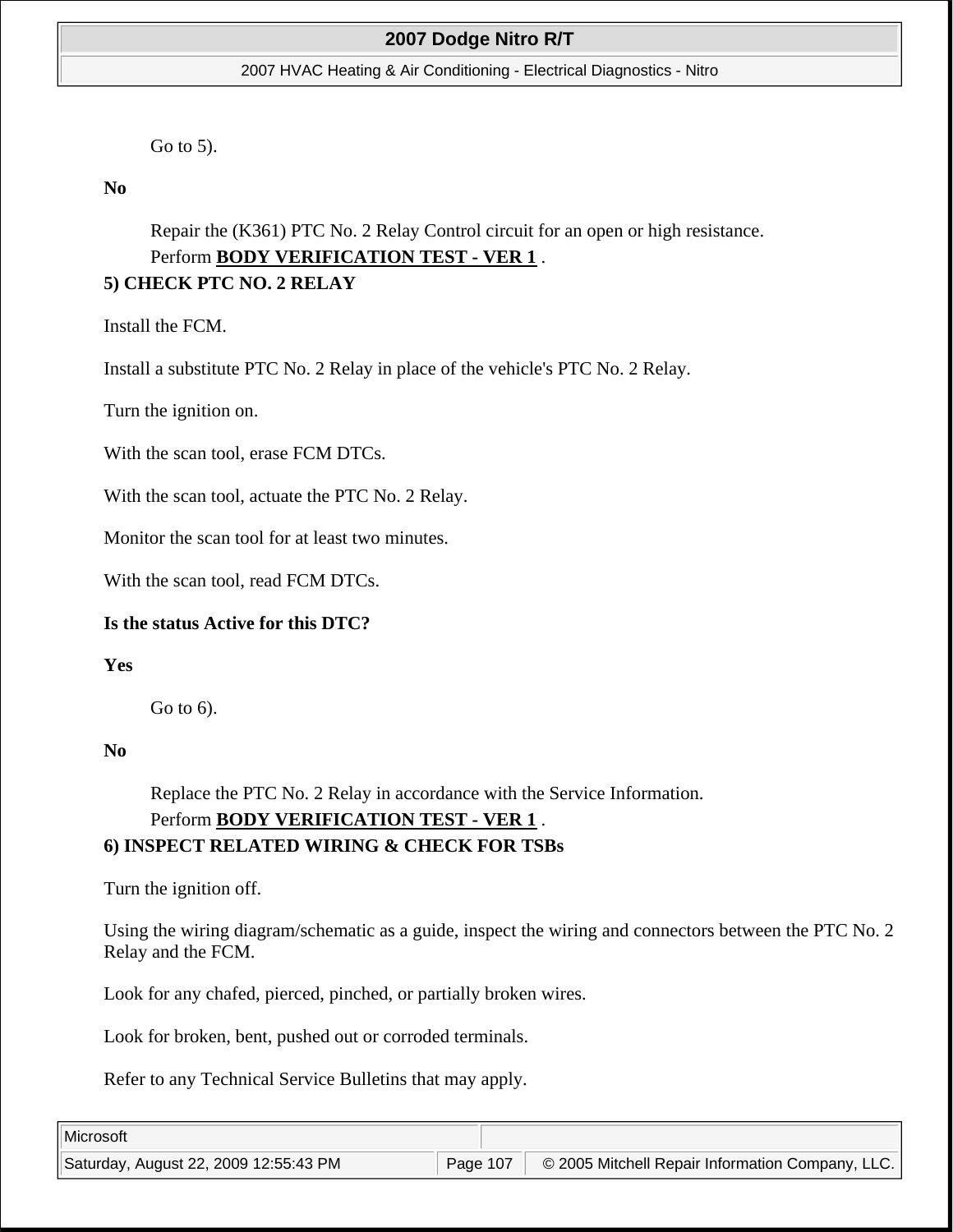#### 2007 HVAC Heating & Air Conditioning - Electrical Diagnostics - Nitro

### **Were any problems found?**

**Yes**

Repair as necessary. Perform **BODY VERIFICATION TEST - VER 1** .

**No**

Replace the Front Control Module (FCM) in accordance with the Service Information. Perform **BODY VERIFICATION TEST - VER 1** .

### **B10B9-CABIN HEATER 2 CONTROL CIRCUIT HIGH (TIPM)**

For complete wiring diagrams refer to **SYSTEM WIRING DIAGRAMS** article.

### **When Monitored:**

With the ignition on, the ASD Relay energized, and the PTC No. 2 Relay command on.

### **Set Condition:**

If the Front Control Module (FCM) detects that the (K361) PTC No. 2 Relay Control circuit voltage is shorted to voltage.

**Possible Causes**  (K361) PTC NO. 2 RELAY CONTROL CIRCUIT SHORTED TO VOLTAGE (K361) PTC NO. 2 RELAY CONTROL CIRCUIT OPEN OR HIGH RESISTANCE PTC NO. 2 RELAY FRONT CONTROL MODULE (FCM)

**Diagnostic Test** 

## **1) VERIFY THAT THE DTC IS ACTIVE**

- **WARNING: When the engine is operating, do not stand in direct line with the fan. Do not put your hands near the pulleys, belts or fan. Do not wear loose clothing.**
- **NOTE: If the FCM detects and stores a DTC, the FCM also stores the environmental conditions under which the DTC was set.**
- **NOTE: Before erasing stored DTCs, record these conditions. Attempting to duplicate these conditions may assist when checking for an active DTC.**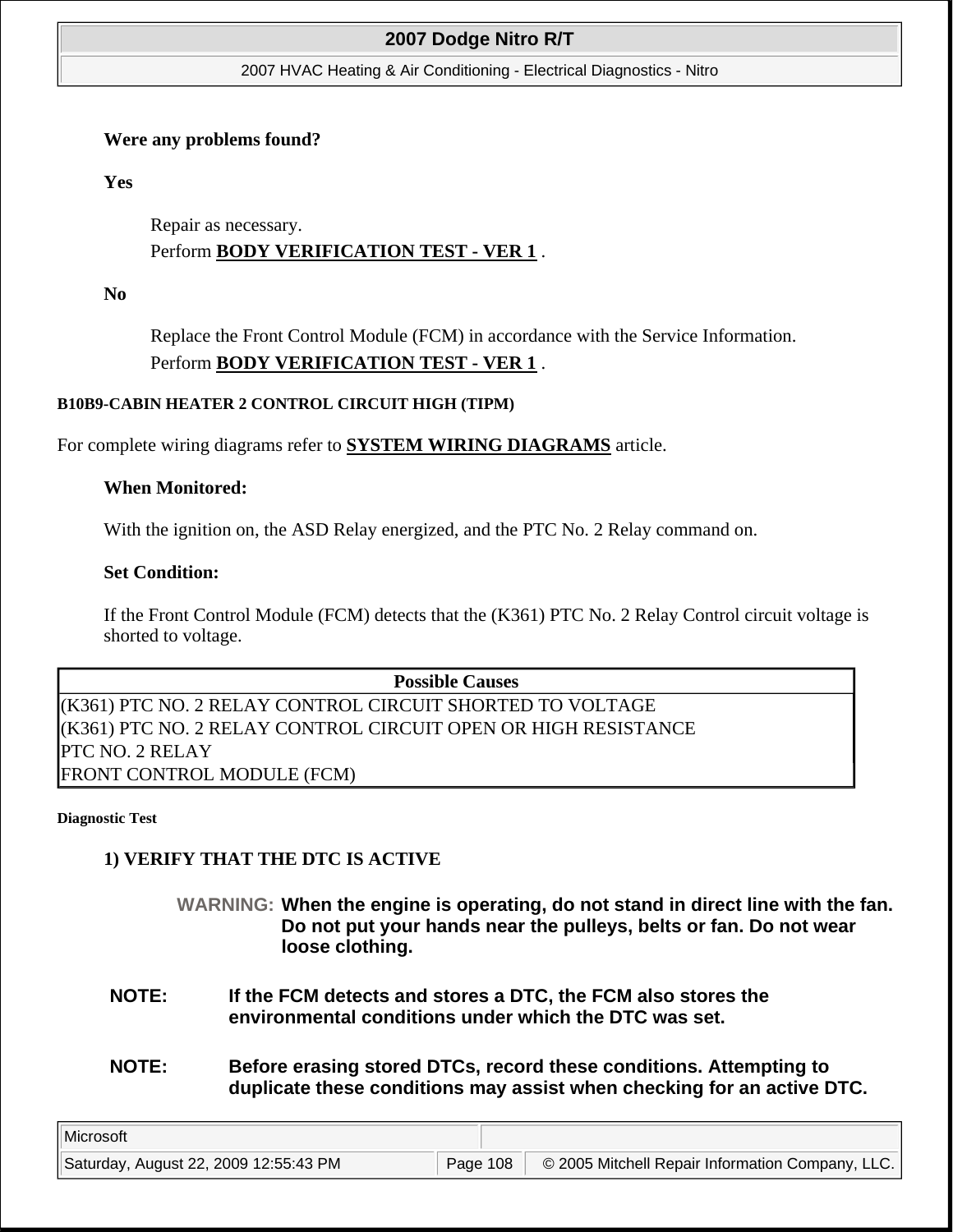### 2007 HVAC Heating & Air Conditioning - Electrical Diagnostics - Nitro

Turn the ignition on.

With the scan tool, erase FCM DTCs.

With the scan tool, actuate the PTC No. 2 Relay.

Monitor the scan tool for at least two minutes.

With the scan tool, read FCM DTCs.

#### **Is the status Active for this DTC?**

#### **Yes**

Go to 2).

### **No**

Check for an intermittent condition by inspecting the related wiring harness for chaffed, pierced, pinched, and partially broken wires. Also, inspect the related connectors for broken, bent, pushed out, spread, corroded, or contaminated terminals.

## **2) CHECK PTC NO. 2 RELAY**

With the scan tool, erase FCM DTCs.

Turn the ignition off.

Remove the PTC No. 2 Relay.

Turn the ignition on.

With the scan tool, actuate the PTC No. 2 Relay.

With the scan tool, read FCM DTCs.

## **NOTE: The scan tool should display an open circuit DTC with the PTC No. 2 Relay removed.**

### **Does the scan tool display: B10B9-CABIN HEATER 2 CONTROL CIRCUIT HIGH?**

**Yes**

Go to 3).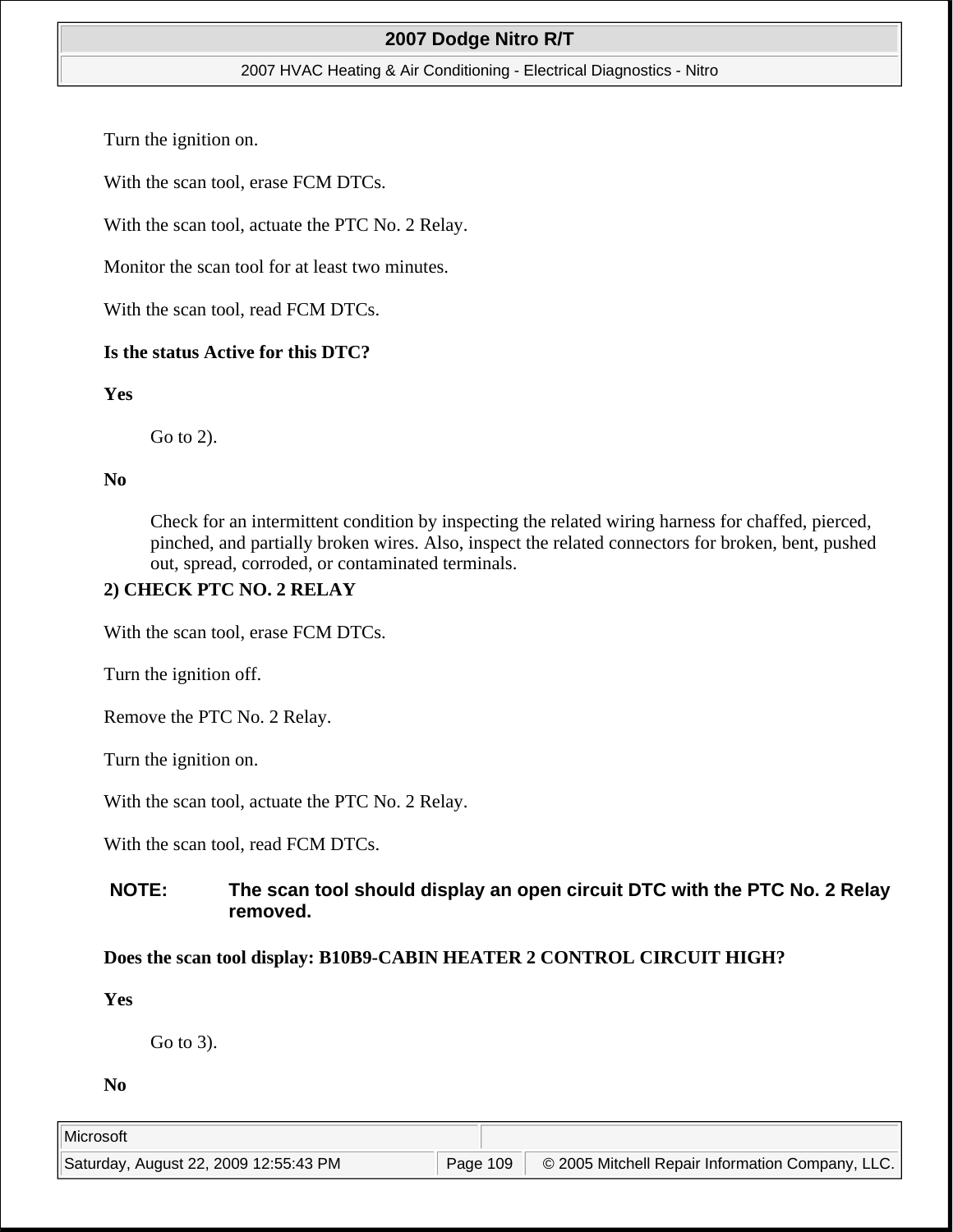2007 HVAC Heating & Air Conditioning - Electrical Diagnostics - Nitro

Replace the PTC No. 2 Relay in accordance with the Service Information.

## Perform **BODY VERIFICATION TEST - VER 1** .

# **3) CHECK (K361) PTC NO. 2 RELAY CONTROL CIRCUIT FOR A SHORT TO VOLTAGE**

Turn the ignition off.

Disconnect the FCM from the Power Module.

Remove the ASD Relay from the IPM.

Connect a jumper wire between cavity 30 and cavity 87 of the ASD Relay Connector.

Turn the ignition on.

Measure the voltage of the (K361) PTC No. 2 Relay Control circuit in the PTC No. 2 Relay connector.

## **Is there any voltage present?**

**Yes**

Repair the (K361) PTC No. 2 Relay Control circuit for a short to voltage. Perform **BODY VERIFICATION TEST - VER 1** .

**No**

Go to 4).

# **4) CHECK (K361) PTC NO. 2 RELAY CONTROL FOR AN OPEN OR HIGH RESISTANCE**

Turn the ignition off.

Measure the resistance of the (K361) PTC No. 2 Relay Control circuit between the PTC No. 2 Relay connector and the FCM connector.

## **Is the resistance below 10.0 ohms?**

**Yes**

Go to 5).

**No**

Repair the (K361) PTC No. 2 Relay Control circuit for an open or high resistance. Perform **BODY VERIFICATION TEST - VER 1** .

# **5) INSPECT RELATED WIRING & CHECK FOR TSBs**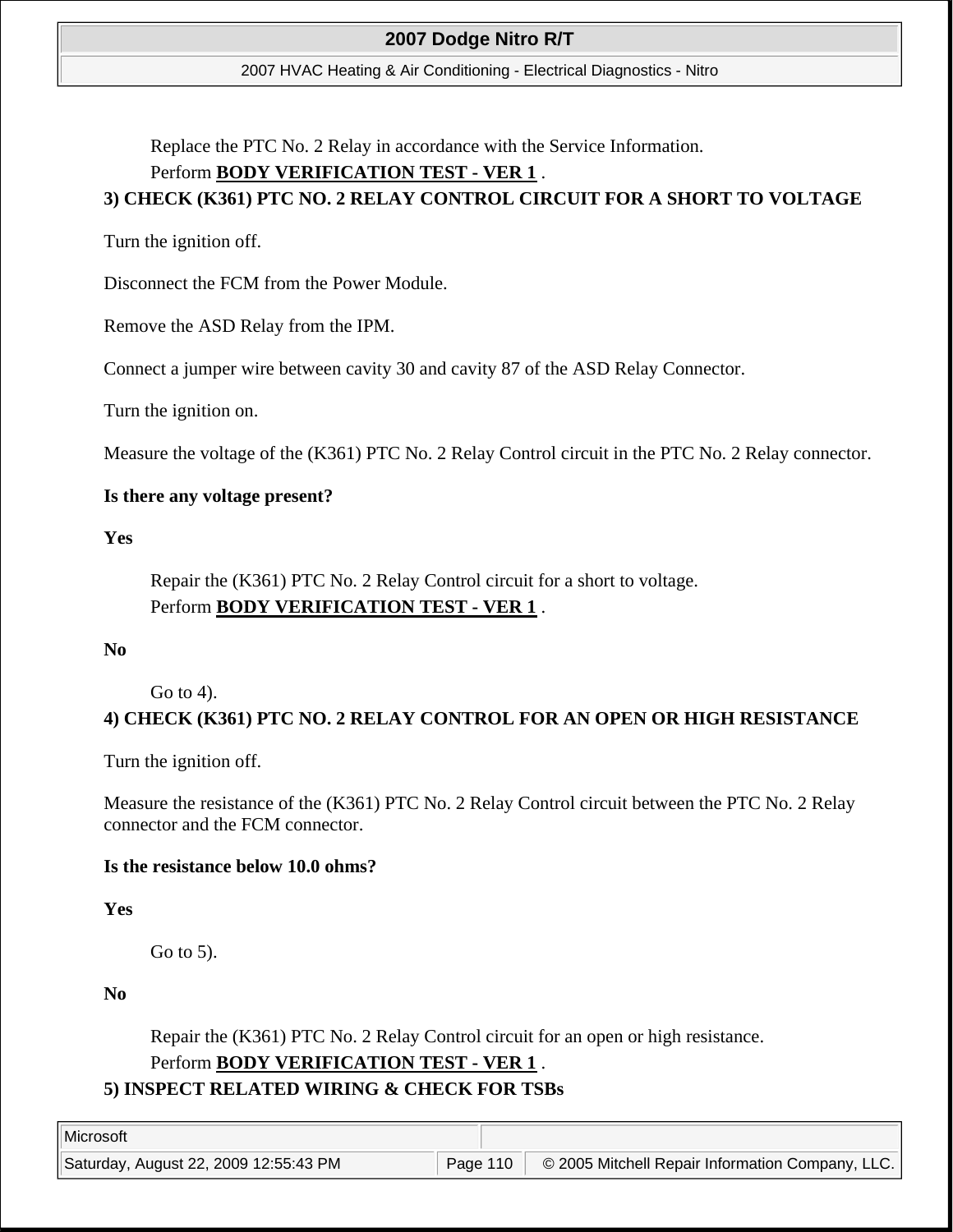#### 2007 HVAC Heating & Air Conditioning - Electrical Diagnostics - Nitro

Using the wiring diagram/schematic as a guide, inspect the wiring and connectors between the PTC No. 2 Relay and the FCM.

Look for any chafed, pierced, pinched, or partially broken wires.

Look for broken, bent, pushed out or corroded terminals.

Refer to any Technical Service Bulletins that may apply.

### **Were any problems found?**

**Yes**

Repair as necessary. Perform **BODY VERIFICATION TEST - VER 1** .

**No**

Replace the FCM in accordance with the Service Information. Perform **BODY VERIFICATION TEST - VER 1** .

### **B10EA-BLOWER MOTOR CONTROL CIRCUIT HIGH**

For complete wiring diagrams refer to **SYSTEM WIRING DIAGRAMS** article.

### **When Monitored:**

With the ignition on. Battery voltage greater than 10.4 volts. TIPM requesting Blower Motor operation.

### **Set Condition:**

If the Totally Integrated Power Module (TIPM) detects a short to voltage condition on the (C7) Blower Motor Control circuit.

**Possible Causes**  (C7) BLOWER MOTOR CONTROL CIRCUIT SHORTED TO VOLTAGE (C7) BLOWER MOTOR CONTROL CIRCUIT OPEN BLOWER MOTOR TOTALLY INTEGRATED POWER MODULE (TIPM)

#### **Diagnostic Test**

## **1) VERIFY DTC IS ACTIVE**

Turn the ignition on.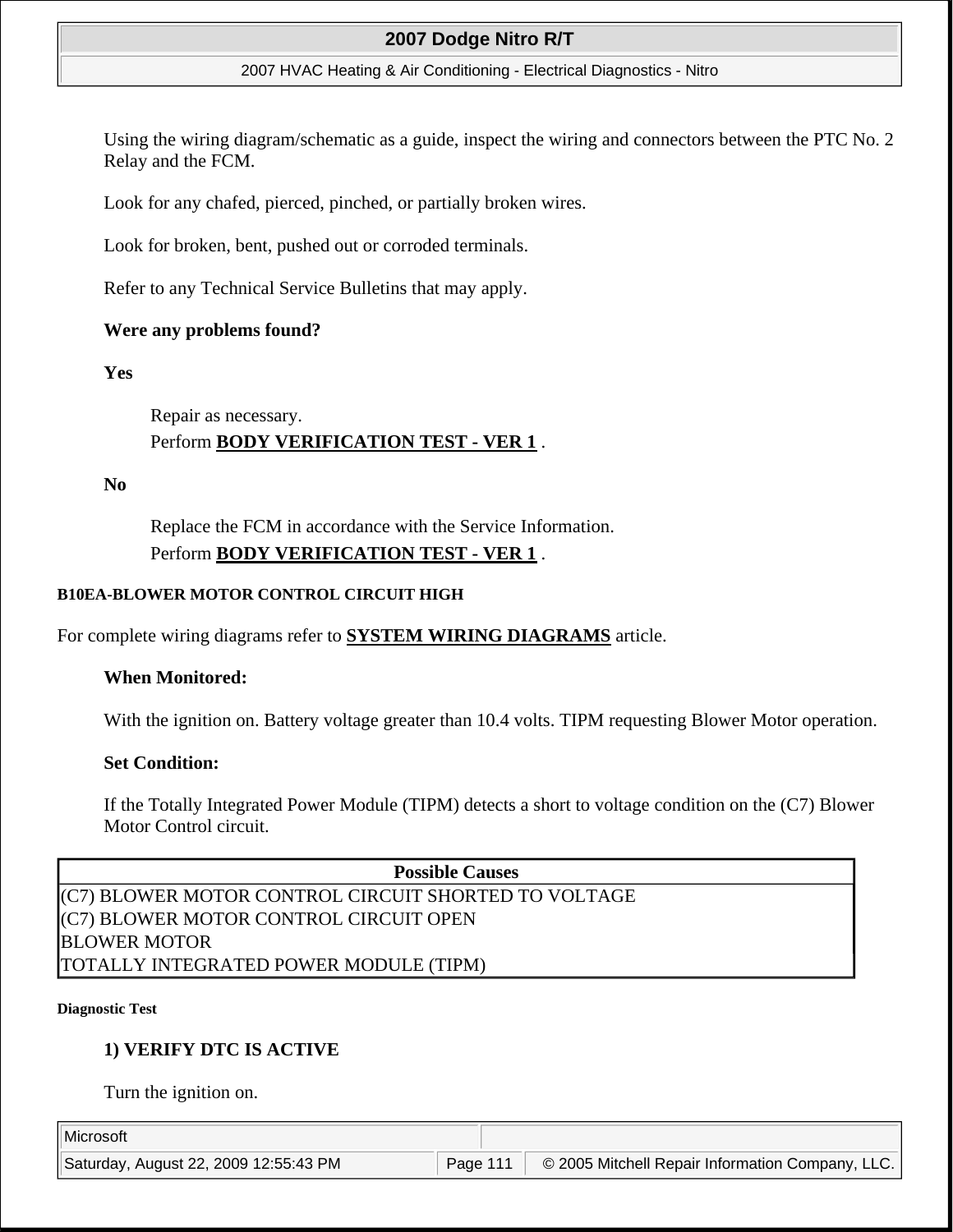#### 2007 HVAC Heating & Air Conditioning - Electrical Diagnostics - Nitro

With the scan tool, erase DTCs.

Turn the ignition off, wait 10 seconds, and turn the ignition on.

With the A/C control, turn on the Blower Motor.

With the scan tool, read DTCs.

### **Does the scan tool display active: B10EA-BLOWER MOTOR CONTROL CIRCUIT HIGH?**

#### **Yes**

Go to 2).

#### **No**

The condition that caused this symptom is currently not present. Check for an intermittent condition by inspecting the related wiring harness for chafed, pierced, pinched, and partially broken wires. Also, inspect the related connectors for broken, bent, pushed out, spread, corroded, or contaminated terminals. Repair as necessary.

### Perform **BODY VERIFICATION TEST - VER 1** .

## **2) CHECK (C7) BLOWER MOTOR CONTROL CIRCUIT FOR AN OPEN**

Turn the ignition off.

Disconnect the TIPM C8 harness connector.

Disconnect the Blower Motor harness connector.

Measure the resistance of the (C7) Blower Motor Control circuit between the TIPM C8 harness connector and the Blower Motor harness connector.

### **Does the ohm meter read open circuit?**

### **Yes**

Repair the (C7) Blower Motor Control circuit for an open. Perform **BODY VERIFICATION TEST - VER 1** .

**No**

Go to 3).

## **3) CHECK (C7) BLOWER MOTOR CONTROL CIRCUIT FOR SHORT TO VOLTAGE**

Turn the ignition on.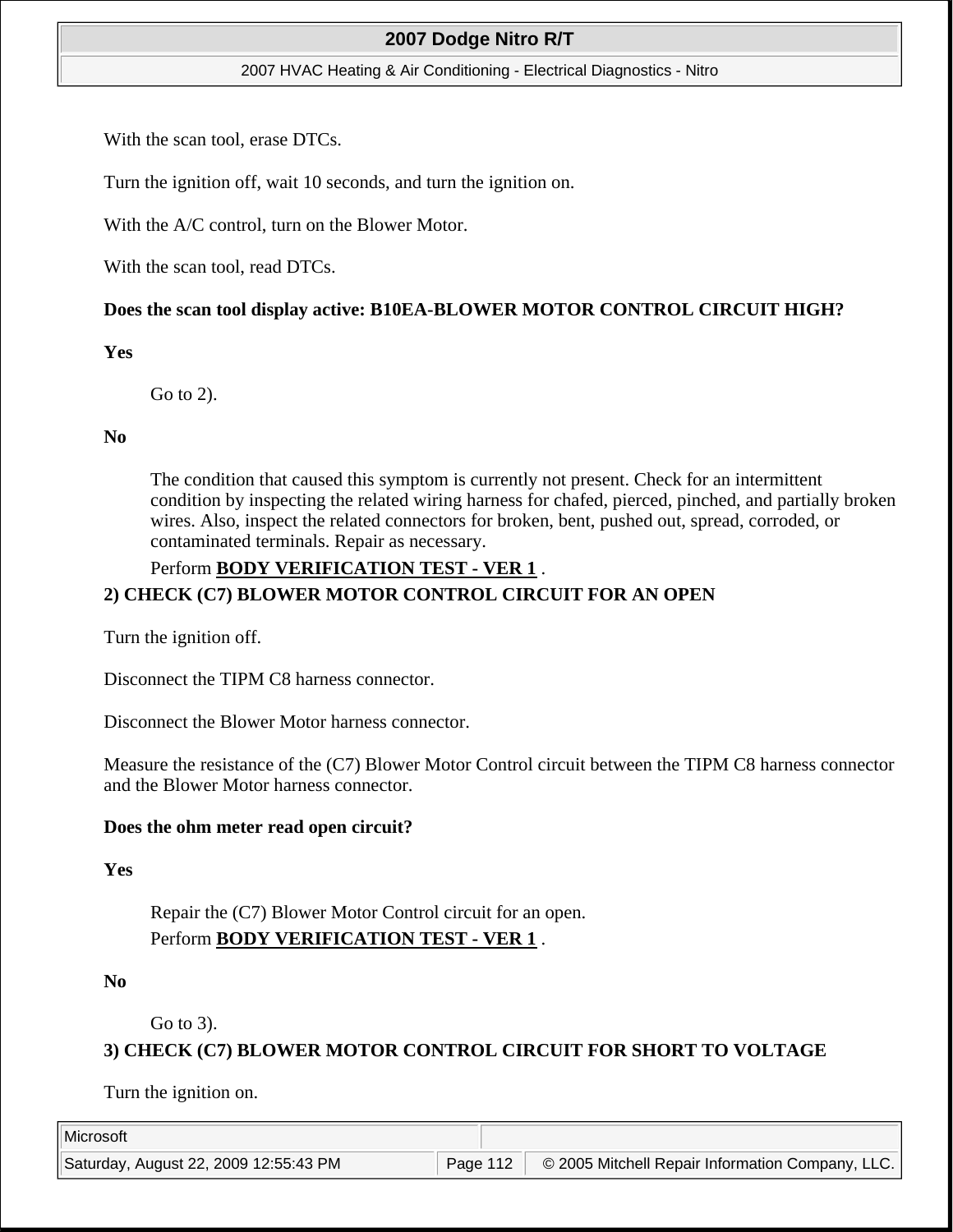2007 HVAC Heating & Air Conditioning - Electrical Diagnostics - Nitro

With a volt meter measure the voltage on the (C7) Blower Motor Control circuit.

### **Does the volt meter read above 10.0 volts?**

**Yes**

Repair the (C7) Blower Motor Control circuit for a short to voltage. Perform **BODY VERIFICATION TEST - VER 1** .

**No**

Go to 4).

# **4) TOTALLY INTEGRATED POWER MODULE**

Turn the ignition on.

With the scan tool, erase DTCs.

Turn the ignition off, wait 10 seconds, and turn the ignition on.

With the A/C control, turn on the Blower Motor.

With the scan tool, read DTCs.

### **Does the scan tool display active: B10EA-BLOWER MOTOR CONTROL CIRCUIT HIGH?**

**Yes**

Replace the Totally Integrated Power Module (TIPM) in accordance with the service information. Perform **BODY VERIFICATION TEST - VER 1** .

**No**

Replace the Blower Motor in accordance with the service information. Perform **BODY VERIFICATION TEST - VER 1** .

### **B10EC-BLOWER MOTOR CONTROL CIRCUIT OVERCURRENT (TIPM)**

For complete wiring diagrams refer to **SYSTEM WIRING DIAGRAMS** article.

## **When Monitored:**

With the ignition on.

### **Set Condition:**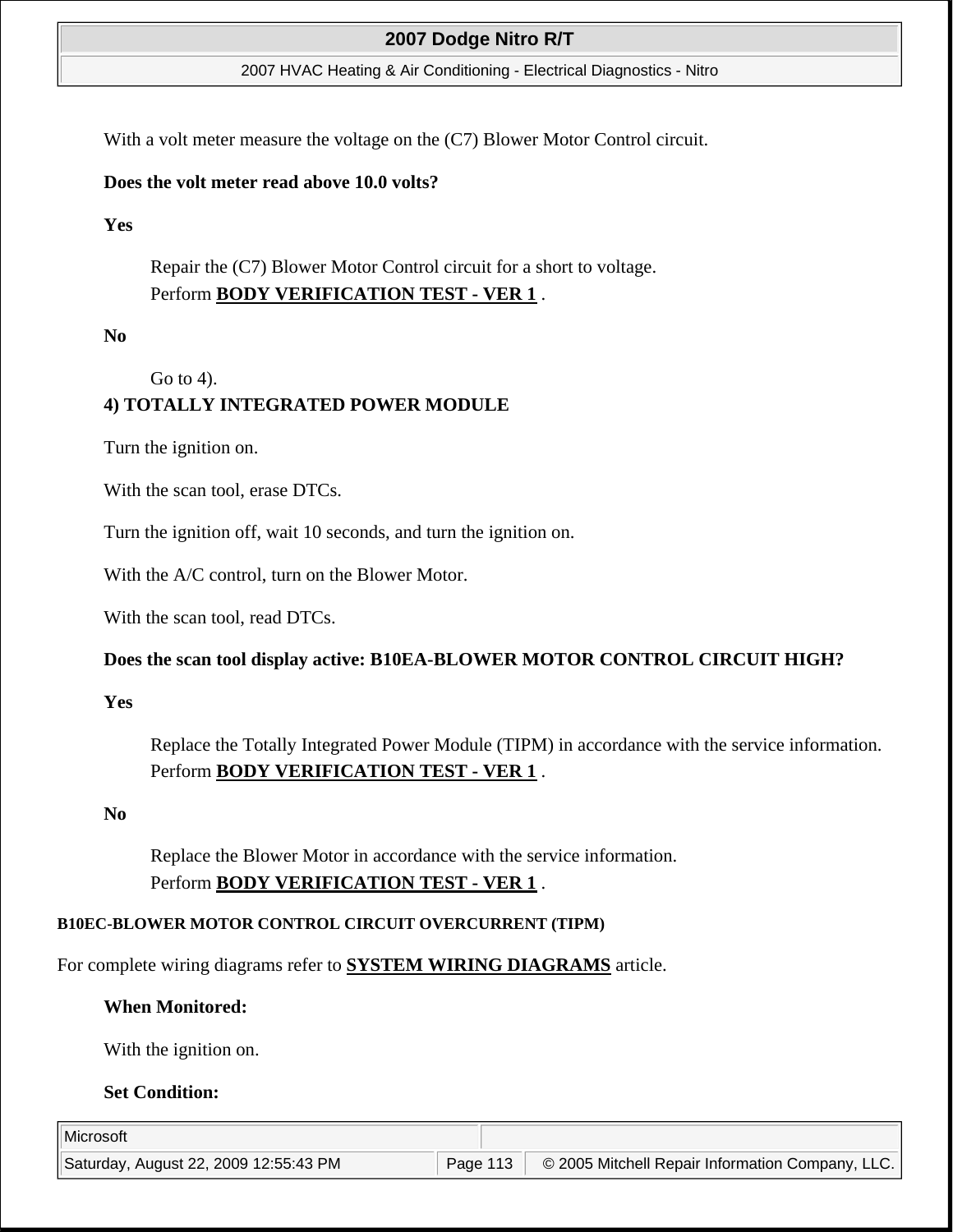2007 HVAC Heating & Air Conditioning - Electrical Diagnostics - Nitro

The Totally Integrated Power Module (TIPM) will set this DTC if it detects an overcurrent condition on the (C7) Blower Motor Control circuit for more than 500 ms when blower motor operation is requested.

#### **Possible Causes**

BLOCKAGE STALLING BLOWER MOTOR BLOWER MOTOR TOTALLY INTEGRATED POWER MODULE (TIPM)

#### **Diagnostic Test**

## **1) VERIFY DTC B10EC-BLOWER MOTOR CONTROL CIRCUIT OVERCURRENT IS ACTIVE**

Turn the ignition on.

With the scan tool, erase DTCs.

Turn the ignition off, wait 10 seconds, and turn the ignition on.

With the scan tool, read DTCs.

## **Does the scan tool display active: B10EC-BLOWER MOTOR CONTROL CIRCUIT OVERCURRENT?**

### **Yes**

Go to 2).

### **No**

The condition that caused this symptom is currently not present. Check for an intermittent condition by inspecting the related wiring harness for chafed, pierced, pinched, and partially broken wires. Also, inspect the related connectors for broken, bent, pushed out, spread, corroded, or contaminated terminals. Repair as necessary.

# Perform **BODY VERIFICATION TEST - VER 1** . **2) CHECK FOR PROPER BLOWER MOTOR OPERATION**

Turn the ignition on.

Turn the Blower Motor on.

## **Does the Blower Motor operate normally?**

**Yes**

Go to 5).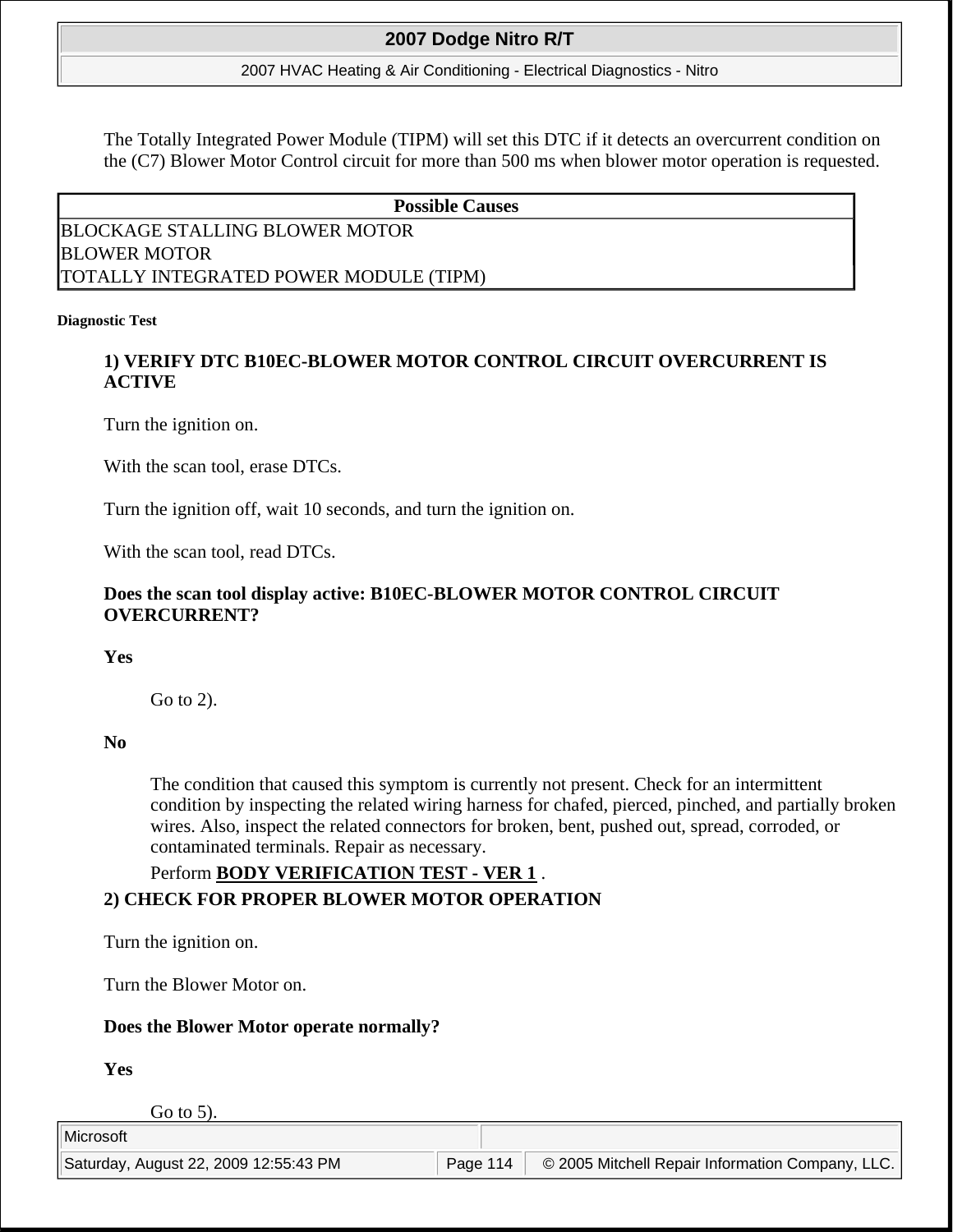#### 2007 HVAC Heating & Air Conditioning - Electrical Diagnostics - Nitro

### **No**

Go to 3).

# **3) CHECK FOR 12 VOLTS TO THE BLOWER MOTOR**

Turn the ignition off.

Disconnect the Blower Motor harness connector.

Turn the ignition on.

Turn the Blower Motor control on.

Using a volt meter measure the voltage on the (C7) Blower Motor Control circuit in the Blower Motor harness connector.

### **Does the volt meter read 12 volts?**

**Yes**

Go to 4).

### **No**

Go to 5).

## **4) CHECK FOR A BLOCKAGE STALLING THE BLOWER MOTOR**

Turn the ignition off.

Remove the Blower Motor from the HVAC housing assembly.

Look for anything on the Blower Motor and in the HVAC housing that is physically preventing Blower Motor operation.

### **Is anything physically preventing Blower Motor operation?**

#### **Yes**

Repair as necessary. Also, check Blower Motor for proper operation. Reinstall, or replace the Blower Motor as necessary in accordance with the service information.

**No**

Replace the Blower Motor in accordance with the service information.

## Perform **BODY VERIFICATION TEST - VER 1** .

#### **5) CHECK FOR CHAFING IN THE (C7) BLOWER MOTOR CONTROL CIRCUIT**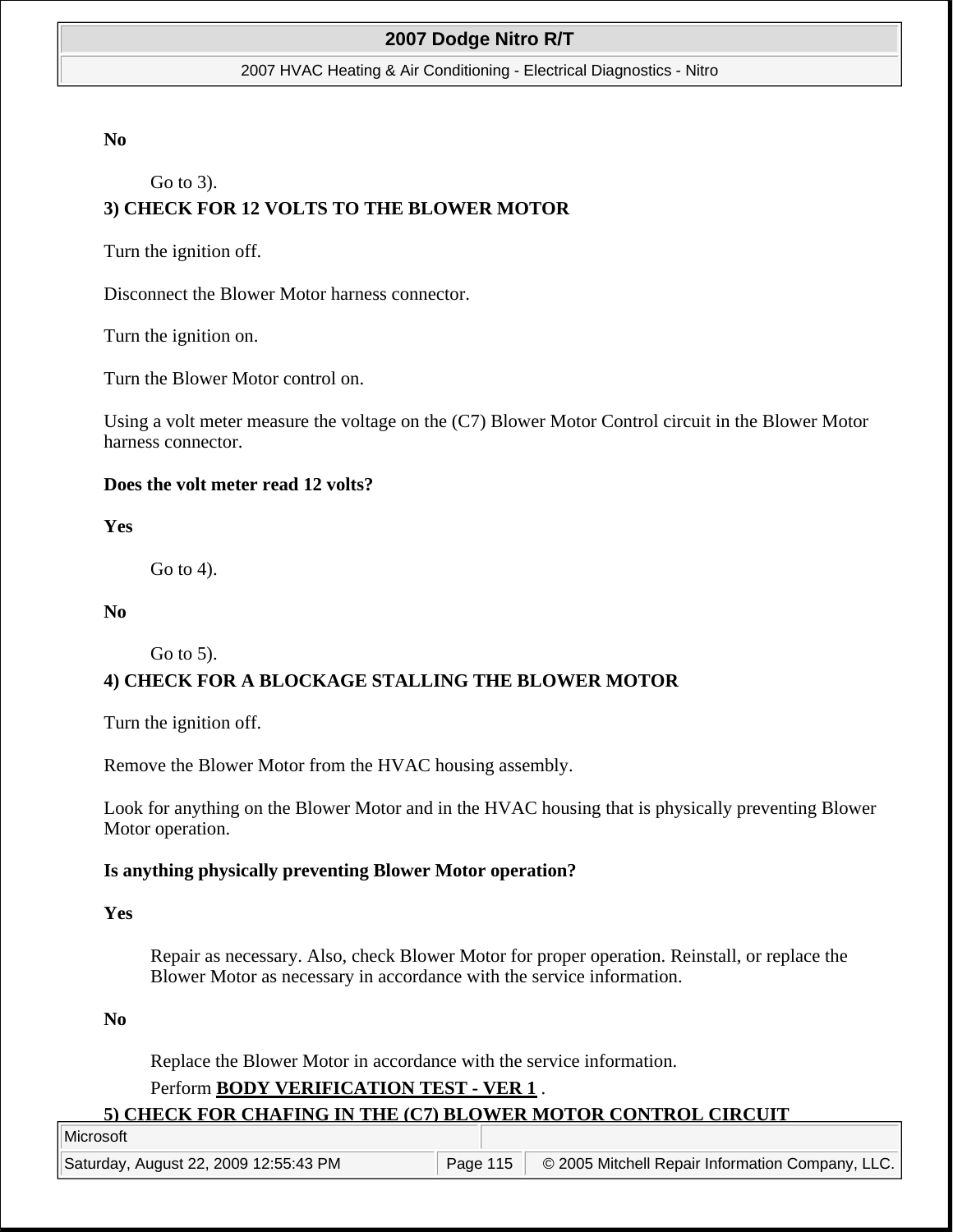#### 2007 HVAC Heating & Air Conditioning - Electrical Diagnostics - Nitro

Turn the ignition off.

Check the (C7) Blower Motor Control circuit for wire chafing.

## **Is any wire chafing present?**

**Yes**

Repair the wire chafing on the (C7) Blower Motor Control circuit. Perform **BODY VERIFICATION TEST - VER 1** .

## **No**

Replace the Totally Integrated Power Module (TIPM) in accordance with the service information. Perform **BODY VERIFICATION TEST - VER 1** .

### **B1138-CABIN HEATER 3 CONTROL CIRCUIT LOW (TIPM)**

For complete wiring diagrams refer to **SYSTEM WIRING DIAGRAMS** article.

## **When Monitored:**

With the ignition on, the Cabin Heater Relay 2 commanded on.

### **Set Condition:**

If the Totally Integrated Power Module detects the (K232) Cabin Heater Relay 2 Control circuit is shorted to ground.

**Possible Causes**  (K232) CABIN HEATER RELAY 2 CONTROL CIRCUIT SHORTED TO GROUND CABIN HEATER 2 RELAY TOTALLY INTEGRATED POWER MODULE (TIPM)

#### **Diagnostic Test**

## **1) VERIFY THAT THE DTC IS ACTIVE**

Turn the ignition on.

With the scan tool, erase DTCs.

With the scan tool, actuate the Cabin Heater 2 Relay.

Monitor the scan tool, for at least two minutes.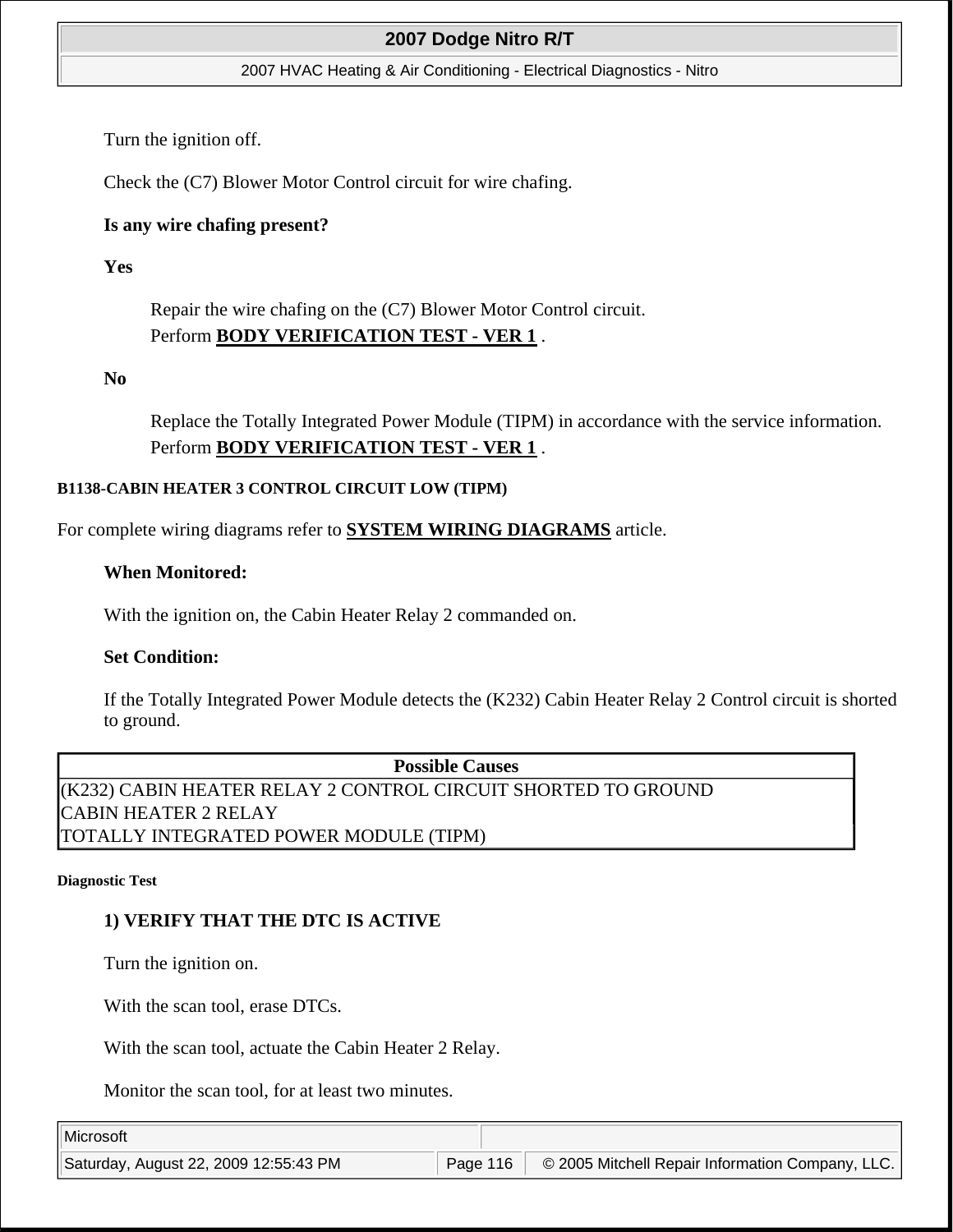2007 HVAC Heating & Air Conditioning - Electrical Diagnostics - Nitro

With the scan tool, read DTCs.

## **Does the scan tool, display active: B10B8-CABIN HEATER 2 CONTROL CIRCUIT LOW?**

## **Yes**

Go to 2).

**No**

The condition that caused this symptom is currently not present. Check for an intermittent condition by inspecting the related wiring harness for chafed, pierced, pinched, and partially broken wires. Also, inspect the related connectors for broken, bent, pushed out, spread, corroded, or contaminated terminals. Repair as necessary.

## Perform **BODY VERIFICATION TEST - VER 1** .

# **2) CHECK (K232) CABIN HEATER RELAY 2 OUTPUT CIRCUIT FOR SHORT TO GROUND**

Turn the ignition off.

Disconnect the TIPM C1 harness connector.

Remove the Cabin Heater Relay 2.

Using an ohm meter measure the resistance between the (K232) Cabin Heater Relay 2 Output circuit and ground.

## **Does the ohm meter read open circuit?**

**Yes**

Go to 3).

**No**

Repair the (K232) Cabin Heater Relay 2 Output circuit for a short to ground. Perform **BODY VERIFICATION TEST - VER 1** . **3) TOTALLY INTEGRATED POWER MODULE (TIPM)**

Turn the ignition on.

With the scan tool, erase DTCs.

With the scan tool, actuate the Cabin Heater 2 Relay.

Monitor the scan tool for at least two minutes.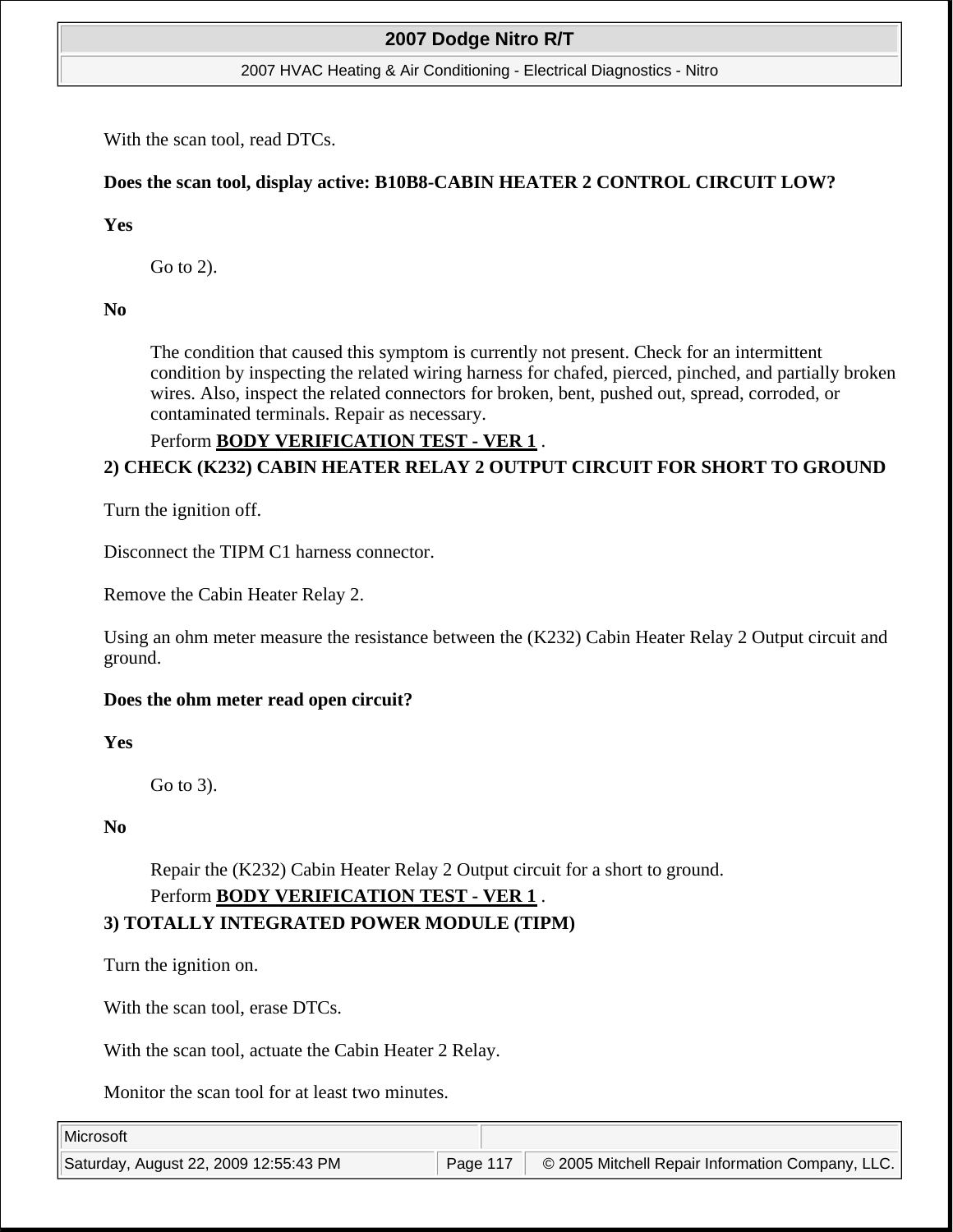2007 HVAC Heating & Air Conditioning - Electrical Diagnostics - Nitro

With the scan tool, read DTCs.

## **Does the scan tool display active: B10B8-CABIN HEATER 2 CONTROL CIRCUIT LOW?**

**Yes**

Replace the Totally Integrated Power Module (TIPM) in accordance with the service information. Perform **BODY VERIFICATION TEST - VER 1** .

**No**

Replace the Cabin Heater Relay 2 in accordance with the service information. Perform **BODY VERIFICATION TEST - VER 1** .

### **B1139-CABIN HEATER 3 CONTROL CIRCUIT HIGH (TIPM)**

For complete wiring diagrams refer to **SYSTEM WIRING DIAGRAMS** article.

### **When Monitored:**

With the ignition on, the Cabin Heater Relay 2 is commanded on.

### **Set Condition:**

If the Totally Integrated Power Module detects a short to voltage on the (K232) Cabin Heater Relay 2 Control circuit.

**Possible Causes**  (K232) CABIN HEATER RELAY 2 CONTROL CIRCUIT SHORTED TO VOLTAGE CABIN HEATER RELAY 2 TOTALLY INTEGRATED POWER MODULE (TIPM)

#### **Diagnostic Test**

## **1) VERIFY THAT THE DTC IS ACTIVE**

Turn the ignition on.

With the scan tool, erase DTCs.

With the scan tool, actuate the Cabin Heater 2 Relay.

Monitor the scan tool for at least two minutes.

With the scan tool, read DTCs.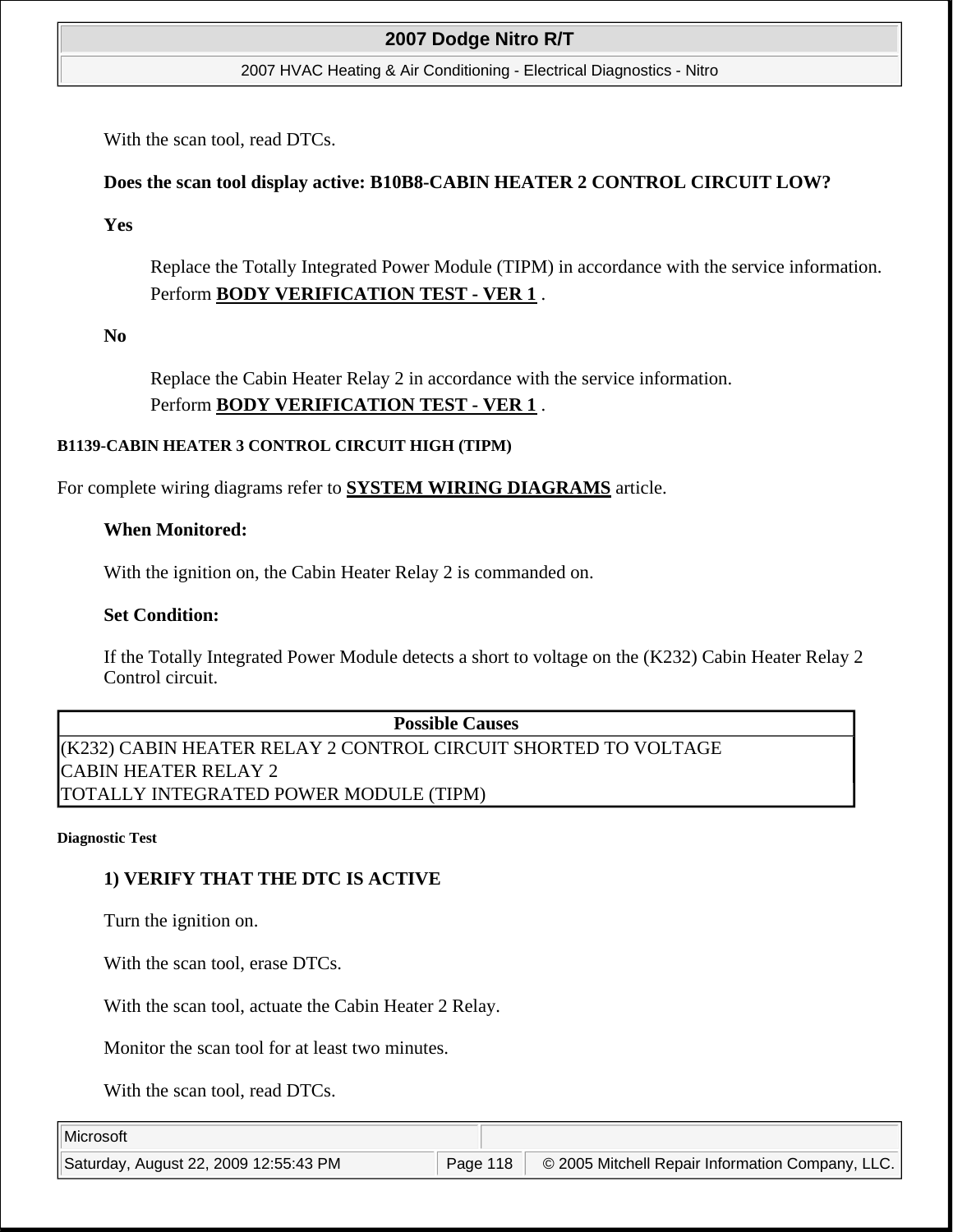#### 2007 HVAC Heating & Air Conditioning - Electrical Diagnostics - Nitro

#### **Does the scan tool, display active: B10B9-CABIN HEATER 2 CONTROL CIRCUIT HIGH?**

**Yes**

Go to 2).

**No**

The condition that caused this symptom is currently not present. Check for an intermittent condition by inspecting the related wiring harness for chafed, pierced, pinched, and partially broken wires. Also, inspect the related connectors for broken, bent, pushed out, spread, corroded, or contaminated terminals. Repair as necessary.

## Perform **BODY VERIFICATION TEST - VER 1** .

# **2) CHECK THE (K232) CABIN HEATER RELAY 2 CONTROL CIRCUIT FOR SHORT TO VOLTAGE**

Turn the ignition off.

Disconnect the TIPM C1 harness connector.

Remove the Cabin Heater Relay 2.

Turn the ignition on.

With a volt meter, measure the voltage on the (K232) Cabin Heater Relay 2 Control circuit.

#### **Does the volt meter read 1.0 volt or above?**

**Yes**

Repair short to voltage on the (K232) Cabin Heater Relay 2 Control circuit. Perform **BODY VERIFICATION TEST - VER 1** .

#### **No**

Go to 3).

## **3) TOTALLY INTEGRATED POWER MODULE**

Turn the ignition on.

With the scan tool, erase DTCs.

With the scan tool, actuate the Cabin Heater 2 Relay.

Monitor the scan tool for at least two minutes.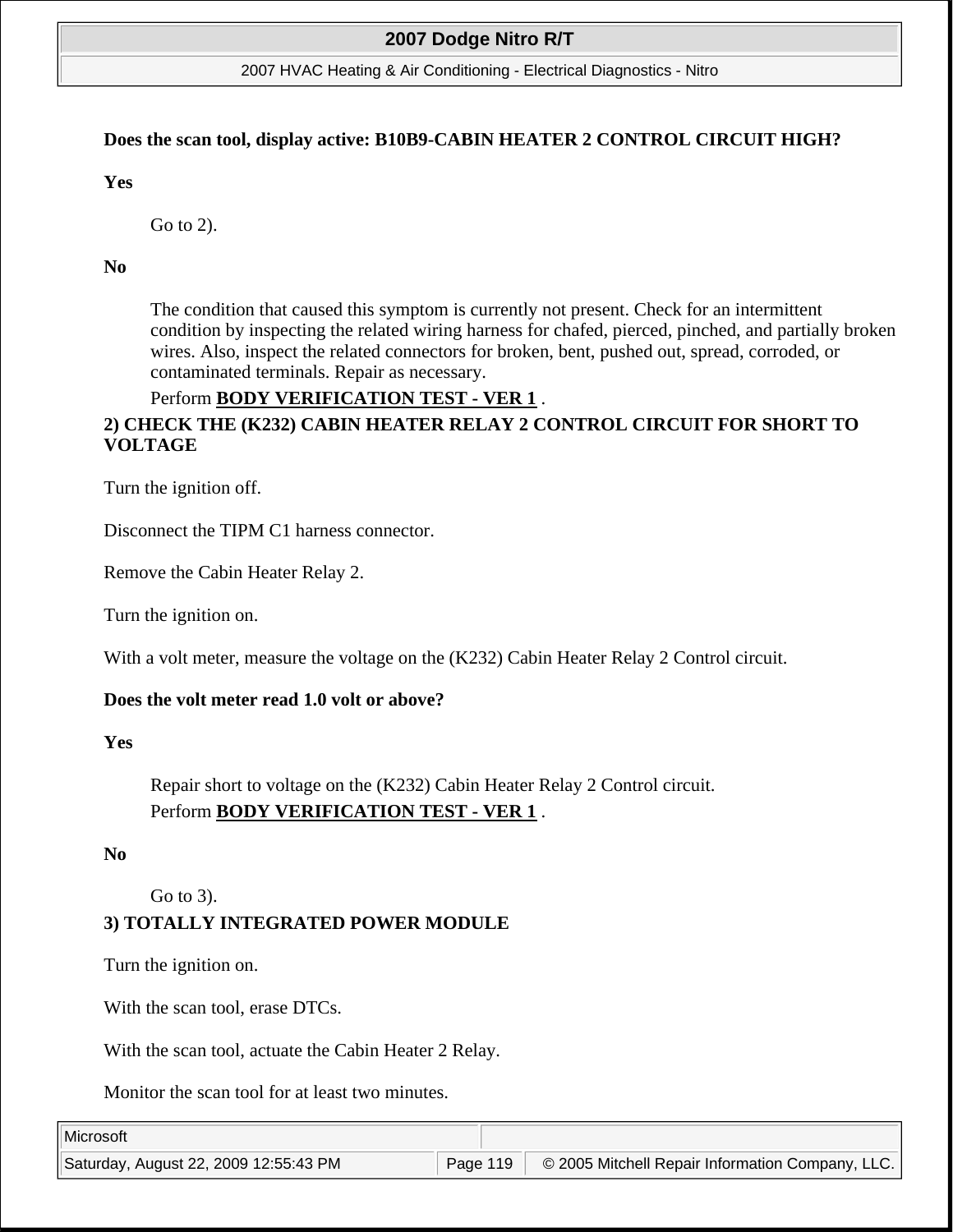2007 HVAC Heating & Air Conditioning - Electrical Diagnostics - Nitro

With the scan tool, read DTCs.

## **Does the scan tool display active: B10B9-CABIN HEATER 2 CONTROL CIRCUIT HIGH?**

**Yes**

Replace the Totally Integrated Power Module (TIPM in accordance with the service information. Perform **BODY VERIFICATION TEST - VER 1** .

**No**

Replace the Cabin Heater Relay 2 in accordance with the service information. Perform **BODY VERIFICATION TEST - VER 1** .

### **B1610-AMBIENT LIGHT SENSOR INPUT CIRCUIT LOW**

For complete wiring diagrams refer to **SYSTEM WIRING DIAGRAMS** article.

### **When Monitored:**

With the ignition on.

### **Set Condition:**

If the Ambient Light Sensor input is out of range toward the low voltage threshold.

**Possible Causes**  (L24) AUTO HEADLAMPS SIGNAL CIRCUIT SHORTED TO GROUND SUNLOAD SENSOR A/C HEATER CONTROL

#### **Diagnostic Test**

## **1) VERIFY THE DTC IS ACTIVE**

Turn the ignition switch on.

With a scan tool, read and record DTCs.

With the scan tool, clear DTCs.

Turn the ignition switch off, and then on.

Using the scan tool, read DTCs.

#### **Does the scan tool display this DTC as active?**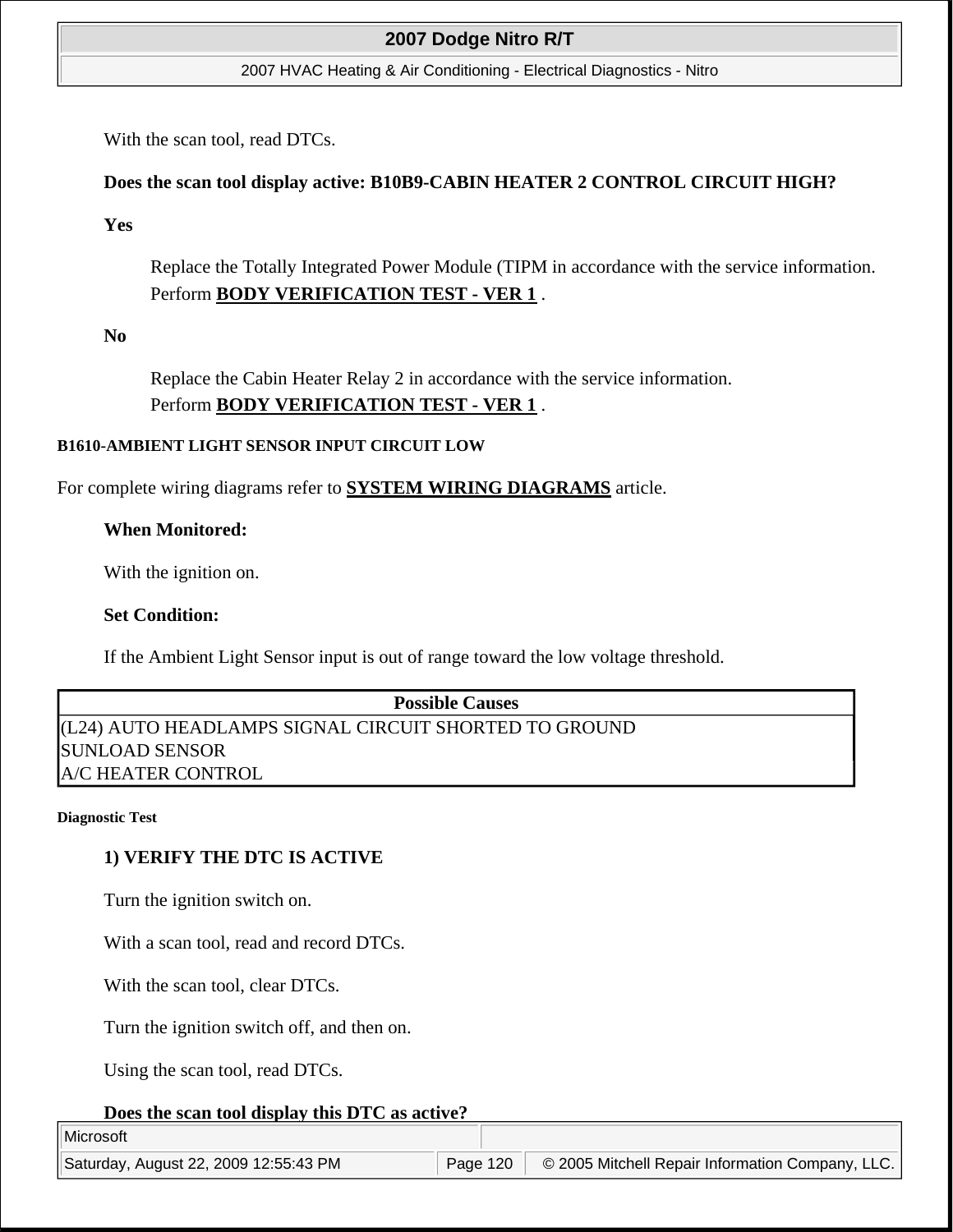#### 2007 HVAC Heating & Air Conditioning - Electrical Diagnostics - Nitro

#### **Yes**

Go to 2).

#### **No**

The condition that caused this symptom is currently not present. Check for an intermittent condition by inspecting the related wiring harness for chafed, pierced, pinched, and partially broken wires. Also, inspect the related connectors for broken, bent, pushed out, spread, corroded, or contaminated terminals. Repair as necessary.

### Perform **BODY VERIFICATION TEST - VER 1** .

## **2) CHECK FOR ACTIVE DTC WITH SUNLOAD SENSOR HARNESS CONNECTOR DISCONNECTED**

Turn the ignition off.

Disconnect the Sunload Sensor harness connector.

Turn the ignition on.

With the scan tool, erase HVAC DTCs.

Turn the ignition off, wait 10 seconds, and turn the ignition on.

With the scan tool, read HVAC DTCs.

#### **Does the scan tool display this DTC as active?**

**Yes**

Go to 3).

#### **No**

Replace the Sunload Sensor in accordance with the service information.

#### Perform **BODY VERIFICATION TEST - VER 1** .

### **3) CHECK (L24) AUTO HEADLAMPS SIGNAL CIRCUIT FOR A SHORT TO GROUND**

Turn the ignition off.

Disconnect the A/C Heater Control C1 harness connector.

Measure the resistance of the (L24) Auto Headlamps Signal circuit between ground and the A/C Heater Control C1 harness connector.

#### **Does the ohm meter read open circuit?**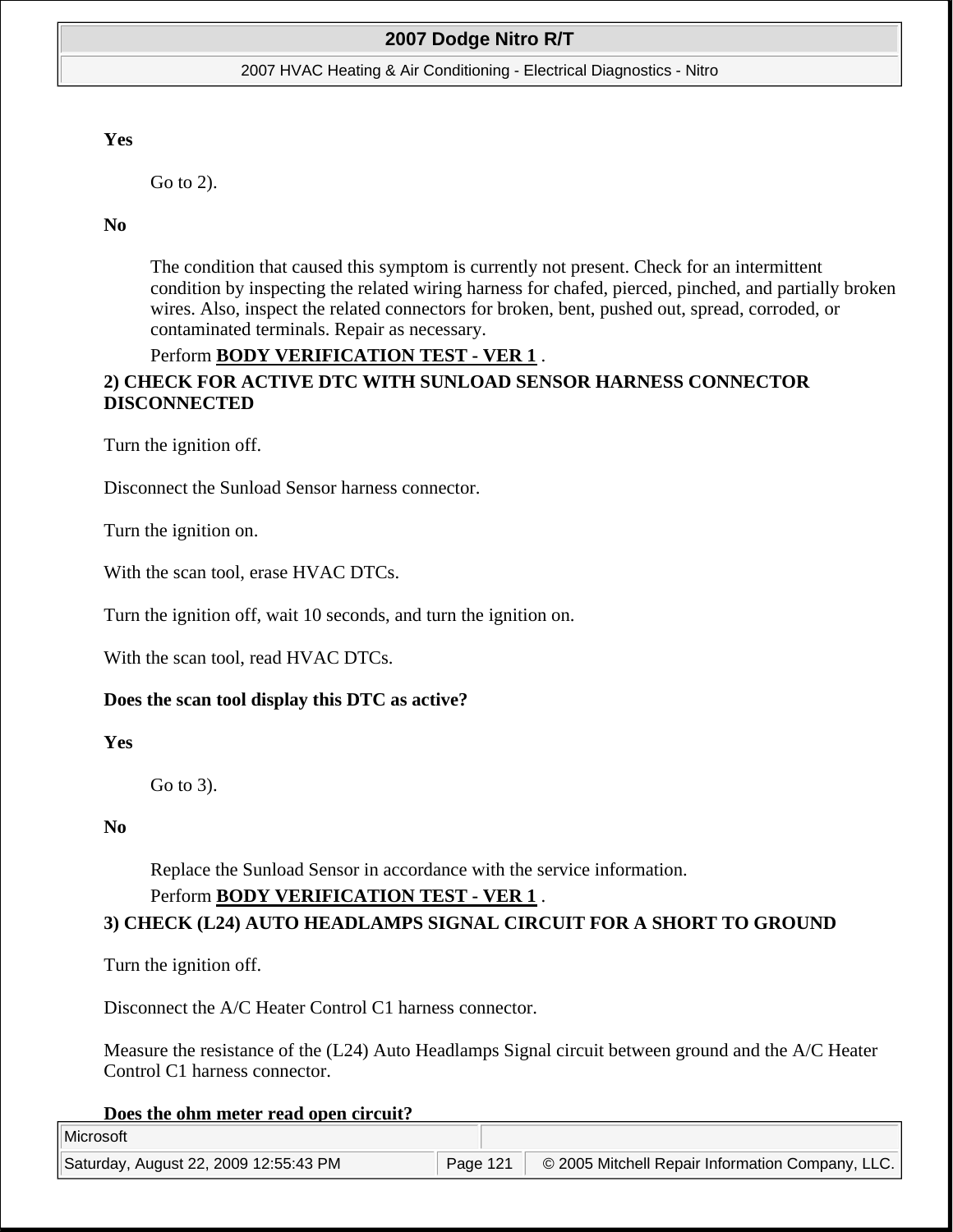2007 HVAC Heating & Air Conditioning - Electrical Diagnostics - Nitro

### **Yes**

Replace the A/C Heater Control in accordance with the service information. Perform **BODY VERIFICATION TEST - VER 1** .

**No**

Repair the (L24) Auto Headlamps Signal circuit for a short to ground. Perform **BODY VERIFICATION TEST - VER 1** .

#### **B1610-AMBIENT LIGHT SENSOR INPUT CIRCUIT PERFORMANCE**

For complete wiring diagrams refer to **SYSTEM WIRING DIAGRAMS** article.

#### **When Monitored:**

With the ignition on.

#### **Set Condition:**

If the Ambient Light Sensor input is out of range.

**Possible Causes** 

(L24) AUTO HEADLAMPS SIGNAL CIRCUIT OPEN (L24) AUTO HEADLAMPS SIGNAL CIRCUIT SHORTED TO GROUND (C121) SENSOR GROUND OPEN SUNLOAD SENSOR A/C HEATER CONTROL

#### **Diagnostic Test**

### **1) ACTIVE DTC(S) PRESENT**

Turn the ignition on.

With the scan tool, check for DTCs.

### **Does the scan tool display this DTC as active?**

### **Yes**

Go to 2).

**No**

The condition that caused this symptom is currently not present. Check for an intermittent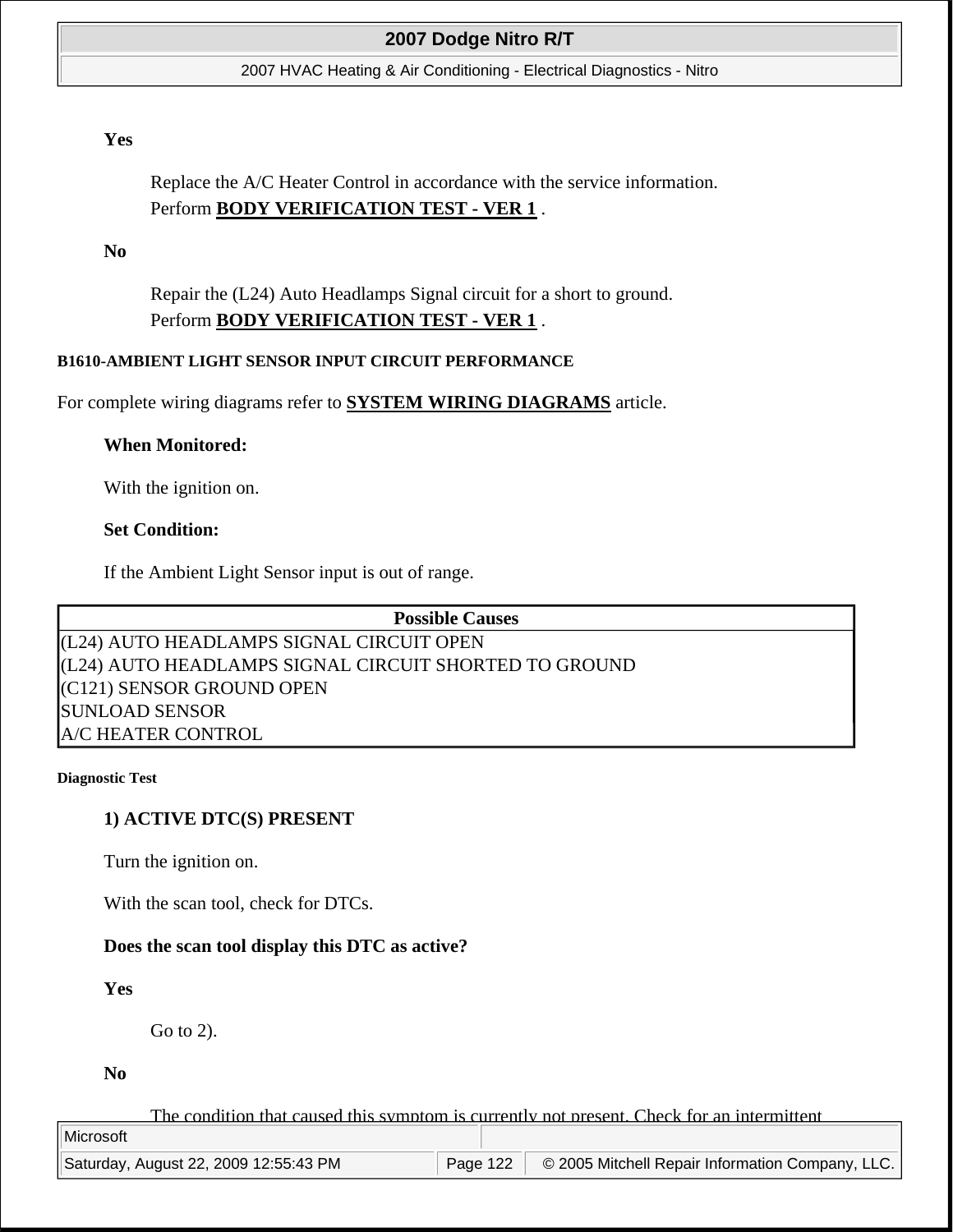#### 2007 HVAC Heating & Air Conditioning - Electrical Diagnostics - Nitro

condition by inspecting the related wiring harness for chafed, pierced, pinched, and partially broken wires. Also, inspect the related connectors for broken, bent, pushed out, spread, corroded, or contaminated terminals. Repair as necessary.

## Perform **BODY VERIFICATION TEST - VER 1** .

## **2) CHECK (L24) AUTO HEADLAMPS SIGNAL CIRCUIT FOR AN OPEN**

Turn the ignition off.

Disconnect the A/C Heater Control C1 harness connector.

Disconnect the Sunload Sensor harness connector.

Measure the resistance of the (L24) Auto Headlamps Signal circuit between the Sunload Sensor harness connector and the A/C Heater Control C1 harness connector.

### **Does the ohm meter read open circuit?**

### **Yes**

Repair the (L24) Auto Headlamps Signal circuit for an open. Perform **BODY VERIFICATION TEST - VER 1** .

## **No**

Go to 3).

## **3) CHECK (L24) AUTO HEADLAMPS SIGNAL CIRCUIT FOR A SHORT TO GROUND**

Measure the resistance between ground and the (L24) Auto Headlamps Signal circuit in the A/C Heater Control C1 harness connector.

## **Does the ohm meter read open circuit?**

## **Yes**

Go to 4).

## **No**

Repair the (L24) Auto Headlamps Signal circuit for a short to ground.

## Perform **BODY VERIFICATION TEST - VER 1** .

## **4) CHECK (C121) SENSOR GROUND CIRCUIT FOR AN OPEN**

Measure the resistance of the (C121) Sensor Ground circuit between the Sunload Sensor harness connector and the A/C Heater Control C1 harness connector.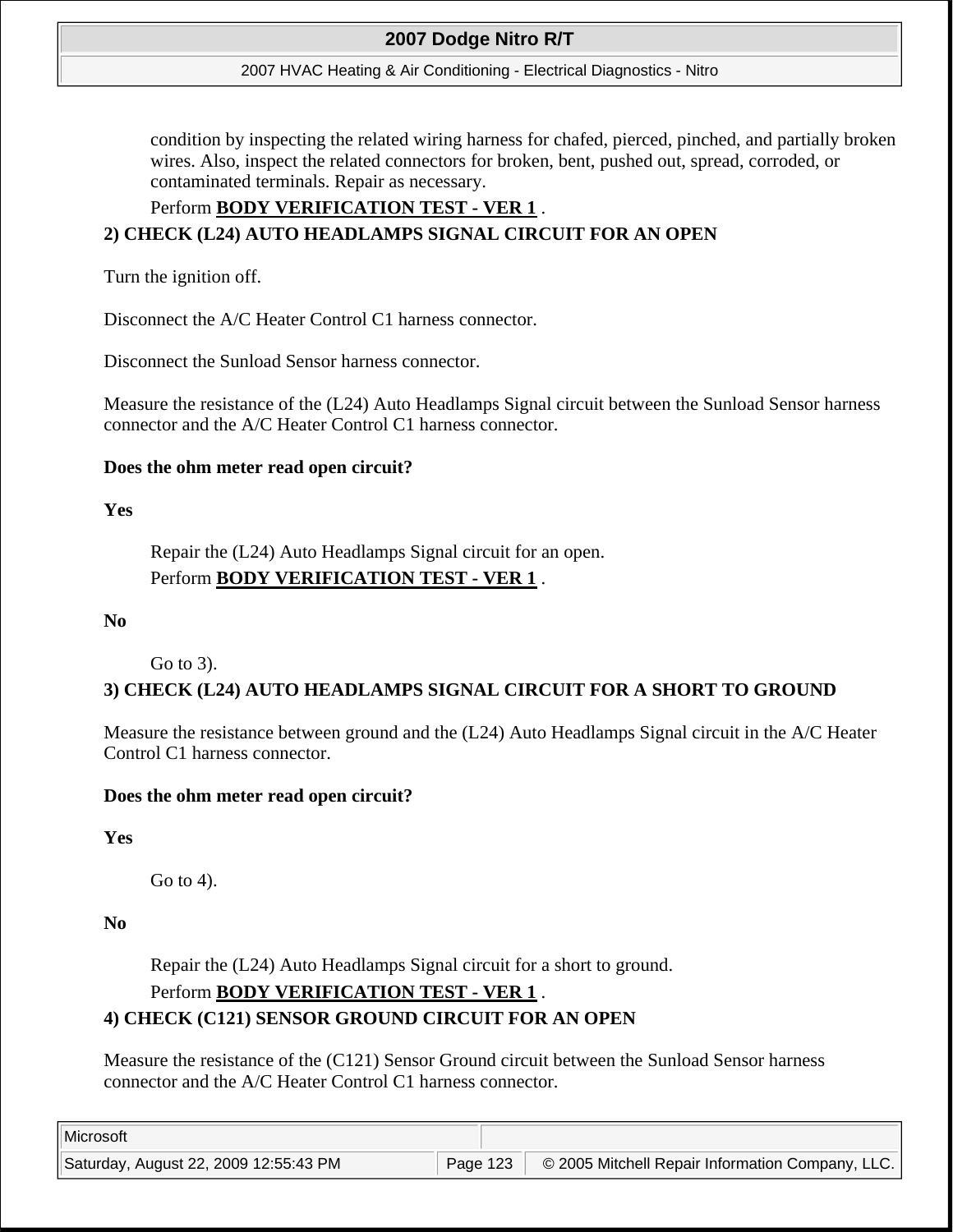#### 2007 HVAC Heating & Air Conditioning - Electrical Diagnostics - Nitro

#### **Does the ohm meter read open circuit?**

**Yes**

Repair the (C121) Sensor Ground circuit for an open. Perform **BODY VERIFICATION TEST - VER 1** .

**No**

Go to 5).

## **5) CHECK THE SUNLOAD SENSOR**

Reconnect the A/C Heater Control C1 harness connector.

Turn the ignition on.

Using the scan tool, observe the Auto Headlamp signal while connecting a jumper wire between the (L24) Auto Headlamps Signal circuit and the (C121) Sensor Ground circuit in the Sunload Sensor harness connector.

### **Does the Auto Headlamp signal change from approximately 5 volts to 0 volts?**

**Yes**

Replace the Sunload Sensor in accordance with the service information. Perform **BODY VERIFICATION TEST - VER 1** .

**No**

Replace the A/C Heater Control in accordance with the service information. Perform **BODY VERIFICATION TEST - VER 1** .

### **B1611-AMBIENT LIGHT SENSOR INPUT CIRCUIT HIGH**

For complete wiring diagrams refer to **SYSTEM WIRING DIAGRAMS** article.

**When Monitored:**

With the ignition on.

#### **Set Condition:**

If the Ambient Light Sensor input is out of range toward the high voltage threshold.

**Possible Causes**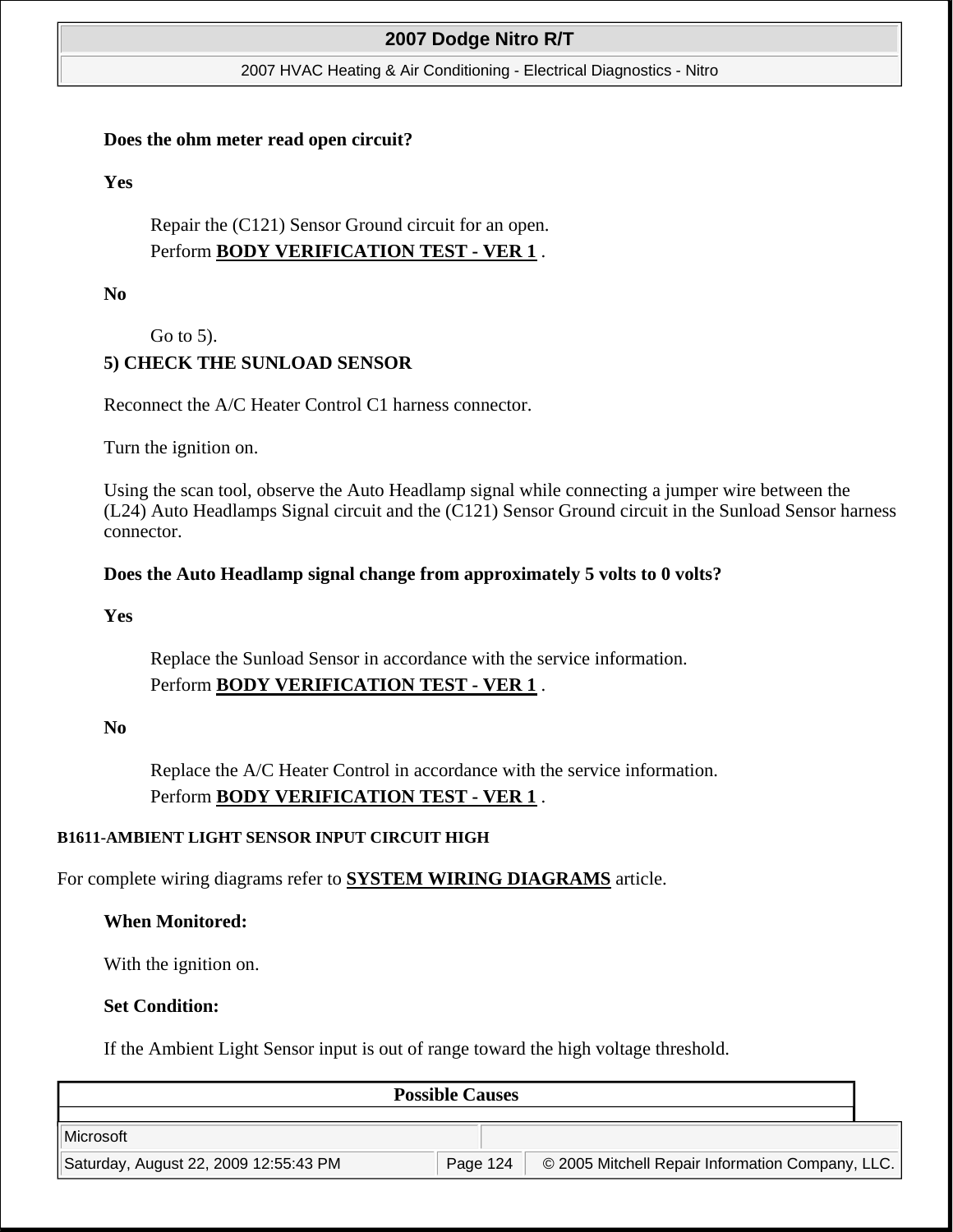2007 HVAC Heating & Air Conditioning - Electrical Diagnostics - Nitro

# (L24) AUTO HEADLAMPS SIGNAL CIRCUIT SHORTED TO VOLTAGE SUNLOAD SENSOR A/C HEATER CONTROL

#### **Diagnostic Test**

## **1) CHECK FOR ACTIVE DTC WITH THE SUNLOAD SENSOR HARNESS CONNECTOR DISCONNECTED**

Turn the ignition off.

Disconnect the Sunload Sensor harness connector.

Turn the ignition on.

With the scan tool, erase HVAC DTCs.

Turn the ignition off, wait 10 seconds, and turn the ignition on.

With the scan tool, read HVAC DTCs.

### **Does the scan tool display this DTC as active?**

### **Yes**

Go to 2).

### **No**

Replace the Sunload Sensor in accordance with the service information.

## Perform **BODY VERIFICATION TEST - VER 1** .

## **2) CHECK (L24) AUTO HEADLAMPS SIGNAL CIRCUIT FOR A SHORT TO VOLTAGE**

Turn the ignition off.

Disconnect the A/C Heater Control C1 harness connector.

Measure the voltage of the (L24) Auto Headlamps Signal circuit between ground and the A/C Heater Control C1 harness connector.

### **Is there any voltage present?**

### **Yes**

Repair the (L24) Auto Headlamps Signal circuit for a short to voltage.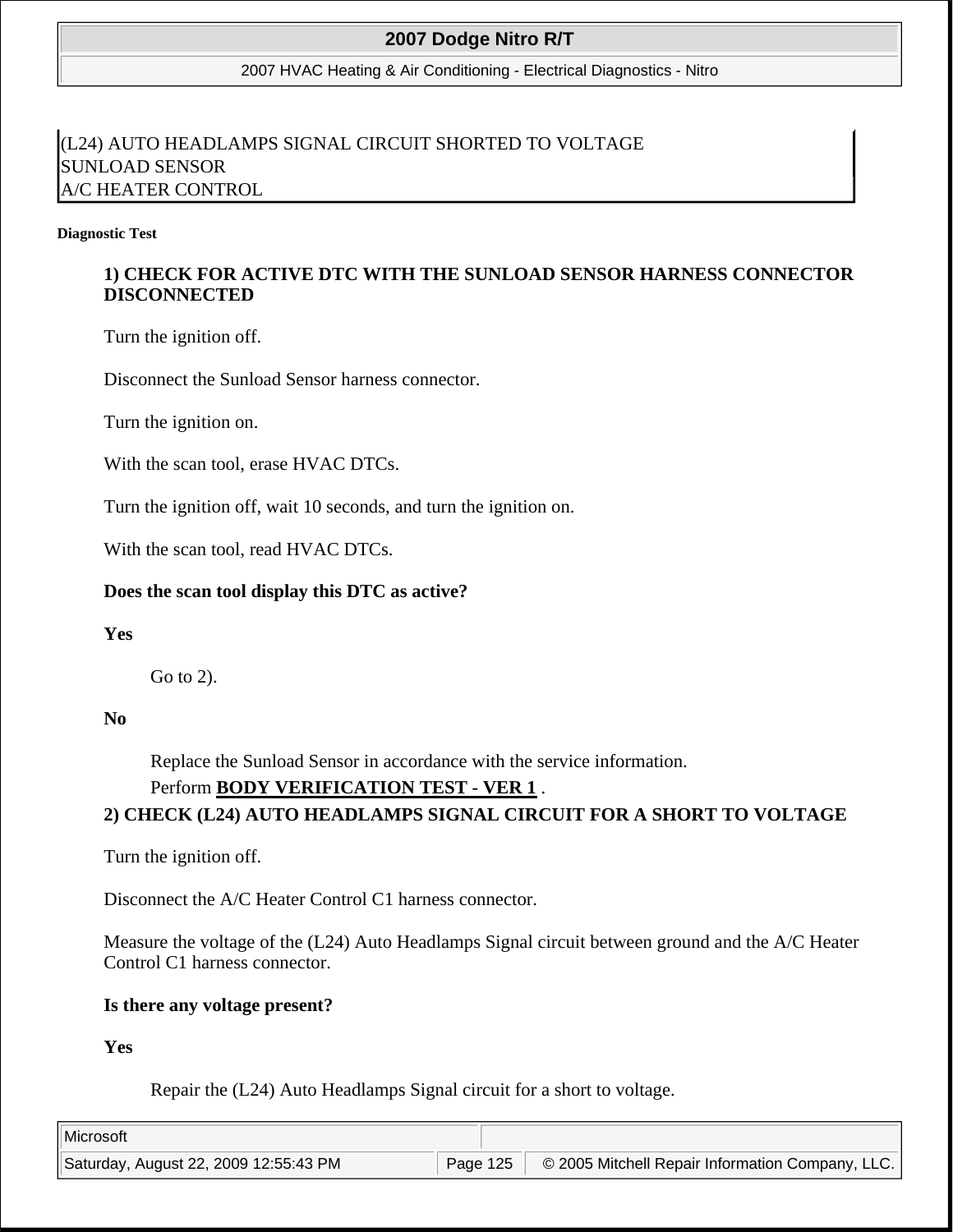2007 HVAC Heating & Air Conditioning - Electrical Diagnostics - Nitro

## Perform **BODY VERIFICATION TEST - VER 1** .

**No**

Replace the A/C Heater Control in accordance with the service information. Perform **BODY VERIFICATION TEST - VER 1** .

### **B210A-SYSTEM VOLTAGE LOW**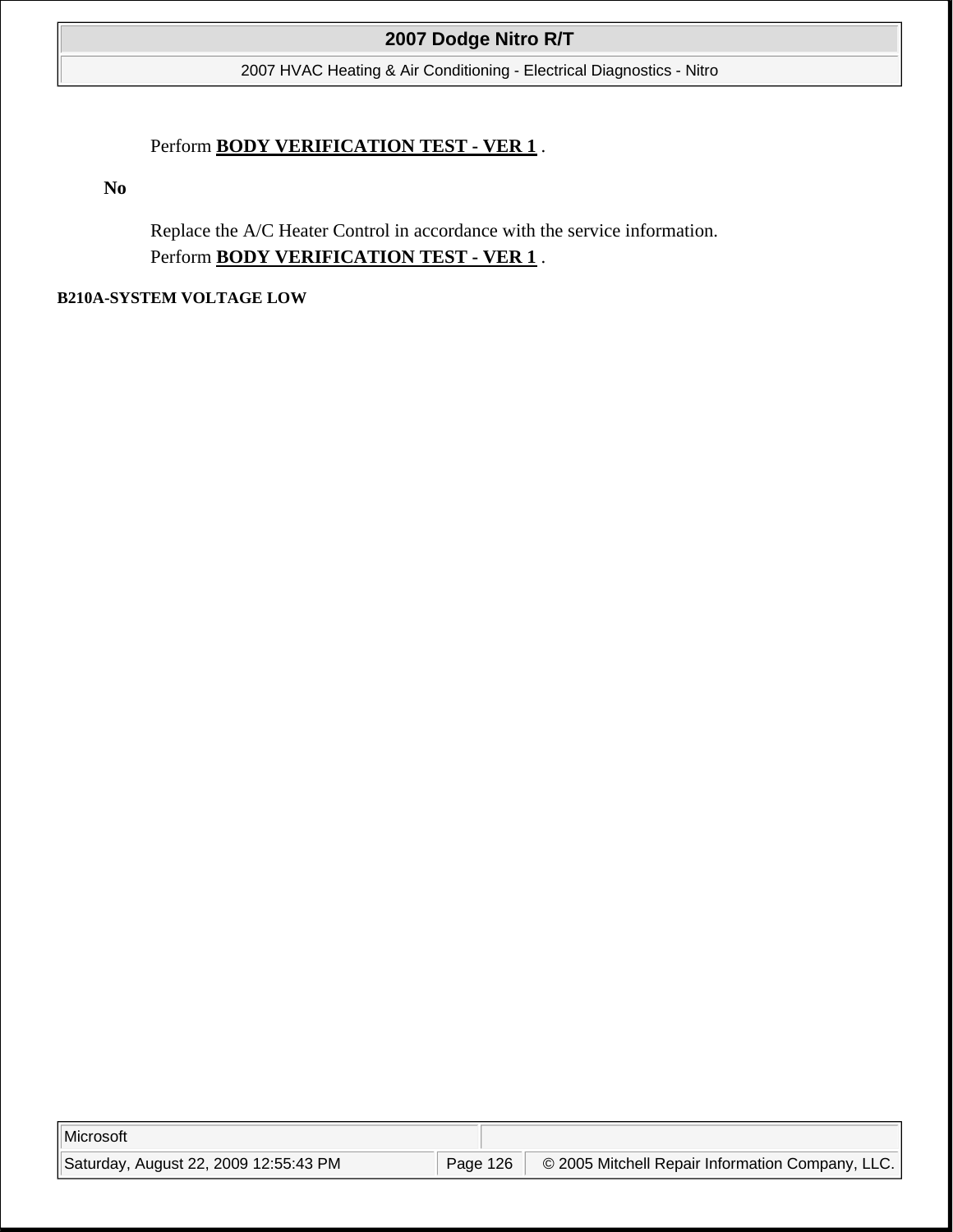### 2007 HVAC Heating & Air Conditioning - Electrical Diagnostics - Nitro





sunase

**Fig. 56: Fused Run-Start Relay Output Circuit Schematic Courtesy of CHRYSLER LLC**

For complete wiring diagrams refer to **SYSTEM WIRING DIAGRAMS** article.

#### **When Monitored:**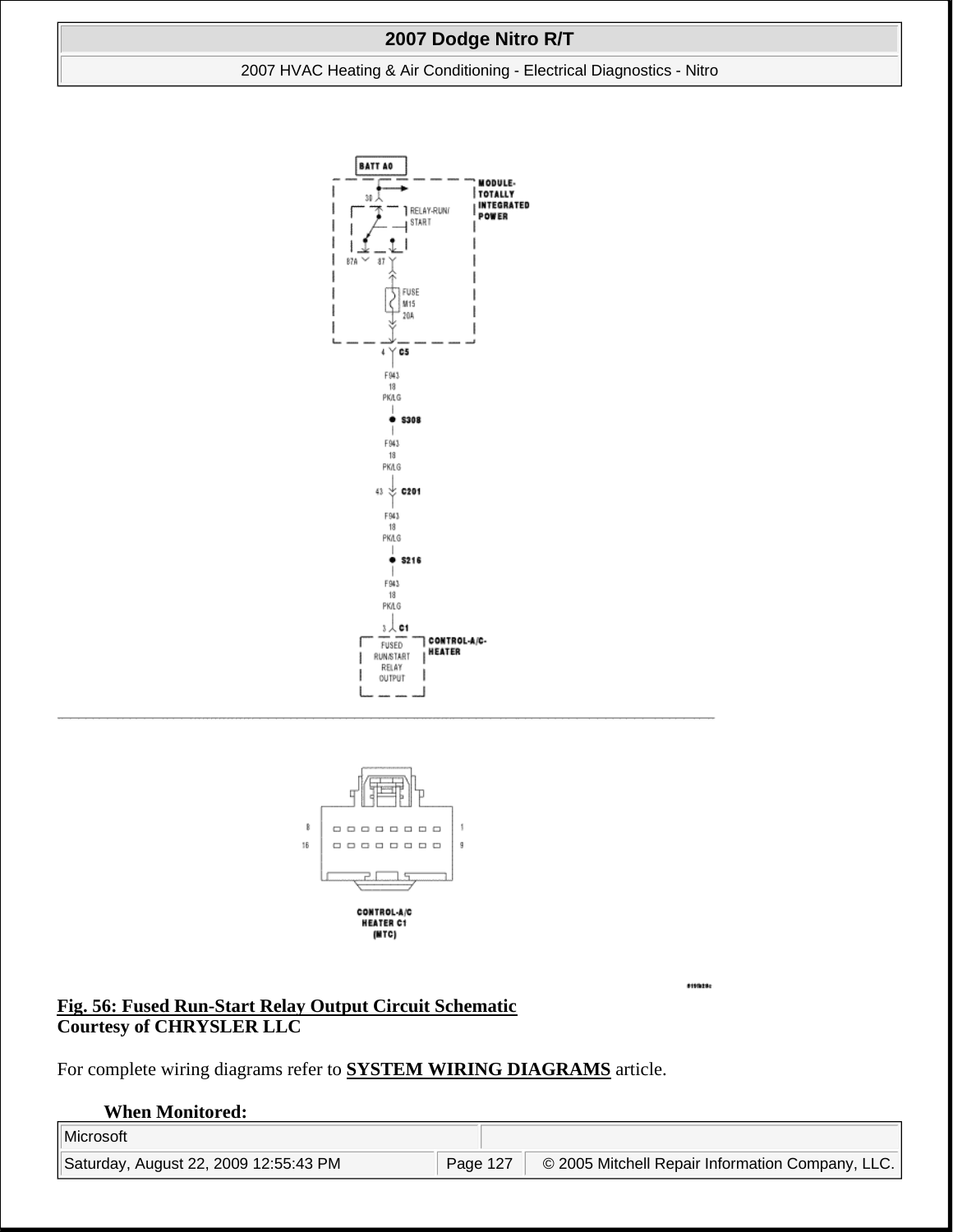#### 2007 HVAC Heating & Air Conditioning - Electrical Diagnostics - Nitro

With the ignition switch on.

## **Set Condition:**

The A/C Heater Control has detected the system voltage is low.

**Possible Causes**  (F943) FUSED RUN-START RELAY OUTPUT CIRCUIT OPEN A/C HEATER CONTROL

#### **Diagnostic Test**

## **1) VERIFY THE DTC IS ACTIVE**

## **NOTE: Diagnose any related Powertrain DTCs before continuing.**

Turn the ignition switch on.

With a scan tool, read and record DTCs.

With the scan tool, clear DTCs.

Turn the ignition switch off, and then on.

Using the scan tool, read DTCs.

## **Does the scan tool display this DTC as active?**

**Yes**

Go to 2).

### **No**

The condition that caused this symptom is currently not present. Check for an intermittent condition by inspecting the related wiring harness for chafed, pierced, pinched, and partially broken wires. Also, inspect the related connectors for broken, bent, pushed out, spread, corroded, or contaminated terminals. Repair as necessary.

## Perform **BODY VERIFICATION TEST - VER 1** .

**2) (F943) FUSED RUN-START RELAY OUTPUT CIRCUIT OPEN**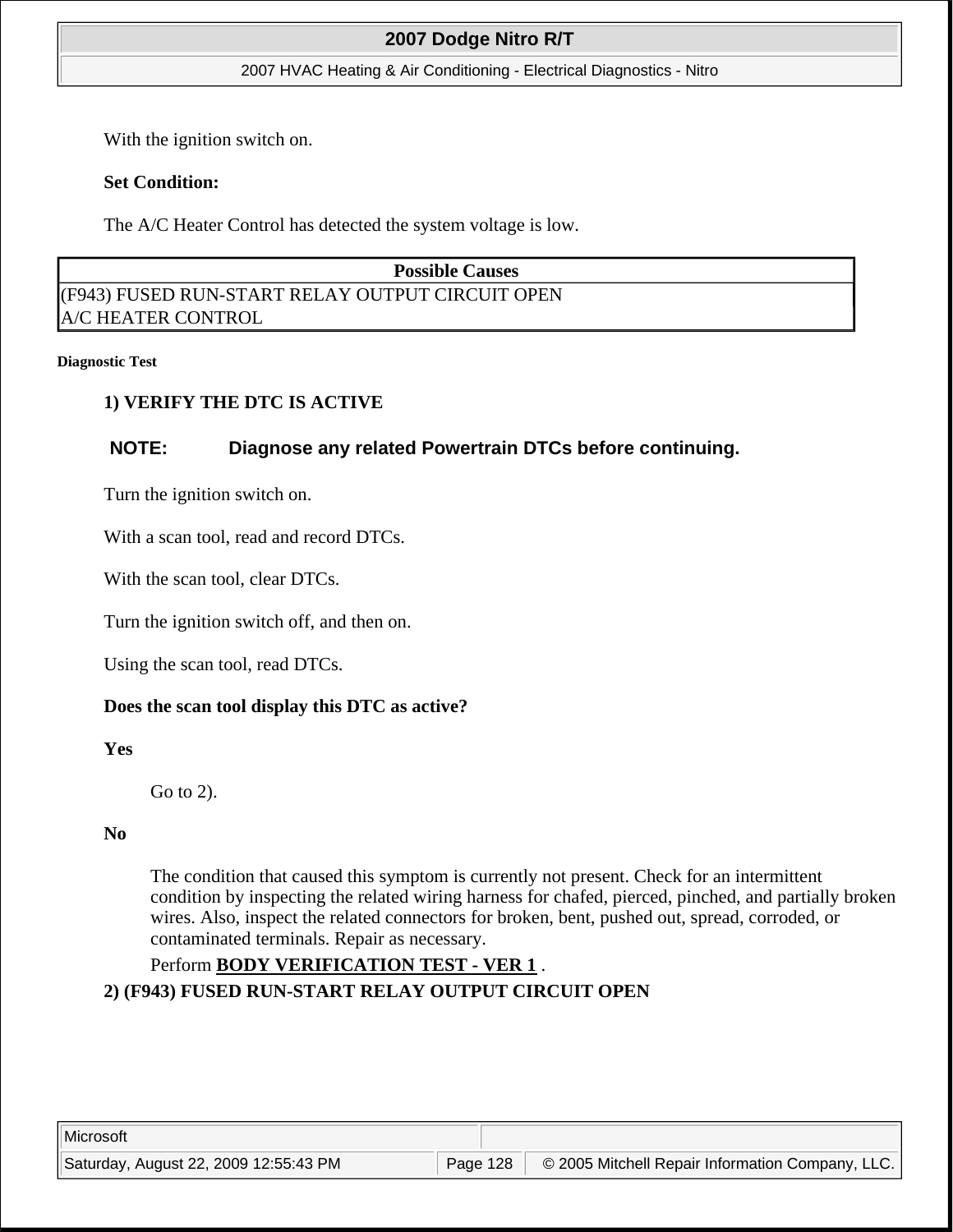#### 2007 HVAC Heating & Air Conditioning - Electrical Diagnostics - Nitro



**Fig. 57: Using 12 Volt Test Light Connected To Ground To Probe (F943) Fused Run-Start Relay Output Circuit In A/C Heater Control C1 Harness Connector Courtesy of CHRYSLER LLC**

## **NOTE: Check the related fuses to the Fused Ignition Switch Output (Run-Start) circuit. If the fuse is found to be open repair the circuit for a shorted condition.**

Turn the ignition off.

Disconnect the A/C Heater Control C1 harness connector.

Turn the ignition on.

Using a 12 volt test light connected to ground, probe the (F943) Fused Run-Start Relay Output circuit in the A/C Heater Control C1 harness connector.

## **Does the test light illuminate brightly?**

**Yes**

Go to 3).

**No**

Repair the (F943) Fused Run-Start Relay Output circuit for an open.

Perform **BODY VERIFICATION TEST - VER 1** .

# **3) CHECK THE A/C HEATER CONTROL**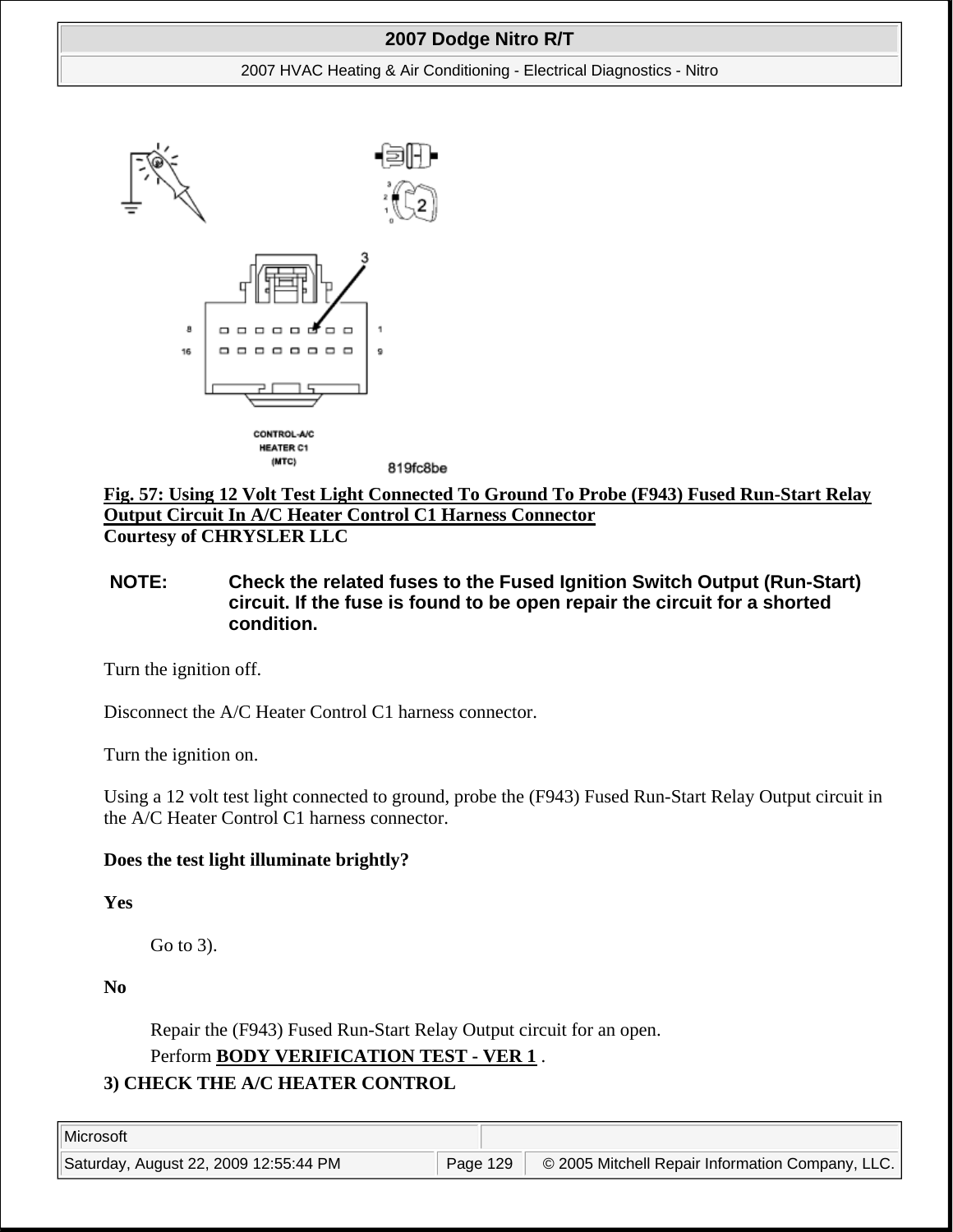2007 HVAC Heating & Air Conditioning - Electrical Diagnostics - Nitro

## **NOTE: A dirty (partial) ground can cause abnormal conditions within a system. Make sure the module has a good ground before continuing.**

Turn the ignition off.

Reconnect the A/C Heater Control C1 harness connector.

While back probing, measure the voltage of the (F943) Fused Run-Start Relay Output circuit in the A/C Heater Control C1 harness connector.

Start the engine.

Using the scan tool, view battery voltage under Data Display in the Engine category.

Compare the voltage on the scan tool to the voltage reading on the voltmeter.

## **Is the voltage on the scan tool equal to the voltmeter reading within +/- 0.5 volt?**

### **Yes**

Replace the A/C Heater Control in accordance with the service information. Perform **BODY VERIFICATION TEST - VER 1** .

## **No**

Repair the circuit(s) that indicated the incorrect voltage. Perform **SKREEM/SKIM VERIFICATION TEST** .

## **B210B-SYSTEM VOLTAGE HIGH**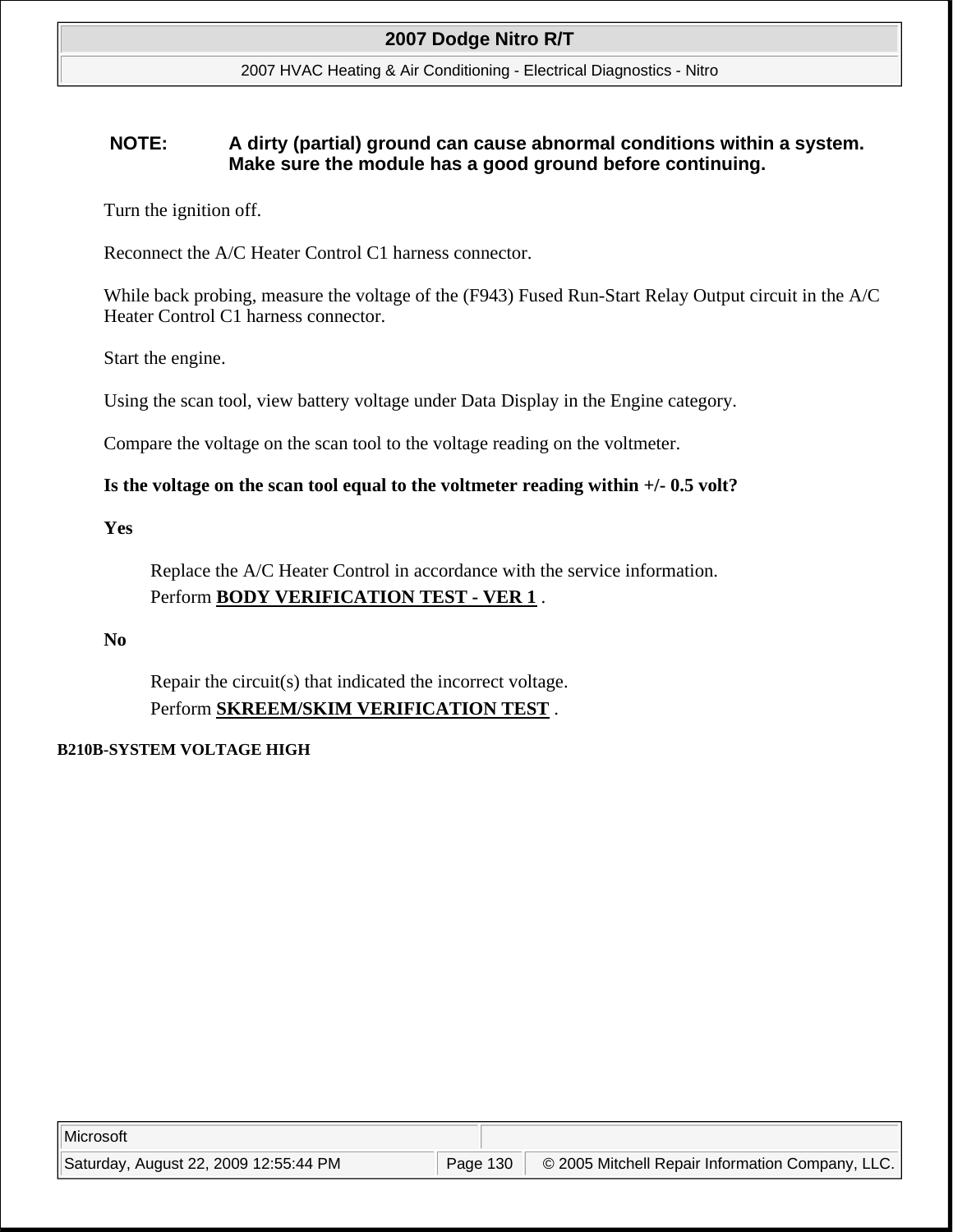### 2007 HVAC Heating & Air Conditioning - Electrical Diagnostics - Nitro





**Fig. 58: Fused Run-Start Relay Output Circuit Schematic Courtesy of CHRYSLER LLC**

For complete wiring diagrams refer to **SYSTEM WIRING DIAGRAMS** article.

#### **When Monitored:**

sunase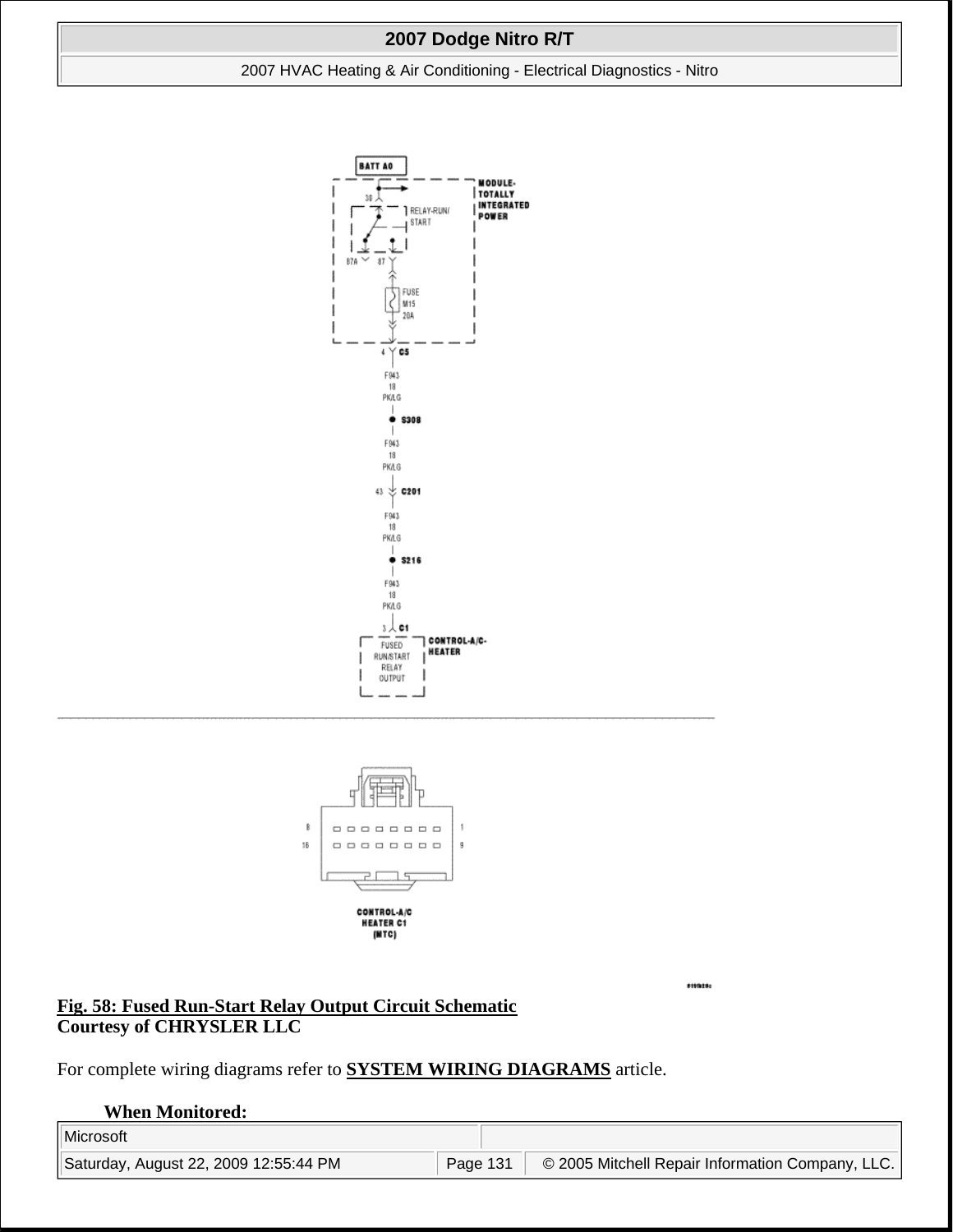#### 2007 HVAC Heating & Air Conditioning - Electrical Diagnostics - Nitro

With the ignition switch on.

### **Set Condition:**

The A/C Heater Control has detected the system voltage is high.

### **Possible Causes**

(F943) FUSED RUN-START RELAY OUTPUT CIRCUIT SHORTED TO VOLTAGE A/C HEATER CONTROL

#### **Diagnostic Test**

## **1) ACTIVE DTC(S) PRESENT**

Turn the ignition on.

With the scan tool, check for DTCs.

## **Does the scan tool display this DTC as active?**

## **Yes**

Go to 2).

### **No**

The condition that caused this symptom is currently not present. Check for an intermittent condition by inspecting the related wiring harness for chafed, pierced, pinched, and partially broken wires. Also, inspect the related connectors for broken, bent, pushed out, spread, corroded, or contaminated terminals. Repair as necessary.

## Perform **BODY VERIFICATION TEST - VER 1** .

## **2) CHECK (F943) FUSED RUN-START RELAY OUTPUT CIRCUIT FOR A SHORT TO BATTERY VOLTAGE**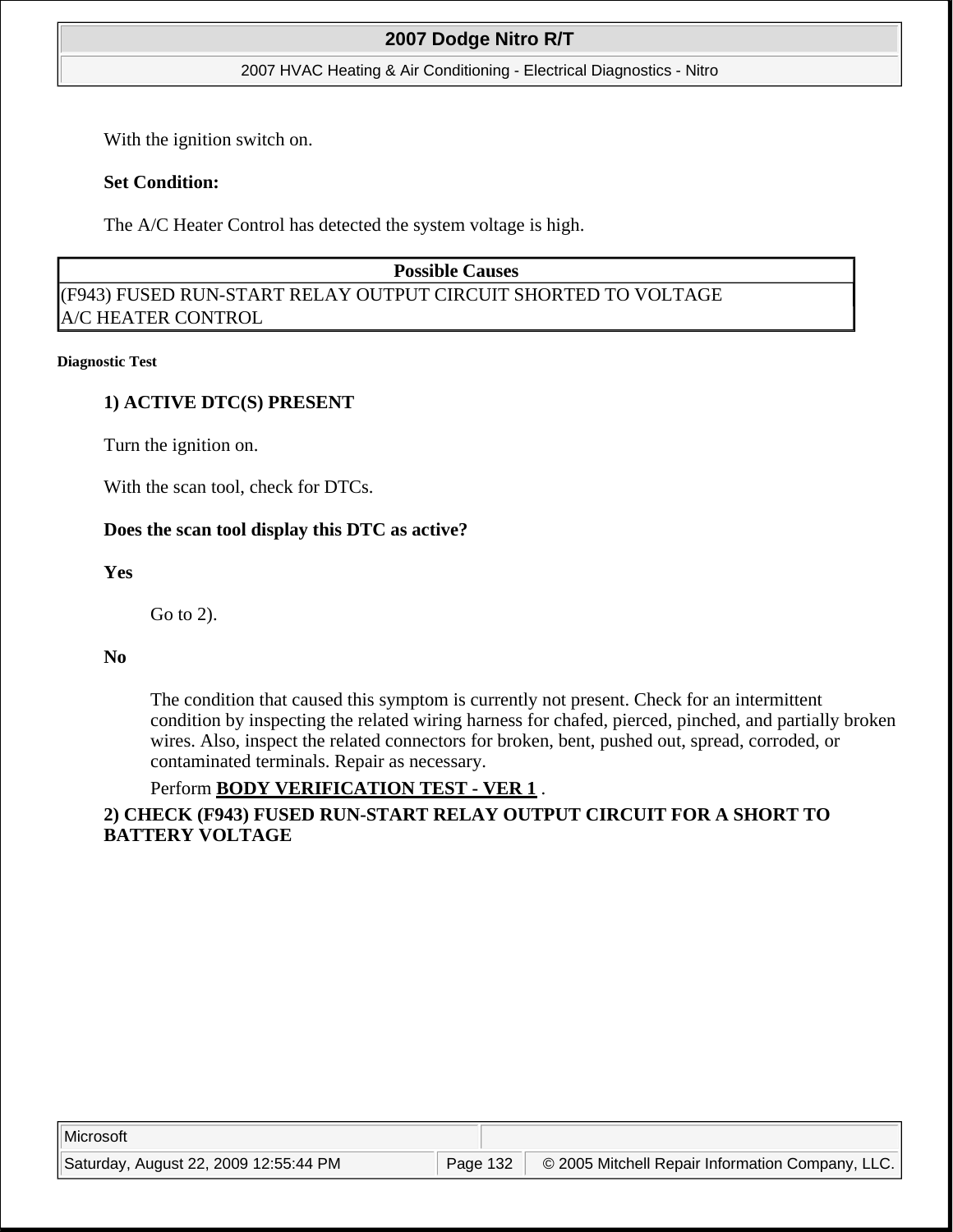#### 2007 HVAC Heating & Air Conditioning - Electrical Diagnostics - Nitro



## **Fig. 59: Using Volt Meter Measure Voltage On (F943) Fused Run-Start Relay Output Circuit In A/C Heater Control C1 Harness Connector Courtesy of CHRYSLER LLC**

Turn the ignition off.

Disconnect the A/C Heater Control C1 harness connector.

Using a volt meter measure the voltage on the (F943) Fused Run-Start Relay Output circuit in the A/C Heater Control C1 harness connector.

## **Is there any voltage present?**

**Yes**

Repair the (F943) Fused Run-Start Relay Output circuit for a short to voltage. Perform **BODY VERIFICATION TEST - VER 1** .

### **No**

Replace the A/C Heater Control in accordance with the service information. Perform **BODY VERIFICATION TEST - VER 1** .

### **B2214-(HVAC) CLIMATE CONTROL INTERNAL**

For complete wiring diagrams refer to **SYSTEM WIRING DIAGRAMS** article.

## **When Monitored:**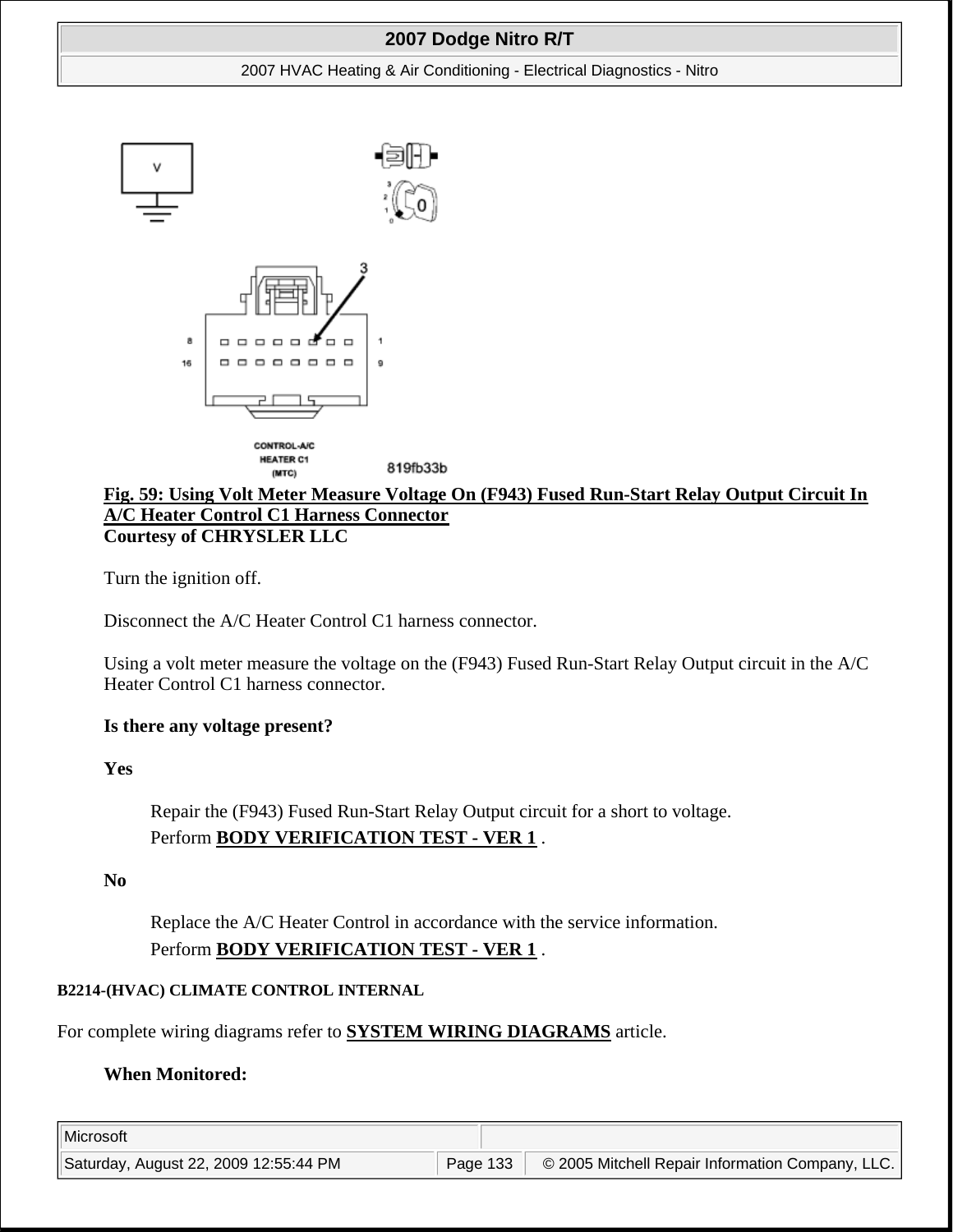#### 2007 HVAC Heating & Air Conditioning - Electrical Diagnostics - Nitro

With the ignition on.

### **Set Condition:**

If the A/C Heater Control has an internal fault. This DTC has a maturing time of 5 seconds and a dematuring time of 10 seconds. If the DTC's status changes from active to stored it will stay in memory for 100 ignition cycles.

**Possible Causes**  A/C HEATER CONTROL

#### **Diagnostic Test**

### **1) ACTIVE DTC(S) PRESENT**

Turn the ignition on.

With the scan tool, check for DTCs.

#### **Does the scan tool display this DTC as active?**

### **Yes**

Replace the A/C Heater Control in accordance with the service information. Perform **BODY VERIFICATION TEST - VER 1** .

#### **No**

The condition that caused this symptom is currently not present. Check for an intermittent condition by inspecting the related wiring harness for chafed, pierced, pinched, and partially broken wires. Also, inspect the related connectors for broken, bent, pushed out, spread, corroded, or contaminated terminals. Repair as necessary.

## Perform **BODY VERIFICATION TEST - VER 1** .

#### **B222A-VEHICLE LINE MISMATCH**

For complete wiring diagrams refer to **SYSTEM WIRING DIAGRAMS** article.

### **When Monitored:**

With the ignition on.

### **Set Condition:**

The A/C Heater Control will receive and monitor the vehicle line message from the PCM and record the vehicle line if different from the last vehicle line.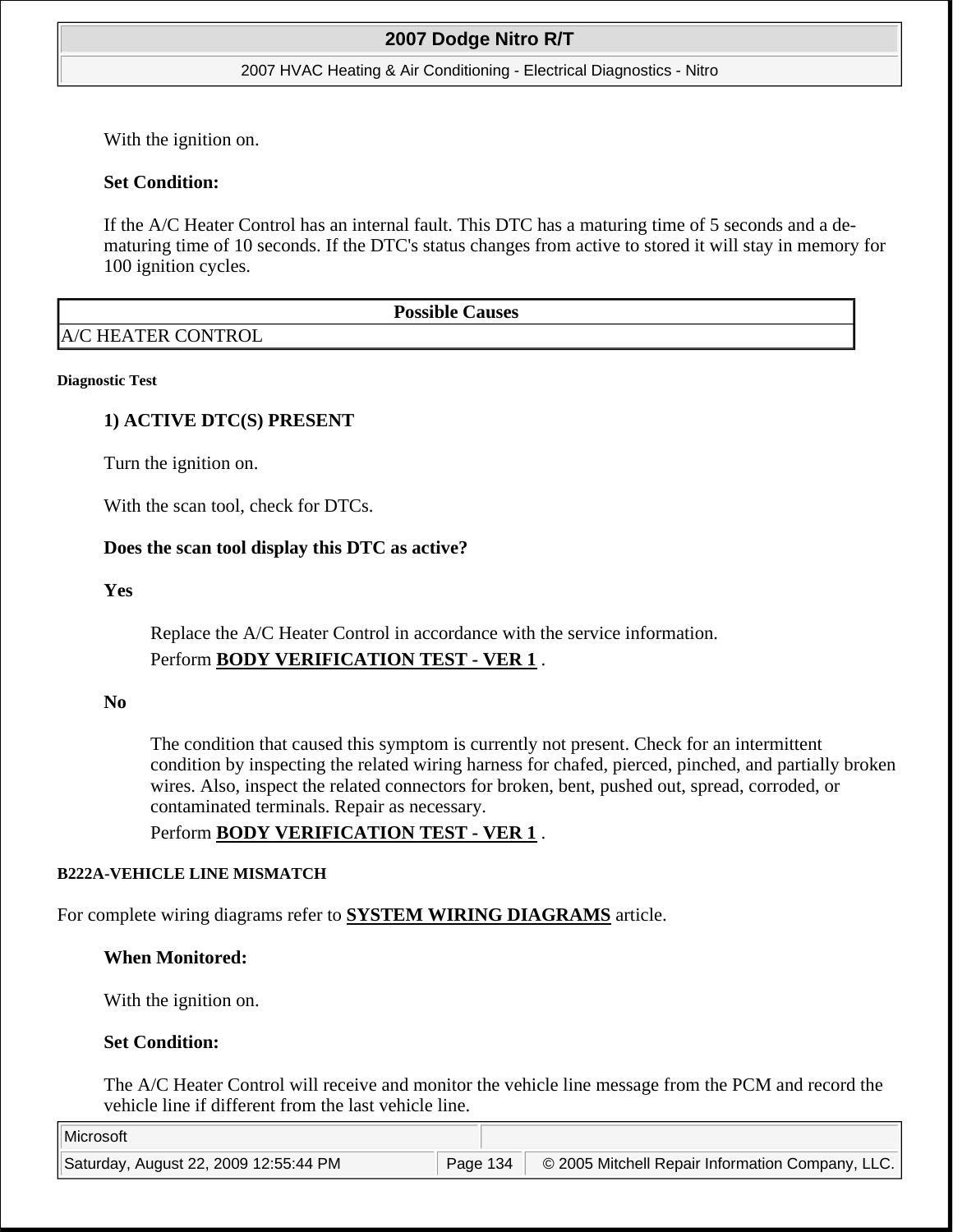2007 HVAC Heating & Air Conditioning - Electrical Diagnostics - Nitro

#### **Possible Causes**

PCM

## A/C HEATER CONTROL

#### **Diagnostic Test**

### **1) ACTIVE DTC(S) PRESENT**

Turn the ignition on.

With the scan tool, check for DTCs.

#### **Does the scan tool display this DTC as active?**

#### **Yes**

Go to 2).

#### **No**

The condition that caused this symptom is currently not present. Check for an intermittent condition by inspecting the related wiring harness for chafed, pierced, pinched, and partially broken wires. Also, inspect the related connectors for broken, bent, pushed out, spread, corroded, or contaminated terminals. Repair as necessary.

## Perform **BODY VERIFICATION TEST - VER 1** . **2) CHECK VEHICLE LINE IN PCM**

With the scan tool compare the vehicle line that is programmed into the PCM to the vehicle line of the vehicle.

### **Does the vehicle line programmed into the PCM match the vehicle?**

#### **Yes**

Inspect the wiring and connectors for damage or shorted circuits. If ok, replace and program the A/C Heater Control in accordance with the service information.

## Perform **BODY VERIFICATION TEST - VER 1** .

#### **No**

Replace and program the Powertrain Control Module in accordance with the service information. Ensure the PCM is replaced with the correct vehicle line PCM.

## Perform **POWERTRAIN VERIFICATION TEST** .

#### **U0010-CAN INTERIOR BUS**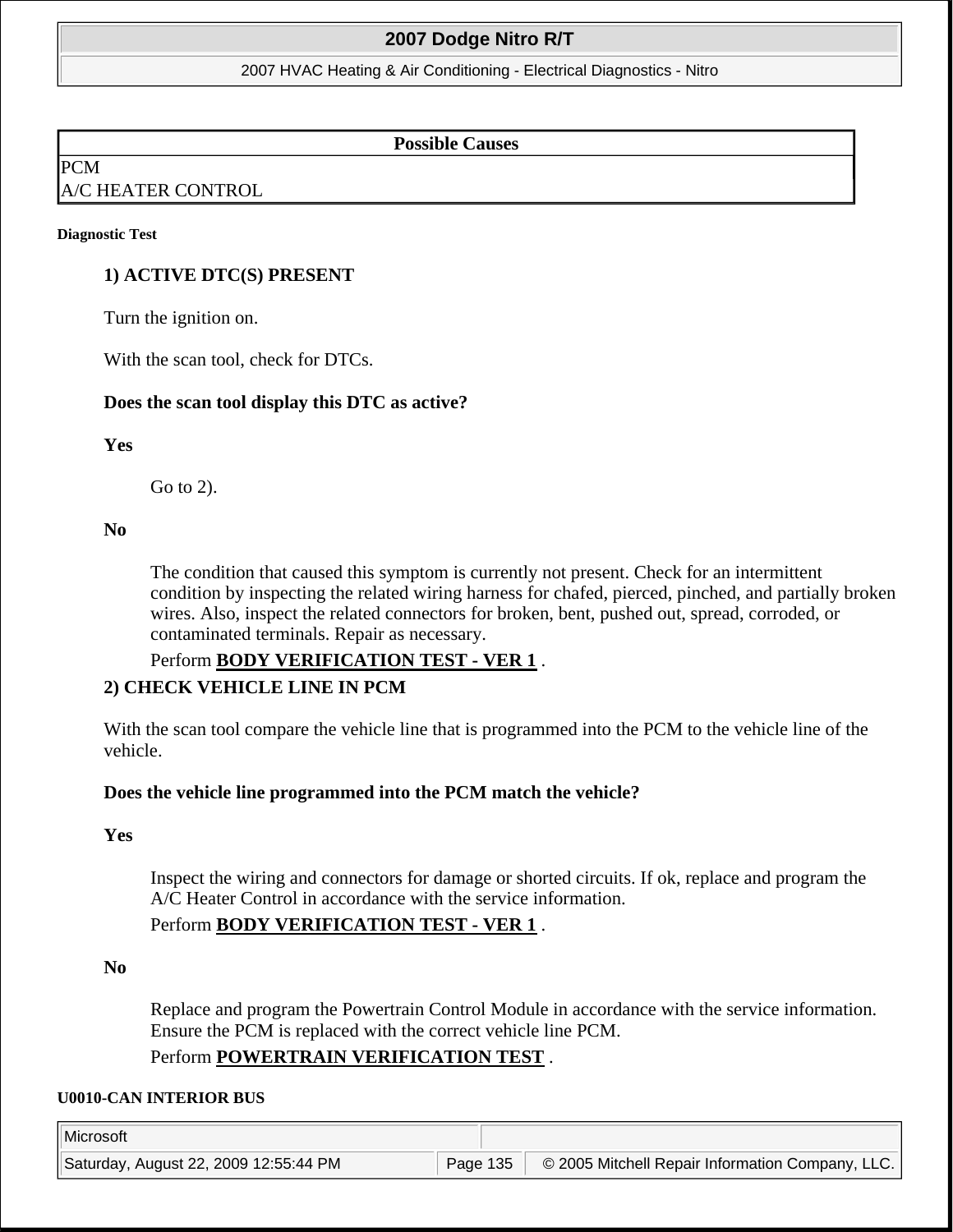2007 HVAC Heating & Air Conditioning - Electrical Diagnostics - Nitro

For complete wiring diagrams refer to **SYSTEM WIRING DIAGRAMS** article.

## **When Monitored:**

Continuously

## **Set Condition:**

If the CAN Interior Bus (+) or CAN Interior Bus (-) circuit is open, shorted to voltage, or shorted to ground.

**Possible Causes**  ACTIVE CAN BUS DTC IN THE TOTALLY INTEGRATED POWER CONTROL MODULE (D265) CAN C INTERIOR BUS (125K) (+) CIRCUIT OPEN (D264) CAN C INTERIOR BUS (125K) (-) CIRCUIT OPEN A/C HEATER CONTROL

#### **Diagnostic Test**

## **1) VERIFY THE DTC IS ACTIVE**

Turn the ignition on.

With the scan tool, read HVAC DTCs.

## **Does the scan tool display this DTC as active?**

**Yes**

Go to 2).

## **No**

If the DTC is stored, check for an intermittent condition by inspecting the related wiring harness for chafed, pierced, pinched, and partially broken wires. Also, inspect the related connectors for broken, bent, pushed out, spread, corroded, or contaminated terminals.

## Perform **BODY VERIFICATION TEST - VER 1** .

## **2) CHECK FOR ACTIVE CAN BUS RELATED DTCS IN THE TOTALLY INTEGRATE POWER MODULE (TIPM)**

With the scan tool, read the Totally Integrated Power Module (TIPM) DTCs

## **Does the scan tool display any active CAN BUS related DTCs?**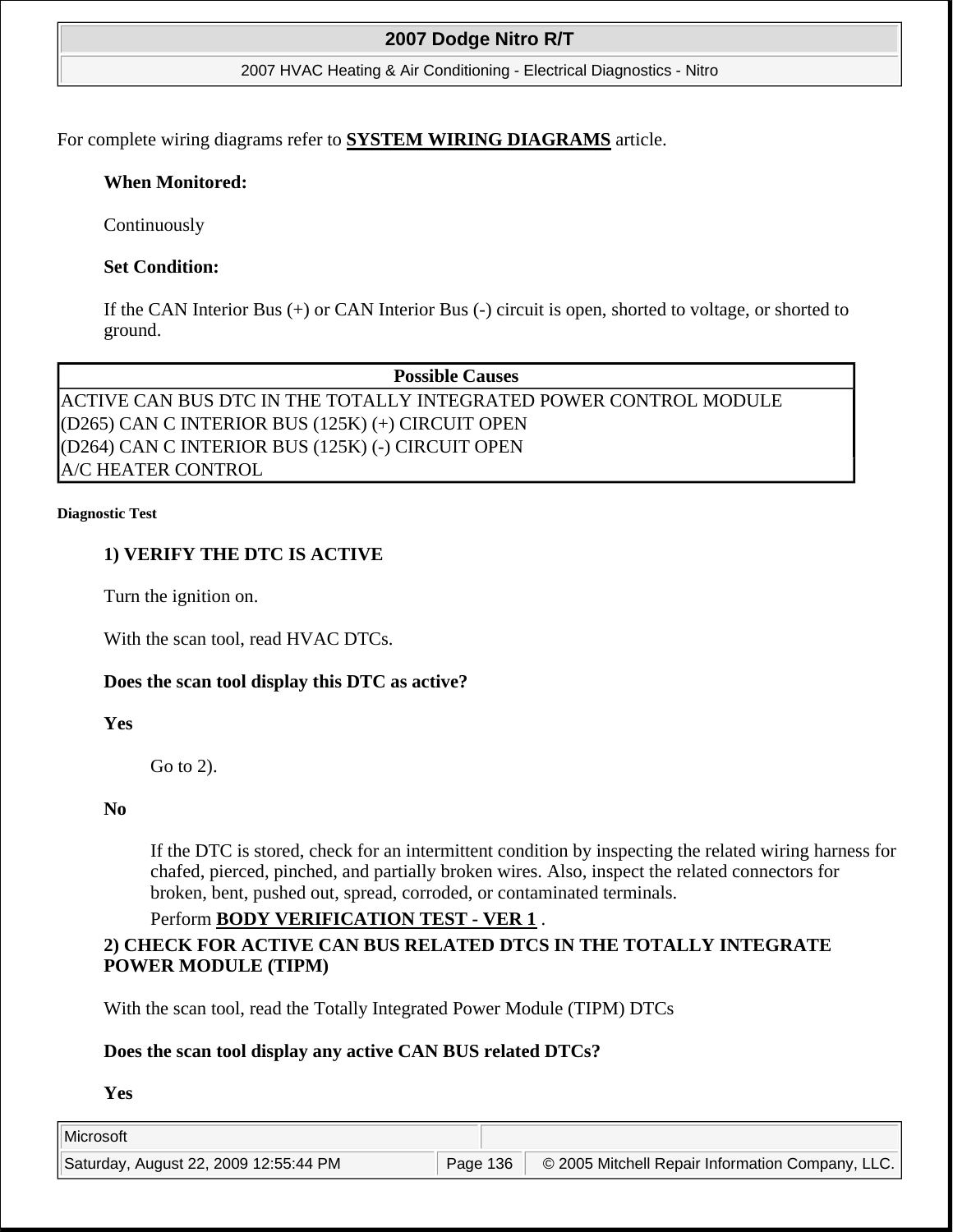2007 HVAC Heating & Air Conditioning - Electrical Diagnostics - Nitro

# Diagnose and repair the DTC(s). Perform **BODY VERIFICATION TEST - VER 1** .

**No**

# Go to 3). **3) CHECK (D265) CAN INTERIOR BUS (+) CIRCUIT FOR AN OPEN**

Turn the ignition off.

Disconnect the negative battery cable.

Disconnect the A/C Heater Control C1 harness connector.

Disconnect the Totally Integrated Power Module (TIPM) C7 harness connector.

Measure the resistance of the (D265) CAN Interior Bus (+) circuit between the Totally Integrated Power Module (TIPM) C7 harness connector and the A/C Heater Control C1 harness connector.

## **Is the resistance below 2.0 ohms?**

**Yes**

Go to 4).

**No**

Repair the (D265) CAN Interior Bus (+) circuit for an open. Perform **BODY VERIFICATION TEST - VER 1** . **4) CHECK (D264) CAN INTERIOR BUS (-) CIRCUIT FOR AN OPEN**

Measure the resistance of the (D264) CAN Interior Bus (-) circuit between the Totally Integrated Power Module (TIPM) C7 connector and the A/C Heater Control C1 harness connector.

## **Is the resistance below 2.0 ohms?**

**Yes**

Go to 5).

**No**

Repair the (D264) CAN Interior Bus (-) circuit for an open.

# Perform **BODY VERIFICATION TEST - VER 1** .

### **5) CHECK (D265) CAN C INTERIOR BUS (+) CIRCUIT FOR A SHORT TO GROUND**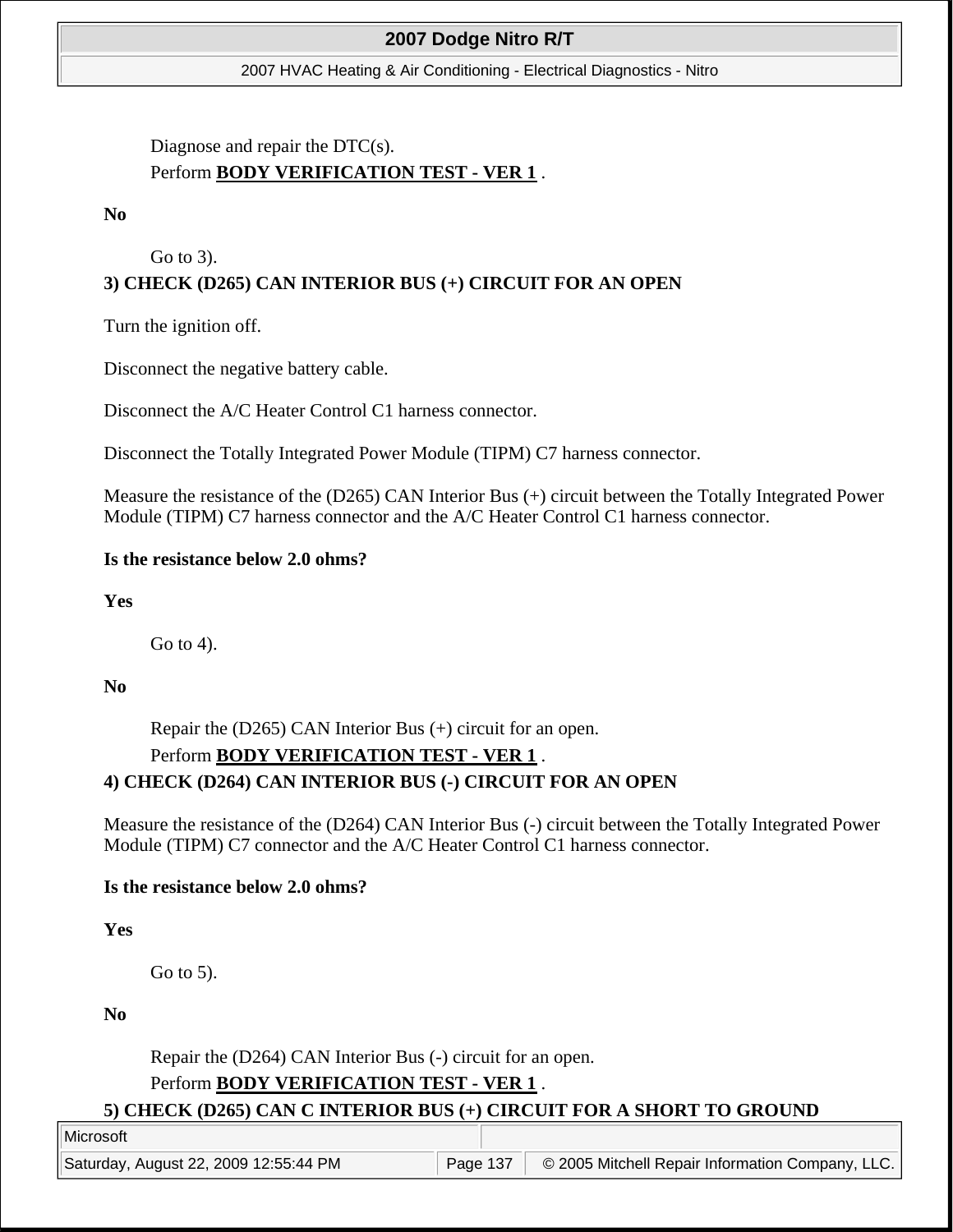#### 2007 HVAC Heating & Air Conditioning - Electrical Diagnostics - Nitro

Measure the resistance between ground and the (D265) CAN C Interior Bus (125K) (+) circuit in the A/C Heater Control C1 harness connector.

### **Is the resistance above 1000.0 ohms?**

**Yes**

Go to 6).

**No**

Repair the (D265) CAN C Interior Bus (+) circuit for a short to ground. Perform **BODY VERIFICATION TEST - VER 1** . **6) CHECK (D264) CAN C INTERIOR BUS (-) CIRCUIT FOR A SHORT TO GROUND**

Measure the resistance between ground and the (D264) CAN C Interior Bus (125K) (-) circuit in the A/C Heater Control C1 harness connector.

### **Is the resistance above 1000.0 ohms?**

## **Yes**

Go to 7).

## **No**

Repair the (D264) CAN C Interior Bus (-) circuit for a short to ground.

# Perform **BODY VERIFICATION TEST - VER 1** .

# **7) CHECK (D265) CAN C INTERIOR BUS (+) CIRCUIT FOR A SHORT TO VOLTAGE**

Turn the ignition on.

Measure the voltage of the (D265) CAN C Interior Bus (125K) (+) circuit in the A/C Heater Control C1 harness connector.

## **Is the voltage below 0.2 volts?**

## **Yes**

Go to 8).

**No**

Repair the (D265) CAN C Interior Bus (+) circuit for a short to voltage. Perform **BODY VERIFICATION TEST - VER 1** .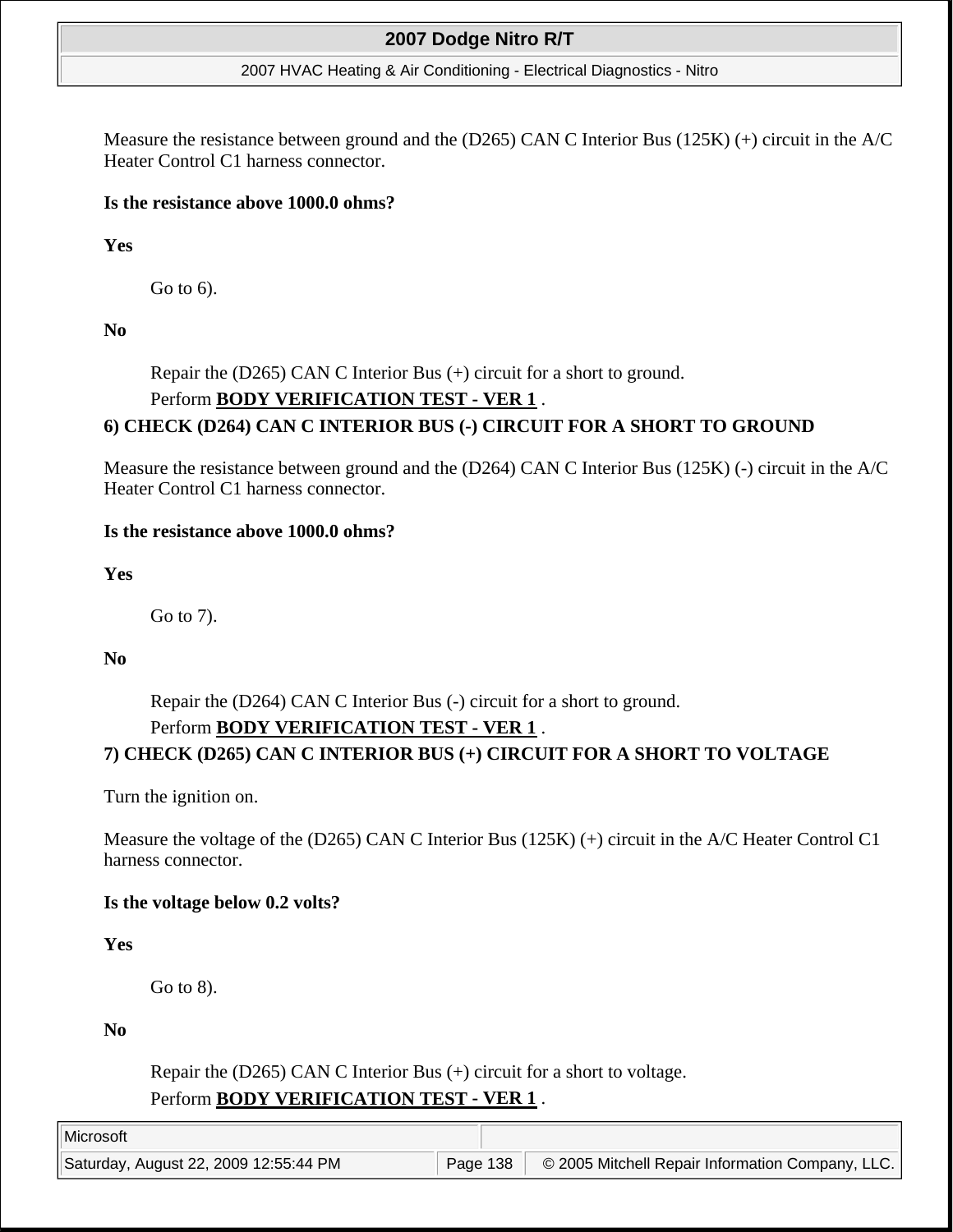#### 2007 HVAC Heating & Air Conditioning - Electrical Diagnostics - Nitro

### **8) CHECK (D264) CAN C INTERIOR BUS (-) CIRCUIT FOR A SHORT TO VOLTAGE**

Measure the voltage of the (D264) CAN C Interior Bus (125K) (-) circuit in the A/C Heater Control C1 harness connector.

### **Is the voltage below 0.2 volts?**

**Yes**

Replace the A/C Heater Control in accordance with the Service Information. Perform **BODY VERIFICATION TEST - VER 1** .

**No**

Repair the (D264) CAN C Interior Bus (-) circuit for a short to voltage. Perform **BODY VERIFICATION TEST - VER 1** .

### **U0141-LOST COMM W/INTEGRATED POWER MODULE/FRONT CONTROL MODULE/TIPM**

For complete wiring diagrams refer to **SYSTEM WIRING DIAGRAMS** article.

## **When Monitored:**

With the ignition on.

### **Set Condition:**

If the A/C Heater Control loses communication with the Totally Integrated Power Module (TIPM).

Refer to **DIAGNOSIS AND TESTING** for the diagnostic test procedure.

## **U0151-LOST COMMUNICATION WITH OCCUPANT RESTRAINT CONTROLLER (ORC)**

For complete wiring diagrams refer to **SYSTEM WIRING DIAGRAMS** article.

## **When Monitored:**

With the ignition on.

## **Set Condition:**

If the A/C Heater Control loses communication with the Occupant Restraint Controller (ORC).

Refer to **DIAGNOSIS AND TESTING** for the diagnostic test procedure.

## **U0154-LOST COMMUNICATION WITH OCCUPANT CLASSIFICATION MODULE**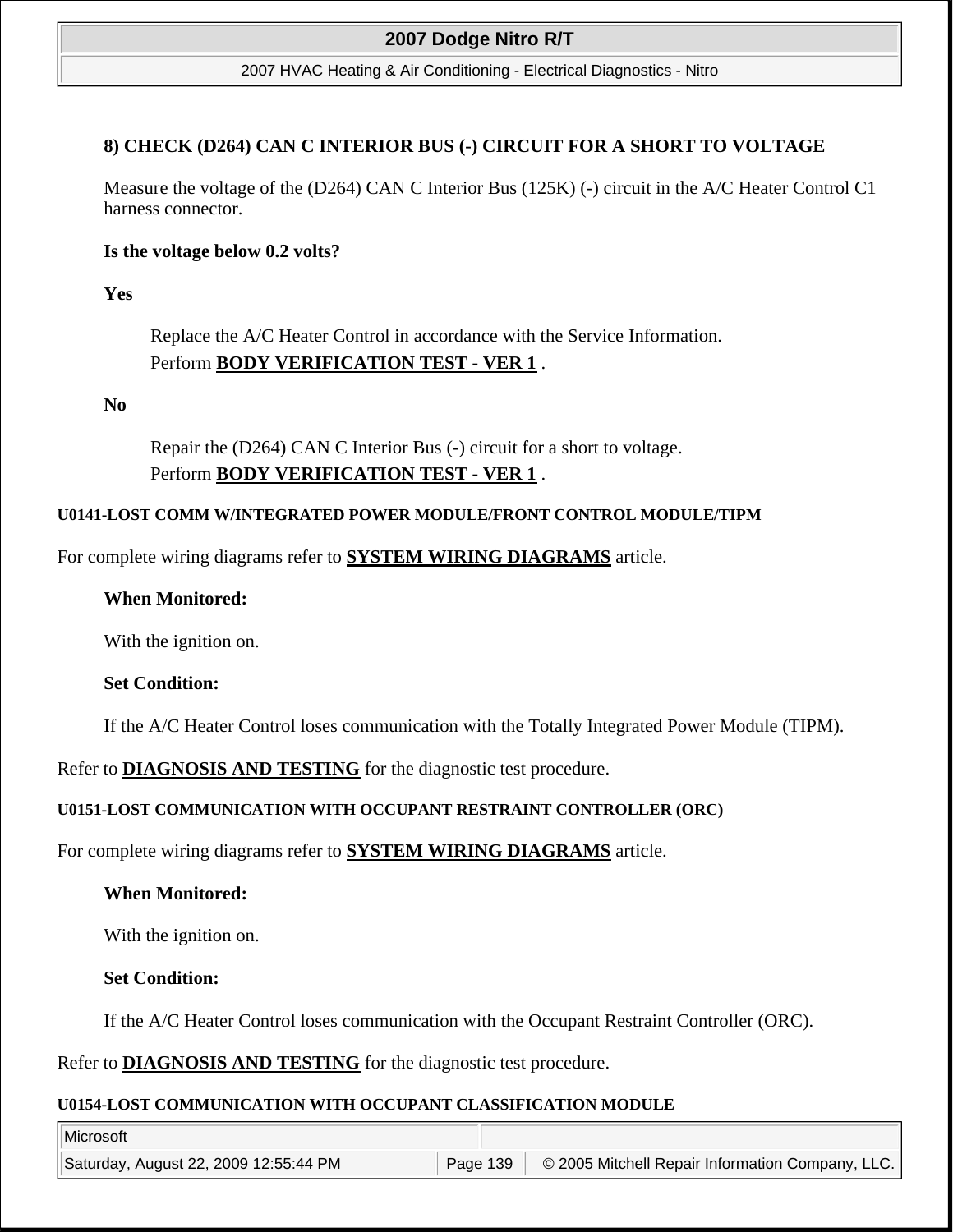#### 2007 HVAC Heating & Air Conditioning - Electrical Diagnostics - Nitro

For complete wiring diagrams refer to **SYSTEM WIRING DIAGRAMS** article.

### **When Monitored:**

With the ignition on.

### **Set Condition:**

If the A/C Heater Control looses communication with the Occupant Classification Module (OCM).

Refer to **DIAGNOSIS AND TESTING** for the diagnostic test procedure.

### **U0155-LOST COMMUNICATION WITH CLUSTER/CCN**

For complete wiring diagrams refer to **SYSTEM WIRING DIAGRAMS** article.

### **When Monitored:**

With the ignition on.

### **Set Condition:**

If the A/C Heater Control loses communication with the Cluster (CCN).

Refer to **DIAGNOSIS AND TESTING** for the diagnostic test procedure.

## **U0159-LOST COMMUNICATION WITH PARKING ASSIST CONTROL MODULE**

For complete wiring diagrams refer to **SYSTEM WIRING DIAGRAMS** article.

## **When Monitored:**

With the ignition on.

## **Set Condition:**

If the A/C Heater Control loses communication with the Parktronics (PTS).

## Refer to **DIAGNOSIS AND TESTING** for the diagnostic test procedure.

## **U0167-LOST COMMUNICATION WITH INTRUSION TRANSCEIVER CONTROL MODULE**

For complete wiring diagrams refer to **SYSTEM WIRING DIAGRAMS** article.

## **When Monitored:**

With the ignition on.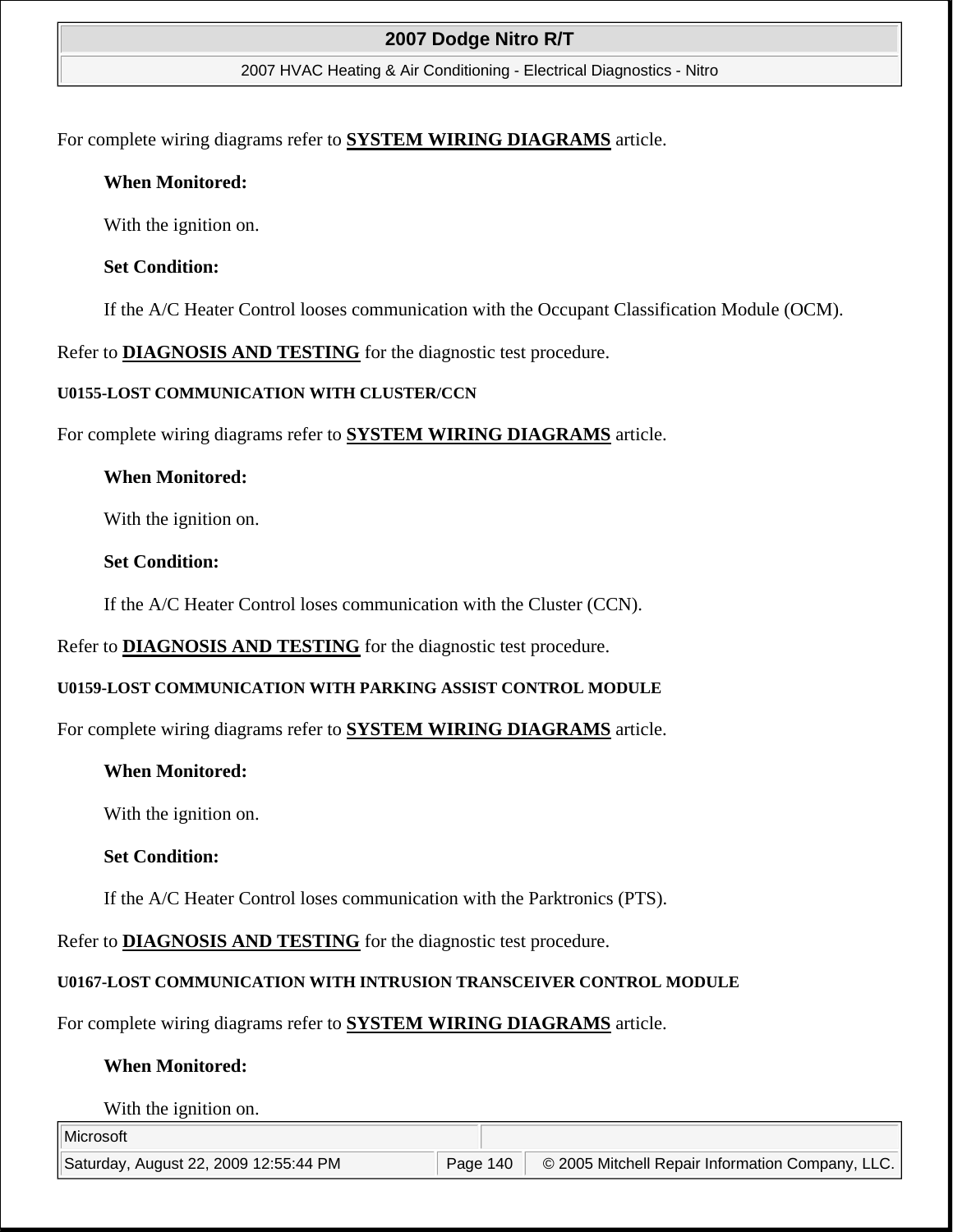#### 2007 HVAC Heating & Air Conditioning - Electrical Diagnostics - Nitro

#### **Set Condition:**

If the A/C Heater Control loses communication with the Intrusion Transceiver Control Module (ITM).

### Refer to **DIAGNOSIS AND TESTING** for the diagnostic test procedure.

### **U0168-LOST COM WITH VEHICLE SECURITY CONTROL MODULE (SKREEM/WCM)**

For complete wiring diagrams refer to **SYSTEM WIRING DIAGRAMS** article.

### **When Monitored:**

With the ignition on.

### **Set Condition:**

If the A/C Heater Control loses communication with the Vehicle Security Control Module (SKREEM/WCM).

### Refer to **DIAGNOSIS AND TESTING** for the diagnostic test procedure.

### **U0169-LOST COMMUNICATION WITH SUNROOF CONTROL MODULE**

For complete wiring diagrams refer to **SYSTEM WIRING DIAGRAMS** article.

### **When Monitored:**

With the ignition on.

### **Set Condition:**

If the A/C Heater Control loses communication with the Sunroof Control Module (SCM).

Refer to **DIAGNOSIS AND TESTING** for the diagnostic test procedure.

### **U0181-LOST COMMUNICATION WITH HEADLAMP LEVELING TRANSLATOR**

For complete wiring diagrams refer to **SYSTEM WIRING DIAGRAMS** article.

## **When Monitored:**

With the ignition on.

### **Set Condition:**

If the A/C Heater Control looses communication with the Headlamp Leveling Translator.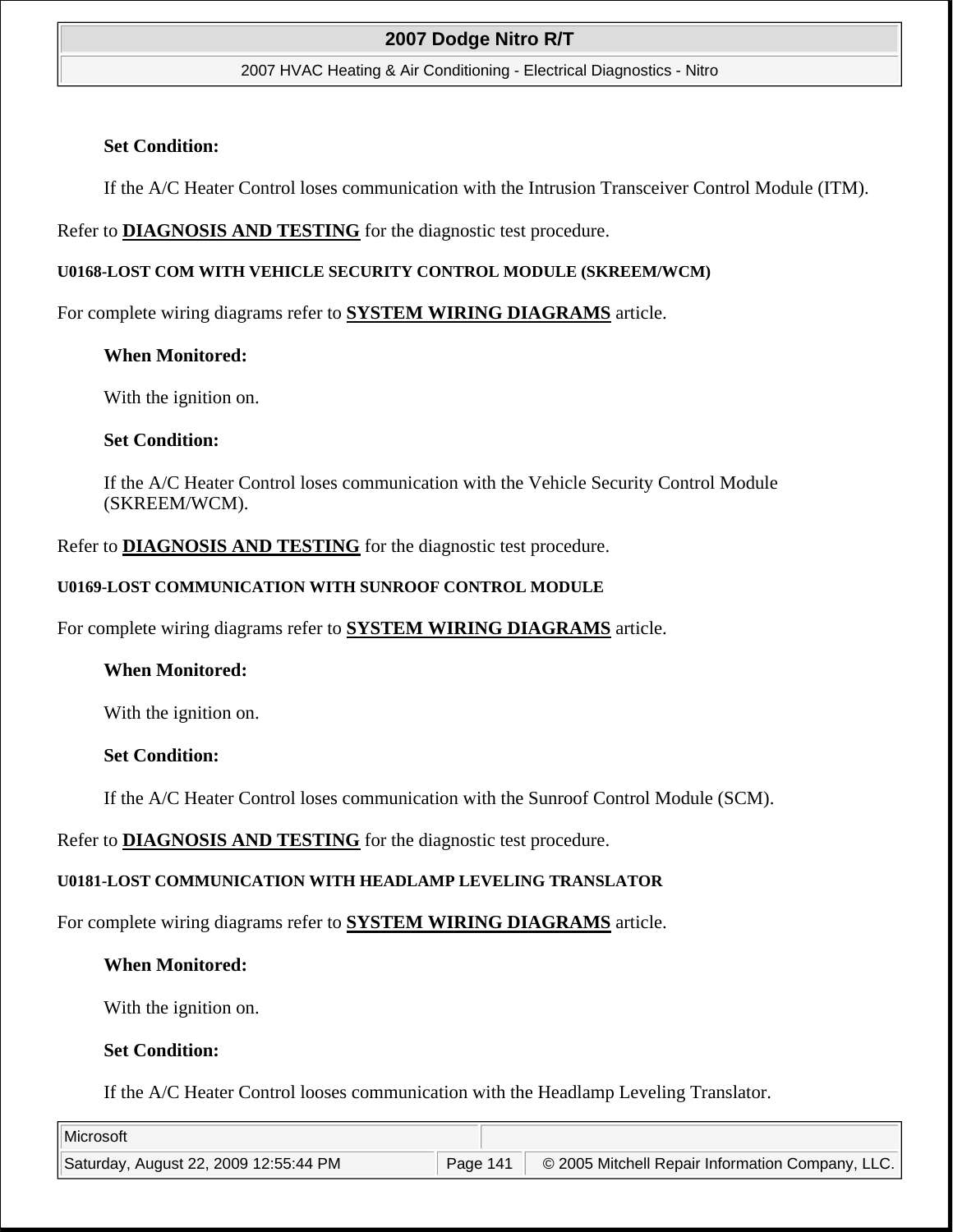2007 HVAC Heating & Air Conditioning - Electrical Diagnostics - Nitro

Refer to **DIAGNOSIS AND TESTING** for the diagnostic test procedure.

### **U0184-LOST COMMUNICATION WITH RADIO**

For complete wiring diagrams refer to **SYSTEM WIRING DIAGRAMS** article.

### **When Monitored:**

With the ignition on.

### **Set Condition:**

If the A/C Heater Control loses communication with the Radio.

Refer to **DIAGNOSIS AND TESTING** for the diagnostic test procedure.

### **U0186-LOST COMMUNICATION WITH AUDIO AMPLIFIER**

For complete wiring diagrams refer to **SYSTEM WIRING DIAGRAMS** article.

## **When Monitored:**

With the ignition on.

## **Set Condition:**

If the A/C Heater Control loses communication with the Amplifier (AMP).

Refer to **DIAGNOSIS AND TESTING** for the diagnostic test procedure.

## **U0187-LOST COMMUNICATION WITH DVD PLAYER**

For complete wiring diagrams refer to **SYSTEM WIRING DIAGRAMS** article.

## **When Monitored:**

With the ignition on.

## **Set Condition:**

If the A/C Heater Control loses communication with the DVD Player.

Refer to **DIAGNOSIS AND TESTING** for the diagnostic test procedure.

## **U0196-LOST COMMUNICATION WITH VEHICLE ENTERTAINMENT CONTROL MODULE**

For complete wiring diagrams refer to **SYSTEM WIRING DIAGRAMS** article.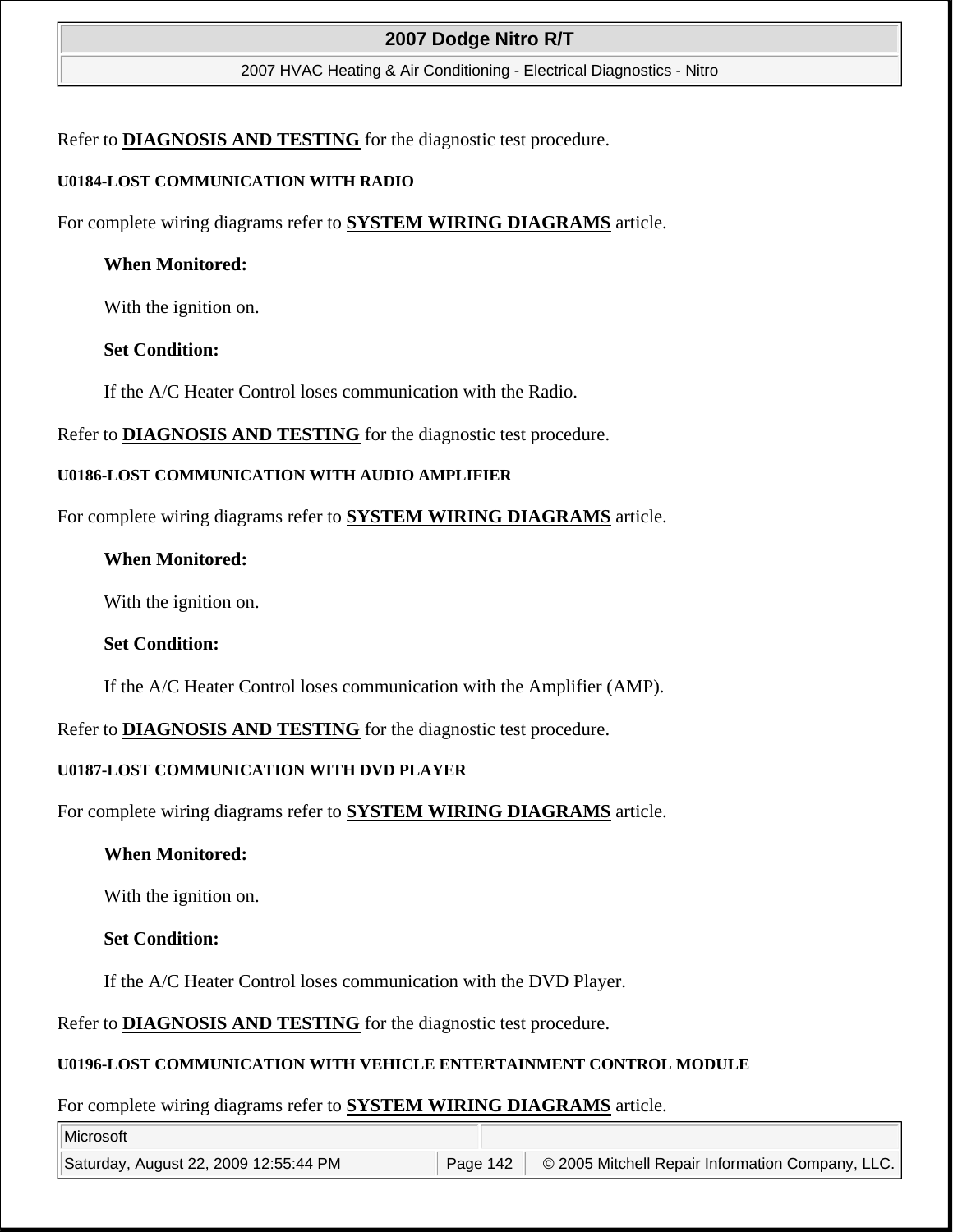#### 2007 HVAC Heating & Air Conditioning - Electrical Diagnostics - Nitro

#### **When Monitored:**

With the ignition on.

### **Set Condition:**

If the A/C Heater Control loses communication with the Vehicle Entertainment System (VES).

Refer to **DIAGNOSIS AND TESTING** for the diagnostic test procedure.

### **U0197-LOST COMMUNICATION WITH HANDS FREE PHONE MODULE**

For complete wiring diagrams refer to **SYSTEM WIRING DIAGRAMS** article.

### **When Monitored:**

With the ignition on.

### **Set Condition:**

If the A/C Heater Control loses communication with the Hands Free Phone Module (HFM).

Refer to **DIAGNOSIS AND TESTING** for the diagnostic test procedure.

### **U0200-LOST COMMUNICATION WITH PASSENGER DOOR MODULE**

For complete wiring diagrams refer to **SYSTEM WIRING DIAGRAMS** article.

### **When Monitored:**

With the ignition on.

### **Set Condition:**

If the A/C Heater Control loses communication with the Passenger Door Module (PDM).

Refer to **DIAGNOSIS AND TESTING** for the diagnostic test procedure.

### **U0201-LOST COMMUNICATION WITH LEFT REAR DOOR MODULE**

For complete wiring diagrams refer to **SYSTEM WIRING DIAGRAMS** article.

## **When Monitored:**

With the ignition on.

#### **Set Condition:**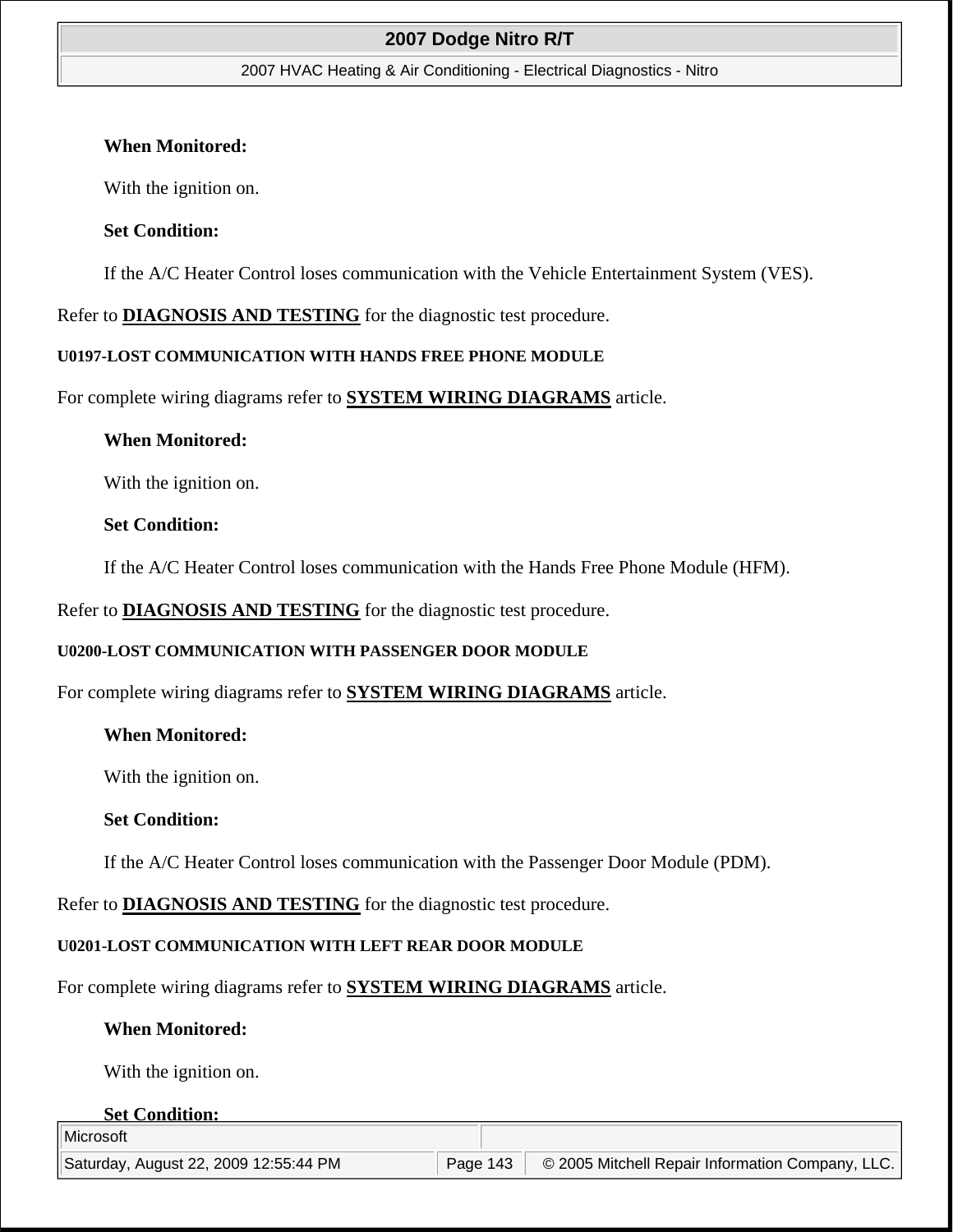#### 2007 HVAC Heating & Air Conditioning - Electrical Diagnostics - Nitro

If the A/C Heater Control loses communication with the Left Rear Door Module (LRDM).

### Refer to **DIAGNOSIS AND TESTING** for the diagnostic test procedure.

#### **U0202-LOST COMMUNICATION WITH RIGHT REAR DOOR MODULE**

For complete wiring diagrams refer to **SYSTEM WIRING DIAGRAMS** article.

### **When Monitored:**

With the ignition on.

### **Set Condition:**

If the A/C Heater Control loses communication with the Right Rear Door Module (LRDM).

Refer to **DIAGNOSIS AND TESTING** for the diagnostic test procedure.

#### **U0203-LOST COMMUNICATION WITH DOOR MODULE FRONT LEFT**

For complete wiring diagrams refer to **SYSTEM WIRING DIAGRAMS** article.

### **When Monitored:**

With the ignition on.

### **Set Condition:**

If the A/C Heater Control loses communication with the Left Front Door Module (LRDM).

Refer to **DIAGNOSIS AND TESTING** for the diagnostic test procedure.

### **U0203-LOST COMMUNICATION WITH DOOR MODULE FRONT RIGHT**

For complete wiring diagrams refer to **SYSTEM WIRING DIAGRAMS** article.

### **When Monitored:**

With the ignition on.

### **Set Condition:**

If the A/C Heater Control loses communication with the Right Front Door Module (LRDM).

Refer to **DIAGNOSIS AND TESTING** for the diagnostic test procedure.

### **U0209-LOST COMMUNICATION WITH MEMORY SEAT CONTROL MODULE**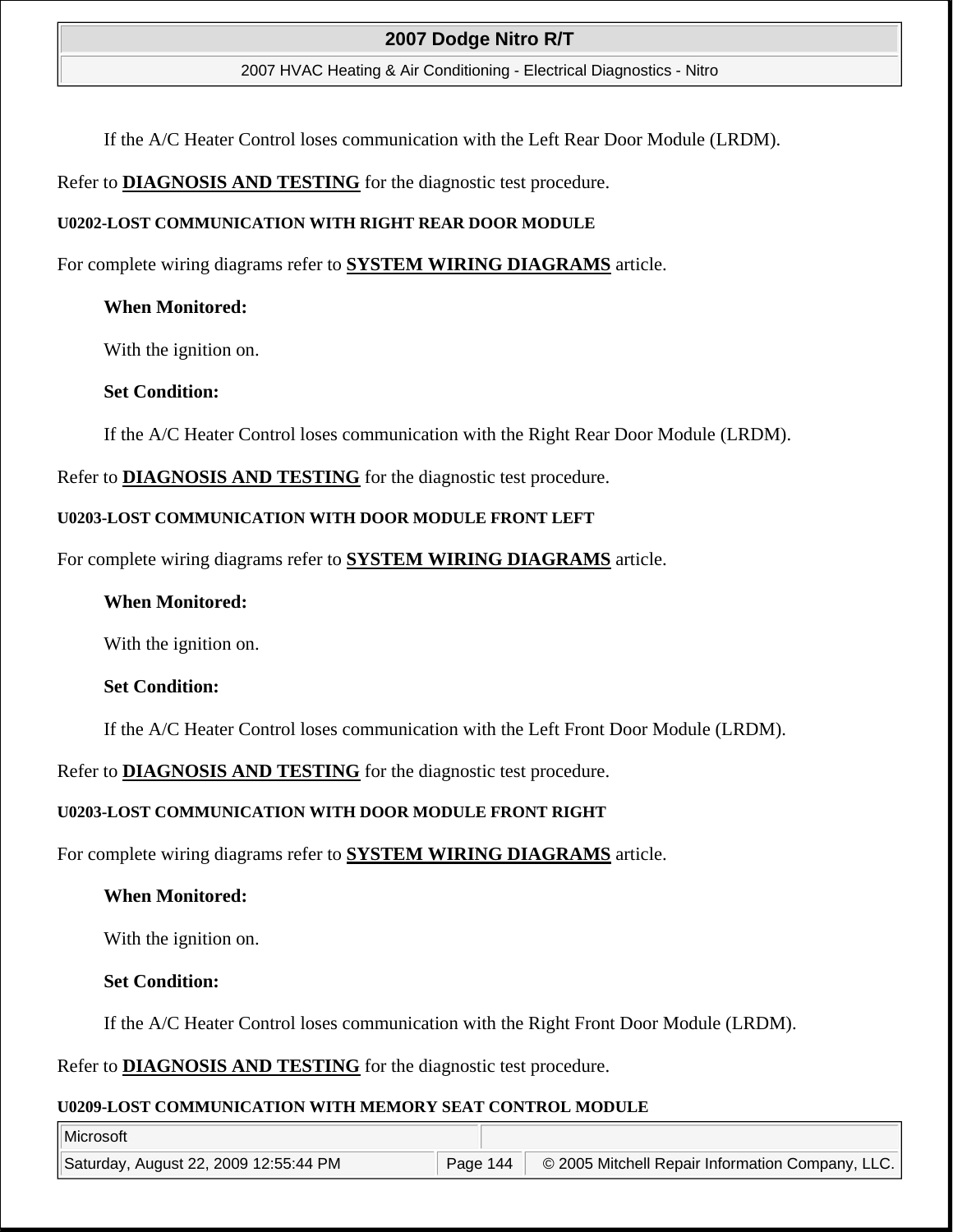#### 2007 HVAC Heating & Air Conditioning - Electrical Diagnostics - Nitro

For complete wiring diagrams refer to **SYSTEM WIRING DIAGRAMS** article.

#### **When Monitored:**

With the ignition on.

#### **Set Condition:**

If the A/C Heater Control looses communication with the Memory Seat Module (MSM).

Refer to **DIAGNOSIS AND TESTING** for the diagnostic test procedure.

#### **\*HVAC SYSTEM TEST**

For complete wiring diagrams refer to **SYSTEM WIRING DIAGRAMS** article.

#### **Diagnostic Test**

#### **1) HVAC SYSTEM TEST**

- **NOTE: The HVAC System Test consists of four tests. Test 2 tests A/C system performance, Test 3 tests for mode switch, door actuator circuit, and auxiliary coolant pump circuit faults, Test 4 tests for shorted door actuator circuits, and Test 5 tests for door actuator calibration faults. Either perform all four tests for a complete system test or perform an individual test if diagnosing a specific symptom.**
- **NOTE: Active DTCs must be resolved before diagnosing stored DTCs.**

Start the engine.

With the scan tool, erase HVAC DTCs.

#### **Choose a diagnostic test to perform**

#### **Complete HVAC System Test**

Go to step 2).

## **A/C System Performance Test**

Go to step 2).

## **Mode Switch, Door Actuator CKT, & Auxiliary Coolant Pump CKT Test**

Go to step 3).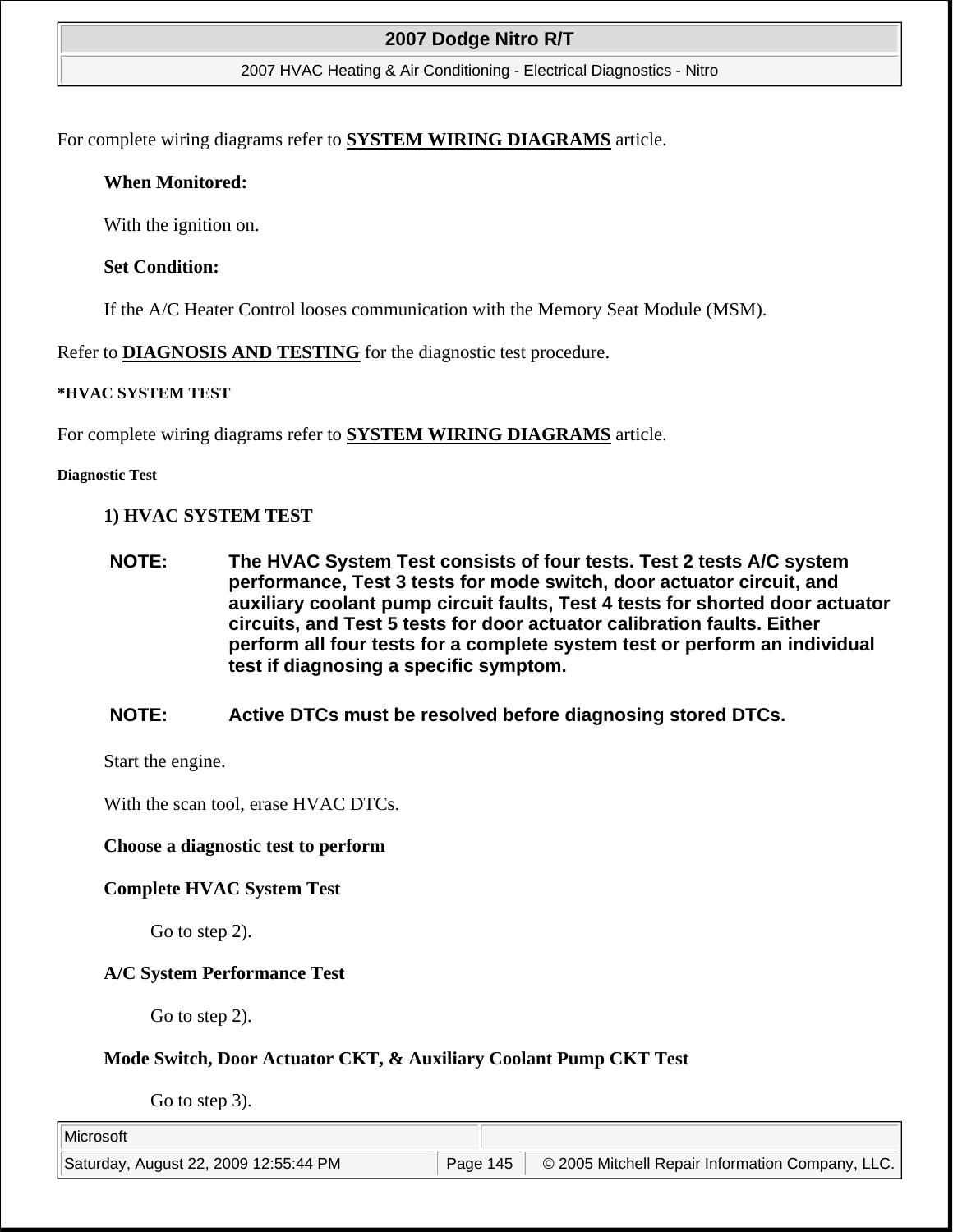#### 2007 HVAC Heating & Air Conditioning - Electrical Diagnostics - Nitro

#### **Actuator DTC Detection Test**

Go to step 4).

#### **Actuator Calibration Test**

Go to step 5).

## **2) A/C SYSTEM PERFORMANCE TEST**

- **NOTE: The work area ambient temperature must be above 15.6°C (60°F) and the evaporator temperature must be above 18.3°C (65°F) in order to test A/C system performance.**
- **NOTE: Before actuating the Cooldown Test, verify that the mode setting is not in a defrost position and that the A/C compressor is not running. If the compressor is running, turn the A/C off and allow the evaporator to warm up before proceeding with the test.**
- **NOTE: Running the Cooldown test will cause the A/C status indicator to flash.**
- **NOTE: One or more status messages will display on the scan tool after running the Cooldown Test. These messages will clear after paging back out of this test function. Therefore, it is important to note all messages before doing so.**

Set the mode to the Panel position.

Verify that the front blower motor operates correctly in all speeds. Diagnose and repair all blower related faults before proceeding with this test.

Set the front blower speed to high.

With the scan tool in HVAC, select System Tests and then select Cooldown test. Allow the test to run to completion.

## **Does the scan tool display a status message that indicates a fault has occurred?**

## **Yes, Conditions Too Cold - Test Not Run**

If running, turn the A/C compressor off. Verify that the work area ambient temperature is above 15.6°C (60°F). If not, move the vehicle to a warmer work area. Verify that the evaporator temperature is above 18.3°C (65°F). If not, set the front blower to high speed and allow the blower to run for five minutes. Then, rerun the Cooldown Test.

## **Yes, Blowers Not On High - Test Not Run**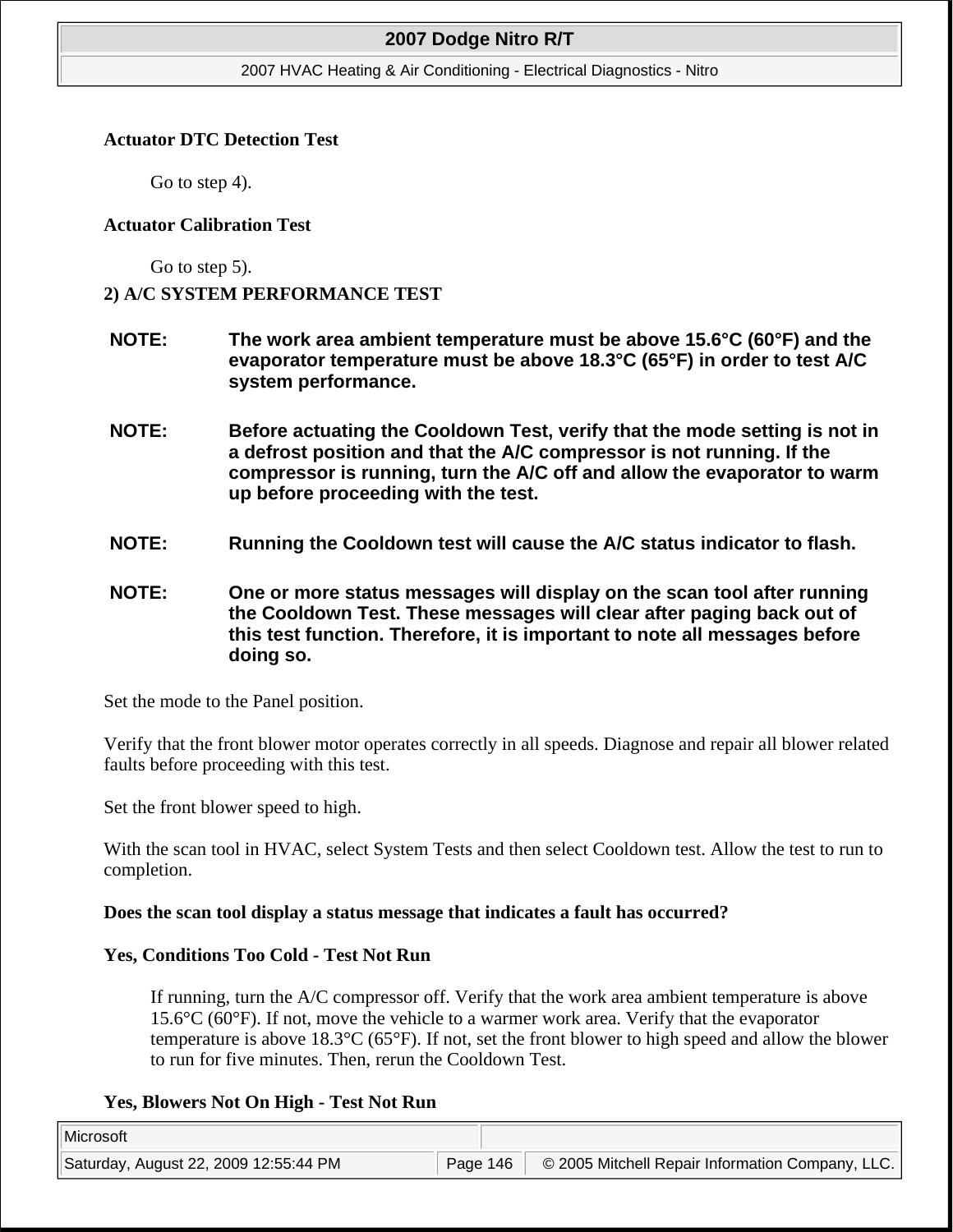2007 HVAC Heating & Air Conditioning - Electrical Diagnostics - Nitro

Set the front blower speed to high speed and then rerun the Cooldown Test.

#### **Yes, No Results Stored/Test Not Complete**

Verify that power is not interrupted while rerunning the Cooldown Test.

**No**

# Perform **BODY VERIFICATION TEST - VER 1** . **3) MODE SWITCH, DOOR ACTUATOR CIRCUIT, & AUXILIARY COOLANT PUMP CIRCUIT TEST**

**NOTE: If at anytime a DTC becomes active during this test, proceed to the conclusion question.**

# **NOTE: If multiple DTCs become active, diagnose those that relate to a short circuit first.**

Set the front blower speed to low.

Set the Blend control to full cold.

Set the Mode control to Bi-Level/Recirc.

If equipped, set the Rear Fan switch on the Rear A/C Heater Control to off.

If equipped, set the Rear Blend switch on the Rear A/C Heater Control to full cold.

Monitor the scan tool for active HVAC DTCs while performing the following test steps.

Press the A/C mode switch on, wait 30 seconds, press it off, and then proceed to the next step.

Press the Rear Defrost mode switch on, wait 30 seconds, press it off, and then proceed to the next step.

Press and hold the Rear Washer mode switch for several seconds, release it, and then proceed to the next step.

Set the Blend control to full hot, wait 30 seconds and then set it to full cold.

Turn the Mode control to every door position. Leave it in each position for 30 seconds.

If equipped, set the Rear Blower control to Rear Control.

If equipped, set the Rear Fan switch on the Rear A/C Heater Control to high speed.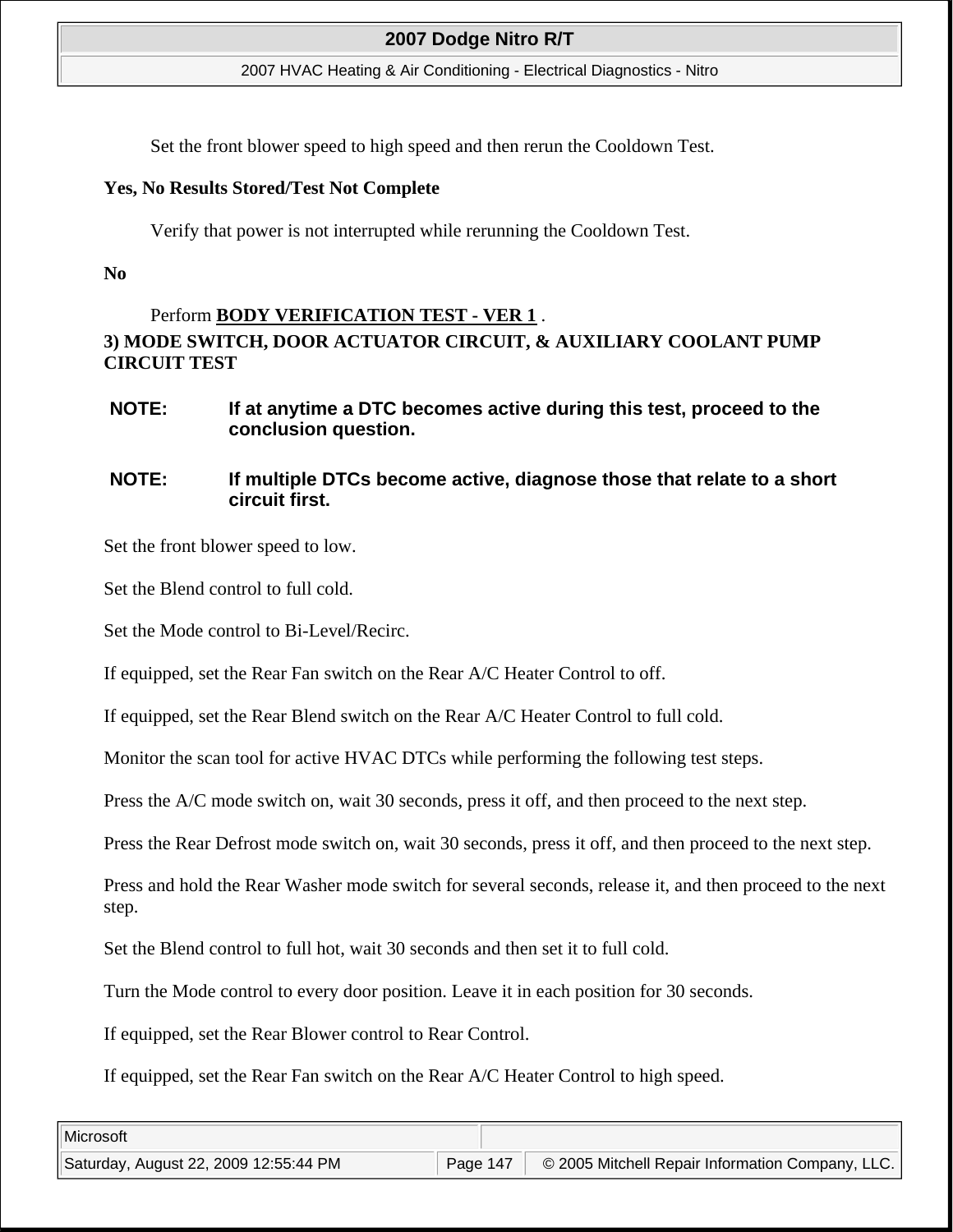#### 2007 HVAC Heating & Air Conditioning - Electrical Diagnostics - Nitro

If equipped, slowly turn the Rear Blend switch on the Rear A/C Heater Control to full hot, wait 30 seconds and then turn it back to full cold.

If equipped, turn the Rear Fan switch on the Rear A/C Heater Control to off.

If equipped with rear HVAC, with the scan tool, select the following: Actuators, Auxiliary Coolant Pump, Start, and Constant On. Allow the pump to run for approximately one minute.

#### **Does the scan tool display any active DTCs?**

## **Yes**

Diagnose and repair the DTC(s). Refer to the **DIAGNOSTIC CODE INDEX** for a complete list of HVAC related symptoms.

## **No**

As necessary, either go to step 4) or step 5), or Perform **BODY VERIFICATION TEST - VER 1** .

# **4) ACTUATOR DTC DETECTION TEST**

With the scan tool, select System Tests and then select Actuator DTC Detection. When the test is complete, select View DTCs.

## **Does the scan tool display any DTCs?**

#### **Yes**

Diagnose and repair the DTC(s). If multiple DTCs are present, beginning with the common circuits, diagnose and repair all short high DTCs and then all short low DTCs. Refer to the **DIAGNOSTIC CODE INDEX** for a complete list of all HVAC related symptoms.

## **No**

# Perform **BODY VERIFICATION TEST - VER 1** . **5) ACTUATOR CALIBRATION TEST**

With the scan tool, select System Tests and then select Actuator Calibration Test. When the test is complete, select View DTCs.

## **Does the scan tool display any DTCs?**

## **Yes**

Diagnose and repair the DTC(s). Refer to the **DIAGNOSTIC CODE INDEX** for a complete list of all HVAC related symptoms.